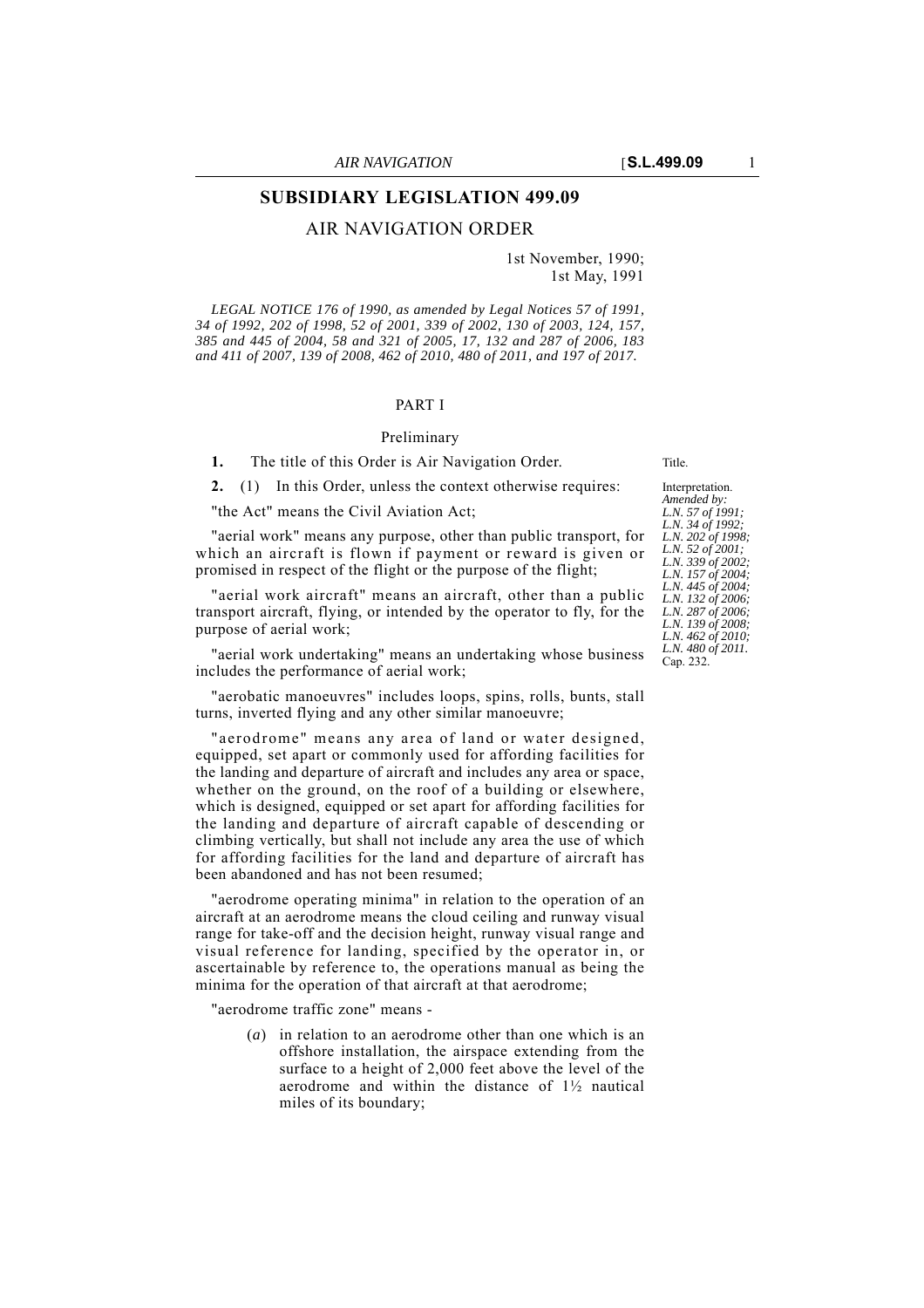(*b*) in relation to an aerodrome which is an offshore installation, the airspace extending from mean sea level to 2,000 feet above mean sea level and within 1½ nautical miles of the offshore installation except any part of that airspace which is within the aerodrome traffic zone of another aerodrome which is notified for the purposes of this Order as being the controlling aerodrome;

"aeronautical ground light" means any light established for the purpose of aiding air navigation, other than a light displayed on an aircraft;

"aeronautical radio station" means a radio station on the surface, which transmits or receives signals for the purpose of assisting aircraft;

"air traffic unit" means a person appointed by the Director General General or by any other person maintaining an aerodrome or place to give instructions or advice or both instructions and advice by means of radio or visual signals to aircraft in the interests of safety but does not include apron management service provided by an apron management unit, and "air traffic control service" shall be construed accordingly;

"air transport undertaking" means an undertaking whose business includes the carriage by air of passengers or cargo for payment or reward;

"approach to landing" means that portion of the flight of the aircraft in which it is descending below a height of 1,000 feet above the decision height of the relevant minimum for landing;

"appropriate aeronautical radio station" means, in relation to an aircraft, an aeronautical radio station serving the area in which the aircraft is for the time being;

"appropriate air traffic control unit" means, in relation to an aircraft, the air traffic control unit serving the area in which the aircraft is for the time being;

"apron management unit" means a person appointed by the Director General General or by any other person maintaining an aerodrome or place to give instructions relating to aircraft operations on the apron, or advice or both instructions and advice, by means of radio or visual signals to aircraft in the interests of safety, and "apron management service" shall be construed accordingly;

"cargo" includes mail and animals;

"certificate of airworthiness" includes any validation thereof and any flight manual, performance schedule or other document, whatever its title, incorporated by reference in that certificate relating to the certificate of airworthiness;

"Chicago Convention" means the Convention on International Civil Aviation signed at Chicago on the 7th December, 1944;

"Class A airspace", "Class B airspace", "Class C airspace", "Class D airspace", "Class E airspace", "Class F airspace" and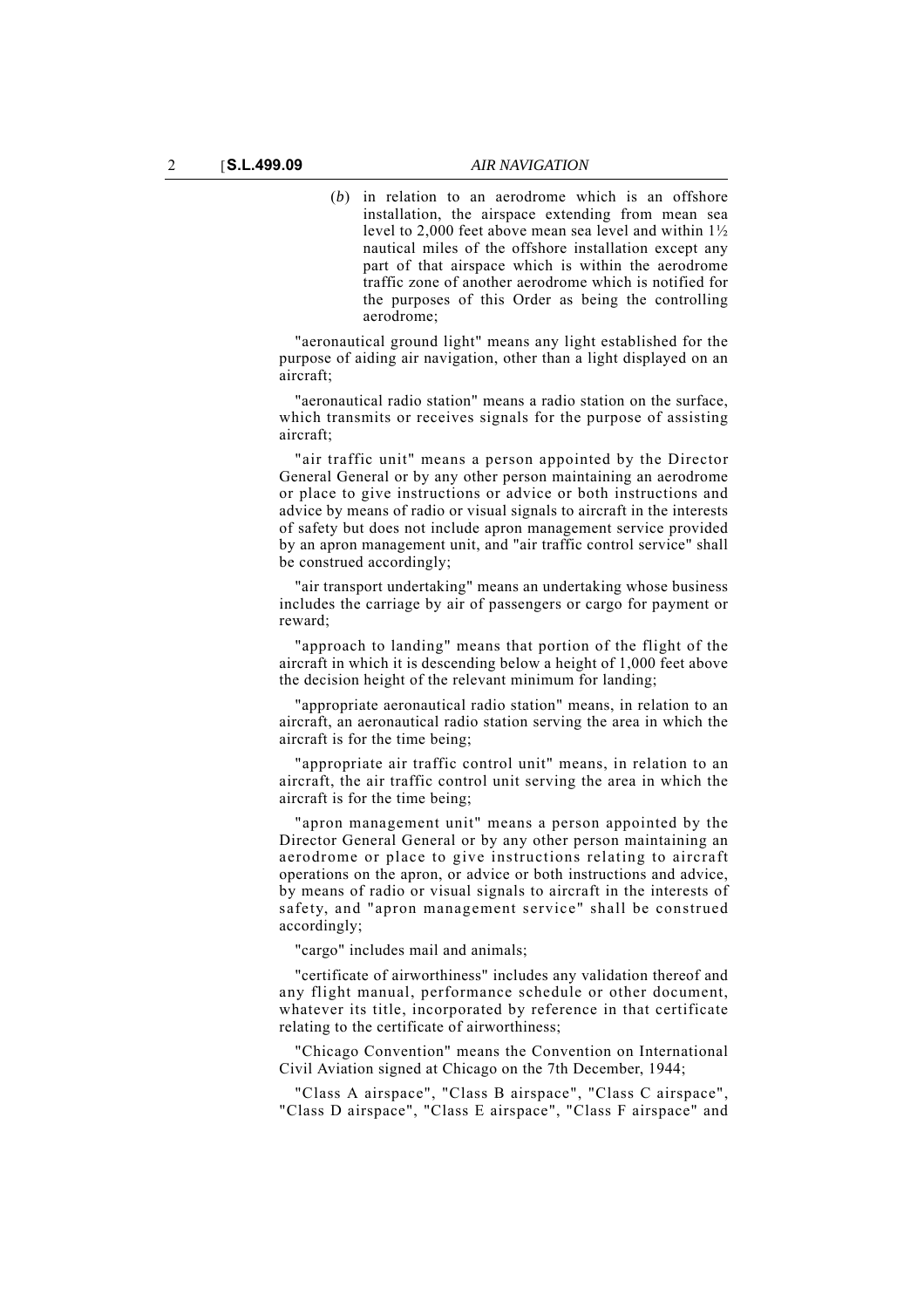"Class G airspace" mean airspace respectively notified as such;

"cloud ceiling" in relation to an aerodrome means the vertical distance from the elevation of the aerodrome to the lowest part of any cloud visible from the aerodrome which is sufficient to obscure more than one-half of the sky so visible;

"commander" in relation to an aircraft means the member of the flight crew designated as commander of that aircraft by the operator thereof, or, failing such a person, the person who is for the time being the pilot in command of the aircraft;

"competent authority" means, in relation to Malta, the Director General General of Civil Aviation, and in relation to any other country the authority responsible under the law of that country for promoting the safety of civil aviation;

"congested area" in relation to a city, town or settlement, means any area which is substantially used for residential, industrial, commercial or recreational purposes;

"Contracting State" means any State, including Malta, which is a party to the Chicago Convention;

"controlled airspace" means airspace which has been notified as Class A, Class B, Class C, Class D or Class E airspace;

"control area" means controlled airspace which has been further notified as a control area and which extends upwards from a notified altitude or flight level;

"control zone" means controlled airspace which has been further notified as a control zone and which extends upwards from the surface;

"co-pilot" in relation to an aircraft means a pilot who, in performing his duties as such, is subject to the direction of another pilot carried in the aircraft;

"crew" has the meaning assigned to it by subarticle (3);

"decision height" in relation to the operation of an aircraft at an aerodrome means the minimum height specified by the operator in, or ascertainable by reference to the operations manual as being, the minimum height to which an approach to landing can safely be made by that aircraft at that aerodrome without visual reference to the ground;

"Directive 2004/36/CE" is the Directive 2004/36/CE of the European Parliament and of the Council of 21 April 2004 on the safety of third-country aircraft using Community airports;

"Directive 2006/23/EC" is the Directive 2006/23/EC of the European Parliament and of the Council of 5 April 2006 on a Community air traffic controller licence;

"Directive 2008/49/EC" is the Commission Directive 2008/49/ EC of 16 April 2008 amending Annex II to Directive 2004/36/EC of the European Parliament and of the Council regarding the criteria for the conduct of ramp inspections on aircraft using Community airports;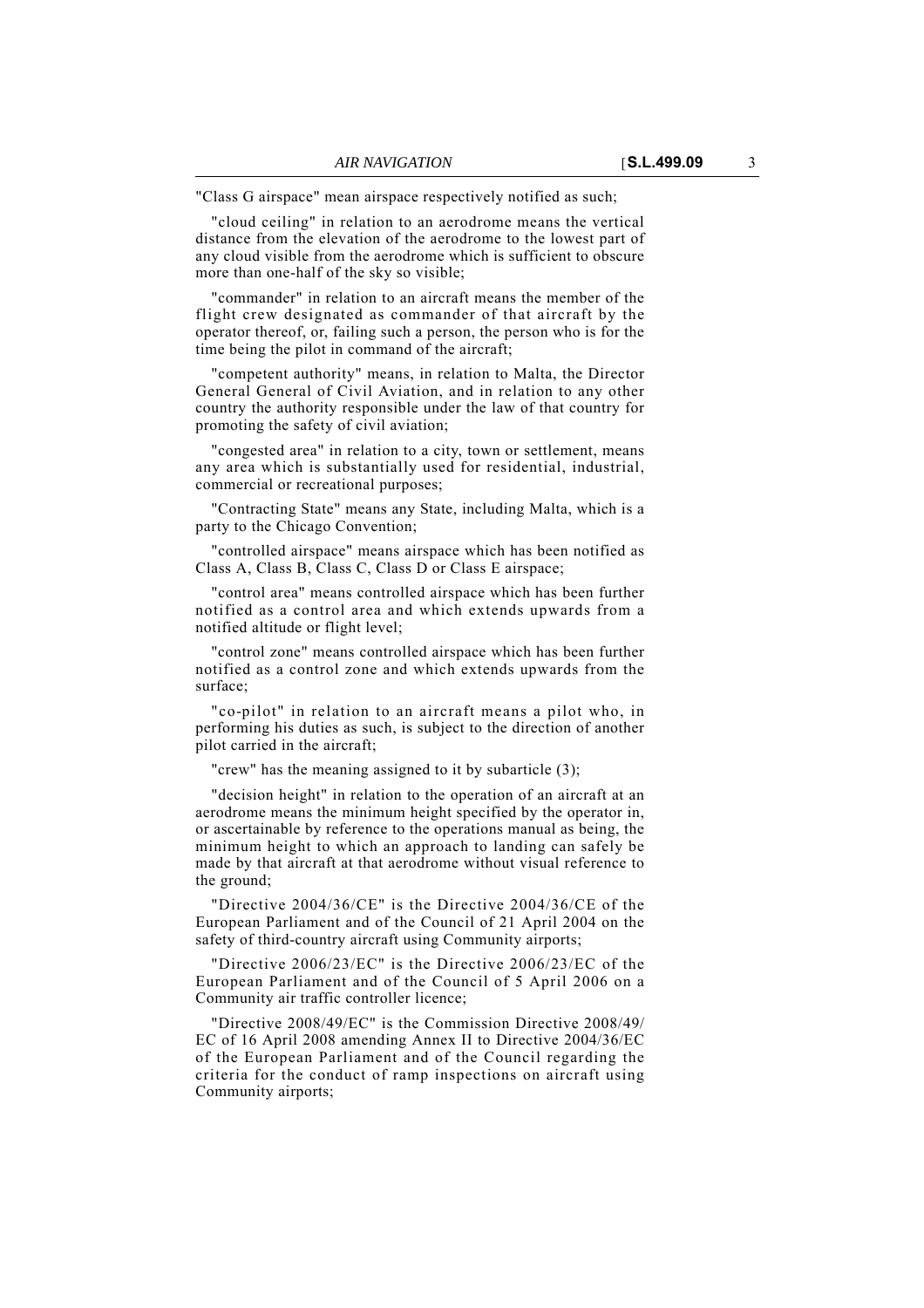"Director General" means the Director General of Civil Aviation and, to the extent of the authority given, any person authorised in that behalf by the Director General;

"EC Regulation 1592/2002" is the Regulation (EC) 1592/2002 of the European Parliament and of the Council of 15 July 2002 on common rules in the field of civil aviation and establishing European Aviation Safety Agency (EASA), which is referred to in EASA as the basic Regulation;

"EC Regulation 1702/2003" means the Implementing Rules for the airworthiness and environmental certification of aircraft and related products, parts and appliances, as well as for the certification of design and production organisations;

"EC Regulation 2042/2003" means the Implementing Rules on the continuing airworthiness of aircraft and aeronautical products, parts and appliances, and in the approval of organisations and personnel involved in these tasks;

"EEA State" means a State which is a contracting party to the EEA Agreement;

"EEA Agreement" means the Agreement on the European Economic Area signed at Oporto on the 2nd May 1992 as adjusted by the Protocol signed at Brussels on the 17th March, 1993;

"flight" and "to fly" have the meaning respectively assigned to them by subarticle (2);

"flight crew" in relation to an aircraft means those members of the crew of the aircraft who respectively undertake to act as pilot, flight navigator, flight engineer and flight radio operator of the aircraft;

"flight level" means one of a series of levels of equal atmospheric pressure, separated by notified intervals and each expressed as the number of hundreds of feet which would be indicated at that level on a pressure altimeter calibrated in accordance with the International Standard Atmosphere and set to 1013.2 hectopascals;

"flight recording system" means a system comprising either a flight data recorder or cockpit voice recorder or both;

"flight simulator" means apparatus by means of which flight conditions in an aircraft are simulated on the ground;

"flight visibility" means the visibility forward from the flight deck of an aircraft in flight;

"instrument flight rules" means Instrument Flight Rules contained in the Rules of the Air and Air Traffic Control;

"instrument meteorological conditions" means weather precluding flight in compliance with the Visual Flight Rules;

"JAA" or "Joint Aviation Authorities" means the associated body of the European Civil Aviation Conference constituted by a number of European States to develop and implement common safety regulatory standards and procedures, and who have signed the document entitled "Arrangements concerning the Development, the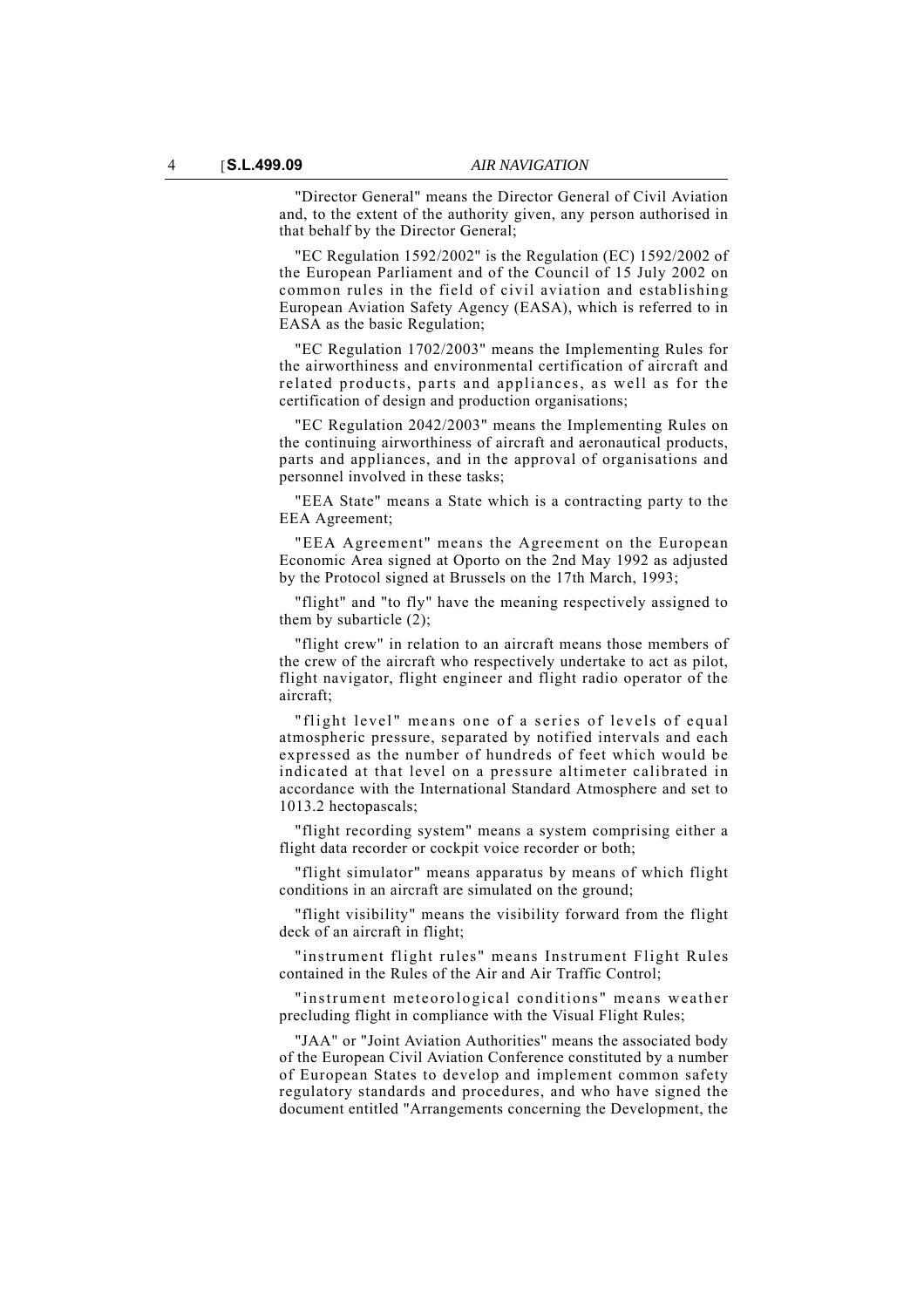Acceptance and the Implementation of Joint Aviation Requirements (JAR)" concluded in Cyprus on l l September, 1990;

Malta under the Civil Aviation (Joint Aviation Requirements) S.L. 499.15 "JAR" means the technical requirements and procedures in the field of civil aviation safety published by the JAA and applicable in Order, as amended;

"to land" in relation to aircraft includes alighting on the water;

"licence" includes any certificate of competency or certificate of validity issued with the licence or required to be held in connection with the licence by the law of the country in which the licence is granted;

"licence for public use" has the meaning assigned to it by article 71(2);

"licensed aerodrome" means an aerodrome licensed under this Order;

"life-jacket" includes any device designed to support a person individually in or on the water;

"log book" in the case of an aircraft log book, engine log book or variable pitch propeller log book, or personal flying log book. includes a record kept either in a book, or by another means approved by the Director General in the particular case;

"maximum take-off mass" in relation to an aircraft means the maximum total mass of the aircraft and its contents at which the aircraft may take off anywhere in the world, in the most favourable circumstances in accordance with the certificate of airworthiness in force in respect of the aircraft;

"military aircraft" includes the naval, military or air force aircraft of any country and any aircraft in respect of which there is in force a certificate issued by the Minister that the aircraft is to be treated, for the purpose of this Order, as a military aircraft;

"Minister" means the Minister responsible for civil aviation and, to the extent of the authority given, any person authorised in that behalf by such Minister;

"nautical mile" means the International Nautical Mile, that is to say, a distance of 1,852 metres;

"navigation services" includes information, directions and other facilities furnished, issued or provided in connection with the navigation and movement of aircraft and includes the control of movement of vehicles in any part of an aerodrome used for the movement of aircraft;

"night" means the time between half an hour after sunset and half an hour before sunrise, sunset and sunrise being determined at surface level;

"notified" means shown in any of the following publications issued in Malta whether before or after the coming into operation of this Order, that is to say, "notams (notices to airmen)", "Information Circulars", or such other official publication issued for the purpose of enabling any of the provisions of this Order to be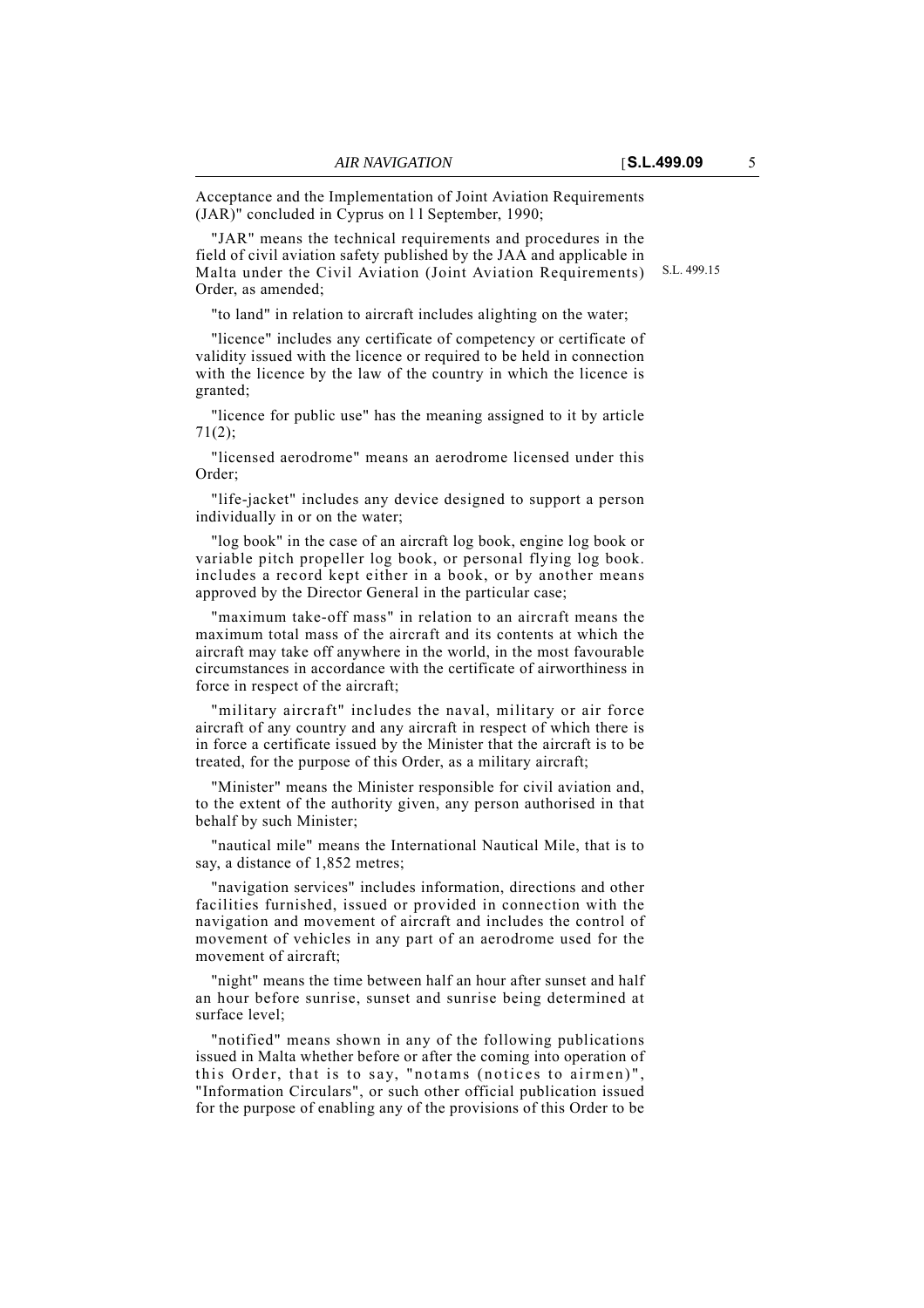complied with;

"operator" has the same meaning assigned to it by subarticle (4);

"parascending parachute" means a parachute which is towed by cable in such a manner as to cause it to ascend;

"pilot in command" in relation to an aircraft means a person who for the time being is in charge of the piloting of the aircraft without being under the direction of any other pilot in the aircraft;

"pressurised aircraft" means an aircraft provided with means of maintaining in any compartment a pressure greater than that of the surrounding atmosphere;

"public transport" has the same meaning assigned to it by subarticle (5):

"public transport aircraft" means an aircraft flying or intended by the operator of the aircraft to fly, for the purpose of public transport;

"record" includes in addition to a record in writing -

- (*a*) any disc, tape, sound-track or other device in which sounds or signals are embodied so as to be capable (with or without the aid of some other instruments) of being reproduced therefrom;
- (*b*) any film tape or other device in which visual images are embodied so as to be capable (as aforesaid) of being reproduced therefrom; and
- (*c*) any photograph,

and any reference to a copy of a record includes, in the case of a record falling within paragraph (*a*) only of this definition, a transcript of the sound or signals embodied therein, in the case of a record falling within paragraph (*b*) only of this definition, a still reproduction of the images embodied therein, and in the case of a record falling within both these paragraphs, such a transcript together with such a still reproduction;

"Regulation (EC) No 550/2004" is the Regulation (EC) No 550/ 2004 of the European Parliament and of the Council of 10 March 2004 on the provision of air navigation services in the Single European Sky;

"replacement" in relation to any part of an aircraft for its equipment includes the removal and replacement of that part whether or not by the same part, and whether or not any work is done on it, but does not include the removal and replacement of a part which is designed to be removable solely for the purpose of enabling another part to be inspected, repaired, removed or replaced or cargo to be loaded;

"Rules of the Air and Air Traffic Control" means the Rules contained in the Thirteenth Schedule;

"runway visual range" in relation to a runway or landing strip means the maximum distance in the direction of take-off or landing, as the case may be, at which the runway or landing strip or the markers or lights delineating it can be seen from a point five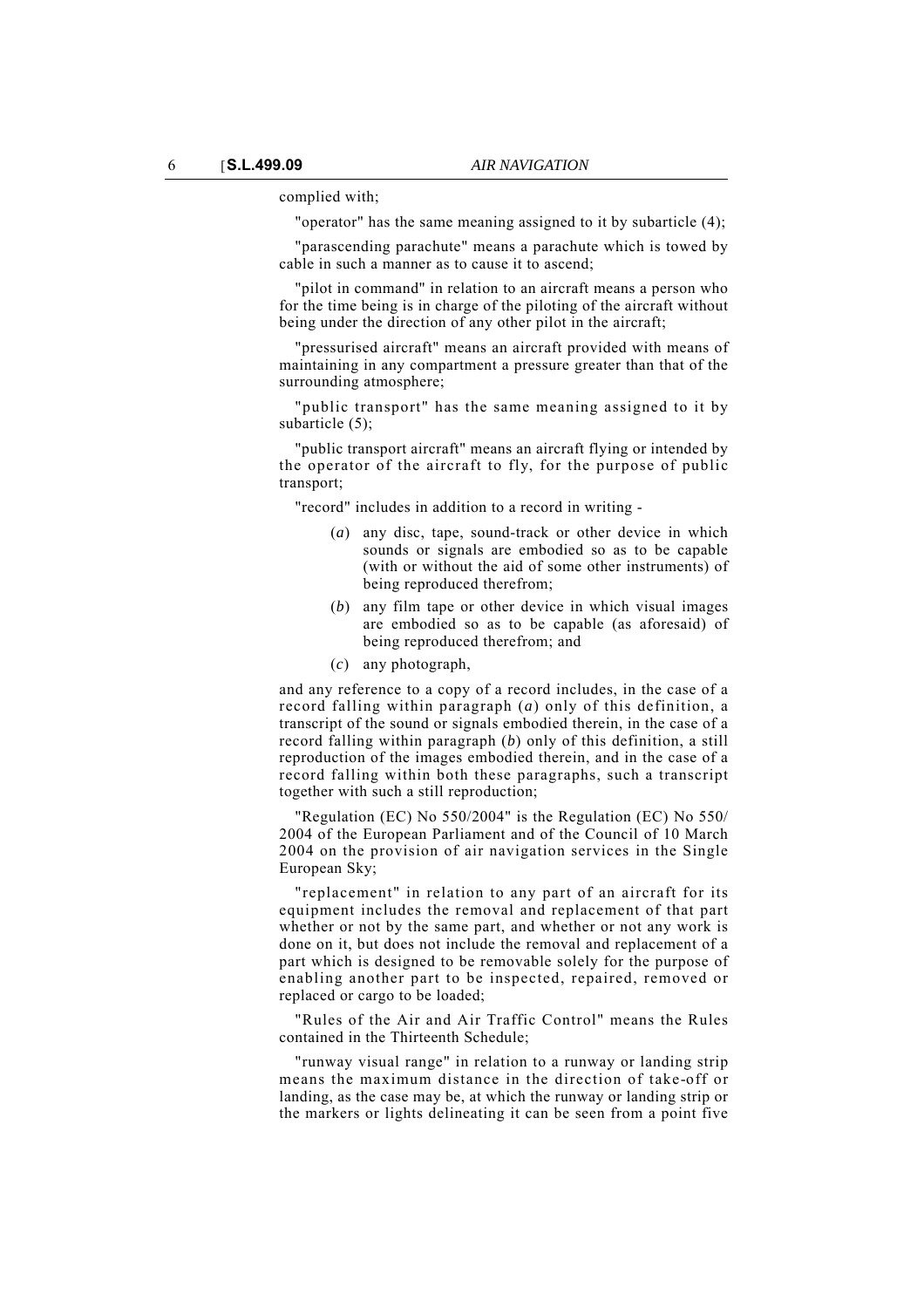metres above its centre line; and in the case of an aerodrome in Malta the distance, if any, communicated to the commander of the aircraft by or on behalf of the person in charge of the aerodrome as being the runway visual range shall be taken to be the runway visual range for the time being;

"scheduled journey" means one of a series of journeys which are undertaken between the same two places and which together amount to a systematic service;

"seaplane" shall be construed as including a flying boat and any other aircraft designed to be used on the water;

"State aircraft" means aircraft used in the military, customs or police services of State;

"special Visual Flight Rules flight" means a flight which is a special VFR flight for the purposes of Rules of the Air and Air Traffic Control;

"Visual Flight Rules" means Visual Flight Rules contained in the Rules of the Air and Air Traffic Control;

"visual meteorological conditions" means weather permitting flight in accordance with the Visual Flight Rules.

- (2) An aircraft shall be deemed to be in flight
	- (*a*) in the case of a piloted flying machine, from the moment when after the embarkation of its crew for the purpose of taking off, it first moves under its own power, until the moment when it next comes to rest after landing;
	- (*b*) in the case of a pilotless flying machine, or a glider, from the moment when it first moves for the purpose of taking off until the moment when it comes to rest after landing;
	- (*c*) in the case of an airship or free balloon, from the moment when it first becomes detached from the surface until the moment when it next becomes attached thereto or comes to rest thereon;

and the expressions "flight" and "to fly" shall be construed accordingly.

Every person employed or engaged in an aircraft in flight on the business of the aircraft shall be deemed to be a member of the crew thereof.

(4) References in this Order to the operator of an aircraft are, for the purposes of the application of any provision of this Order in relation to any particular aircraft, references to the person who at the relevant time has the management of that aircraft:

Provided that for the purpose of the application of any provision in Part IV of this Order, when by virtue of any lease or other agreement for the hire or loan of an aircraft a person other than an air transport undertaking or an aerial work undertaking has the management of that aircraft for a period not exceeding fourteen days, the foregoing provisions of this subarticle shall have effect as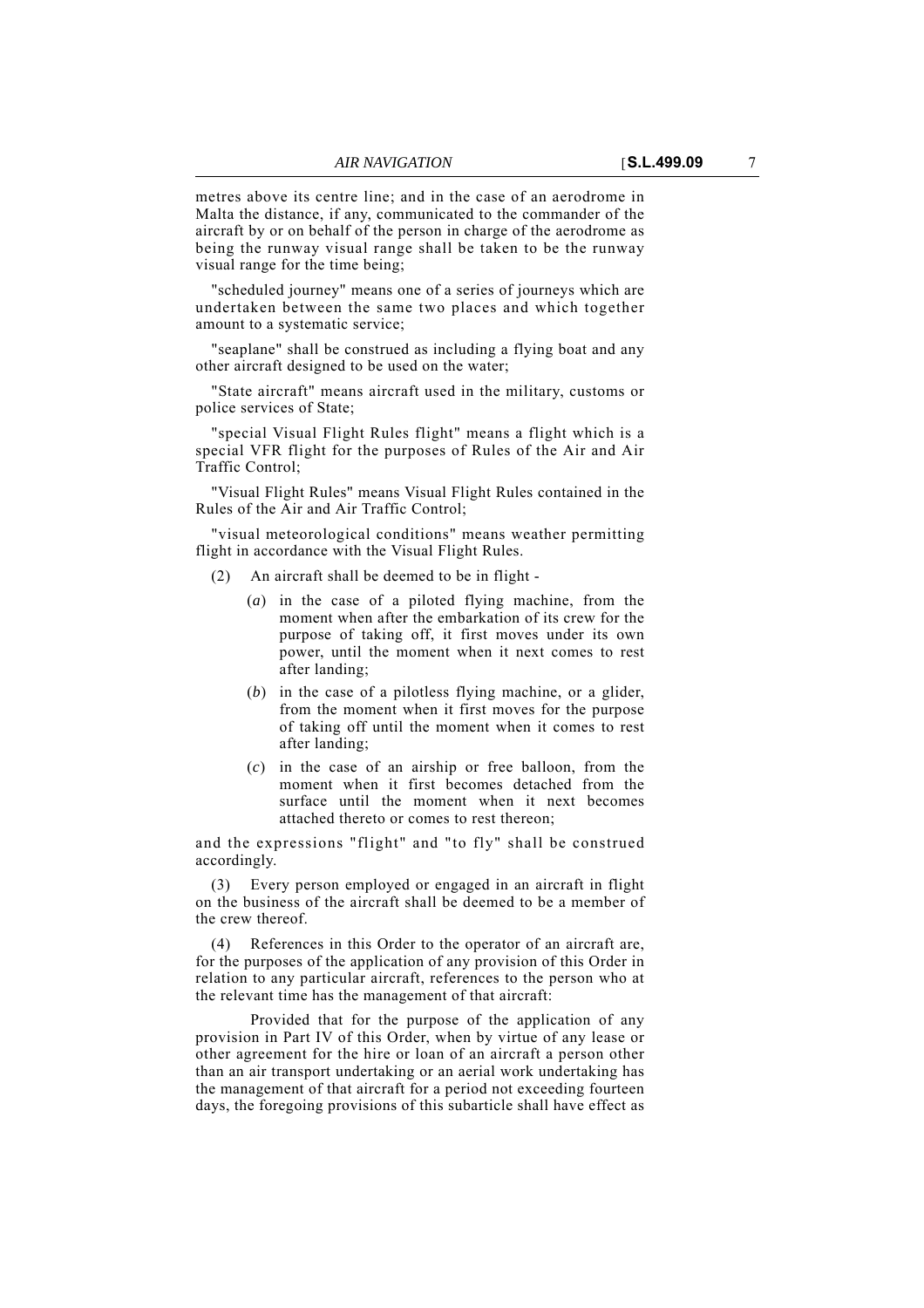if that agreement had not been entered into.

- (5) (*a*) Subject to the provisions of this subarticle, an aircraft in flight shall for the purposes of this Order be deemed to fly for the purpose of public transport -
	- (i) if payment or reward is given or promised for the carriage of passengers or cargo on that flight; or
	- (ii) if any passengers or cargo are carried gratuitously in the aircraft on that flight by an air transport undertaking, not being persons in the employment of the undertaking (including in the case of a body corporate its directors), or persons authorised by the Director General to make an inspection or witness any training practice or test for any of the purposes of this Order, or cargo intended to be used by any such passengers as aforesaid. or by the undertaking; or
	- (iii) for the purposes of Part IV of this Order, if payment or reward is given or promised for the right to fly the aircraft on that flight otherwise than under a hire purchase agreement or similar agreement; and the expression "public transport of passengers" shall be construed accordingly:

Provided that, notwithstanding that an aircraft may be flying for the purpose of public transport by reason of subparagraph (*a*)(iii), it shall not be deemed to be flying for the purpose of the public transport of passengers unless payment or reward is given for the carriage of those passengers:

Provided further that an aircraft in flight shall not be deemed to fly for the purpose of public transport if the direct costs of the flight are shared proportionately between the persons on board the aircraft and no more than four persons (including the pilot) are carried on such flight, no person acting as a pilot on such a flight shall be employed as a pilot by or be a party to a contract for the provision of services as a pilot with the operator of the aircraft being flown on the flight, and no information concerning the flight shall have been published or advertised prior to the commencement of the flight. For this purpose "direct costs" means, in respect of a flight, the costs actually and necessarily incurred in connection with that flight without a view to profit but excluding any remuneration payable to the pilot for his services as such.

(*b*) Where under a transaction effected by or on behalf of a member of an association of persons on the one hand and the association of persons or any member thereof on the other hand, a person is carried in, or is given the right to fly, an aircraft in such circumstances that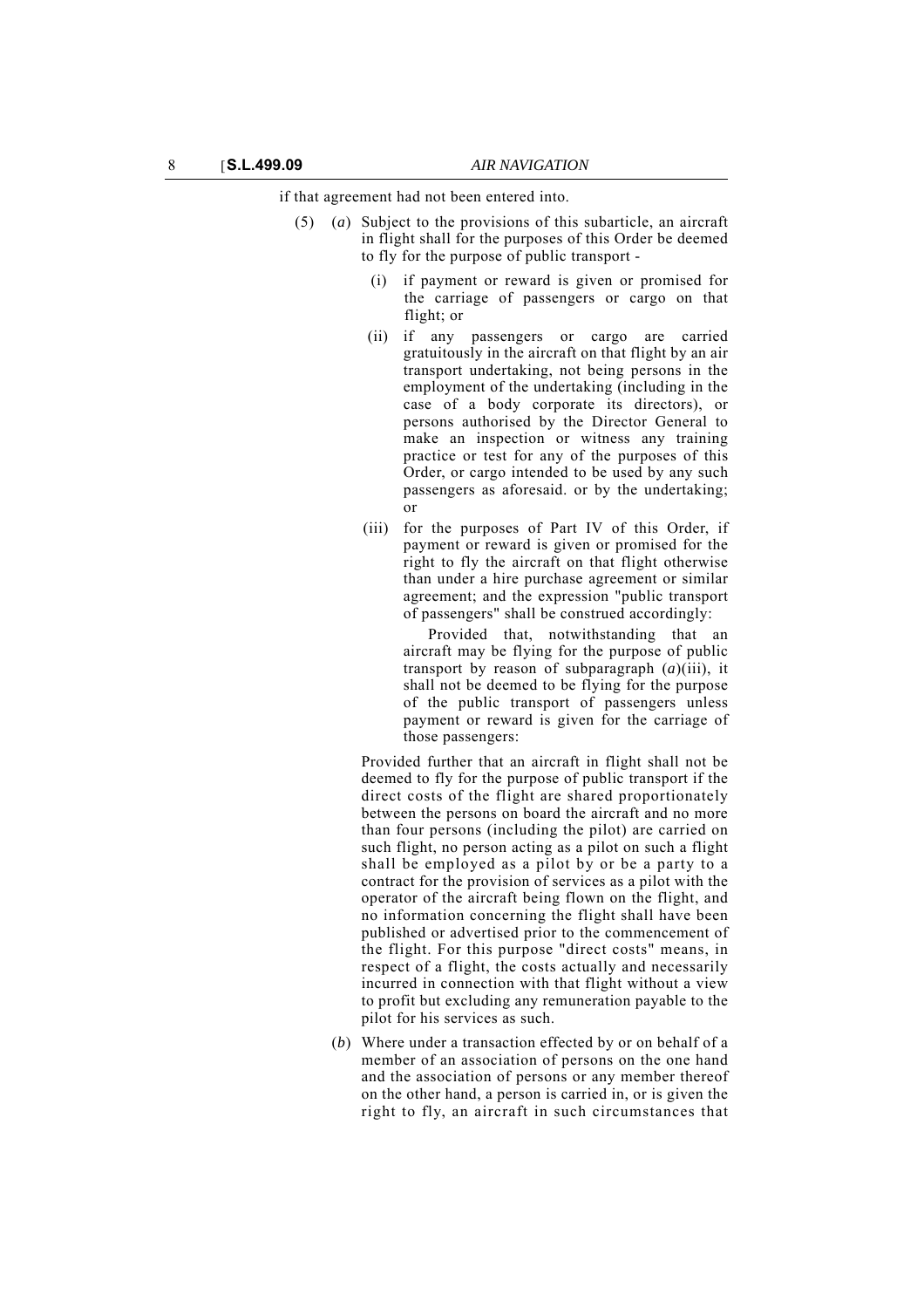payment or reward would be given or promised if the transaction were effected otherwise than aforesaid, payment or reward shall, for the purposes of this Order, be deemed to have been given or promised, notwithstanding any rule of law as to such transactions.

to the Aircraft Registration Act shall have the meanings thereby Cap. 503. (6) The expressions appearing in the Table of General Classification of Aircraft set forth in Part A of the Fourth Schedule assigned to them.

### PART II

### Aircraft to be registered and marked

**3.** (1) Subject to the provisions of subregulation (2), an aircraft shall not fly over Malta unless it is registered in -

- (*a*) a Contracting State; or
- (*b*) some other country in relation to which there is in force an agreement between the Government of Malta and the Government of that country which makes provision for the flight over Malta of aircraft registered in that country:

Provided that:

- (i) any aircraft may fly unregistered on any flight which -
- (*a*) begins and ends in Malta without passing over any other country, and
- (*b*) is in accordance with the "B Conditions" set forth in the Second Schedule;
- (ii) this paragraph shall not apply to any kite or captive balloon.

(2) If an aircraft flies over Malta in contravention of subarticle (1) in such a manner or circumstances that if the aircraft had been registered in Malta an offence against this Order or any regulations made thereunder would have been committed, the like offence shall be deemed to have been committed in respect of that aircraft.

**5.** An aircraft, other than an aircraft permitted by or under this Order to fly without being registered, shall not fly unless it bears painted thereon or affixed thereto, in the manner required by the law of the country in which it is registered, the nationality and

**4.** (*Deleted by L.N. 462 of 2010.*).

registration marks required by that law.

Registration of aircraft in Malta. *Amended by: L.N. 52 of 2001; L.N. 157 of 2004; L.N. 183 of 2007.*

Nationality and registration marks. *Amended by: L.N. 462 of 2010.*

*Amended by: L.N. 462 of 2010.*

Aircraft to be registered.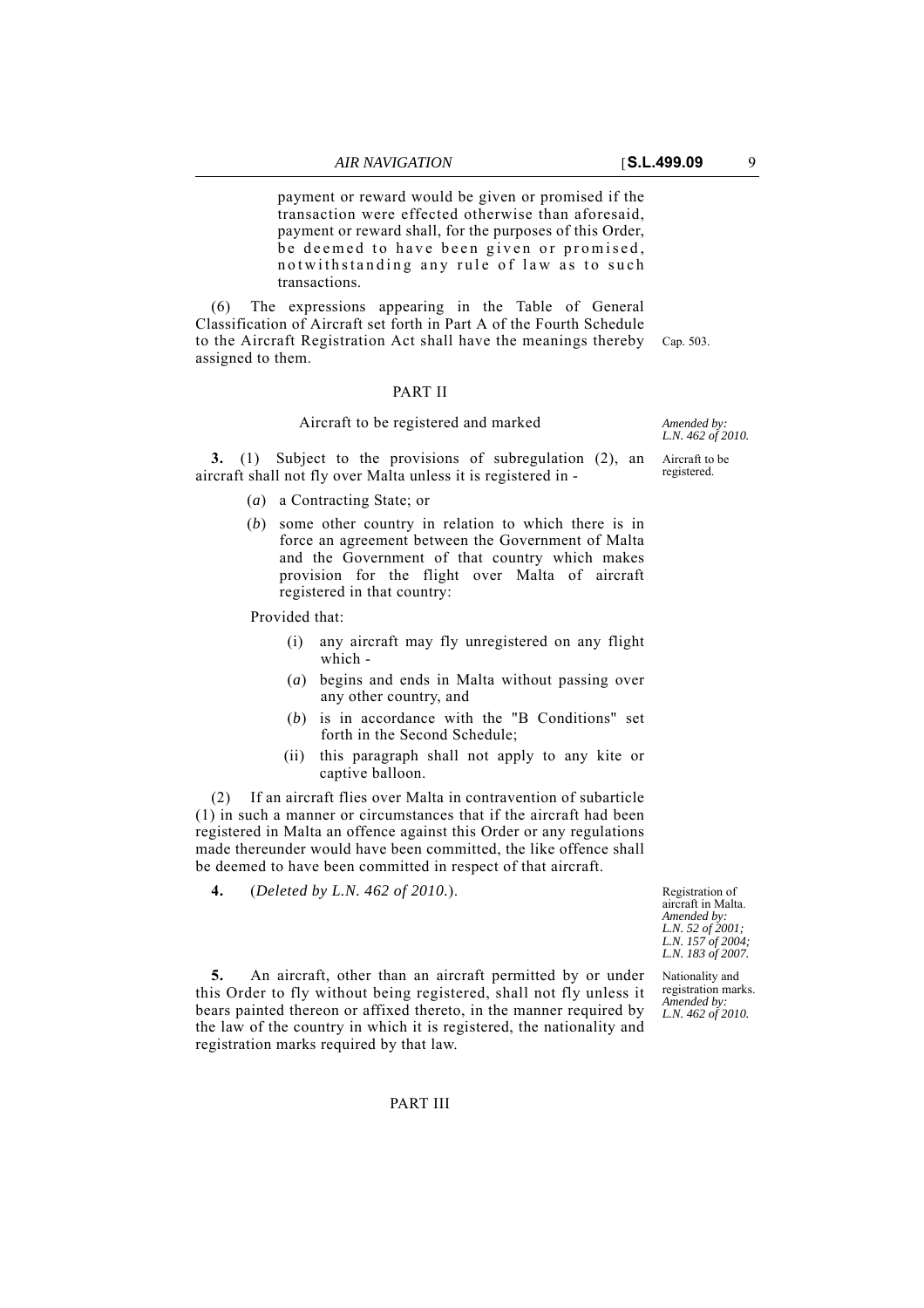#### Fees to be charged. *Amended by: L.N. 124 of 2004.*

**6.** There shall be charged for the issue, validation, licence or other document, including the issue of a copy thereof, or the undergoing of any examination, test, inspection or investigation or the grant of any permission or approval, required by, or for any of the purposes of this Order, the fees established in Parts I to III of the Sixteenth Schedule.

Fees

## PART IV

### Airworthiness and Equipment of Aircraft

Certificate of airworthiness to be in force. *Amended by: L.N. 57 of 1991; L.N. 339 of 2002; L.N. 445 of 2004; L.N. 462 of 2010.*

**7.** (1) An aircraft shall not fly unless there is in force in respect thereof a certificate of airworthiness and an airworthiness review certificate duly issued or rendered valid under the law of the country in which the aircraft is registered, and any conditions subject to which the certificate was issued or rendered valid are complied with:

Provided that the foregoing prohibition shall not apply to flights beginning and ending in Malta, without passing over any other country, or as defined within EC Regulation 1592/2002, of -

- (*a*) a balloon, if it is not being used for the public transport of passengers;
- (*b*) a kite;
- (*c*) an aircraft flying in accordance with the "A Conditions" or the "B Conditions" set forth in the Second Schedule;
- (*d*) an aircraft flying in accordance with the conditions of a permit to fly issued by the Director General in respect of that aircraft:

Provided further that the foregoing prohibition shall not apply to the flight of a Maltese registered aircraft for which a specific authorisation has been granted by the Director General.

(2) In the case of an aircraft registered in Malta the certificate of airworthiness referred to in subarticle (1) shall be a certificate issued or rendered valid in accordance with the provisions of article 8, EC Regulation 1702/2003.

**8.** (1) The Director General may issue in respect of any aircraft a certificate of airworthiness, together with an airworthiness review certificate, if he is satisfied that the aircraft is fit to fly having regard to:

- (*a*) the design, construction, workmanship and materials of the aircraft (including in particular any engines fitted therein), and any equipment carried in the aircraft which he considers necessary for the airworthiness of the aircraft; and
- (*b*) the results of flying trials and such other tests of the aircraft as he may require.

(2) Every certificate of airworthiness shall specify such categories as are, in the opinion of the Director General,

Issue, renewal, etc., of certificates of airworthiness. *Amended by: L.N. 157 of 2004; L.N. 445 of 2004; L.N. 462 of 2010.*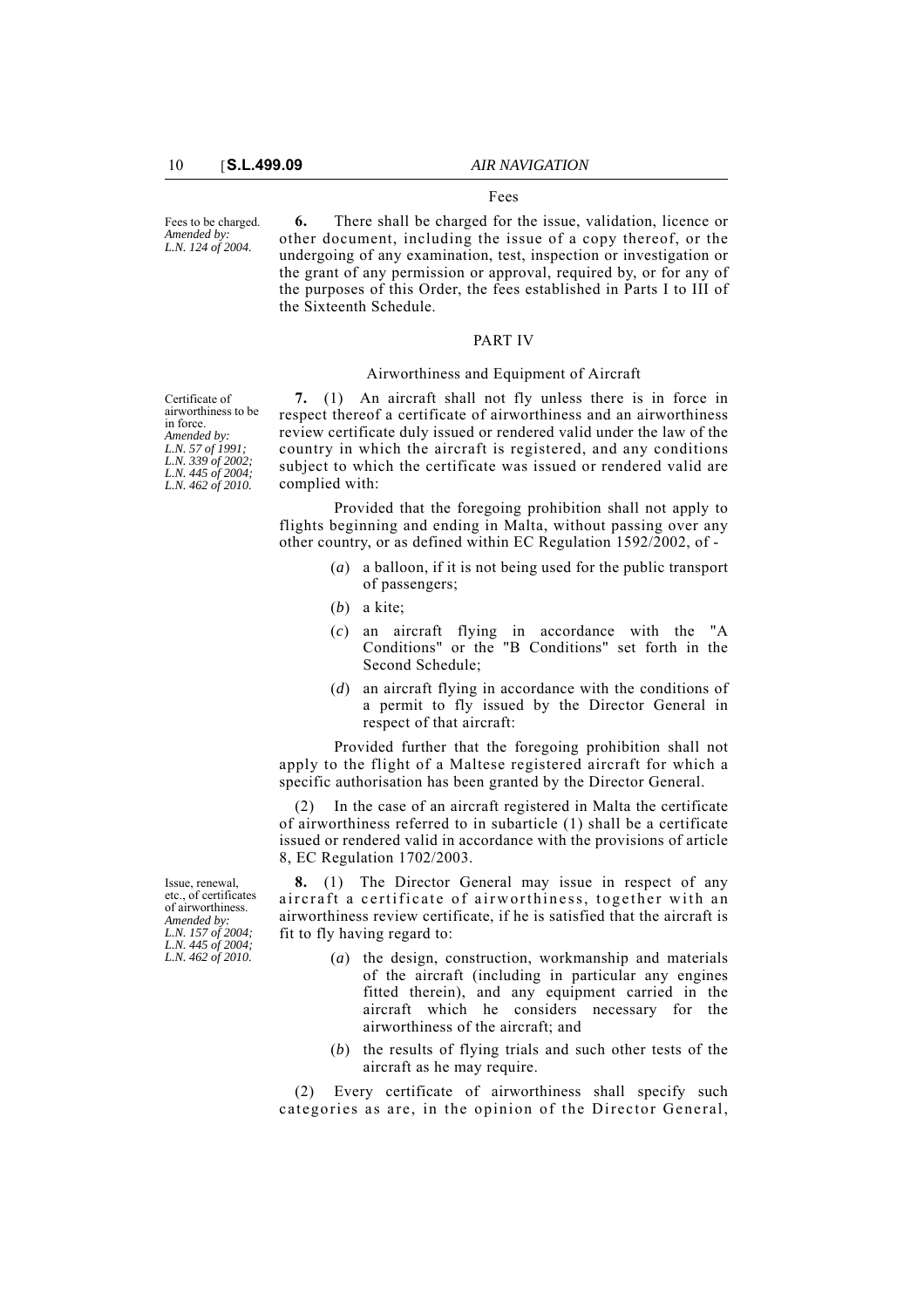appropriate to the aircraft in accordance with the Third Schedule and the certificate shall be issued subject to the condition that the aircraft shall be flown, only for the purposes indicated in the said Schedule in relation to those categories.

The Director General may issue the certificate of airworthiness subject to such other conditions relating to the airworthiness of the aircraft as he thinks fit.

The Director General may, subject to such conditions as he deems fit, issue a certificate of validation rendering valid for the purposes of this Order a certificate of airworthiness issued in respect of any aircraft under the law of any country other than Malta.

(5) Subject to the provisions of this article and of article 60, a certificate of airworthiness or validation issued under this article shall remain in force for such period as may be specified therein and may be renewed from time to time by the Director General for such further period as he deems fit.

(6) A certificate of airworthiness or a certificate of validation or an airworthiness review certificate issued in respect of an aircraft shall cease to be in force -

- (*a*) if the aircraft, or such of its equipment as is necessary for the airworthiness of the aircraft, is overhauled, repaired or modified, or if any part of the aircraft or of such equipment is removed or is replaced, otherwise than in a manner and with material of a type approved by the Director General either generally or in relation to class of aircraft or to the particular aircraft; or
- (*b*) until the completion of any inspection of the aircraft or of any such equipment as aforesaid, being an inspection made for the purpose of ascertaining whether the aircraft remains airworthy and -
	- (i) classified as mandatory by the Director General; or
	- (ii) required by a maintenance schedule or maintenance programme approved by the Director General in relation to that aircraft; or
- (*c*) until the completion to the satisfaction of the Director General of any modification of the aircraft or of any such equipment aforesaid, being a modification required by the Director General for the purpose of ensuring that the aircraft remains airworthy, and published in the form of an Airworthiness Directive either by the Director General or by the competent authority of the State of Design or State of Manufacture or by the European Aviation Safety Agency (EASA).

(7) Without prejudice to any other provision of this Order, the Director General may, for the purpose of this article accept reports furnished to him by a person whom he may approve, either absolutely or subject to such conditions as he deems fit, as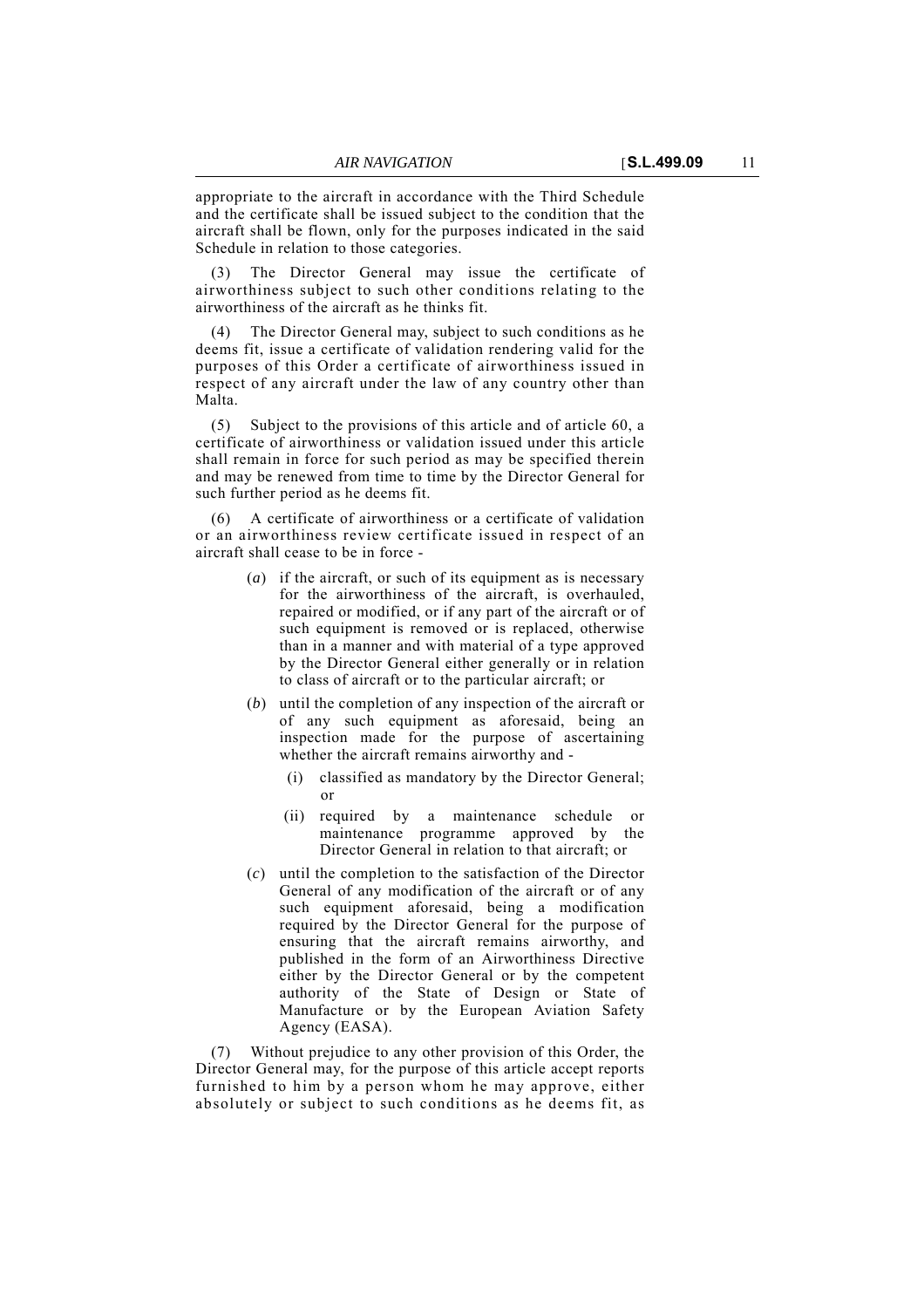qualified to furnish such reports.

**9.** (1) An aircraft registered in Malta in respect of which a certificate of airworthiness in any category except the special category is in force shall not fly unless -

- (*a*) the aircraft, including in particular its engines, together with its equipment and radio station is maintained in accordance with a maintenance schedule or maintenance programme approved by the Director General in relation to that aircraft;
- (*b*) there is in force a certificate, in this Order referred to as a "certificate of maintenance review", issued in respect of the aircraft in accordance with the provisions of this article and such certificate shall certify the dates on which the maintenance review was carried out and the date thereafter when the next review is due:

Provided that such a certificate is not required where an aircraft is being operated to the requirements of JAR OPS 1 or JAR OPS 3.

(2) The approved maintenance schedule or maintenance programme referred to in subarticle (1) shall specify the occasions on which a review must be carried out for the purpose of issuing a certificate of maintenance review.

(3) A certificate of maintenance review may be issued for the purpose of this article only by:

- (*a*) the holder of an aircraft maintenance engineer's licence -
	- (i) granted under this Order being a licence which entitles him to issue that certificate, or
	- (ii) granted under the law of a country other than Malta and rendered valid under this Order in accordance with the privileges endorsed on the licence, or
	- (iii) granted under the law of any such country as may be prescribed in accordance with the privileges endorsed on the licence and subject to any conditions which may be prescribed; or
- (*b*) the holder of an appropriate and valid Part-66 Aircraft Maintenance Licence suitably authorised under an approved Part-145 Approved Maintenance Organisation Certifying Staff Procedure;
- (*c*) a person whom the Director General has authorised to issue a certificate of maintenance review in a particular case, and in accordance with that authority; or
- (*d*) a person approved by the Director General as being competent to issue such certificates, and in accordance with that approval:

Provided that in approving a maintenance schedule or

Certificate of maintenance review and technical log. *Amended by: L.N. 57 of 1991; L.N. 202 of 1998; L.N. 339 of 2002; L.N. 130 of 2003; L.N. 445 of 2004; L.N. 287 of 2006; L.N. 462 of 2010.*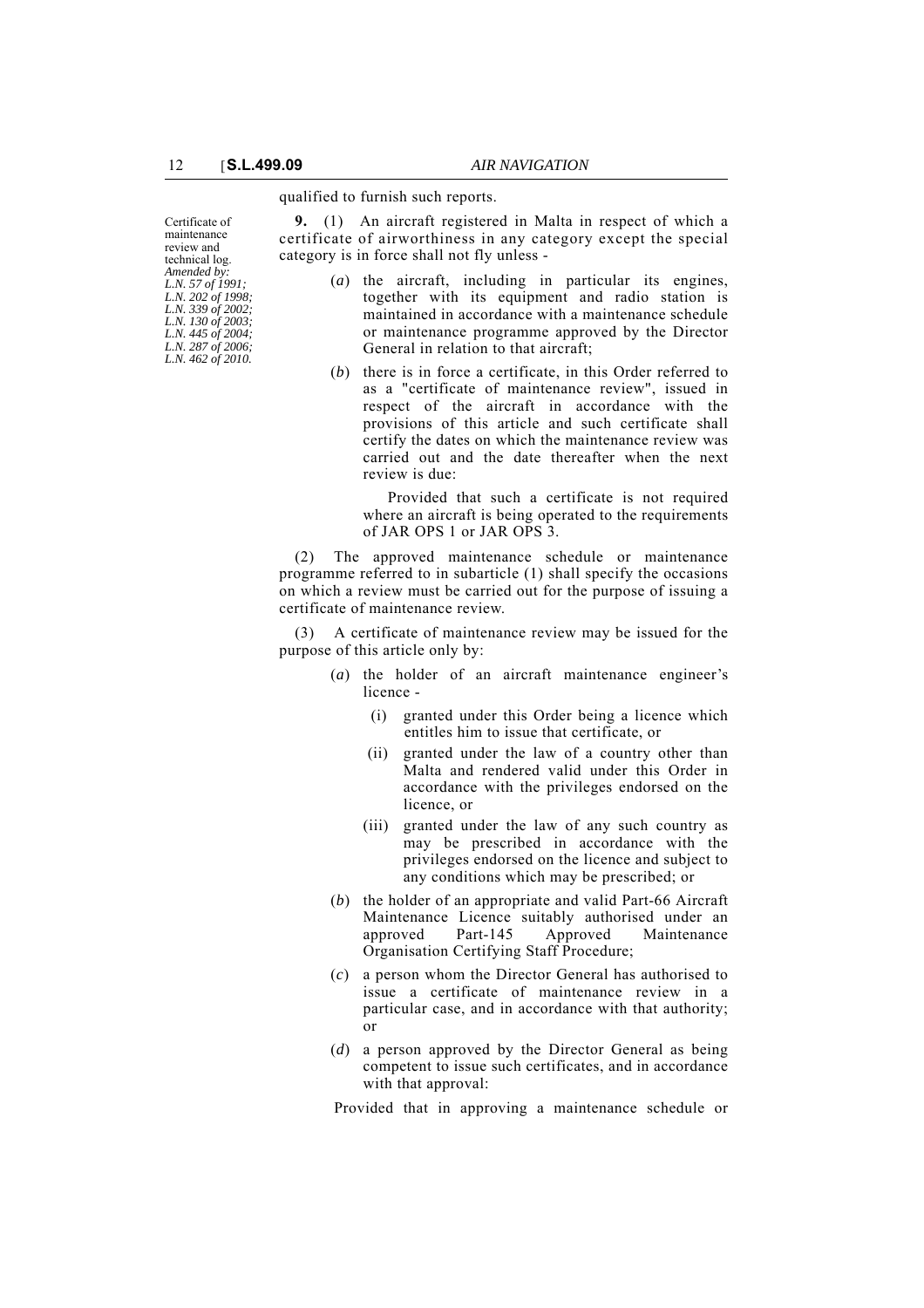maintenance programme, the Director General may direct that certificates of maintenance review relating to that schedule or maintenance programme, or to any part thereof specified in his direction, may be issued only by the holder of such a licence as is so specified.

(4) A person referred to in subarticle (3) shall not issue a certificate of maintenance review unless he has first verified that -

- (*a*) maintenance has been carried out on the aircraft with the maintenance schedule or maintenance programme approved for that aircraft; and
- (*b*) inspections and modifications required by the Director General as provided in article 8 have been completed as certified in the relevant certificate of release to service issued in accordance with article 10; and
- (*c*) defects entered in the technical log of the aircraft in accordance with subarticles (7) to (10) have been rectified or the rectification thereof has been deferred in accordance with procedures approved by Director General; and
- (*d*) certificates of release to service have been issued in accordance with article 10,

and for this purpose the operator of the aircraft shall make available to that person such information as is necessary.

(5) A certificate of maintenance review shall be issued in duplicate. One copy of the most recently issued certificate shall be carried in the aircraft when article 57 so requires, and the other shall be kept by the operator elsewhere than in the aircraft.

Subject to the provisions of article 59, each certificate of maintenance review shall be preserved by the operator of the aircraft for a period of two years after it has been issued.

(7) A technical log shall be kept in respect of an aircraft registered in Malta being an aircraft in respect of which a certificate of airworthiness in either the transport or in the aerial work category is in force.

At the end of every flight by an aircraft to which the provisions of this Article apply the commander of the aircraft shall enter -

- (*a*) the times when the aircraft took off and landed; and
- (*b*) particulars of any defect which is known to him and which affects the airworthiness or safe operation of the aircraft, or if no such defect is known to him, an entry to that effect; and
- (*c*) such other particulars in respect of the airworthiness or operation of the aircraft as the Director General may require,

in a technical log, or, in the case of an aircraft of which the maximum take-off mass does not exceed 2730kg, in such other record as the Director General shall approve and he shall sign and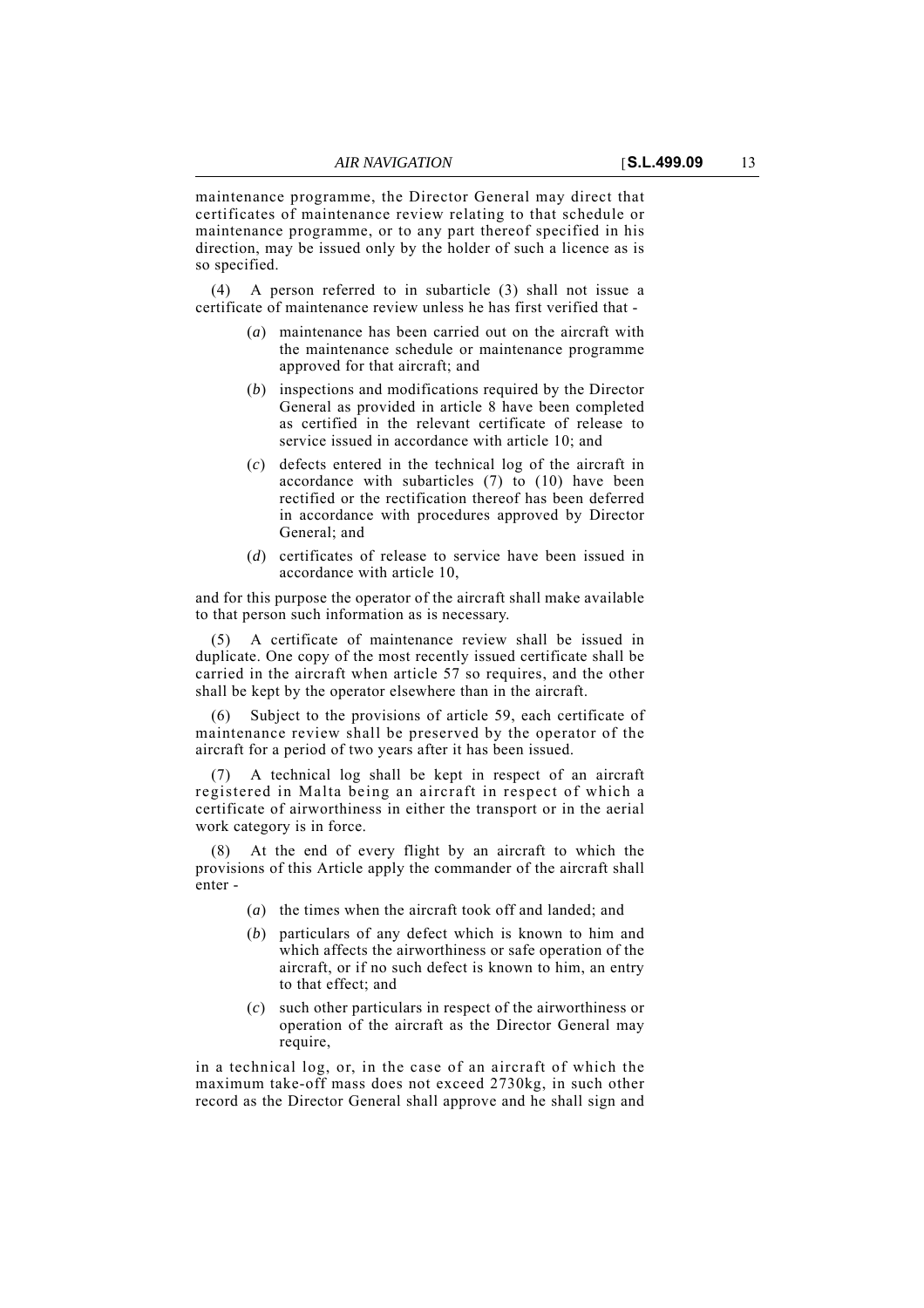date such entries:

Provided that in the case of a number of consecutive flights each of which begins and ends -

- (*a*) within the same period of twenty-four hours; and
- (*b*) at the same aerodrome, except where each such flight is for the purpose of dropping or projecting any material for agriculture, public health or similar purposes; and
- (*c*) with the same person as commander of the aircraft,

the commander of an aircraft may, except where he becomes aware of a defect during an earlier flight, make the entries as aforesaid in a technical log at the end of the last of such consecutive flights.

(9) Upon the rectification of any defect which has been entered in a technical log in accordance with subarticle (8) a person issuing a certificate of release to service required by article 10 in respect of that defect shall enter the certificate in the technical log in such a position as to be readily indefinable with the defect to which it relates.

(10) The technical log referred to in this article shall be carried in the aircraft when article 57 so requires and copies of the entries referred to in this article shall be kept on the ground:

Provided that, in the case of an aeroplane of which the maximum take-off mass does not exceed 2,730kg., or a helicopter, if it is not reasonably practicable for the copy of the technical log to be kept on the ground it may be carried in the aeroplane or helicopter, as the case may be, in a box approved by the Director General for that purpose.

(11) Subject to the provisions of article 59, a technical log or such other approved record required by this Article shall be presumed by the operator of the aircraft to which it relates until a date two years after the aircraft has been destroyed or has been permanently withdrawn from use, or for such shorter period as the Director General may permit in a particular case.

**10.** (1) Except as provided in subarticle (2), and provided that the provisions of Article 4(2) of EC Regulation 1592/2002 (as amended) do not apply, an aircraft registered in Malta, being an aircraft in respect of which a certificate of airworthiness issued or rendered valid under this order is in force, shall not fly unless there is in force a certificate of release to service issued in accordance with this article if the aircraft or any part of the aircraft or such of its equipment as is necessary for the airworthiness of the aircraft has been overhauled, repaired, replaced, modified, maintained, or has been inspected as provided in article 8(6)(*b*), as the case may be:

Provided that if a repair or replacement of a part of an aircraft or its equipment is carried out when the aircraft is at such a place that it is not reasonably practicable -

> (*a*) for the repair or replacement to be carried out in such a manner that a certificate of release to service can be

Inspection, overhaul, repair, replacement and modification. *Amended by: L.N. 202 of 1998; L.N. 130 of 2003; L.N. 157 of 2004; L.N. 445 of 2004; L.N. 287 of 2006; L.N. 462 of 2010.*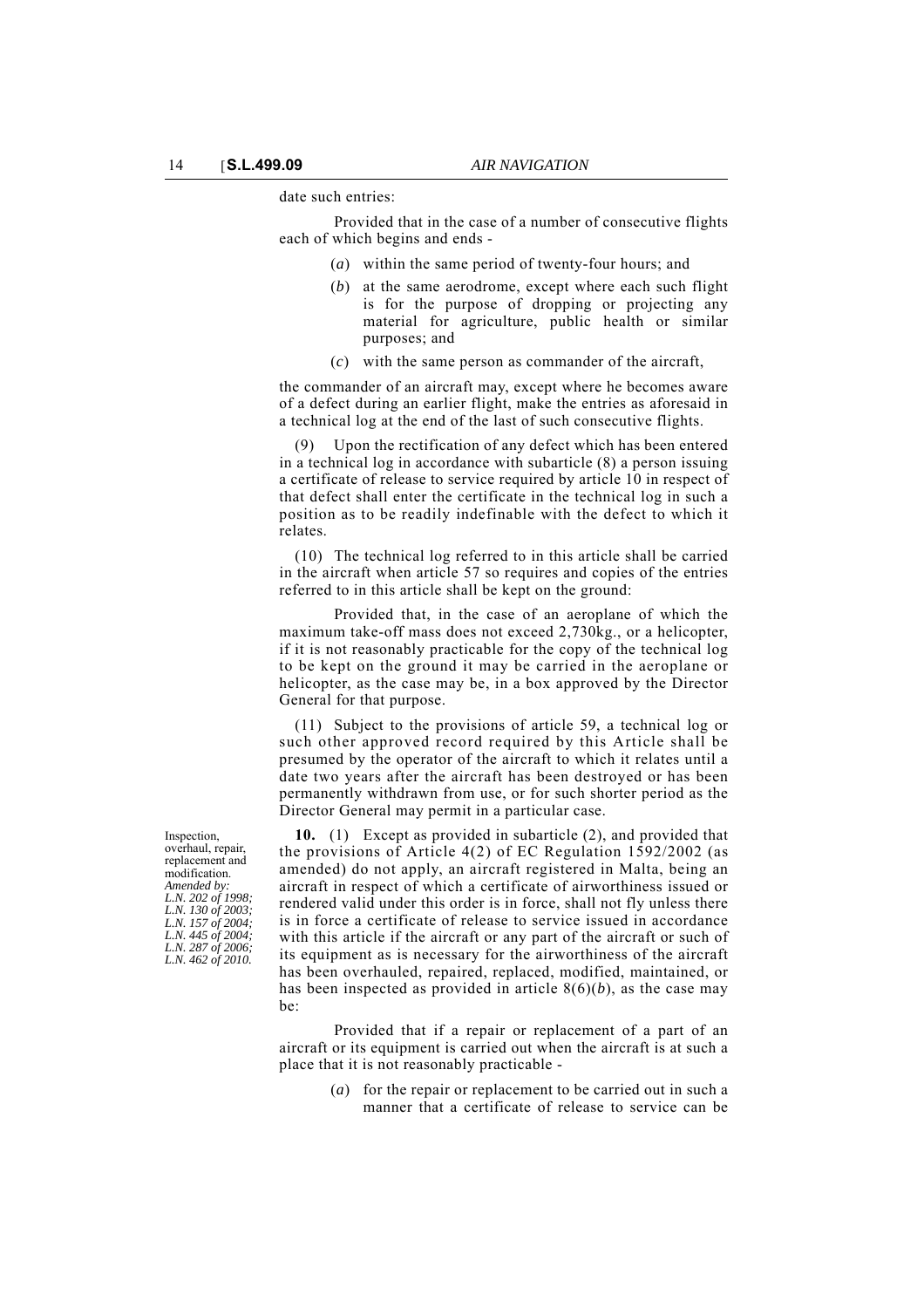issued under this article in respect thereof; or

(*b*) for such certificate to be issued while the aircraft is at that place,

it may fly to a place at which such a certificate can be issued, being the nearest place -

- (i) to which the aircraft can, in the reasonable opinion of the commander thereof, safely fly by a route for which it is properly equipped; and
- (ii) to which it is reasonable to fly having regard to any hazards to the liberty or health of any person on board,

and in such case the commander of the aircraft shall cause written particulars of the flight, and the reasons for making it, to be given to the Director General within ten days thereafter.

(2) Nothing in subarticle (1) shall require a certificate of release to service to be in force in respect of an aircraft of which the maximum take-off mass does not exceed 2,730 kg., and in respect of which a certificate of airworthiness of the special category is in force, unless the Director General gives a direction to the contrary in a particular case.

(3) Nothing in subarticle (1) shall prevent an aircraft in respect of which there is in force a certificate of airworthiness in the private or special categories and whose maximum take-off mass does not exceed 2,730 kg., from flying if the only repairs or replacements in respect of which a certificate of release to service is not in force are of such a description as are prescribed in paragraph 6 of the Fourteenth Schedule and have been carried out personally by the owner or operator of the aircraft, being the holder of a pilot's licence granted or rendered valid under this Order. In that event the owner or operator, as the case may be, of the aircraft, shall keep in the aircraft log book kept in respect of the aircraft pursuant to article 14 a record which identifies the repair or replacement and shall sign and date the entries and, subject to the provisions of article 59, shall preserve the log book for the period specified in article 14. Any equipment or parts used in carrying out such repairs or replacements shall be of a type approved by the Director General whether generally or in relation to a class of aircraft or one particular aircraft.

- (4) Neither
	- (*a*) equipment provided in compliance with the Fifth Schedule, except paragraph (4) thereof; nor
	- (*b*) radio apparatus provided for use in an aircraft or in any survival craft carried in an aircraft, whether or not such apparatus is provided in compliance with this Order or any regulations made thereunder,

shall be installed or placed on board for use in an aircraft registered in Malta after being overhauled, repaired, modified or inspected, unless there is in force in respect thereof at the time when it is installed or placed on board a certificate of release to service issued in accordance with this article.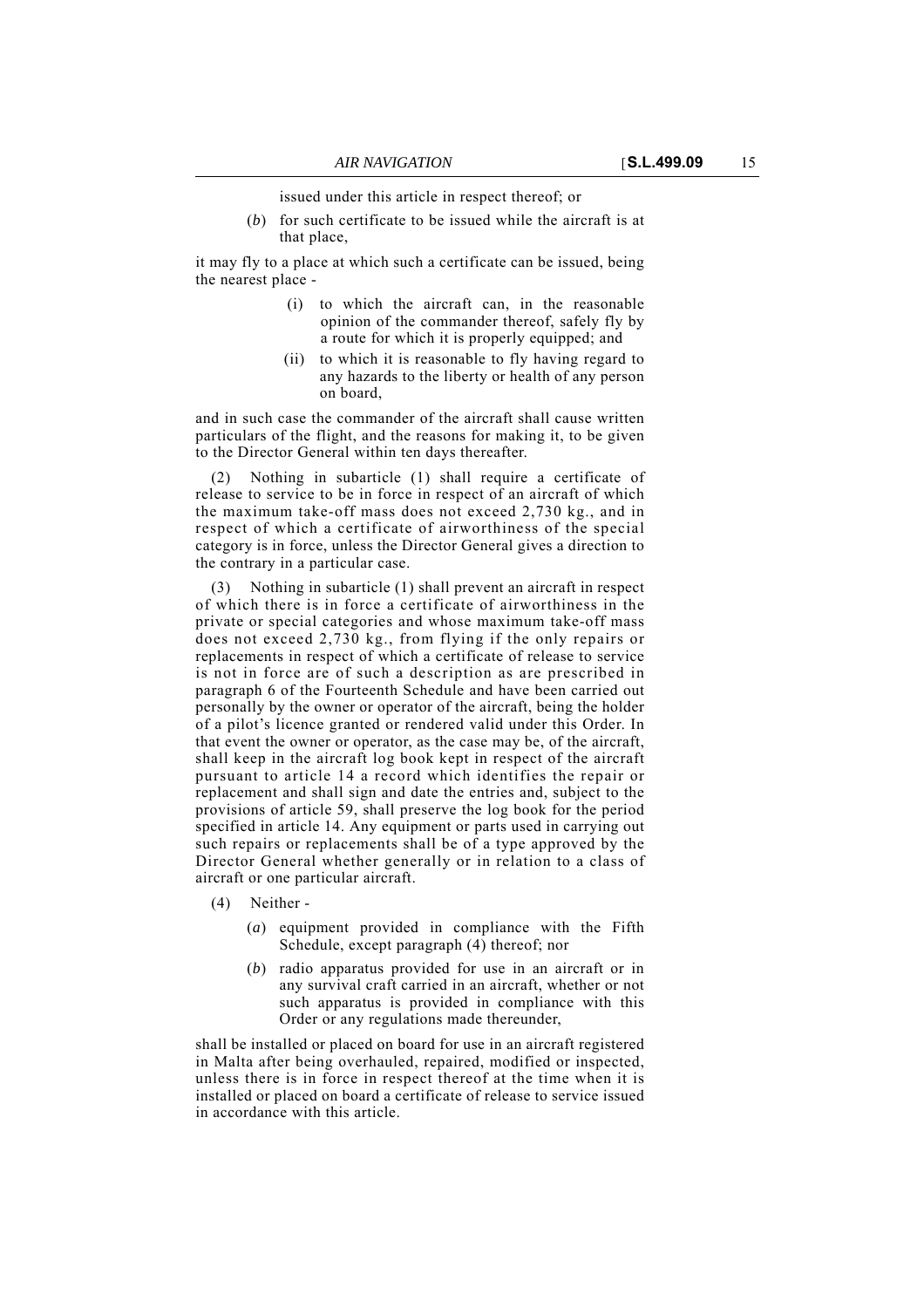### (5) A certificate of release to service shall -

- (*a*) certify that the aircraft or any part thereof or its equipment has been overhauled, repaired, replaced, modified or maintained, as the case may be, in a manner and with material of a type approved by the Director General either generally or in relation to a class of aircraft of the particular aircraft and shall<br>identify the overhaul, repair, replacement, the overhaul, repair, replacement, modification or maintenance to which the certificate relates and shall include particulars of the work done;
- (*b*) certify in relation to any inspection required by the Director General that the aircraft or the part thereof or its equipment, as the case may be, has been inspected in accordance with the requirements of the Director General and that any consequential repair, replacement or modification has been carried out as aforesaid.

(6) A certificate of release to service may be issued for the purpose of this article only by -

- (*a*) the holder of
	- (i) an appropriate and valid Part-66 Aircraft Maintenance Licence authorised under an approved Part-145 Approved Maintenance Organisation Certifying Staff Procedure;
	- (ii) an appropriate and valid Part-66 Aircraft Maintenance Licence that permits, within the endorsed conditions, the issue of such certificates in accordance with the Part-66 requirements;
	- (iii) an aircraft maintenance licence granted under the law of a country other than Malta and rendered valid under this Order, in accordance with the privileges endorsed on the licence, or
	- (iv) an aircraft maintenance licence granted under the law of any such country as may be prescribed in accordance with the privileges endorsed on the licence and subject to any conditions which may be prescribed; or
- (*b*) a person approved by the Director General as being competent to issue such certification, and in accordance with that approval; or
- (*c*) a person whom the Director General has authorised to issue the certificate in a particular case, and in accordance with that authority; or
- (*d*) in relation only to the adjustment and compensation of direct reading magnetic compasses, the holder of an Airline Transport Pilot's Licence (Aeroplanes), or a Flight Navigator's Licence granted or rendered valid under this Order.

(7) Subject to the provisions of article 59, a certificate of release to service shall be preserved by the operator of the aircraft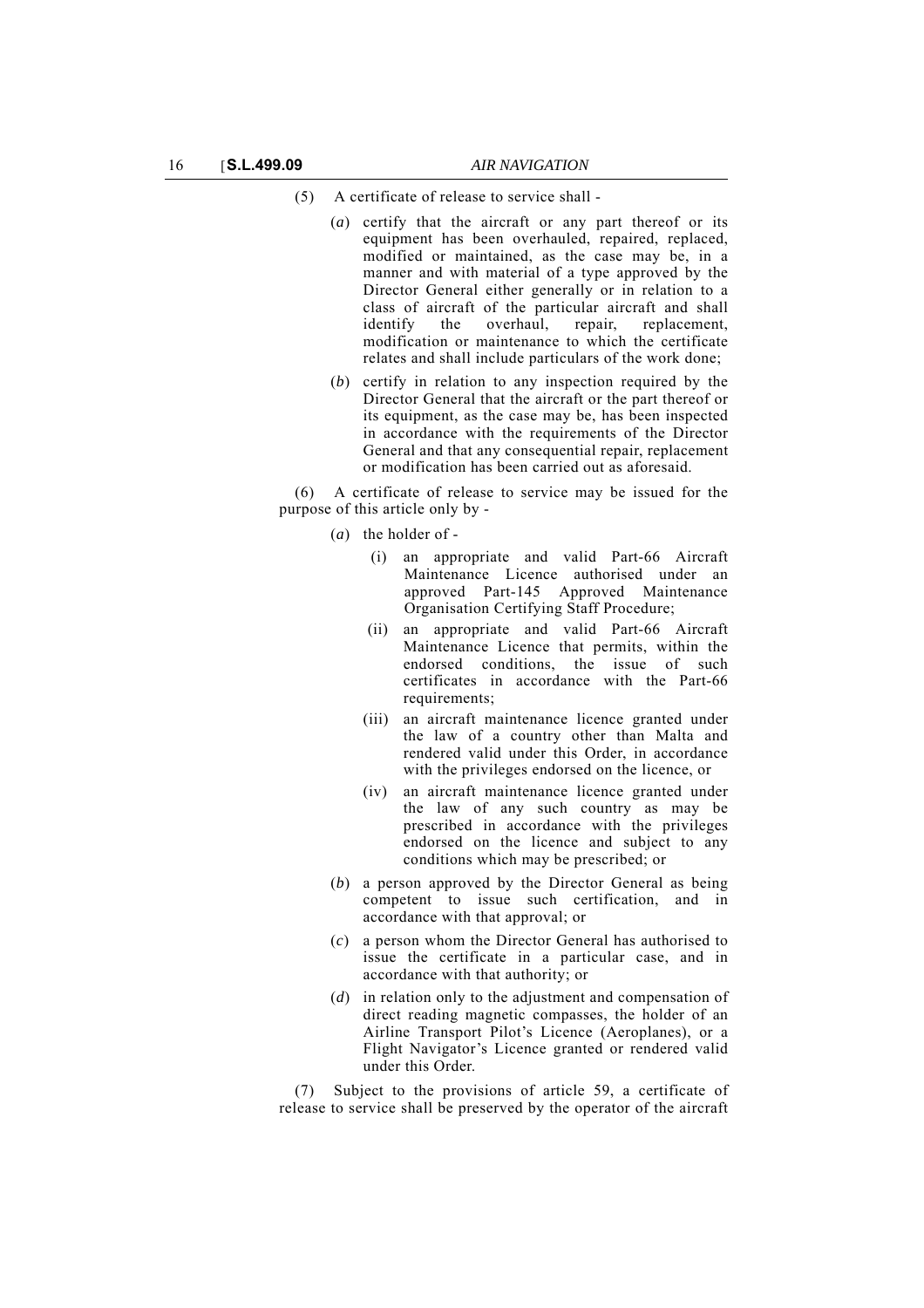to whom it relates for the period of time for which he is required to preserve the log book relating to the same part of the aircraft or to the same equipment or apparatus as the case may be.

In this article, the expression "repair" includes, in relation to a compass, the adjustment and compensation thereof and the expression "repaired" shall be construed accordingly.

**11.** (1) The Director General may grant Part-66 Aircraft Maintenance Licences, subject to such conditions as specified within JAR-66, or EC Regulation No 2042/2003 requirement, upon his being satisfied that the applicant is a fit person to hold the licence and has furnished such evidence and passed such examinations and tests as the Director General may require of him for the purpose of establishing that he has sufficient knowledge, experience, competence and ability.

(2) The continuity of each granted Part-66 Aircraft Maintenance Licence shall, subject to the provisions of article 59, remain in force for the period specified therein, and may be renewed by the Director General from time to time upon his being satisfied that the applicant is a fit person, and satisfies the applicable Part-66 Certifying Staff Maintenance Requirements.

(3) The Director General may issue a certificate rendering valid for the purpose of this Order any licence as an aircraft maintenance engineer, aircraft maintenance licence or aircraft radio maintenance engineer granted under the law of any country other than Malta. Such certificate may be issued subject to such conditions, and for such period, as the Director General thinks fit.

(4) Upon receiving a licence granted under this article, the holder shall forthwith sign his name thereon in ink with his ordinary signature.

**12.** (1) An aircraft shall not fly unless it is so equipped as to comply with the law of the country in which it is registered, and to enable lights and markings to be displayed, and signals to be made, in accordance with this Order.

(2) In the case of aircraft registered in Malta, the equipment required to be provided, in addition to any other equipment required by or under this Order, shall be that specified in such parts of the Fifth Schedule as are applicable in the circumstances and shall comply with the provisions of that Schedule. The equipment except that specified in paragraph (4) of the said Schedule, shall be of a type approved by the Director General either generally or in relation to a class of aircraft or in relation to that aircraft and shall be installed in a manner as approved.

(3) In any particular case the Director General may direct that an aircraft registered in Malta shall carry such additional or special equipment or supply as he may specify for the purpose of facilitating the navigation of the aircraft, the carrying out of search and rescue operations, or the survival of the persons carried in the aircraft.

(4) The equipment carried in compliance with this article shall be so installed or stowed and kept stowed, and so maintained and Licensing of maintenance engineers. *Amended by: L.N. 57 of 1991. Substituted by: L.N. 130 of 2003. Amended by: L.N. 445 of 2004; L.N. 287 of 2006; L.N. 462 of 2010.*

Equipment of aircraft. *Amended by: L.N. 57 of 1991; L.N. 202 of 1998; L.N. 462 of 2010.*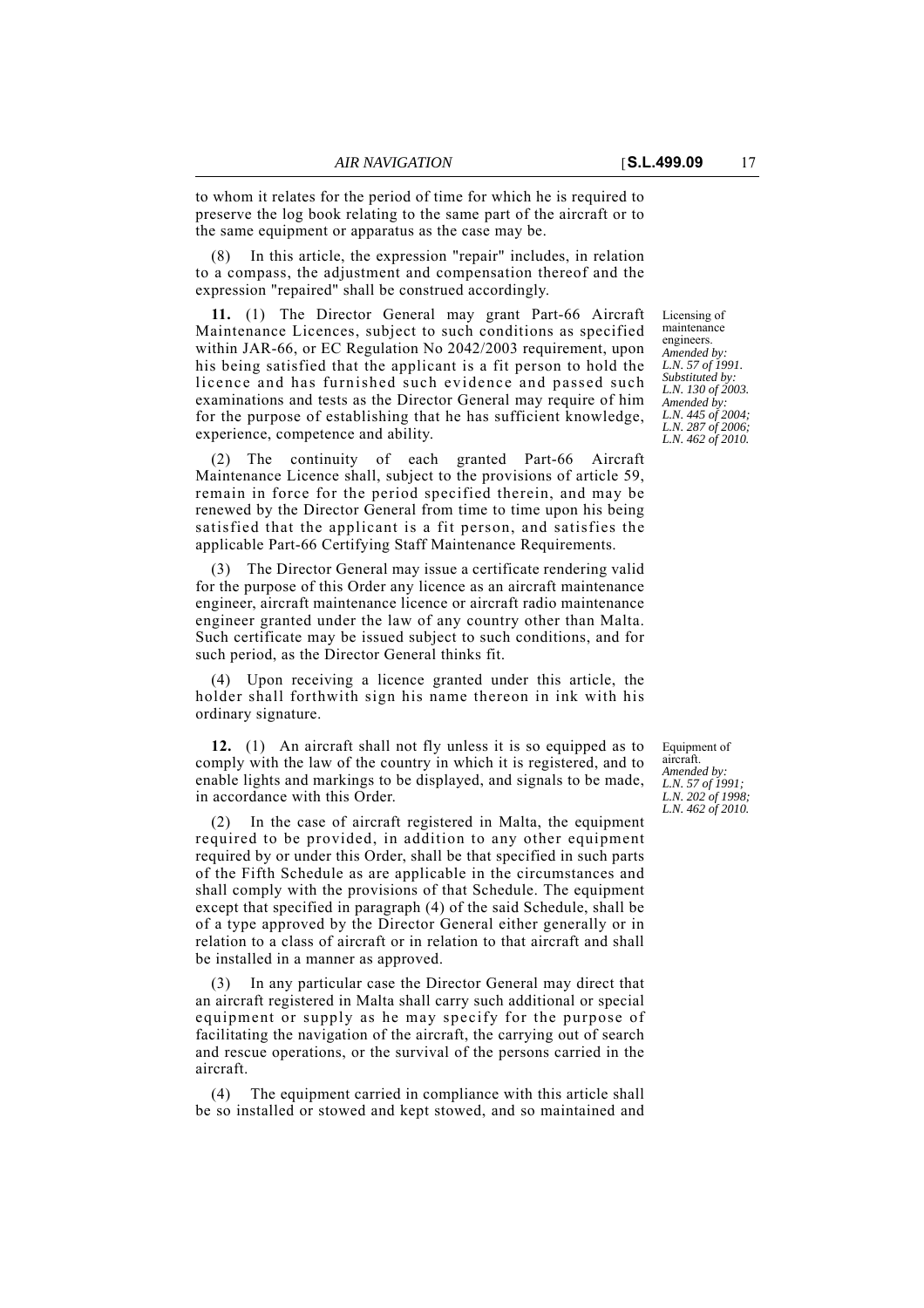adjusted, as to be readily accessible and capable of being used by the person for whose use it is intended.

The position of equipment provided for emergency use shall be indicated by clear markings in or on the aircraft. In particular in every public transport aircraft registered in Malta there shall be -

- (*a*) provided individually for each passenger; or
- (*b*) if the Director General so permits in writing, exhibited in a prominent position in every passenger compartment,

a notice relevant to the aircraft in question containing pictorial -

- (i) instructions on the brace position to be adopted in the event of an emergency landing;
- (ii) instructions on the method of use of the safety belts and safety harnesses as appropriate;
- (iii) information as to where emergency exits are to be found and instructions as to how they are to be used;
- (iv) information as to where the life-jackets, escape slides, life rafts and oxygen masks, if required to be provided by subarticle (2) are to be found and instructions as to how they are to be used.

(6) All equipment installed or carried in an aircraft, whether or not in compliance with this article, shall be so installed or stowed and kept stowed and so maintained and adjusted as not to be a source of danger in itself or to impair the airworthiness of the aircraft or the proper functioning of any equipment or services necessary for the safety of the aircraft.

Without prejudice to subarticle (2), all navigational equipment, other than radio apparatus, of any of the following types, namely -

- (*a*) equipment capable of establishing the aircraft's position in relation to its position at some earlier time by computing and applying the resultant of the acceleration and gravitational forces acting upon it; and
- (*b*) equipment capable of establishing automatically the altitude and relative bearing of selected celestial bodies,

when carried in an aircraft registered in Malta, whether or not in compliance with this Order or any regulations made thereunder, shall be of a type approved by the Director General either generally or in relation to a class of aircraft or in relation to that aircraft and shall be installed in a manner so approved.

This article shall not apply in relation to radio apparatus except that specified in the Fifth Schedule.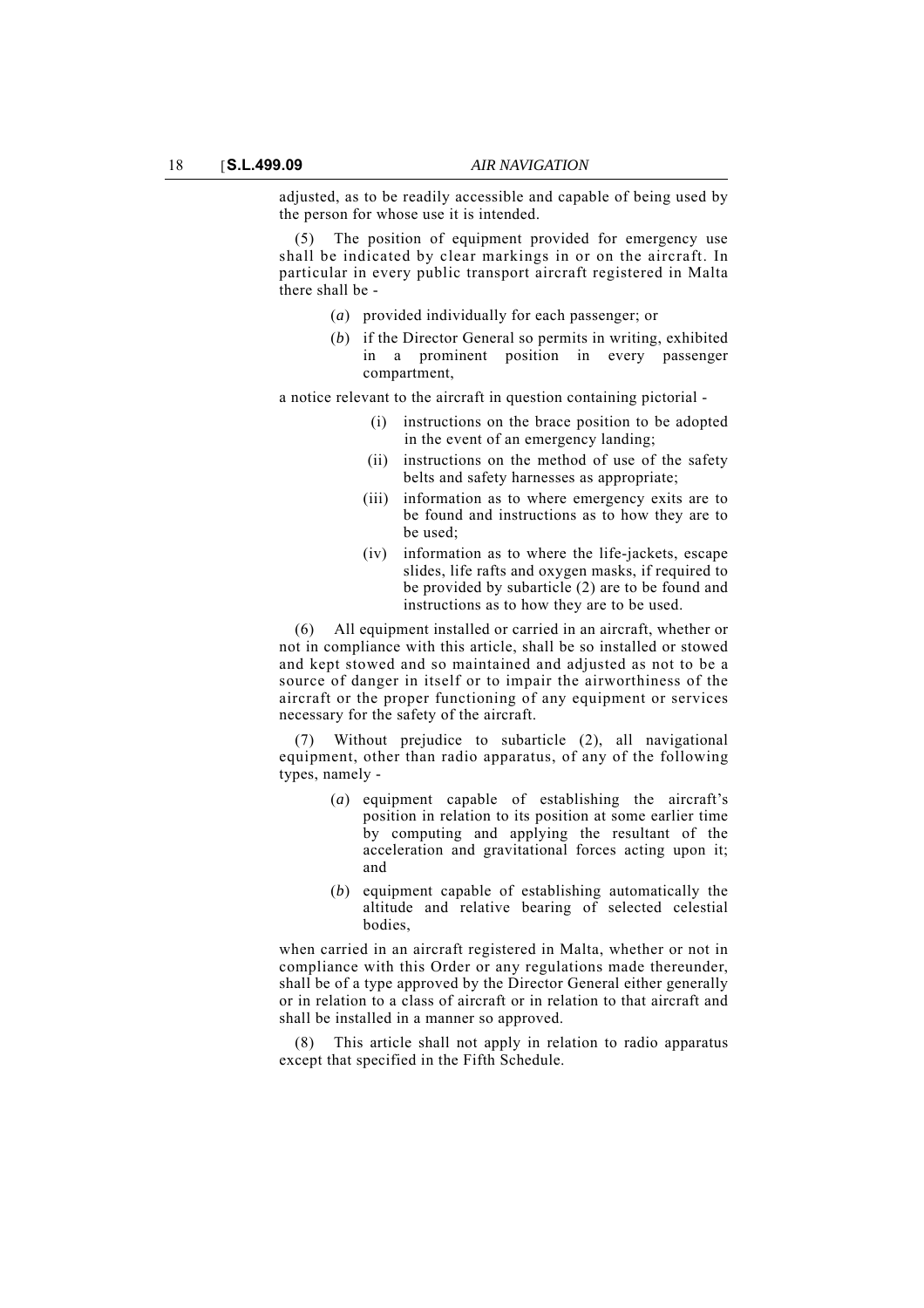**13.** (1) An aircraft shall not fly unless it is so equipped with radio and radio navigation equipment as to comply with the law of the country in which the aircraft is registered and to enable communications to be made and the aircraft to be navigated, in accordance with the provisions of this Order.

(2) Without prejudice to subarticle (1), the aircraft shall be equipped with radio and radio navigation equipment in accordance with the Sixth Schedule unless the aircraft is being operated for public transport, in which case it has to comply with the radio and radio navigation equipment requirements set out in JAR OPS 1 and JAR OPS 3, and satisfy EC Regulation 1702/2003.

(3) In any particular case the Director General may direct that an aircraft registered in Malta shall carry such additional or special radio or radio navigation equipment as he may specify for the purpose of facilitating the navigation of the aircraft, the carrying out of search and rescue operations or the survival of the persons carried in the aircraft.

(4) Subject to such exceptions as may be prescribed, the radio and radio navigation equipment provided in compliance with this article in an aircraft registered in Malta shall always be maintained in serviceable condition.

(5) All radio and radio navigation equipment installed in an aircraft registered in Malta or carried on such an aircraft for use in connection with the aircraft, whether or not in compliance with this Order, shall be of a type approved by the Director General in relation to the purpose for which it is to be used, and shall be installed in a manner approved by the Director General. Neither the equipment nor the manner in which it is installed shall be modified except with the approval of the Director General.

**14.** (1) In addition to any other log books required by or under this Order, the following log books shall be kept in respect of aircraft registered in Malta -

- (*a*) an aircraft log book; and
- (*b*) a separate log book in respect of each engine fitted in the aircraft; and
- (*c*) a separate log book in respect of each variable pitch propeller fitted to the aircraft.

The log books shall include the particulars respectively specified in the Seventh Schedule.

- (2) (*a*) Each entry in the log book, other than such an entry as is referred to in sub-paragraphs  $2(d)$ (ii) or  $3(d)$ (ii) of the Seventh Schedule shall be made as soon as is practicable after the occurrence to which it relates, but in no event more than seven days after the expiration of the certificate of maintenance, if any, in force in respect of the aircraft at the time of the occurrence.
	- (*b*) Each entry in the log book, being such an entry as is referred to in sub-paragraph  $2(d)(ii)$  or  $3(d)(ii)$  of the Seventh Schedule shall be made upon each occasion that any maintenance, overhaul, repair, replacement,

Radio equipment of aircraft. *Amended by: L.N. 202 of 1998; L.N. 445 of 2004; L.N. 462 of 2010; L.N. 462 of 2010.*

Aircraft, engine and propeller log books.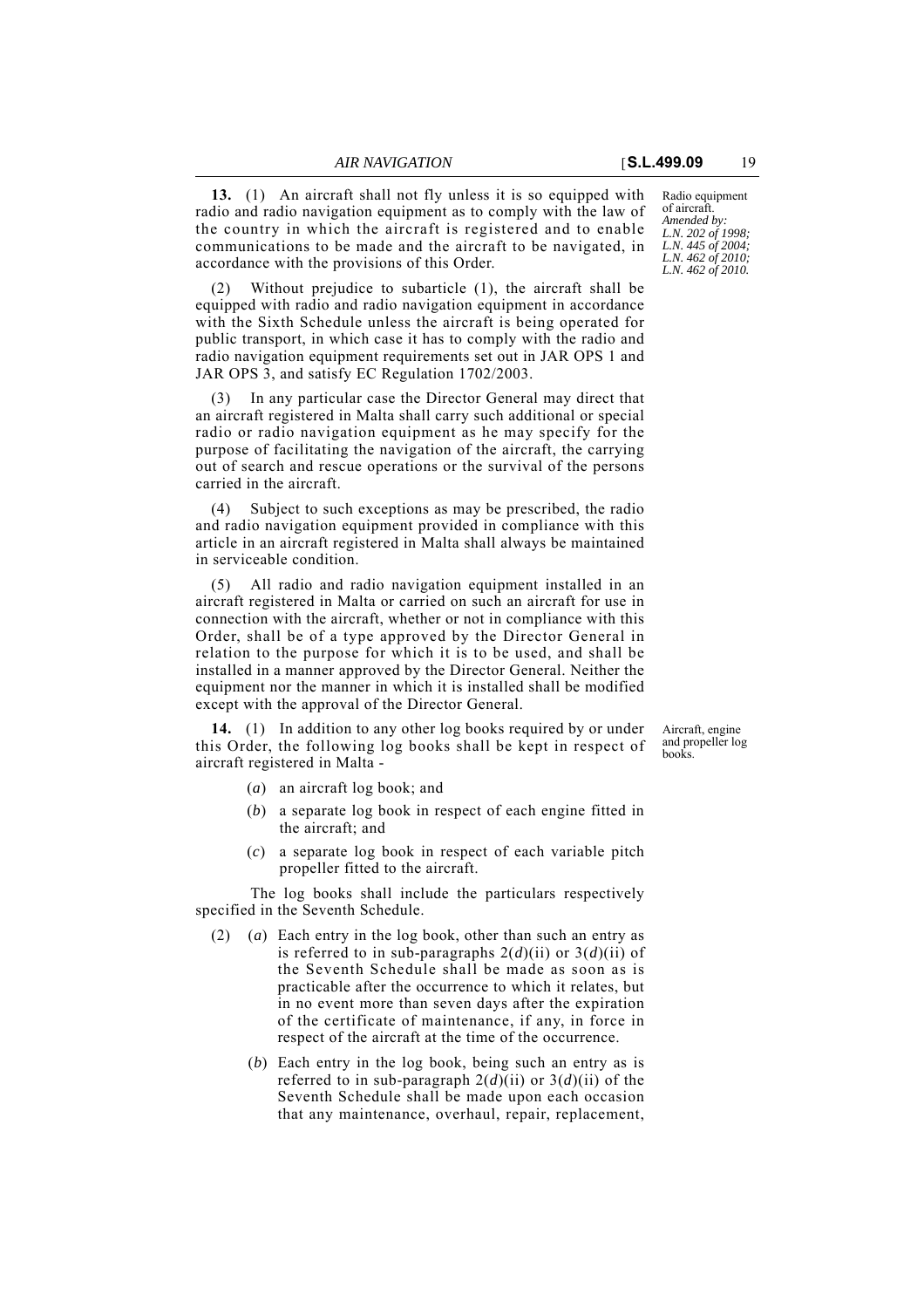modification or inspection is undertaken on the engine or propeller as the case may be.

(3) Entries in a log book may refer to other documents, which shall be clearly identified, and any other document so referred to shall be deemed, for the purposes of this Order, to be part of the log book.

(4) It shall be the duty of the operator of every aircraft in respect of which log books are required to be kept as aforesaid to keep them or cause them to be kept in accordance with the foregoing provisions of this article.

Subject to the provisions of article 59, every log book shall be preserved by the operator of the aircraft until a date two years after the aircraft, the engine or the variable pitch propeller, as the case may be, has been destroyed or has been permanently withdrawn from use.

Aircraft weight schedule. *Amended by: L.N. 462 of 2010.*

**15.** (1) Every flying machine and glider in respect of which a certificate of airworthiness issued or rendered valid under this Order is in force shall be weighed, and the position of its centre of gravity determined, at such times and in such manner as the Director General may require or approve in the case of that aircraft.

(2) Upon the aircraft being weighed as aforesaid the operator of the aircraft shall prepare a weight schedule showing -

- (*a*) either the basic weight of the aircraft, that is to say, the weight of the aircraft empty together with the weight of unusable fuel and unusable oil in the aircraft and of such items of equipment as are indicated in the weight schedule, or such other weight as may be approved by the Director General in the case of that aircraft; and
- (*b*) either the position of the centre of gravity of the aircraft when the aircraft contains only the items included in the basic weight or such other position of the centre of gravity as may be approved by the Director General in the case of that aircraft.

(3) Subject to the provisions of article 59, the weight schedule shall be preserved by the operator of the aircraft until the expiration of a period of six months following the next occasion on which the aircraft is weighed for the purposes of this article.

**16.** The Director General may cause such inspections, investigations, tests, experiments and flight trials to be made as he deems necessary for the purpose of this Part of this Order and any person authorised to do so in writing by the Director General may at any reasonable time inspect any part of, or material intended to be incorporated in or used in the manufacture of any part of, an aircraft or its equipment or any documents relating thereto and may for that purpose go upon any aerodrome or enter any aircraft factory.

Access and inspection for airworthiness purposes. *Amended by: L.N. 462 of 2010.*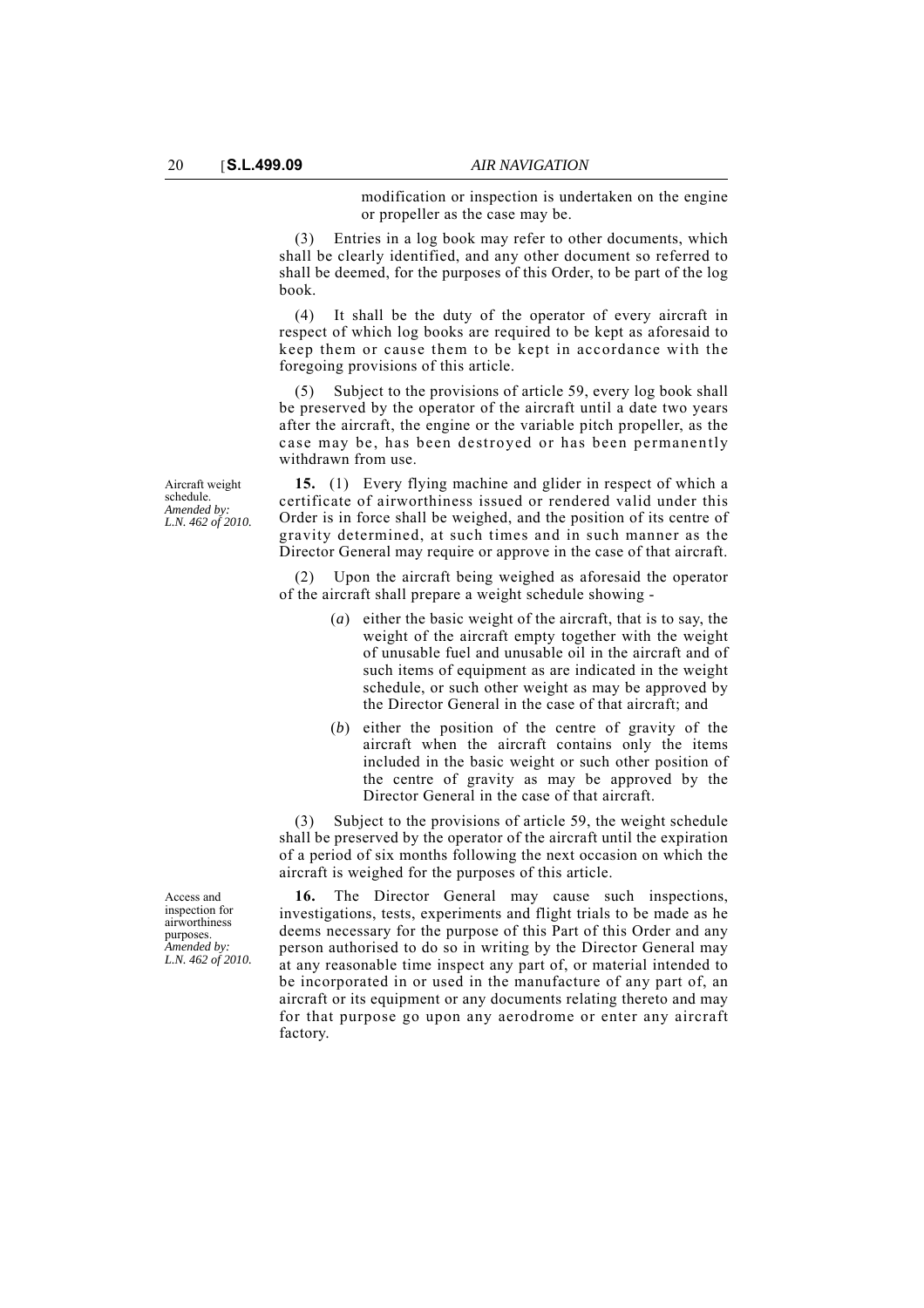### PART V

### Aircraft Crew and Licensing

**17.** (1) An aircraft shall not fly unless it carries a flight crew of the number and description required by the law of the country in which it is registered.

An aircraft registered in Malta shall carry a flight crew adequate in number and description to ensure the safety of the aircraft and of at least the number and description specified in the certificate of airworthiness issued or rendered valid under this Order or, if no certificate of airworthiness is required under this Order to be in force, the certificate of airworthiness, if any, last in force under this Order, in respect of that aircraft.

(3) A flying machine registered in Malta and flying for the purpose of public transport, having a maximum take-off mass exceeding 5,700 kg., shall carry not less than two pilots as members of the flight crew thereof.

(4) An aircraft registered in Malta engaged on a flight for the purpose of public transport shall carry a flight navigator as a member of the flight crew in addition to any other person who is carried in accordance with this article to perform other duties if on the route or any diversion therefrom, being a route or diversion planned before take-off, the aircraft is intended to be more than 500 nautical miles from the point of take-off measured along the route to be flown, and to pass over part of an area specified in the Fifteenth Schedule:

Provided that the navigator need not be carried if navigational equipment approved by the Director General and used in accordance with any conditions subject to which that approval may have been given is installed on board the aircraft.

(5) An aircraft registered in Malta which is required by the provisions of article 13 to be equipped with radio communication apparatus shall carry a flight radio operator as a member of the flight crew.

(6) If it appears to him to be expedient to do so in the interests of safety, the Director General may direct any particular operator that the aircraft operated by him or any such aircraft shall not fly in such circumstances as the Director General may specify unless that aircraft carries in addition to the flight crew required to be carried therein by the foregoing provisions of this article such additional persons as members of the flight in the direction.

- (7) (*a*) When an aircraft registered in Malta carries twenty or more passengers on a flight for the purposes of public transport, the crew of the aircraft shall include cabin attendants carried for the purposes of performing in the interests of safety of passengers duties to be assigned by the operator or the person in command of the aircraft, but who shall not act as members of the flight crew.
	- (*b*) The Director General may give a direction to the

Composition of crew of aircraft. *Amended by: L.N. 58 of 2005; L.N. 287 of 2006; L.N. 462 of 2010.*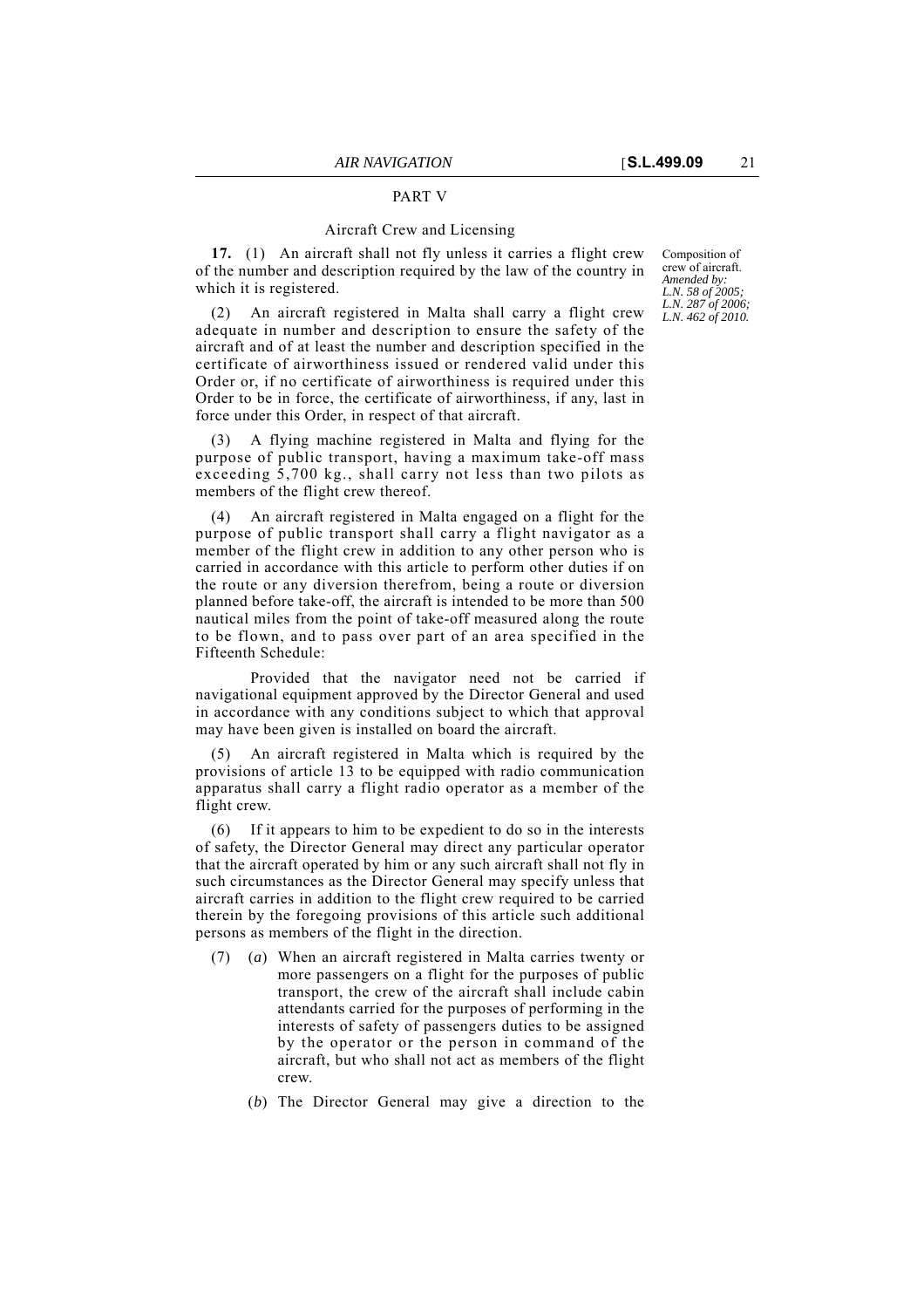operator of any aircraft registered in Malta requiring him to include among the crew thereof whenever the aircraft is flying for the purpose of public transport at least one cabin attendant. notwithstanding that the aircraft may be carrying fewer than twenty passengers.

- (*c*) In the case of an aircraft with total seating capacity of not more than two hundred, the number of cabin attendants carried on such a flight as is mentioned in paragraph (*a*) shall be not less than one cabin attendant for every fifty, or fraction of fifty, passengers carried.
- (*d*) In the case of an aircraft with a total seating capacity of more than two hundred, the number of cabin attendants carried on such a flight as aforesaid, shall be not less than half the number of main exits in the aircraft, and in addition, when more than two hundred passengers are carried, one additional cabin attendant for every twenty-five, or fraction of twenty-five, of such passengers:

Provided that, if the number of cabin attendants, calculated in accordance with this paragraph, exceeds the number of main exits in the aircraft, it shall be sufficient compliance with this article if the number of cabin attendants carried is equal to the number of main exits in the aircraft.

(*e*) For the purposes of this article a main exit means an exit in the side of the aircraft at floor level intended for the disembarkation of passengers whether normally or in an emergency.

Members of flight requirement of licences *Amended by: L.N. 57 of 1991; L.N. 339 of 2002; L.N. 157 of 2004; L.N. 58 of 2005; L.N. 462 of 2010.*

**18.** (1) Subject to the provisions of this article, a person shall not act as a member of the flight crew of an aircraft registered in Malta unless he is the holder of an appropriate licence granted or rendered valid under this Order:

Provided that a person may within Malta without being the holder of such a licence -

- (*a*) act as a flight radiotelephony operator if
	- (i) he does so as a person being trained in an aircraft registered in Malta to perform duties as a member of the flight crew of an aircraft; and
	- (ii) he is authorised to operate the radiotelephony station by the holder of the licence granted in respect of that station under any enactment; and
	- (iii) messages are transmitted only for the purposes of instruction, or of the safety or navigation of the aircraft; and
	- (iv) messages are transmitted only on frequency exceeding 60 MHz assigned by the Director General for use on flight on which a flight radiotelephony operator acts in one of the capacities specified in sub-paragraph (i); and
	- (v) the transmitter is pre-set to one or more of the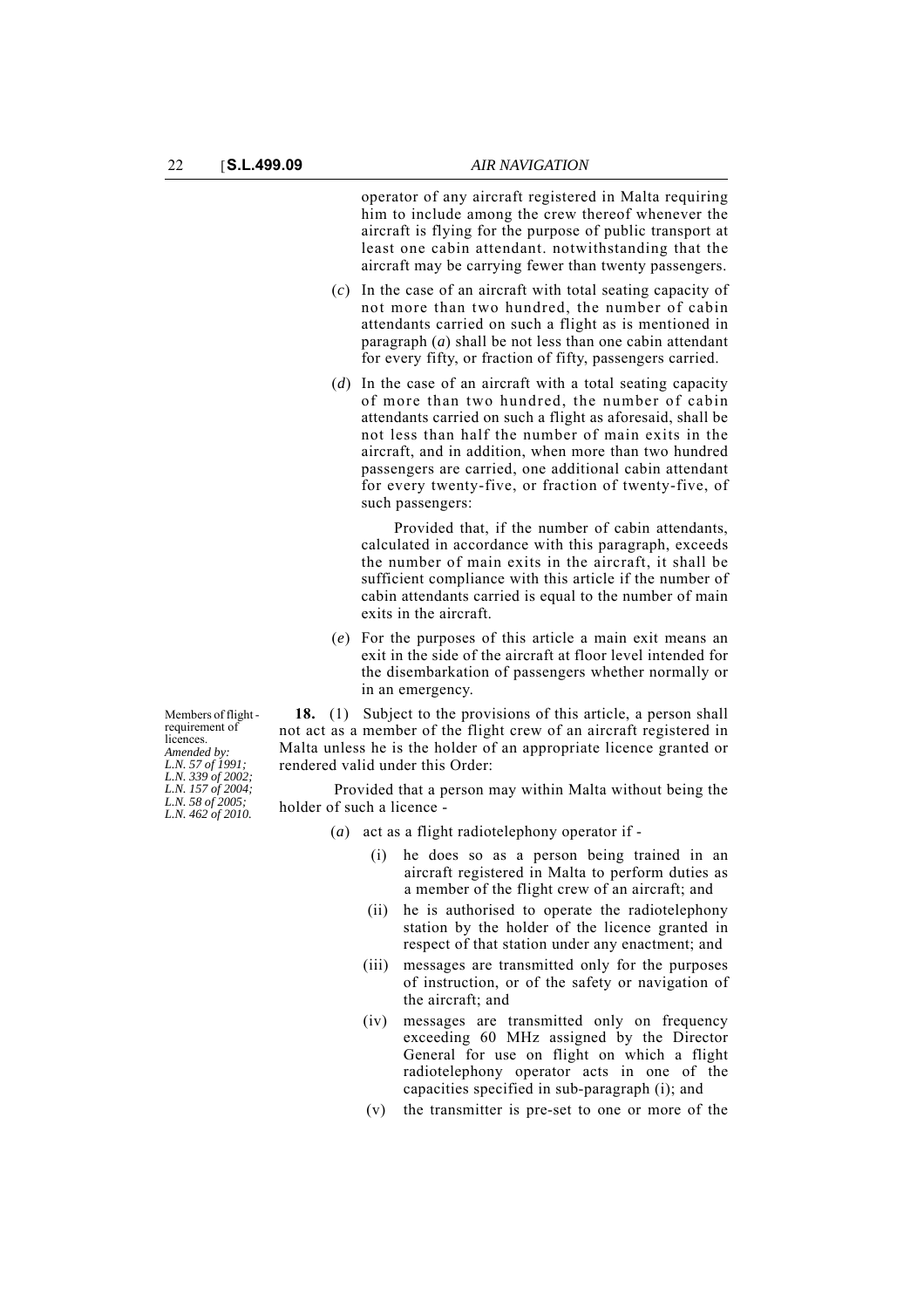frequencies so assigned and cannot be adjusted in flight to any other frequency; and

- (vi) the operation of the transmitter required the use only of external switches; and
- (vii) the stability of the frequency radiated is maintained automatically by the transmitter;
- (*b*) subject to the provisions of article 19(7), act as pilot in command of an aircraft for the purpose of becoming qualified for the grant or renewal of a pilot's licence or the inclusion or variation of any rating in a pilot's licence if -
	- (i) he is at least seventeen years of age; and
	- (ii) he is the holder of a valid medical certificate to the effect that he is fit so to act, issued by a person approved by the Director General; and
	- (iii) he complies with any conditions subject to which that medical certificate was issued; and
	- (iv) no other person is carried in the aircraft; and
	- (v) the aircraft is not flying for the purpose of public transport or aerial work other than aerial work which consists of the giving of instruction in flying; and
	- (vi) he so acts in accordance with instructions given by a person holding a pilot's licence granted or rendered valid under this Order being a licence which includes a flying instructor's rating entitling him to give instructions in flying the type of aircraft being flown.

(2) Subject to the foregoing provisions of this article, a person shall not act as a member of the flight crew required by or under this Order to be carried in an aircraft registered in a country other than Malta unless -

- (*a*) in the case of an aircraft flying for the purpose of public transport or aerial work he is the holder of an appropriate licence granted or rendered valid under the law of the country in which the aircraft is registered; or
- (*b*) in the case of any other aircraft, he is the holder of an appropriate licence granted or rendered valid under the law of the country in which the aircraft is registered or under this Order, and the Director General does not in the particular case give a direction to the contrary.
- (3) For the purposes of this article:
	- (*a*) a licence granted under the law of a Contracting State other than Malta (but which is not a JAA licence) purporting to authorise the holder thereof to act as a member of the flight crew of an aircraft, not being a licence purporting to authorise him to act as a student pilot only, shall, unless the Director General in the particular case gives a direction to the contrary, be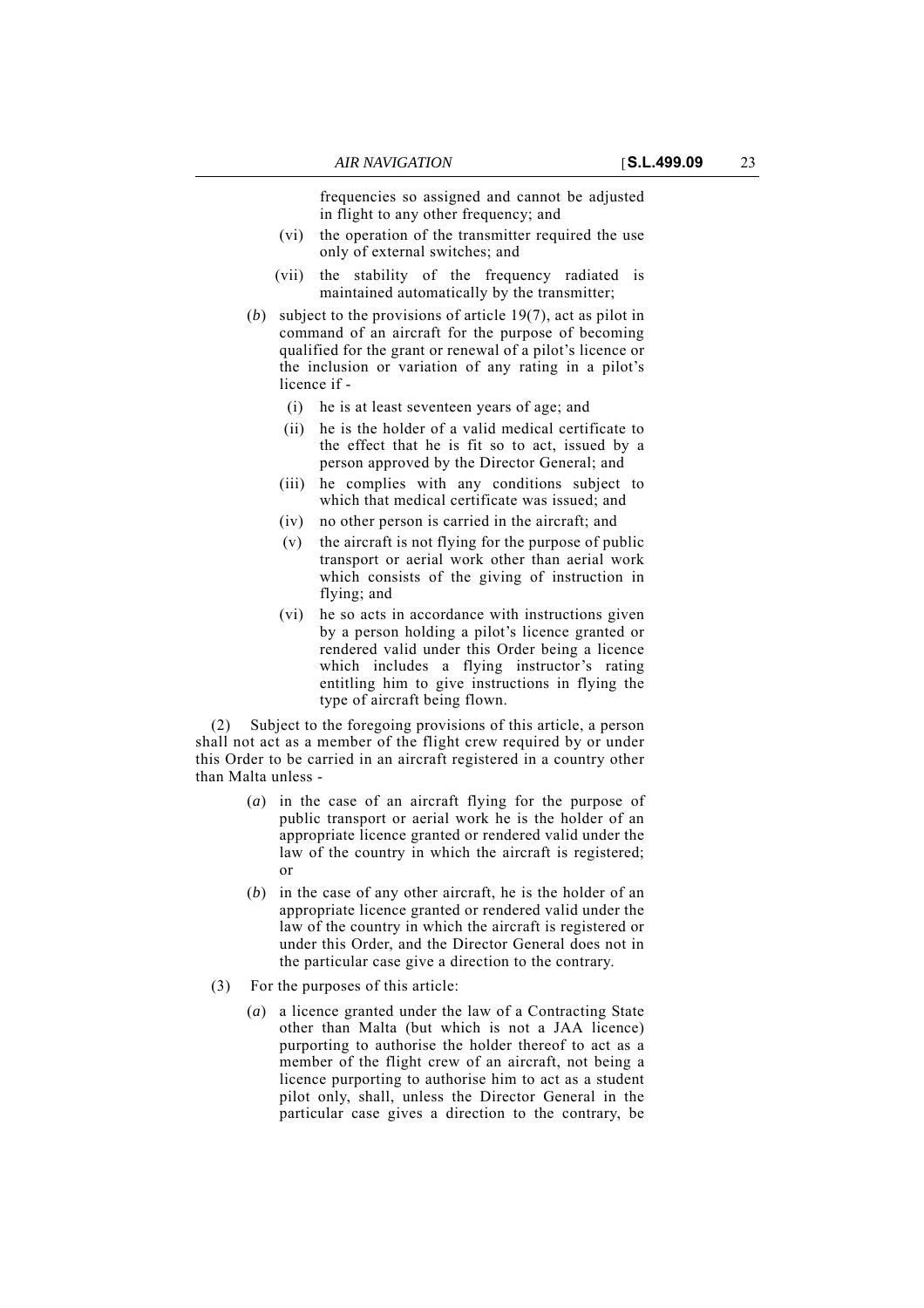deemed to be a licence rendered valid under this Order but does not entitle the holder:

- (i) to act as a member of the flight crew of any aircraft for the purpose of public transport or aerial work or on any flight in respect of which he receives remuneration for his services as a member of the flight crew; or
- (ii) in the case of a pilot's licence, to act as pilot of any aircraft flying in circumstances requiring compliance with Instrument Flight Rules or at night or to give any instruction in flying;
- (*b*) a JAR FCL licence issued by a JAA member State in accordance with the requirements of JAR FCL shall be deemed to be a licence rendered valid under this Order provided that the JAA has granted mutual recognition status to that member State for licensing purposes.

(4) Notwithstanding the provisions of subarticle (1), a person may, unless the certificate of airworthiness in force in respect of the aircraft otherwise requires, act as pilot of an aircraft registered in Malta for the purpose of undergoing training or tests for the grant or renewal of a pilot's licence or for the inclusion, renewal or extension of a rating therein without being the holder of an appropriate licence, if the following conditions are complied with:

- (*a*) no other person shall be carried in the aircraft or in an aircraft being towed thereby except a person carried as a member of the flight crew in compliance with this Order, a person authorised by the Director General to witness the aforesaid training or tests or to conduct the aforesaid tests, or, if the pilot in command of the aircraft is the holder of an appropriate licence, a person carried for the purpose of being trained or treated as a member of the flight crew or an aircraft; and
- (*b*) the person acting as the pilot of the aircraft without being the holder of an appropriate licence holds a pilot's or a flight engineer's licence granted under article 19 and the purpose of the training or test is to enable him to qualify under this Order for the grant of a pilot's licence or for the inclusion of an additional type in the aircraft rating in his licence and he acts under the supervision of a person who is the holder of an appropriate licence.

(5) Notwithstanding the provisions of subarticle (1), a person may act as a member of the flight crew, otherwise than as a pilot, of an aircraft registered in Malta for the purpose of undergoing training or tests for the grant or renewal of a flight engineer's licence or for the inclusion, renewal or extension of a rating thereon, without being the holder of an appropriate licence if he acts under the supervision and in the presence of another person who is the holder of the type of licence or rating for which the person undergoing the training or tests is being trained or tested.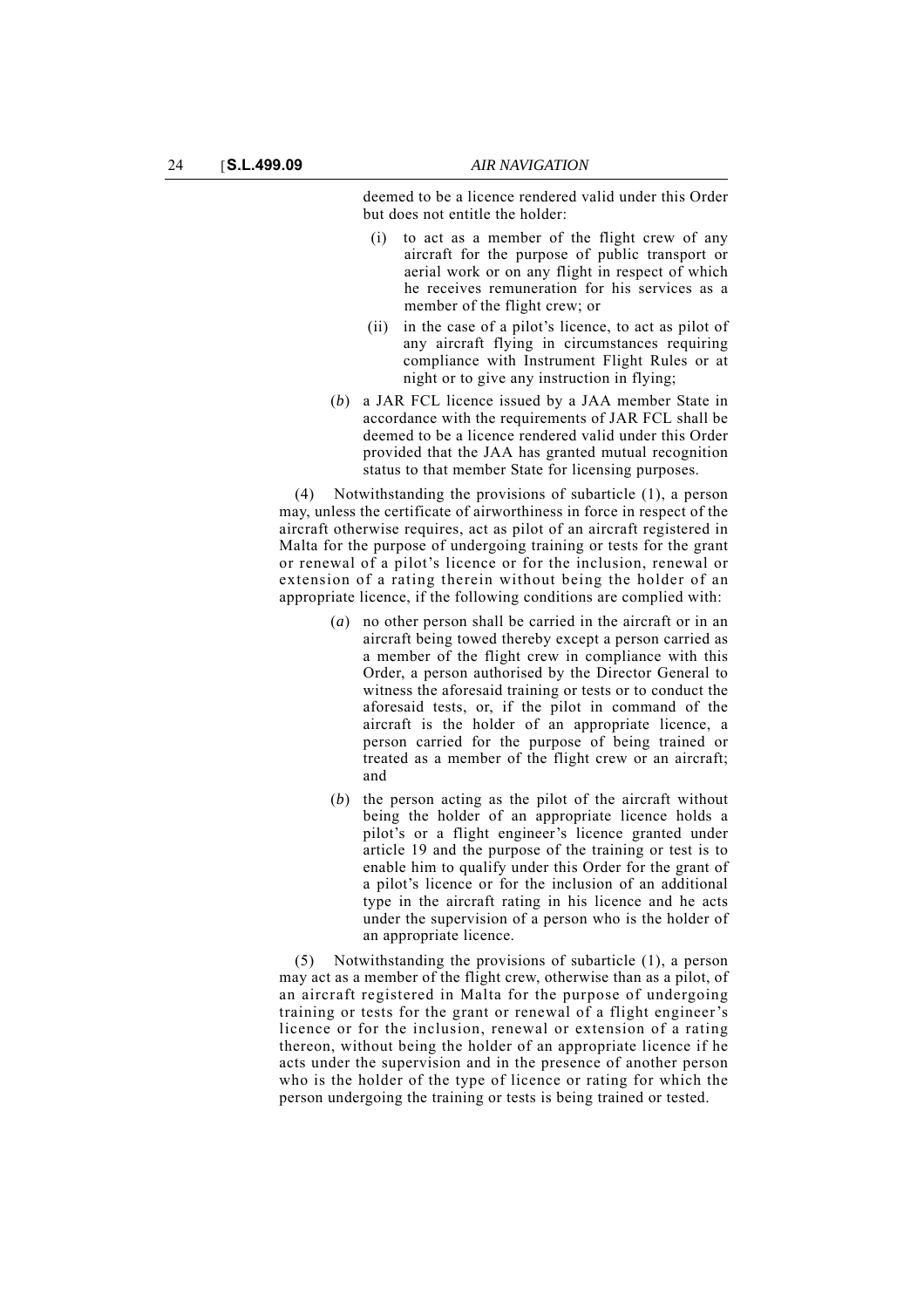(6) An "appropriate licence" for the purpose of this article means a licence which entitles the holder to perform the functions which he undertakes in relation to the aircraft concerned and the flight on which it is engaged.

- (7) Notwithstanding anything in this article
	- (*a*) the holder of a licence granted or rendered valid under this Order, being a licence endorsed to the effect that the holder does not satisfy in full the relevant international standard, shall not act as a member of the flight crew of an aircraft registered in Malta in or over the territory of a Contracting State other than Malta except in accordance with permission granted by the competent authorities of the State;
	- (*b*) the holder of a licence granted or rendered valid under the law of a Contracting State other than Malta, being a licence endorsed as aforesaid shall not act as a member of the flight crew of any aircraft on or over Malta except in accordance with permission granted by the Director General, whether or not the licence is or is deemed to be rendered valid under this Order.
- **19.** (1)(*a*)The Director General may grant licences, subject to such conditions as he deems fit, of any of the classes specified in Part A of the Eighth Schedule authorising the holder to act as a member of the flight crew of an aircraft registered in Malta, upon his being satisfied that the applicant is a fit person to hold the licence, and is qualified by reason of his age, knowledge, experience, competence, skill, physical and mental fitness to act in the capacity to which the licence relates, and for that purpose the applicant shall furnish such evidence and undergo such examinations and tests, including in particular medical examinations, as the Director General may require of him.
	- (*b*) A licence granted under this article shall not be valid unless it bears thereon the ordinary signature of the holder in ink.
	- (*c*) A licence shall, subject to the provisions of article 60, remain in force for the periods indicated in the licence, not exceeding those respectively specified in the said Eighth Schedule, and its period of validity may be renewed by the Director General from time to time upon his being satisfied that the applicant is a fit person and qualified as aforesaid.

(2) The Director General may include in a licence a rating, subject to such conditions as he deems fit, of any of the classes specified in Part B of the said Schedule, upon his being satisfied that the applicant is qualified as aforesaid to act in the capacity to which the rating relates, and such rating shall be deemed to form part of the licence.

(3) Subject to any conditions of the licence and the provisions of this Order, a licence of any class shall entitle the holder thereof Grant. renewal and effect of flight crew licences. *Amended by: L.N. 57 of 1991; L.N. 34 of 1992; L.N. 339 of 2002; L.N. 58 of 2005; L.N. 287 of 2006; L.N. 183 of 2007; L.N. 462 of 2010.*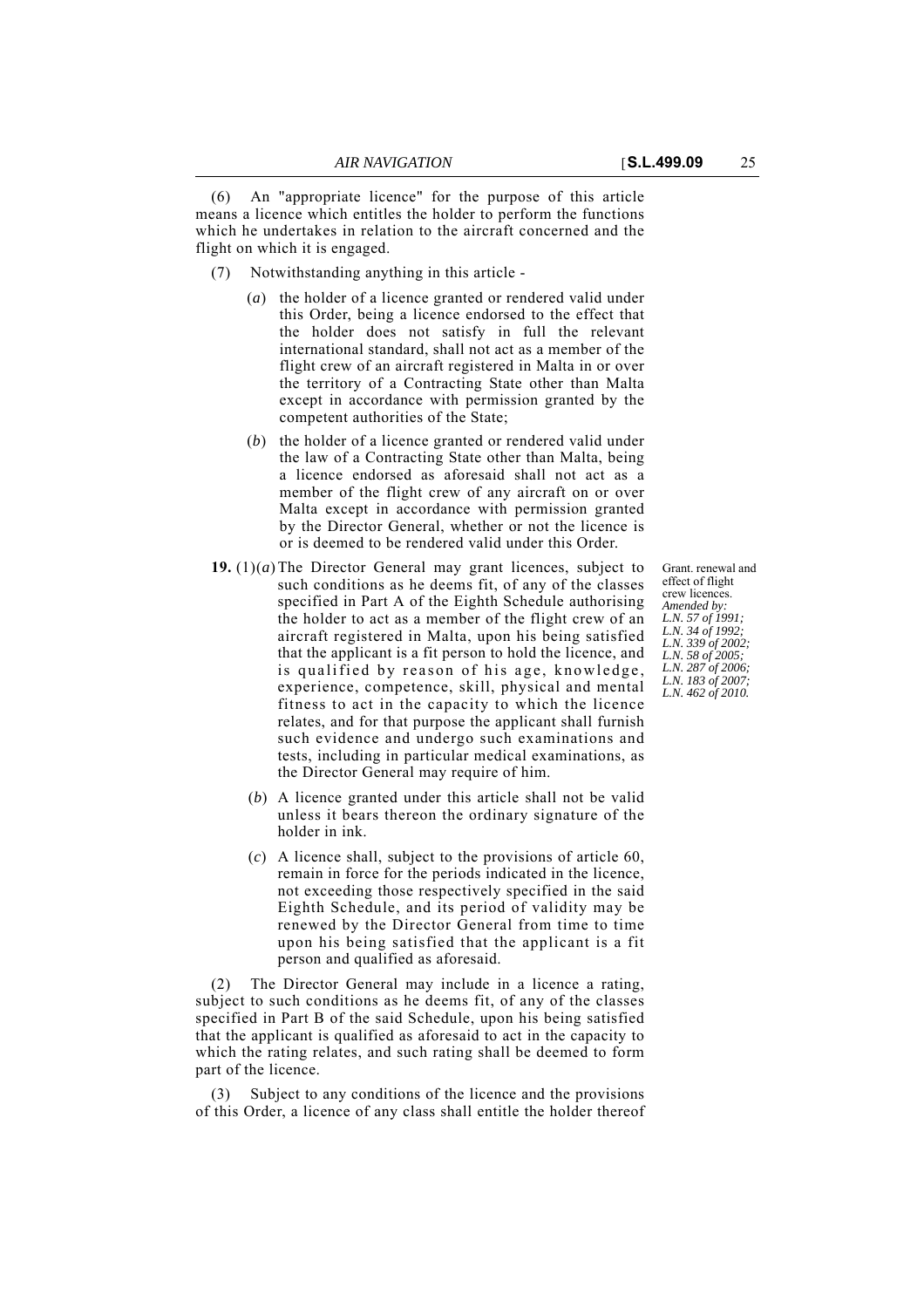to perform the functions specified in respect of that licence in Part A of the said Schedule under the heading "privileges", and a rating of any class shall entitle the holder of the licence in which such rating is included to perform the functions specified in respect of that rating in Part B of the said Schedule.

(4) The holder of a pilot's licence shall not be entitled to exercise the privileges of an aircraft rating contained therein unless his licence includes a valid rating issued, renewed or revalidated in accordance with the requirements of JAR FCL 1 or JAR FCL 2.

(5) The holder of a flight engineer's licence shall not be entitled to exercise the privileges of an aircraft rating contained therein unless his licence includes a valid rating issued, renewed or revalidated in accordance with the requirements of JAR-FCL4.

(6) A person, who on the last occasion when he took a test for the purposes of subarticles (4) and (5), failed that test shall not be entitled to fly in the capacity for which that test would have qualified him had he passed it.

- (7) (*a*) The holder of a licence, other than a flight radiotelephony operator's licence, granted under this article shall not be entitled to perform any of the functions to which his licence relates unless it includes a valid medical certificate.
	- (*b*) A medical examination required under subarticle (1) shall be performed by a qualified person approved by the Director General either generally or in a particular case who shall make a report to the Director General and may issue a medical certificate subject to such conditions which he may deem fit to the effect that he has assessed the holder of the licence as fit to perform the functions to which the licence relates.
	- (*c*) The medical certificate shall, without prejudice to subarticle (7), be valid for such periods as therein specified.
- (8) (*a*) A person shall not be entitled to act as member of the flight crew of an aircraft registered in Malta if he knows or has reason to believe that his physical or mental condition renders him temporarily or permanently unfit to perform such functions or to act in such capacity.
	- (*b*) Every holder of a medical certificate issued under article 18 or 19 who -
		- (i) suffers any personal injury involving incapacity to undertake his functions as a member of the flight crew; or
		- (ii) suffers any illness involving incapacity to undertake those functions throughout a period of twenty days or more; or
		- (iii) in the case of a woman, has reason to believe that she is pregnant,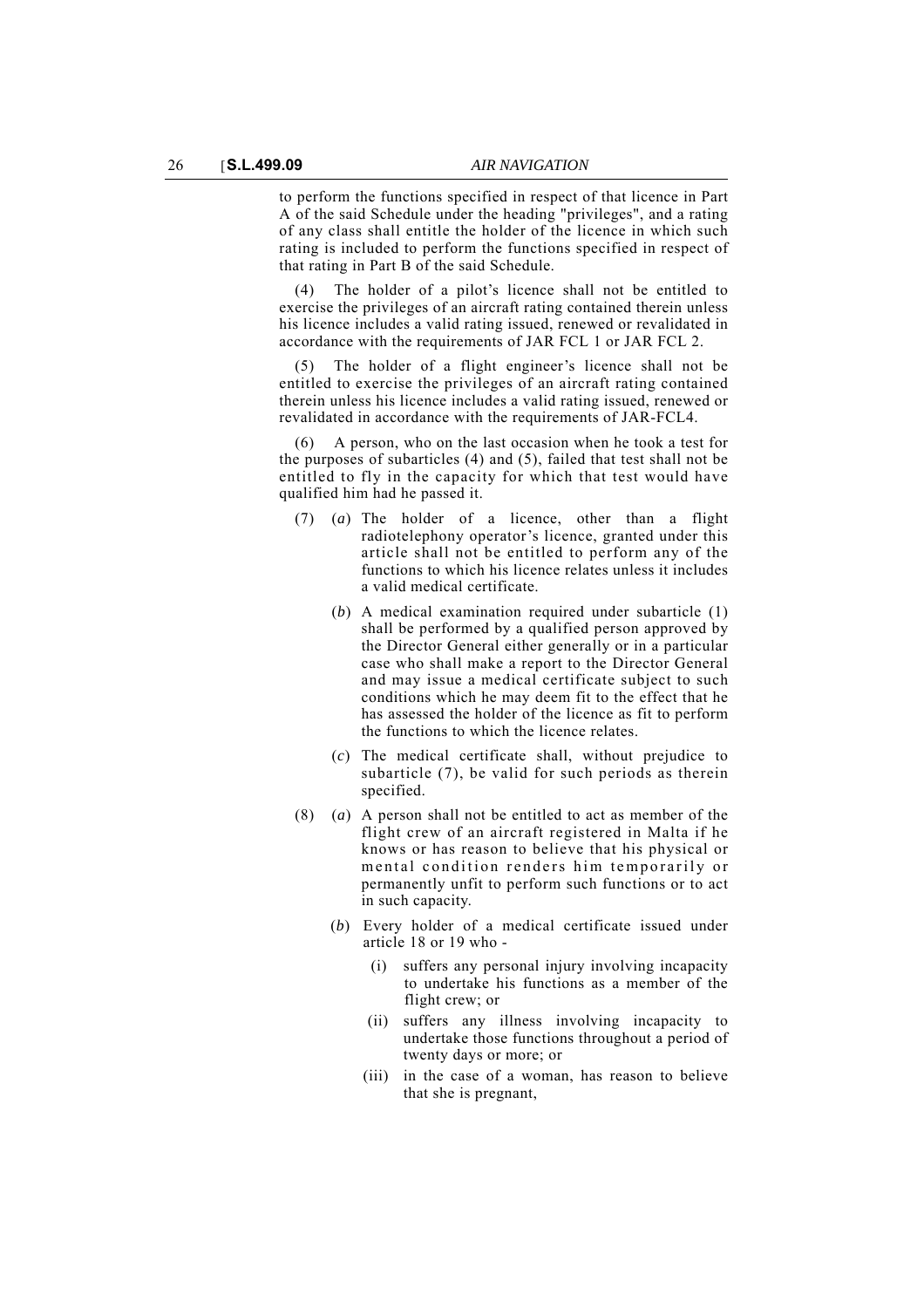shall inform the Director General in writing of such injury, illness or pregnancy, as soon as possible in the case of injury or pregnancy, and as soon as the period of twenty days has elapsed in the case of illness;

- (*c*) The medical certificate shall be deemed to be suspended upon the occurrence of such injury or the expiry of such period of illness or the confirmation of the pregnancy; and -
	- (i) in the case of injury or illness the suspension shall cease upon the holder being medically examined under arrangements made by the Director General and pronounced fit to resume his or her functions as a member of the flight crew or upon the Director General exempting, subject to such conditions as he thinks fit, the holder from the requirement of a medical examination; and
	- (ii) in the case of pregnancy, the suspension may be lifted by the Director General for such period and subject to such conditions as he thinks fit and shall cease upon the holder being medically examined under arrangements made by the Director General after the pregnancy has ended and is pronounced fit to resume her functions as a member of the flight crew.

(9) Nothing in this Order shall prohibit the holder of a pilot's licence from acting as pilot of an aircraft having a maximum takeoff mass not exceeding 5,700 kg., when, with the permission of the Director General, he is testing any person for the purposes of subarticles  $(1)$ ,  $(2)$  or  $(4)$ , notwithstanding that the type of aircraft in which the test is conducted is not specified in the aircraft rating included in his licence.

(10) Where any provision of JAR-FCL or Part B of the Tenth Schedule to this Order permits a test to be conducted in a flight simulator approved by the Director General, that approval may be granted subject to such conditions as the Director General deems fit.

(11) Without prejudice to any other provision of this Order, the Director General may, for the purpose of this Article, either absolutely or subject to such conditions as he deems fit -

- (*a*) approve any course of training or instruction;
- (*b*) authorise a person to conduct such examinations or test as he may specify;
- (*c*) approve a person to provide any course of training or instruction; and
- (*d*) approve a person as qualified to furnish reports to him and to accept such reports.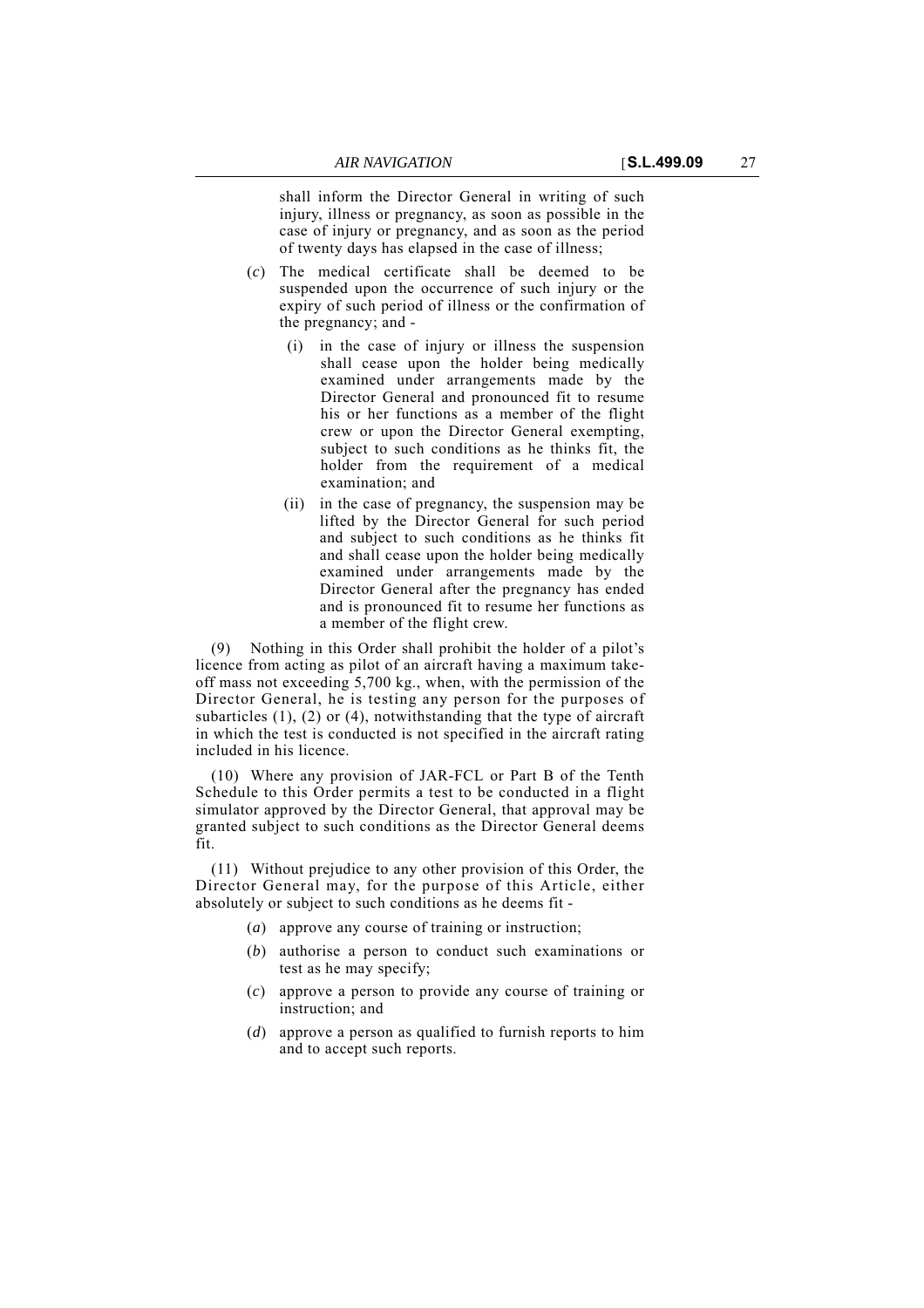Validation of licences. *Substituted by: L.N. 321 of 2005. Amended by: L.N. 462 of 2010.*

**20.** (1) Subject to subarticles (2) and (6), the Director General may issue a certificate of validation rendering valid for the purposes of this Order any flight crew licence granted under the law of any country other than Malta and not being a JAR-FCL licence referred to in article 18(3). A certificate of validation may be issued subject to such conditions and for such periods as the Director General may think fit.

(2) Pursuant to Council Directive 91/670/EEC on mutual acceptance of personnel licences for the exercise of functions in civil aviation the Director General shall, subject to subarticles (4) and (5, issue a certificate of validation rendering valid a relevant licence granted under the law of an EEA State or Switzerland.

(3) For the purposes of this article, a relevant licence is one based on requirements equivalent to those for the equivalent licence granted by the Director General under article 19.

- (4) (*a*) The Director General may ask the Commission for an opinion on the equivalence of a licence submitted for validation pursuant to subarticle (2) within three weeks of receipt by the Director General of all necessary information in respect of an application for validation.
	- (*b*) If the Director General does not ask the Commission for such an opinion he shall, within three months of receipt of all necessary information in respect of the application, either issue the certificate of validation or inform the applicant of any additional requirements or tests which are necessary to enable the Director General to grant the certificate of validation.
- (5) (*a*) If after the examination of a licence the Director General has reasonable doubts as to the equivalence of that licence, the Director General may stipulate any additional requirement or test as may be necessary to enable the certificate of validation to be issued.
	- (*b*) Any such additional requirements or tests shall be notified as soon as reasonably practicable to the licence holder, to the authority which issued the licence and to the Commission.

(6) Pursuant to the said Council Directive, the Director General shall issue a certificate of validation rendering valid any licence issued in accordance with the requirements of Annex 1 to the Chicago Convention, if the bearer satisfies the special validation requirements laid down in the Annex to the said Council Directive.

**21.** (1) Every member of the flight crew of an aircraft registered in Malta and every person who engages in flying for the purpose of qualifying for the grant or renewal of a licence under this Order shall keep a personal flying log book in which the following particulars shall be recorded:

- (*a*) the name and address of the holder of the log book;
- (*b*) particulars of the holder's licence, if any, to act as a member of the flight crew of an aircraft;

Personal flying log book. *Amended by: L.N. 57 of 1991.*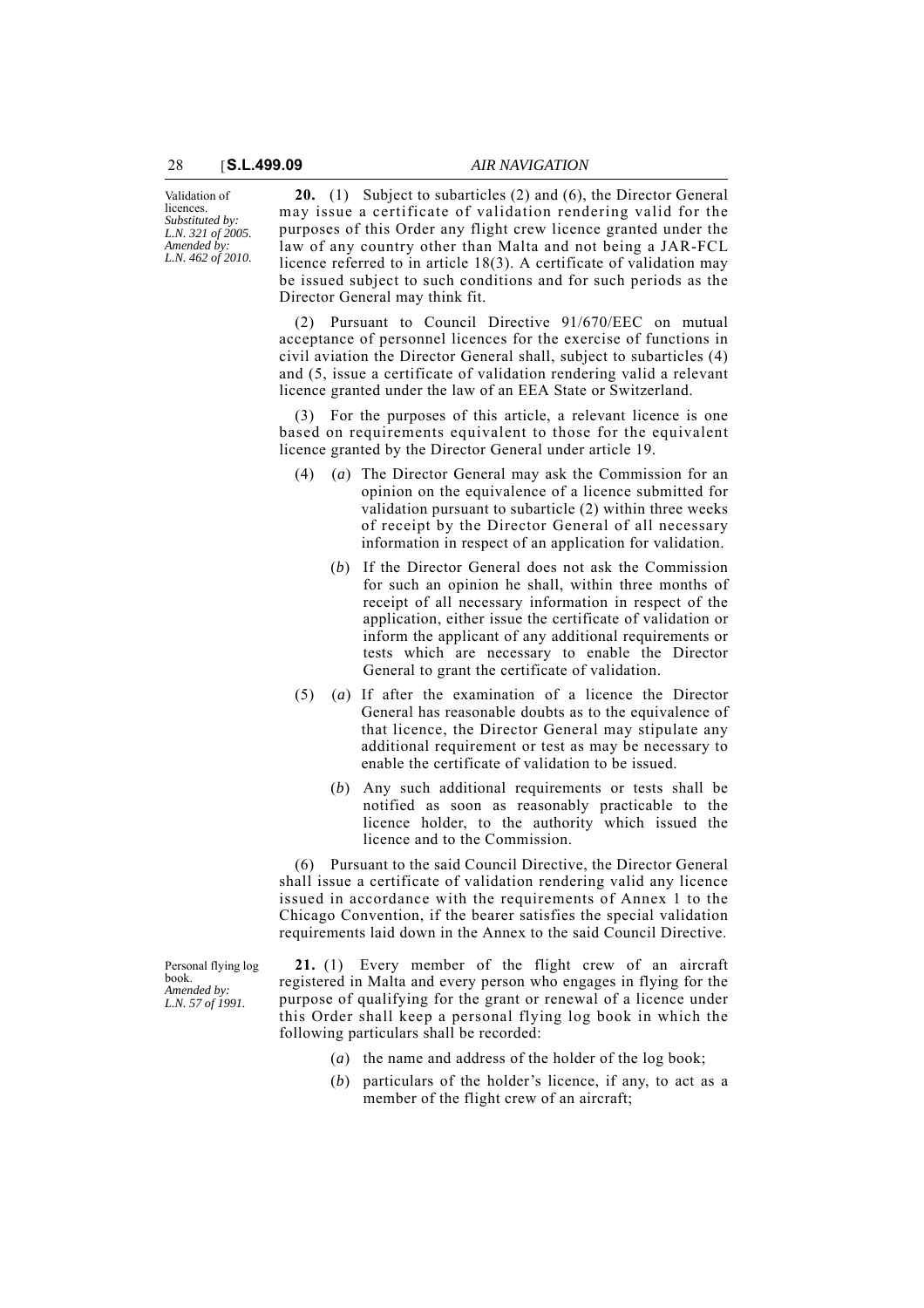(*c*) the name and address of his employer, if any.

(2) Particulars of each flight during which the holder of the log book acted as a member of the flight crew of an aircraft or for the purpose of qualifying for the grant or renewal of a licence under this Order, as the case may be, shall be recorded in the log book at the end of each flight or as soon thereafter as is reasonably practicable, including -

- (*a*) the date, the places at which the holder embarked on and disembarked from the aircraft and the time spent during the course of a flight when he was acting in either capacity;
- (*b*) the type and registration marks of the aircraft;
- (*c*) the capacity in which the holder acted in flight;
- (*d*) particulars of any special conditions under which the flight was conducted, including night flying and instrument flying;
- (*e*) particulars of any test or examination undertaken whilst in flight.

For the purposes of this article, a helicopter shall be deemed to be in flight from the moment the helicopter first moves under its own power for the purpose of taking off until the rotors are next stopped.

(4) Particulars of any test or examination undertaken whilst in a flight simulator shall be recorded in the log book, including -

- (*a*) the date of the test or examination;
- (*b*) the type of simulator;
- (*c*) the capacity in which the holder acted;
- (*d*) the nature of the test or examination.

**22.** (1) A person shall not give any instruction in flying to which this article applies unless -

- (*a*) he holds a licence, granted or rendered valid under this Order, entitling him to act as pilot in command of the aircraft for the purpose and in the circumstances under which the instruction is to be given; and
- (*b*) his licence includes a flying instructor's rating entitling the holder to give the instruction.

(2) This article applies to instruction in flying given to any person flying or about to fly a flying machine for the purpose of becoming qualified for -

- (*a*) the grant of a pilot's licence;
- (*b*) the inclusion or variation of any rating in his licence.

23. A person under the age of sixteen years shall not act as pilot in command of a glider.

Instruction in flying. *Amended by: L.N. 130 of 2003.*

Glider pilot minimum age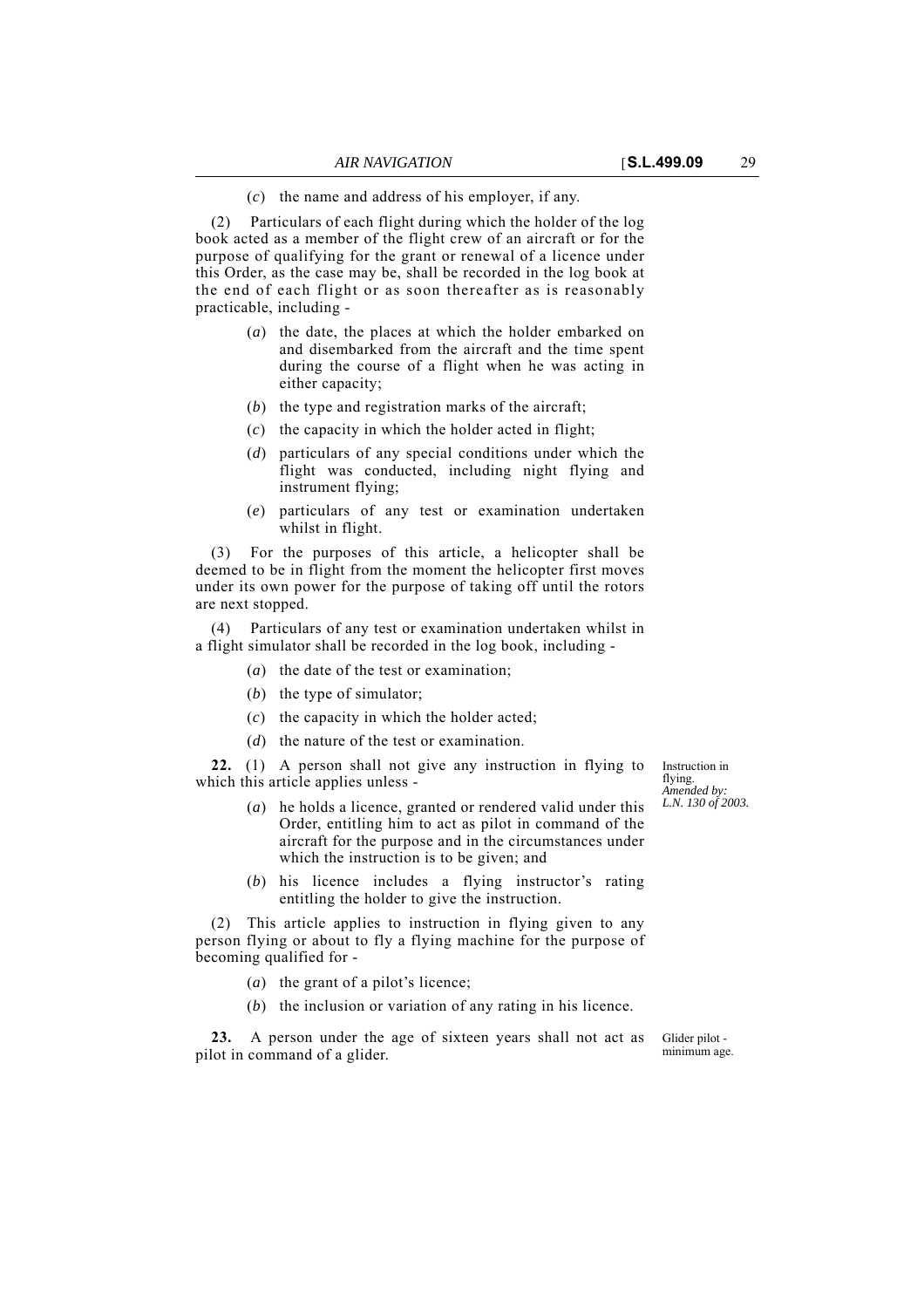## PART VI

### Operation of Aircraft

**Operations** manual. *Amended by: L.N. 462 of 2010.*

**24.** (1) This article shall apply to public transport aircraft registered in Malta except aircraft used for the time being solely for flights not intended to exceed sixty minutes in duration and which are either -

- (*a*) flights solely for training persons to perform duties in an aircraft; or
- (*b*) flights intended to begin and end at the same aerodrome.
- (2) (*a*) The operator of every aircraft to which this article applies shall -
	- (i) make available to each member of his operating staff an operations manual, and
	- (ii) ensure that each copy of the operations manual is kept up to date, and
	- (iii) ensure that on each flight every member of the crew has access to a copy of every part of the operations manual which is relevant to his duties on the flight.
	- (*b*) Each operations manual shall contain all such information and instructions as may be necessary to enable the operating staff to perform their duties as such including in particular information and instructions relating to the matters specified in Part A of the Tenth Schedule to this Order:

Provided that the operations manual shall not be required to contain any information or instructions available in a flight manual accessible to the persons by whom the information or instructions may be required.

- (3) (*a*) An aircraft to which this article applies shall not fly unless, not less than thirty days prior to such flight, the operator of the aircraft has furnished to the Director General a copy of the whole of the operations manual for the time being in effect in respect of the aircraft.
	- (*b*) Any amendments or additions to the operations manual shall be furnished to the Director General by the operator before or immediately after they come into effect:

Provided that where an amendment or addition relates to the operation of an aircraft to which the operations manual did not previously relate, that aircraft shall not fly for the purpose of public transport until the amendment or addition has been furnished to the Director General.

(*c*) Without prejudice to the foregoing subarticles, the operator shall make such amendments or additions to the operations manual as the Director General may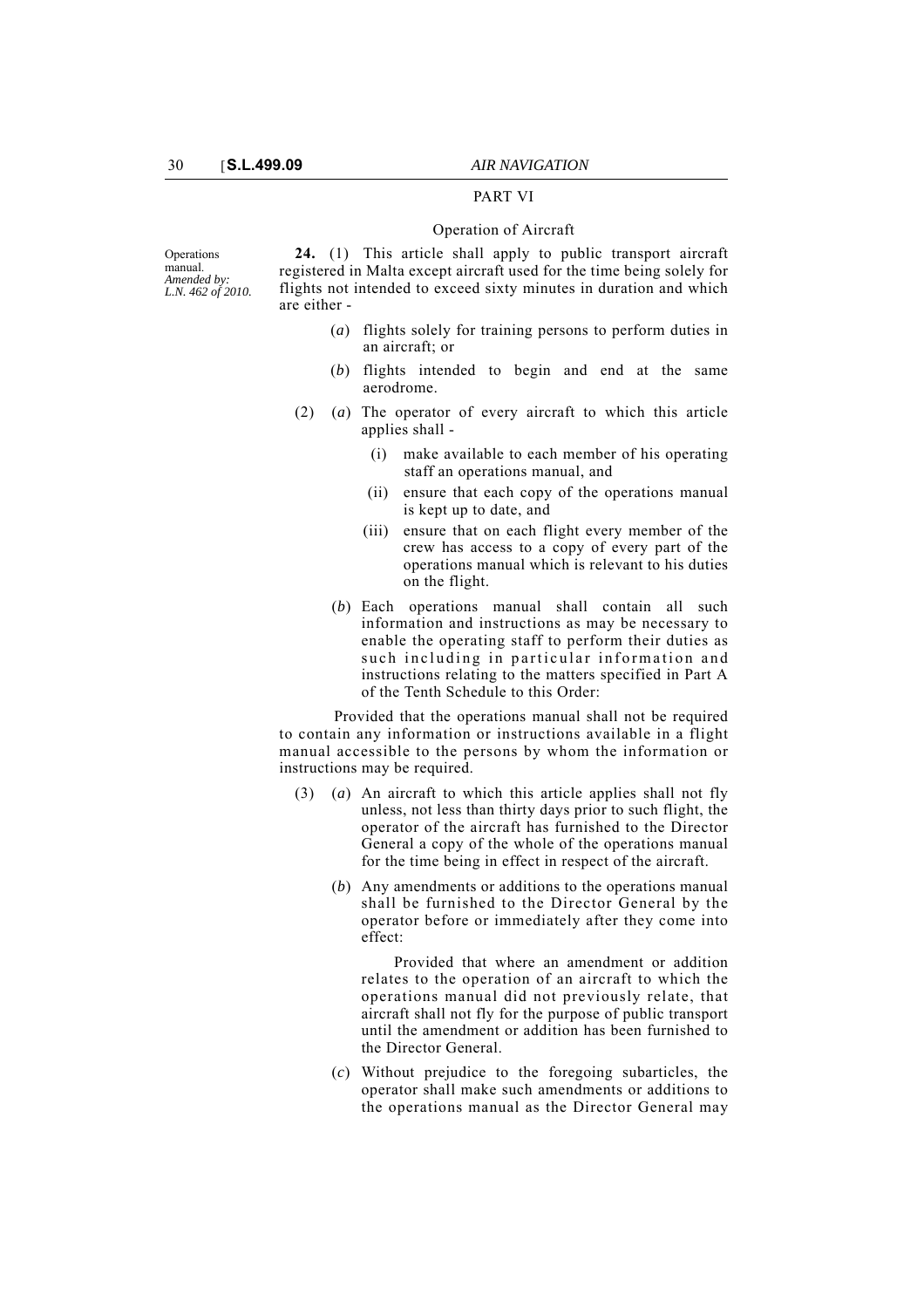require for the purpose of ensuring the safety of the aircraft or of persons or property carried therein or the safety, efficiency or regularity of air navigation.

(4) For the purposes of this article and of the Tenth Schedule, "operating staff" means the servants and agents employed by the operator' whether or not as members of the crew of the aircraft, to ensure that the flights of the aircraft are conducted in a safe manner, and includes an operator who himself performs those functions.

(5) If in the course of a flight on which the equipment specified in the Fifth Schedule is required to be provided the said equipment becomes unserviceable, the aircraft shall be operated on the remainder of that flight in accordance with any relevant instructions in the operations manual.

**24A.** Notwithstanding any provision to the contrary in this Order, in case of an aircraft under an Agreement for Transfer of Functions and Duties in accordance with Article 83 bis of the Chicago Convention:

- (*a*) this Order applies to a foreign-registered aircraft operated by a Maltese operator and to persons performing any functions or duties in respect of the aircraft if the requirements set out in this Order are specifically included under the terms of an agreement in force between Malta and another Contracting State in accordance with Article 83 bis of the Chicago Convention;
- (*b*) this Order does not apply to a Maltese aircraft operated by a foreign operator or to persons performing any functions or duties in respect of the aircraft if the requirements set out in this Order are specifically excluded under the terms of an agreement in force between Malta and another Contracting State in accordance with Article 83 bis of the Chicago Convention;
- (*c*) if the responsibility set out in Article 31 of the Chicago Convention to issue or to render valid a certificate of airworthiness for a Maltese aircraft is transferred to another Contracting State in accordance with Article 83 bis of the Chicago Convention, the certrificate of airworthiness for that aircraft shall cease to have effect upon commencement of the transfer;
- (*d*) the registered owner of the aircraft shall surrender the certificate of airworthiness to the Director General, when notified by the Director General that an agreement in accordance with Article 83 bis of the Chicago Convention has been entered into, within seven days after the coming-into-force date of the agreement;
- (*e*) upon termination of a transfer to another Contracting State in accordance with Article 83 bis of the Chicago Convention, of the responsibility to issue or to render

Agreements under Article 83 bis. *Added by: L.N. 480 of 2011.*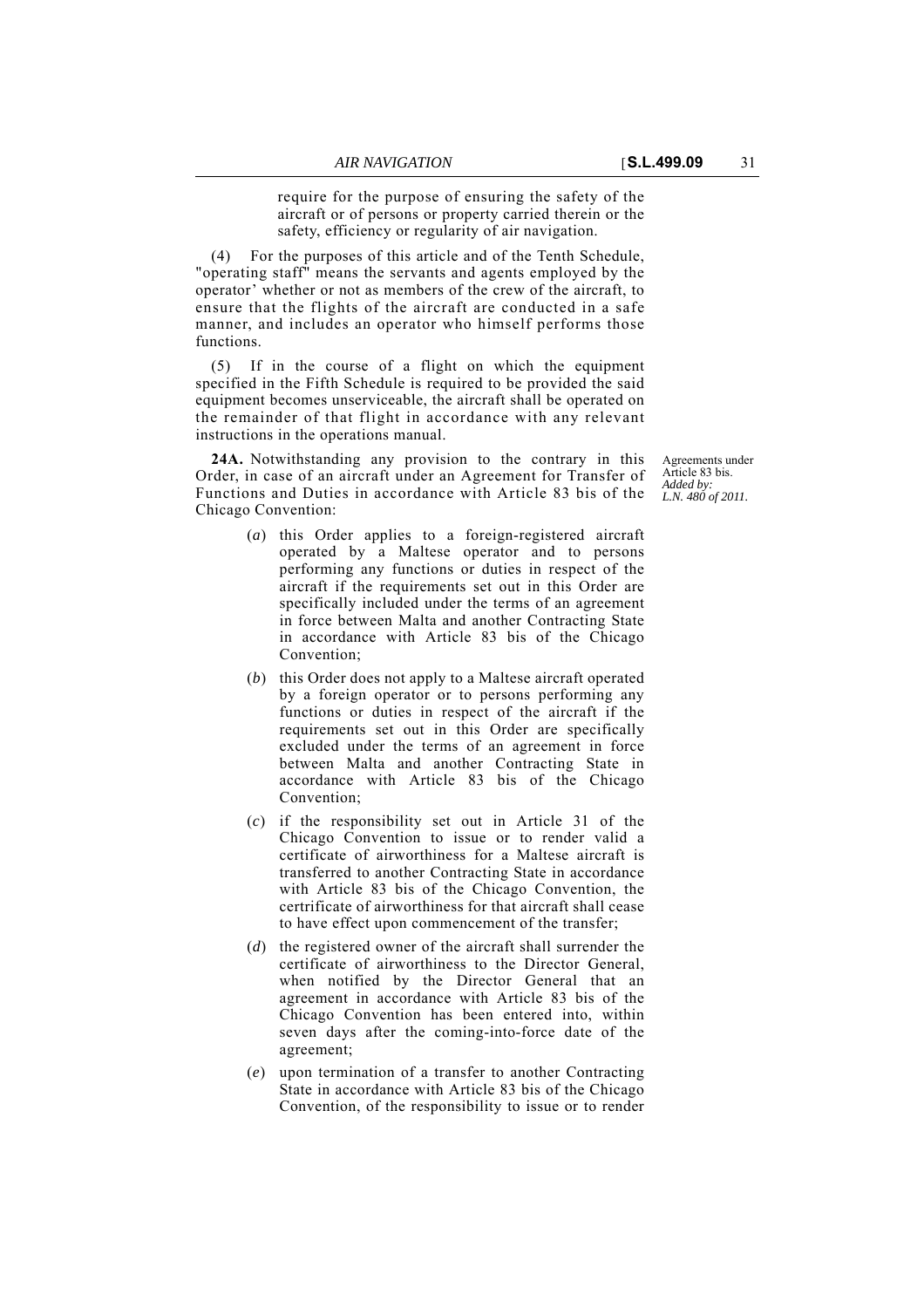valid a certificate of airworthiness for a Maltese aircraft as set out in Article 31 of the Chicago Convention, the Director General shall reinstate the certificate of airworthiness if the registered owner of the aircraft complies with the requirements on airworthiness of this Order;

(*f*) if an agreement for the lease, charter or interchange of an aircraft or any similar arrangement, subject to an agreement in accordance with Article 83 bis of the Chicago Convention, is terminated on a date earlier than the date of the expiration set out in the agreement or arrangement, the Maltese operator of the aircraft if it is a foreign registerd aircraft or the registered owner of the aircraft if it is a Maltese aircraft shall inform the Director General in writing of the actual date of termination within seven days of its occurrence.

**25.** (1) The operator of every aircraft registered in Malta and flying for the purpose of public transport shall -

- (*a*) make a training manual available to every person appointed by the operator to give or to supervise the training, experience, practice or periodical tests required under article  $26(2)$ ; and
- (*b*) ensure that each copy of that training manual is kept up to date.

(2) Each training manual shall contain all such information and instructions as may be necessary to enable a person appointed by the operator to give or to supervise the training, experience, practice and periodical tests required under article 26(2), to perform his duties as such including in particular information and instructions relating to the matters specified in Part C of the Tenth Schedule.

- (3) (*a*) An aircraft to which this article applies shall not fly unless, not less than thirty days prior to such flight the operator of the aircraft has furnished to the Director General a copy of the whole of his training manual relating to the crew of that aircraft.
	- (*b*) Any amendment or additions to the training manual shall he furnished to the Director General by the operator before or immediately after they come into effect:

Provided that where an amendment or addition relates to training, experience, practice or periodical tests on an aircraft to which the training manual did not previously relate, that aircraft shall not fly for the purpose of public transport until the amendment or addition has been furnished to the Director General.

(*c*) Without prejudice to paragraphs (*a*) and (*b*), the operator shall make such amendments or additions to the training manual as the Director General may require for the purpose of ensuring the safety of the

Training manual. *Amended by: L.N. 462 of 2010.*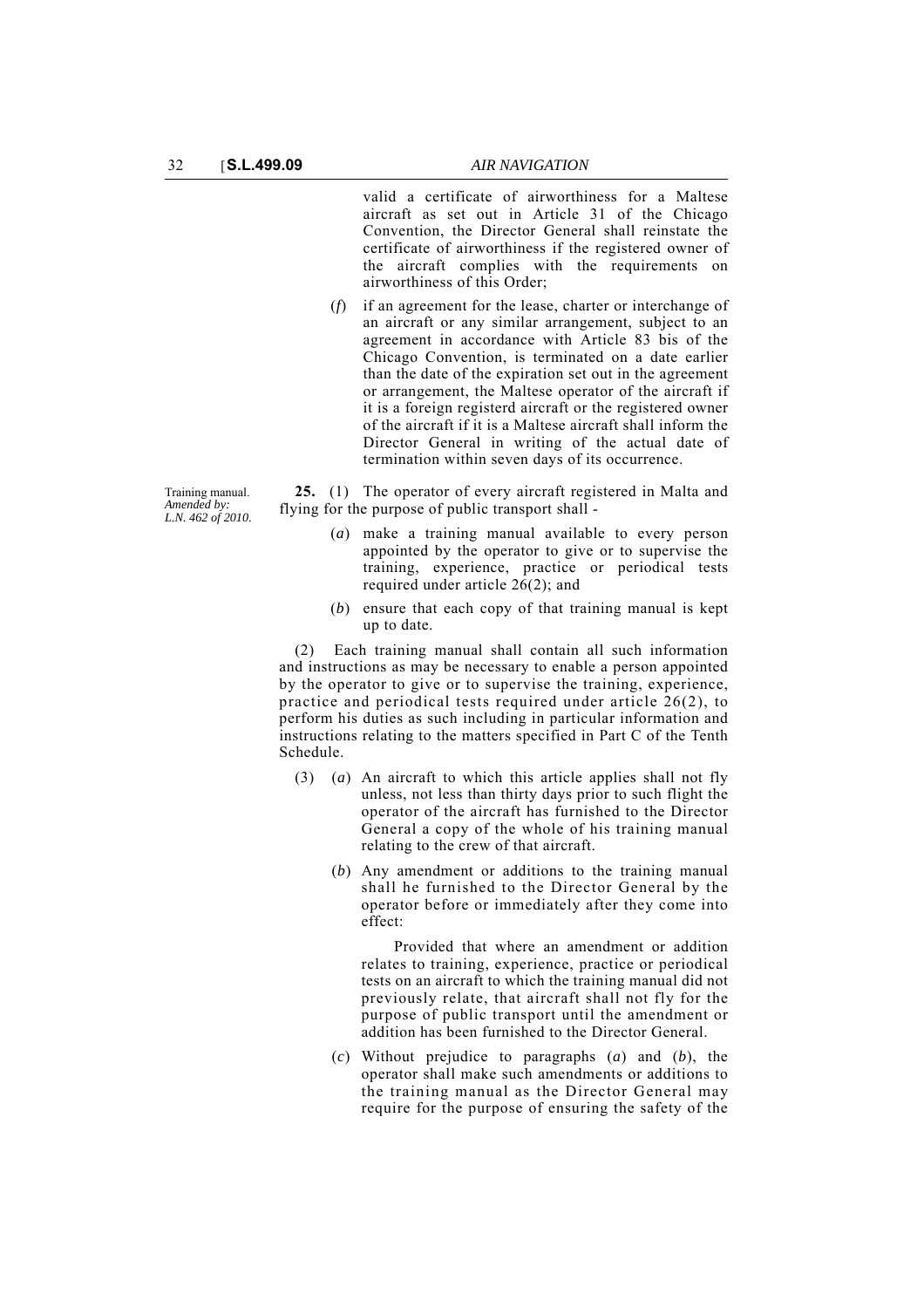aircraft or of persons or property carried therein or the safety, efficiency or regularity of air navigation.

**26.** (1) The operator of an aircraft registered in Malta shall not permit the aircraft to fly for the purpose of public transport without first -

- (*a*) designating from among the flight crew a pilot to be the commander for the flight; and
- (*b*) satisfying himself by every reasonable means that the aeronautical radio stations and navigational aids serving the intended route or any planned diversion therefrom are adequate for the safe navigation of the aircraft; and
- (*c*) satisfying himself by every reasonable means that the aerodromes at which it is intended to take-off or land and any alternate aerodromes at which a landing may be made are suitable for the purpose and in particular are adequately manned and equipped (including such equipment as is specified in the Sixth Schedule) to ensure the safety of the aircraft and its passengers:

Provided that the operator of the aircraft shall not be required to satisfy himself as to the adequacy of fire fighting, search, rescue or other services which are required only after the occurrence of an accident.

(2) The operator of an aircraft registered in Malta shall not permit any person to be a member of the crew thereof during any flight for the purpose of public transport (except a flight for the sole purpose of training persons to perform duties in aircraft) unless such person has had the training, experience, practice and periodical tests specified in Part B of the Tenth Schedule in respect of the duties which he is to perform and unless the operator has satisfied himself that such person is competent to perform his duties, and in particular to use the equipment provided in the aircraft for that purpose. The operator shall maintain, preserve, produce and furnish information respecting records relating to the foregoing matters in accordance with Part B of the said Tenth Schedule.

(3) The operator of an aircraft registered in Malta shall not permit any member of the flight crew thereof, during any flight for the purpose of public transport of passengers, to simulate emergency manoeuvres and procedures which the operator has reason to believe will adversely effect the flight characteristics of the aircraft.

**27.** (1) The operator of an aircraft registered in Malta shall not cause or permit it to be loaded for a flight for the purpose of public transport or any load to be suspended therefrom, except under the supervision of a person whom he has caused to be furnished with written instructions as to the distribution and securing of the load so as to ensure that -

Loading - public transport aircraft and suspended loads. *Amended by: L.N. 17 of 2006; L.N. 287 of 2006.*

- (*a*) the load may safely be carried on the flight, and
- (*b*) any conditions subject to which the certificate of

Public transport operator's responsibilities. *Amended by: L.N. 17 of 2006.*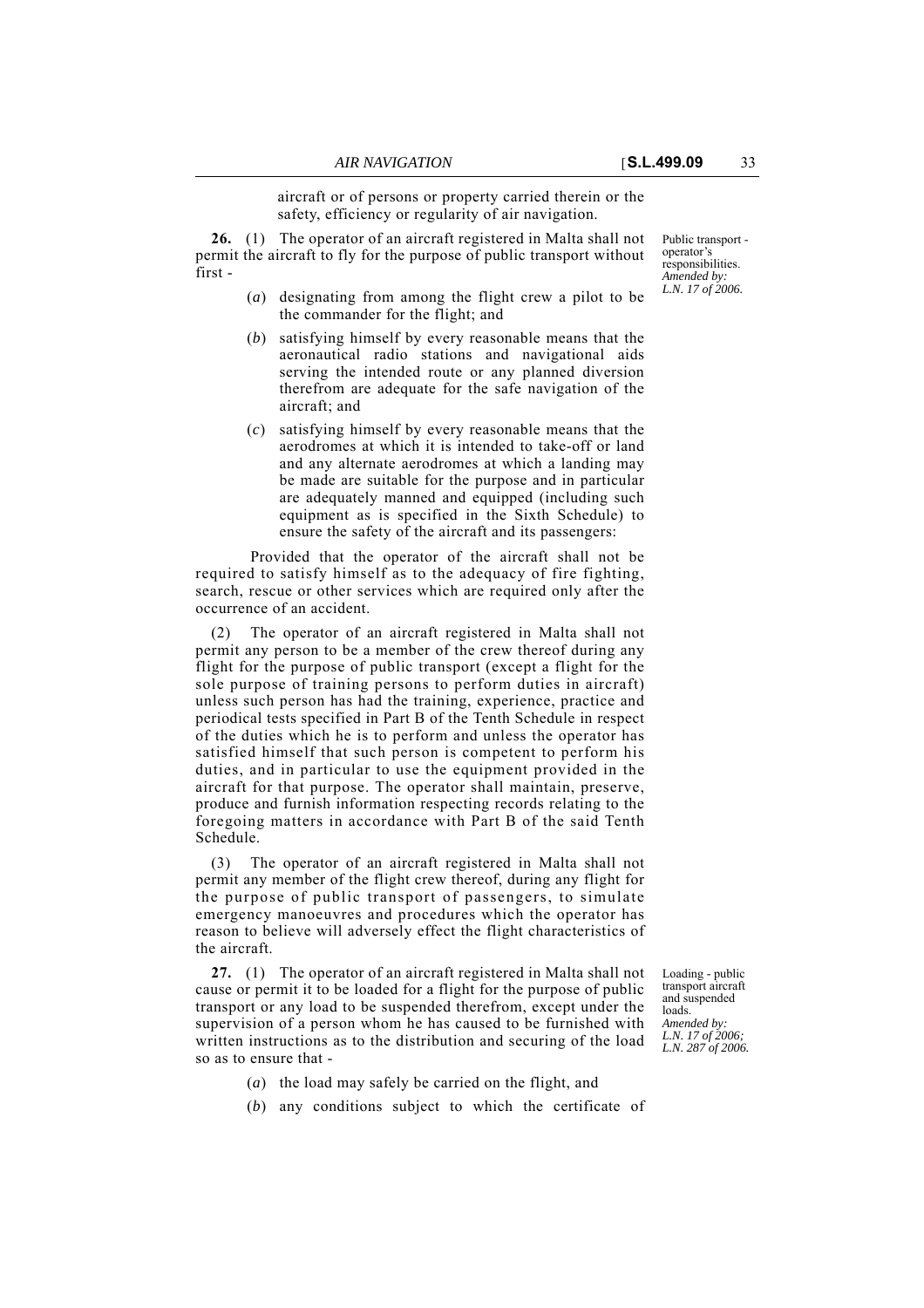airworthiness is in force in respect of the aircraft was issued or rendered valid, being conditions relating to the loading of the aircraft, are complied with.

(2) The instructions shall indicate the weight of the aircraft prepared for service, that is to say the aggregate of the weight of the aircraft (shown in the weight schedule referred to in article 15) and the weight of such additional items in or on the aircraft as the operator deems fit to include; and the instructions shall indicate the additional items included in the weight of the aircraft prepared for service, and shall show the position of the centre of gravity of the aircraft at that weight:

Provided that this subarticle shall not apply in relation to a flight if -

- (*a*) the aircraft's maximum take-off mass does not exceed 1,150 kg; or
- (*b*) the aircraft's maximum take-off mass does not exceed 2,730 kg and the flight is intended not to exceed sixty minutes in duration and is either -
	- (i) a flight solely for training persons to perform duties in an aircraft; or
	- (ii) a flight intended to begin and end at the same aerodrome.

(3) The operator of an aircraft shall not cause or permit it to be loaded in contravention of the instructions referred to in subarticle (1).

(4) The person supervising the loading of the aircraft shall, before the commencement of any such flight, prepare and sign a load sheet in duplicate conforming to the specified requirements contained in Sub Part J of JAR OPS 1 ans JAR OPS 3 and shall, unless he is himself the commander of the aircraft, submit the load sheet for examination by the commander of the aircraft who shall sign his name thereon:

Provided that the foregoing requirements of this subarticle shall not apply if -

- (*a*) the load and the distributing and securing thereof upon the next intended flight are to be unchanged from the previous flight and the commander of the aircraft makes and signs an endorsement to that effect upon the load sheet for the previous flight, indicating the date of the endorsement, the place of departure upon the next intended flight and the next intended place of destination; or
- (*b*) subarticle (2) does not apply in relation to the flight.

(5) One copy of the load sheet shall be carried in the aircraft when article 57 so requires until the flights to which it relates have been completed and one copy of that load sheet and of the instructions referred to in this article shall be preserved by the operator until the expiration of a period of six months thereafter and shall not be carried in the aircraft.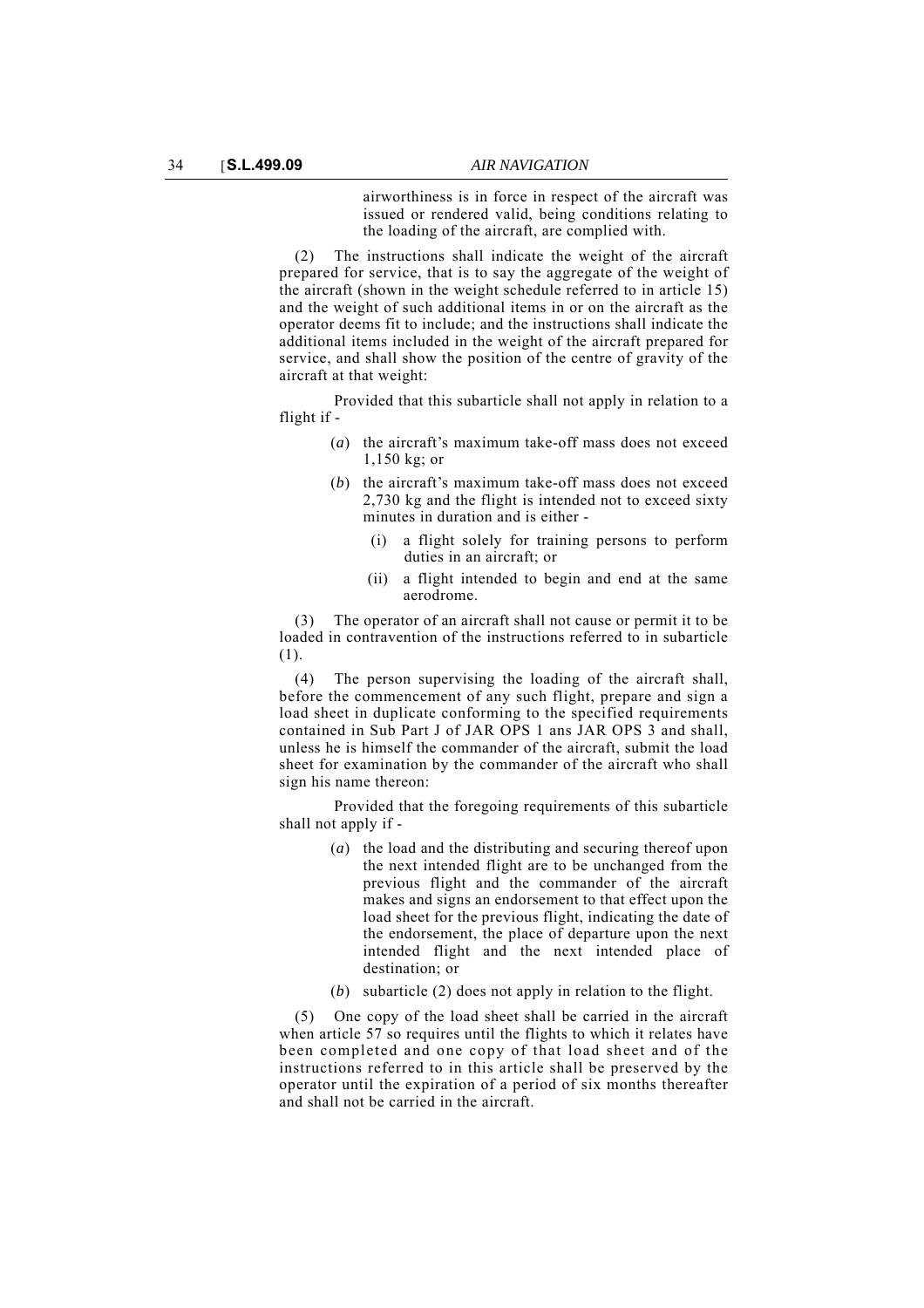**28.** (1) An aircraft registered in Malta shall not fly for the purpose of public transport, except for the sole purpose of training persons to perform duties in aircraft, unless such requirements in regulation 1 in the Fourteenth Schedule in respect of its weight and related performance are complied with.

(2) The assessment of the ability of an aircraft to comply with subarticle (1) shall be based on the information as to its performance contained in the certificate of airworthiness relating to the aircraft. In the event of the information given therein being insufficient for that purpose such assessment shall be based on the first information available to the commander of the aircraft.

A flying machine registered in Malta and flying over water for the purpose of public transport shall fly, except as may be necessary for the purpose of take-off or landing, at such an altitude as would enable the aircraft -

- (*a*) if it has one engine only, in event of the failure of that engine;
- (*b*) if it has more than one engine, in the event of the failure of one of those engines and with the remaining engine or engines operating within the maximum continuous power conditions specified in the certificate of airworthiness relating to the aircraft,

to reach a place at which it can safely land at a height sufficient to enable it to do so.

**29.**(1)(a) The operator of every aircraft to which article 24 applies shall establish and include in the operations manual relating to the aircraft particulars of aerodrome operating minima appropriate to every aerodrome of intended departure or landing and every alternate aerodrome:

> Provided that in relation to any flight wherein it is not practicable to include such information in the operations manual the operator of the said aircraft shall, prior to the commencement of the flight, cause to be furnished, in writing, to the commander of the aircraft particulars of the aerodrome operating minima appropriate to every aerodrome of intended departure or landing and every alternate aerodrome and calculated in accordance with the specified methods and the operator shall cause a copy of the said particulars to be retained at one of his offices for a minimum period of three months.

- (*b*) The operator of every such aircraft shall include in the operations manual relating to that aircraft such data and instructions as will enable the commander of the aircraft to calculate such aerodrome operating minima as are appropriate to aerodromes the use of which could not reasonably have been foreseen by the operator prior to the commencement of the flight.
- (2) The aerodrome operating minima specified shall not, in

Aircraft registered in Malta aerodrome operating minima.

Public transport operating conditions. *Amended by: L.N. 17 of 2006.*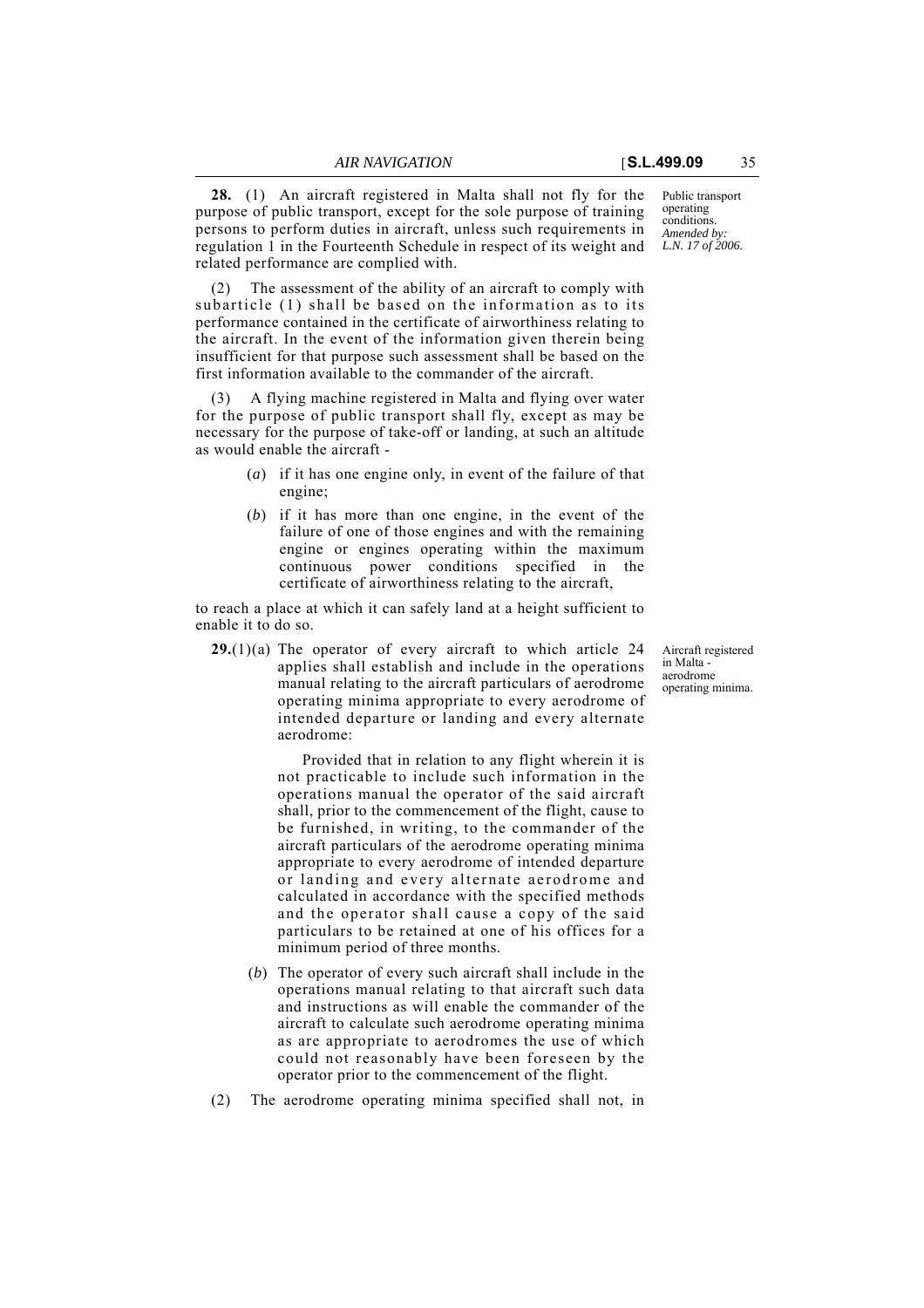respect of any aerodrome, be less favourable than any declared in respect of that aerodrome by the competent authority, unless that authority otherwise permits in writing.

(3) In establishing aerodrome operating minima for the purpose of this article the operator of the aircraft shall take into account the following matters:

- (*a*) the type and performance and handling characteristics of the aircraft and any relevant conditions in its certificate of airworthiness; and
- (*b*) the composition of its crew; and
- (*c*) the physical characteristics of the relevant aerodrome and its surroundings; and
- (*d*) the dimensions of the runways which may be selected for use; and
- (*e*) whether or not there are in use at the relevant aerodrome any aids, visual or otherwise, to assist aircraft in approach, landing or take-off, being aids which the crew of the aircraft are trained and equipped to use; the nature of any such aids that are in use; and the procedures for approach, landing and take-off which may be adopted according to the existence or absence of such aids,

and shall establish in relation to each runway which may be selected for use aerodrome operating minima appropriate to each set of circumstances which can reasonably be expected.

An aircraft to which article 24 applies shall not commence a flight at a time when -

- (*a*) the cloud ceiling or the runway visual range at the aerodrome of departure is less than the relevant minimum specified for take-off; or
- (*b*) according to the information available to the commander of the aircraft it would not be able, without contravening subarticle (5), to commence or continue an approach to landing at the aerodrome of intended destination at the estimated time of arrival there and at any alternate aerodrome at any time at which according to a reasonable estimate the aircraft would arrive there.

(5) An aircraft to which article 24 applies when making a descent to an aerodrome shall not -

- (*a*) descend below 1000 ft. above the height of the aerodrome if the relevant runway visual range at the aerodrome is at the time less than the specified minimum for landing; or
- (*b*) (i) continue an approach to landing at any aerodrome by flying below the relevant specified decision height, or
	- (ii) descend below the relevant specified minimum descent height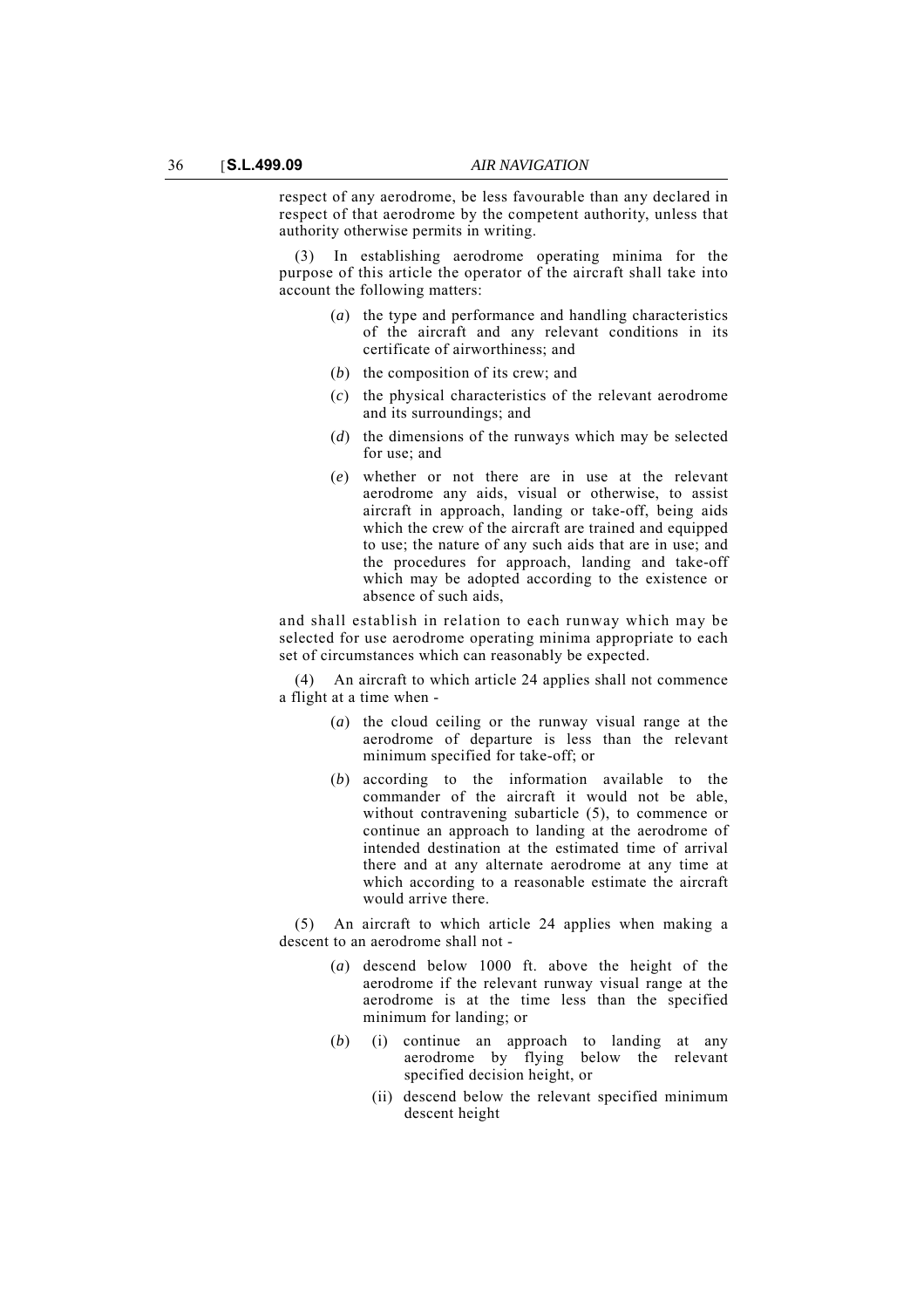unless from that height the specified visual reference for landing is established and is maintained.

If, according to the information available, an aircraft would as regards any flight be required by the Rules of the Air and Air Traffic Control to be flown in accordance with the Instrument Flight Rules at the aerodrome of intended landing, the commander of the aircraft shall select prior to take off an alternate aerodrome unless no aerodrome suitable for that purpose is available.

In this article "specified" in relation to an aircraft means specified by the operator in, or ascertainable by a reference to, the operations manual relating to that aircraft.

**30.** (1) A public transport aircraft registered in a country other than Malta shall not use any aerodrome in Malta as a destination or alternate aerodrome unless the operator thereof shall have furnished to the Director General such particulars as he may from time to time have required relating to the aerodrome operating minima specified by the operator in relation to aerodromes in Malta for the purpose of limiting their use by the aircraft for take-off or landing, including any instructions given by the operator in relation to such aerodrome operating minima. The aircraft shall not use any aerodrome in Malta as a destination or alternate aerodrome unless the operator shall have made such amendments or additions to the aerodrome operating minima so specified and any instructions so given as the Director General may require for the purpose of ensuring the safety of the aircraft or the safety, efficiency or regularity of air navigation.

(2) The aircraft shall not take off or land at an aerodrome in Malta in contravention of the aerodrome operating minima specified by the operator in relation to that aerodrome or of the instructions referred to in subarticle (1).

Without prejudice to the provisions of subarticle  $(2)$ , a public transport aircraft registered in a country other than Malta when making a descent to an aerodrome shall not -

- (*a*) descend below 1000 ft. above the height of an aerodrome if the relevant runway visual range at the aerodrome is at the time less than the specified minimum for landing; or
- (*b*) (i) continue an approach to landing at any aerodrome by flying below the relevant specified decision height, or
	- (ii) descend below the relevant specified minimum descent height

unless from that height the specified visual reference for landing is established and is maintained.

(4) In this article "specified" in relation to an aircraft means specified by the operator in, or ascertainable by reference to, the operations manual relating to that aircraft.

Aircraft not registered in Malta - aerodrome operating minima. *Amended by: L.N. 57 of 1991; L.N. 462 of 2010.*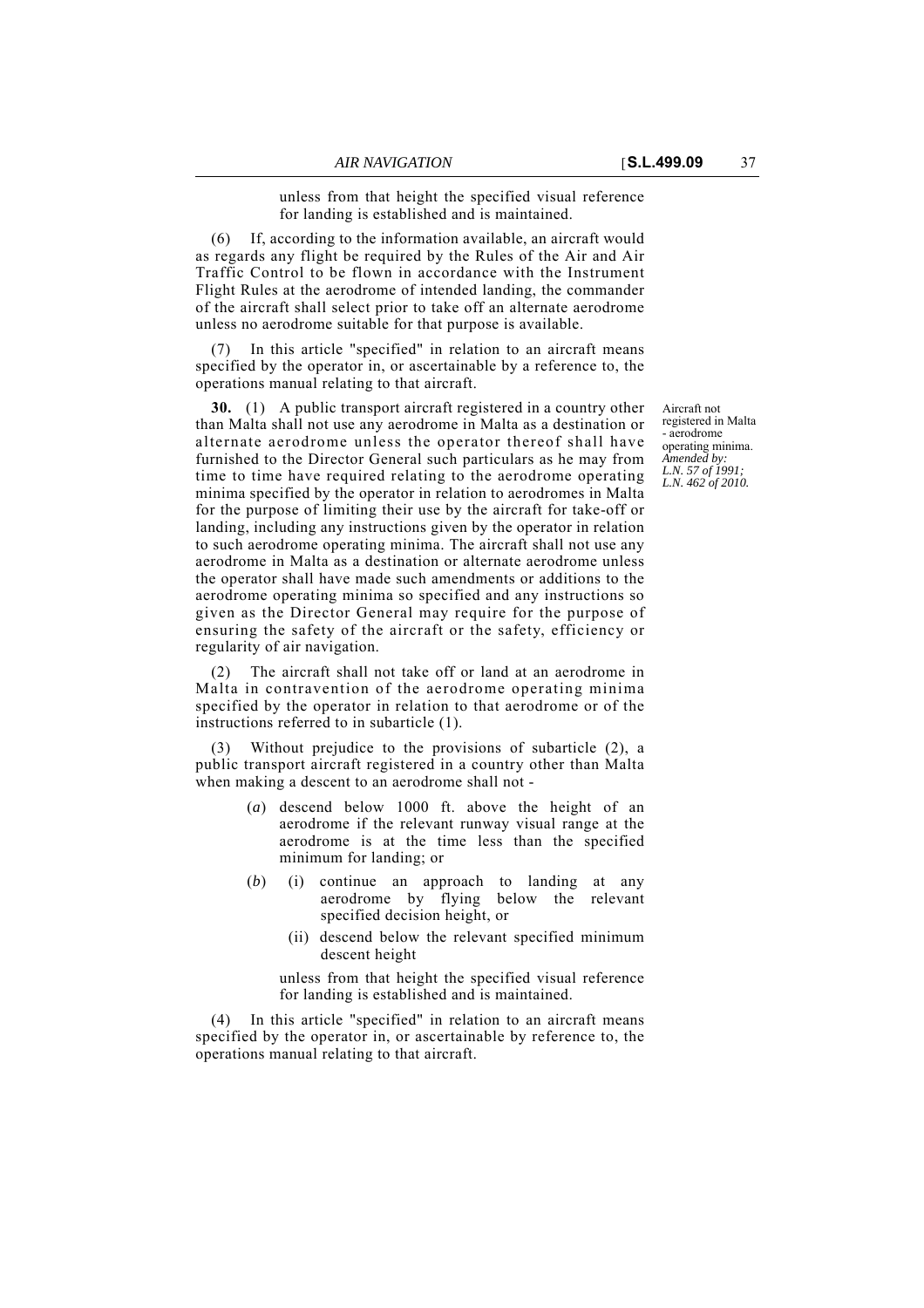| Pre-flight action by<br>commander of<br>aircraft.<br>Amended by:<br>L.N. 57 of 1991. | 31.                                                                                                                                                                                                                                                                                                                                                    | The commander of an aircraft registered in Malta shall<br>reasonably satisfy himself before the aircraft takes off -                                                                                                                                                                                                                                                                                                                      |
|--------------------------------------------------------------------------------------|--------------------------------------------------------------------------------------------------------------------------------------------------------------------------------------------------------------------------------------------------------------------------------------------------------------------------------------------------------|-------------------------------------------------------------------------------------------------------------------------------------------------------------------------------------------------------------------------------------------------------------------------------------------------------------------------------------------------------------------------------------------------------------------------------------------|
|                                                                                      |                                                                                                                                                                                                                                                                                                                                                        | (a) that the flight can safely be made, taking into account<br>the latest information available as to the route and<br>aerodromes to be used, the weather reports and<br>forecasts available, and any alternative course of<br>action which can be adopted in case the flight cannot<br>be completed as planned;                                                                                                                          |
|                                                                                      | (b)                                                                                                                                                                                                                                                                                                                                                    | that the equipment (including radio<br>apparatus)<br>required by or under this Order to be carried in the<br>circumstances of the intended flight is carried and is in<br>a fit condition for use;                                                                                                                                                                                                                                        |
|                                                                                      | (c)                                                                                                                                                                                                                                                                                                                                                    | that the aircraft is in every way fit for the intended<br>flight and that where a certificate of maintenance<br>review is required by article $9(1)$ to be in force, it is in<br>force and will not cease to be in force during the<br>intended flight;                                                                                                                                                                                   |
|                                                                                      | (d)                                                                                                                                                                                                                                                                                                                                                    | that the load carried by the aircraft is of such weight,<br>and is so distributed and secured, that it may safely be<br>carried on the intended flight;                                                                                                                                                                                                                                                                                   |
|                                                                                      | (e)                                                                                                                                                                                                                                                                                                                                                    | in the case of a flying machine or airship, that<br>sufficient fuel, oil and engine coolant, if required, are<br>carried for the intended flight, and that a safe margin<br>has been allowed for contingencies, and, in the case of<br>a flight for the purpose of public transport, that the<br>instructions in the operating manual relating to fuel,<br>oil and engine coolant have been complied with;                                |
|                                                                                      | (f)                                                                                                                                                                                                                                                                                                                                                    | in the case of an airship or balloon, that sufficient<br>ballast is carried for the intended flight;                                                                                                                                                                                                                                                                                                                                      |
|                                                                                      | (g)                                                                                                                                                                                                                                                                                                                                                    | in the case of a flying machine, that, having regard to<br>the performance of the flying machine in the<br>conditions to be expected on the intended flight, and to<br>any obstructions at the places of departure and<br>intended destination and on the intended route, it is<br>capable of safely taking off, reaching and maintaining<br>a safe height thereafter, and making a safe landing at<br>the place of intended destination; |
|                                                                                      |                                                                                                                                                                                                                                                                                                                                                        | $(h)$ that the pre-flight check system established by the<br>operator and set forth in the operations manual or<br>elsewhere has been complied with by each member of<br>the crew of the aircraft.                                                                                                                                                                                                                                        |
| Pilots to remain at<br>controls.                                                     | (1) The commander of an aircraft registered in Malta<br>32.<br>being a flying machine or glider, shall cause one pilot to remain at<br>the controls at all times while the aircraft is in flight. If the aircraft<br>is required by or under this Order to carry two pilots, the<br>commander shall cause both pilots to remain at the controls during |                                                                                                                                                                                                                                                                                                                                                                                                                                           |

take-offs and landing. If the aircraft carries two or more pilots, whether or not it is required to do so, and is engaged on a flight for the purpose of the public transport of passengers the commander

shall remain at the controls during take-off and landing.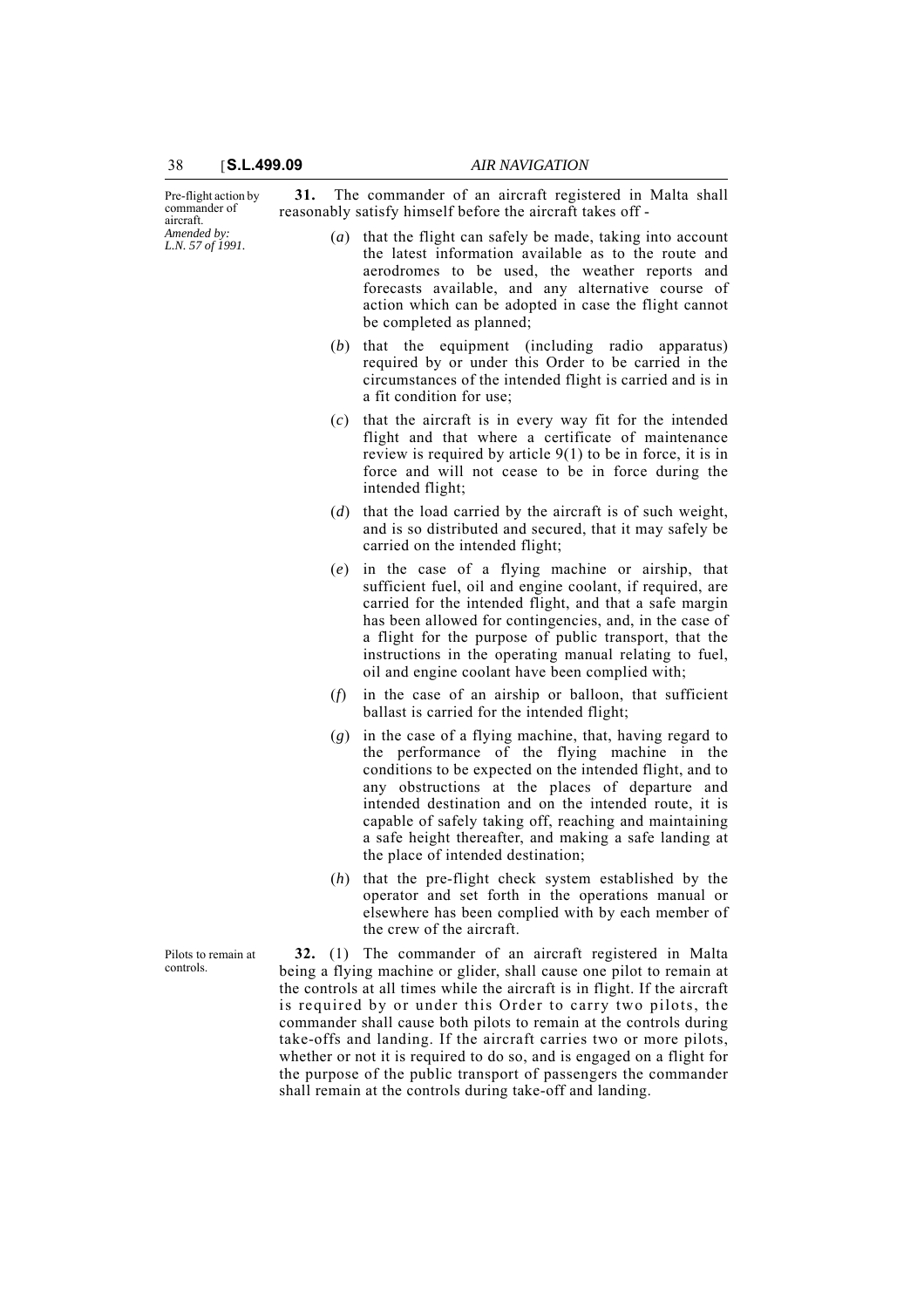(2) Each pilot at the controls shall be secured in his seat by either a safety belt with or without one diagonal shoulder strap, or a safety harness except that during take-off and landing a safety

**33.** (1) This article applies to flights for the purpose of the public transport of passengers by aircraft registered in Malta.

harness shall be worn if it is required by article 12 to be provided.

(2) In relation to every flight to which this article applies the commander of the aircraft shall -

> (*a*) before the aircraft takes off take all reasonable steps to ensure that all passengers are made familiar with the position and method of use of emergency exits, safety belt, safety harnesses, oxygen equipment, and life-jackets, and all other devices required by or under this Order and intended for use by passengers individually in case of an emergency occurring to the aircraft:

Provided that in relation to life-jackets this requirement may, except in the case of a seaplane, be complied with at any time before the aircraft reaches a point beyond gliding distance from land;

- (*b*) if the aircraft is not a seaplane but is intended in the course of the flight to reach a point more than thirty minutes flying time (while flying in still air at the speed specified in the relevant certificate of airworthiness as the speed for compliance with regulations governing flights over water) from the nearest land, take all reasonable steps to ensure that before take-off, all passengers are given a practical demonstration of the method of use of the life-jackets required by or under this Order for the use of passengers;
- (*c*) if the aircraft is a seaplane, take all reasonable steps to ensure that before the aircraft takes off all passengers are given a practical demonstration of the method of use of the equipment referred to in the preceding paragraph;
- (*d*) before the aircraft takes off, and before it lands, take all reasonable steps to ensure that the crew of the aircraft are properly secured in their seats and that any persons carried in compliance with article 17(7) are properly secured in seats which shall be in a passenger compartment and which shall be so situated that those persons can readily assist passengers;
- (*e*) before the aircraft takes off, and before it lands, and whenever by reason of turbulent air or any emergency occurring during the flight he considers the precaution necessary -
	- (i) take all reasonable steps to ensure that all passengers are properly secured in their seats by safety belts or safety harnesses;

Public transport of passengers duties of commander. *Amended by: L.N. 462 of 2010.*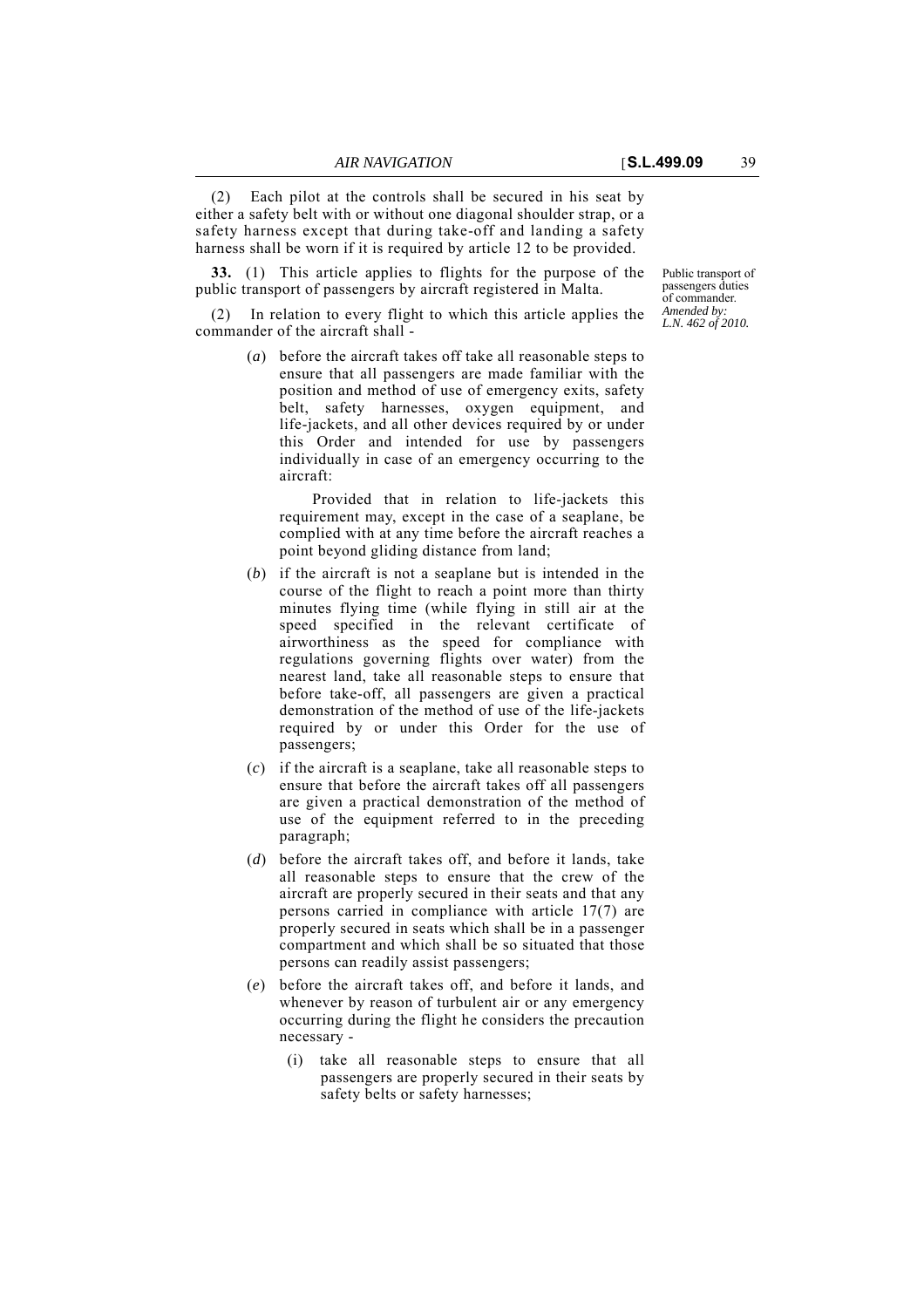- (ii) take all reasonable steps to ensure that those items of baggage in the passenger compartment which he reasonably considers ought by virtue of their size, weight or nature to be properly secured are properly secured and, in the case of an aircraft capable of seating more than thirty passengers, that such baggage is stowed in the passenger compartment storage spaces approved by the Director General for the purpose;
- (*f*) in an emergency, take all reasonable steps to ensure that all passengers are instructed in the emergency action which they should take;
- (*g*) except in a case where a pressure greater than 700 hectopascals is maintained in all passenger and crew compartments throughout the flight, take all reasonable steps to ensure that -
	- (i) before the aircraft reaches flight level 130 the method of use of the oxygen provided in the aircraft in compliance with the requirements of article 12 is demonstrated to all passengers;
	- (ii) on reaching such altitude all passengers are recommended to use oxygen;
	- (iii) during any continuous period exceeding thirty minutes when the aircraft is flying above flight level 100 but not above flight level 130, and whenever the aircraft is flying above flight level 130, oxygen is used by all the crew of the aircraft.

Operation of radio in aircraft. *Amended by: L.N. 57 of 1991.*

**34.** (1) The radio station in an aircraft shall not be operated, whether or not the aircraft is in flight, except in accordance with the conditions of the licence issued in respect of that station under the law of the country in which the aircraft is registered, and by a person duly licensed or otherwise permitted to operate the radio station under that law

(2) Whenever an aircraft is in flight in such circumstances that is required by or under this Order to be equipped with radio communications apparatus, a continuous radio watch shall be maintained by a member of the flight crew listening to the signals transmitted upon the frequency notified, or designated by a message received from an appropriate aeronautical radio station for use by that aircraft:

Provided that:

- (*a*) the radio watch may be discontinued or continued on another frequency to the extent that a message as aforesaid so permits; and
- (*b*) the watch may be kept by a device installed in the aircraft if -
	- (i) the appropriate aeronautical radio station has been informed to that effect and has raised no objection; and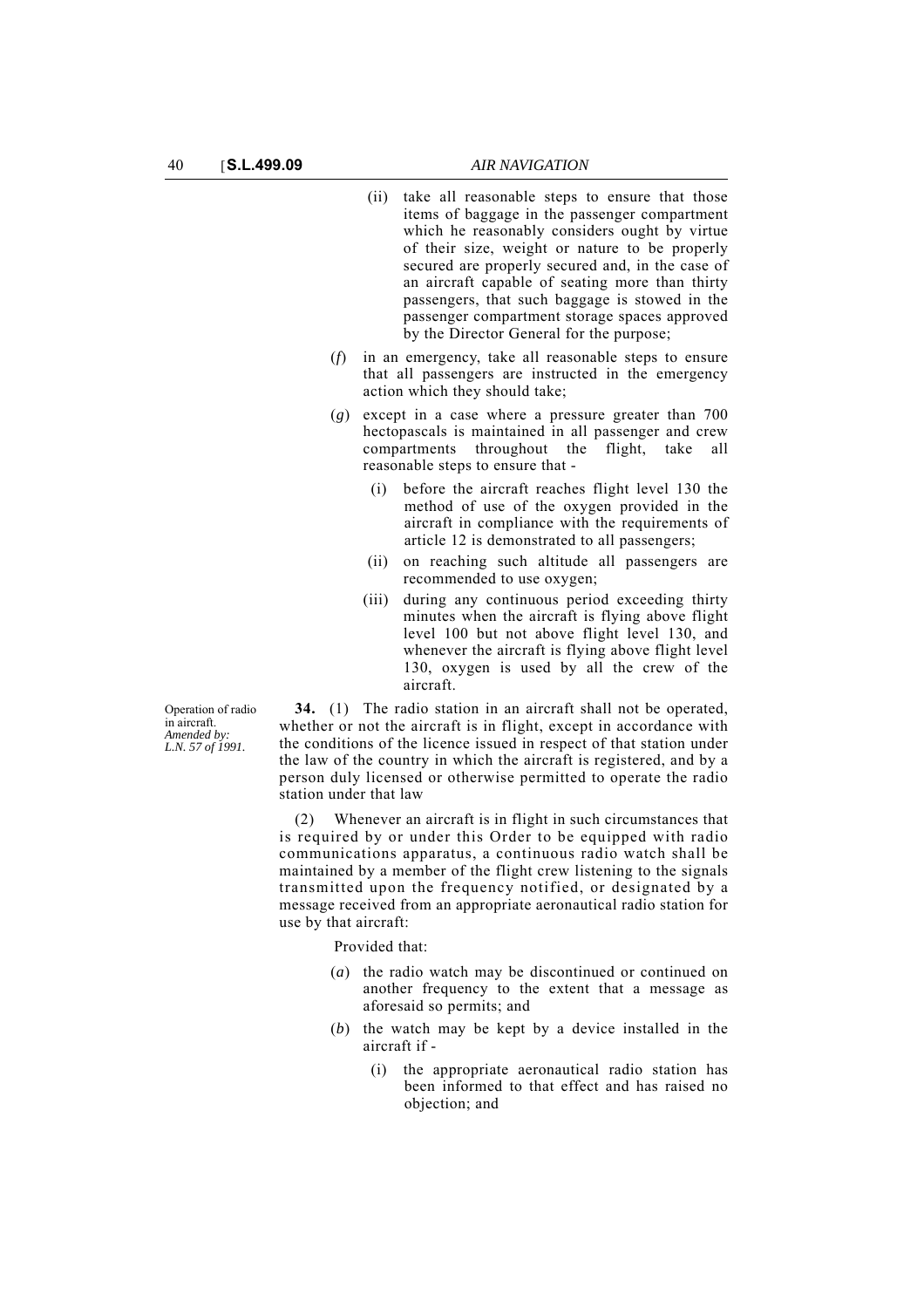(ii) that station is notified, or in the case of a station situated in a country other than Malta, otherwise designated as transmitted a signal suitable for that purpose.

(3) Whenever an aircraft is in flight in such circumstances that is required by or under this Order to be equipped with radio or radio navigation equipment a member of the flight crew shall operate that equipment in such a manner as he may be instructed by the appropriate air traffic control unit or as may be notified in relation to any notified airspace in which the aircraft is flying.

The radio station in an aircraft shall not be operated so as to cause interference which impairs the efficiency of aeronautical telecommunications or navigational services, and in particular emissions shall not be made except as follows:

- (*a*) emissions of the class and frequency for the time being in use, in accordance with general international aeronautical practice, in the air space in which the aircraft is flying;
- (*b*) distress, urgency and safety messages and signals, in accordance with general international aeronautical practice;
- (*c*) messages and signals relating to the flight of the aircraft, in accordance with general international aeronautical practice;
- (*d*) such public correspondence messages as may be permitted by or under the aircraft radio station licence referred to in subarticle (1).

(5) In every aircraft registered in Malta which is equipped with radio communication apparatus a telecommunication log book shall be kept in which the following entries shall be made:

- (*a*) the identification of the aircraft radio station;
- (*b*) the date and time of the beginning and end of every radio watch maintained in the aircraft and of the frequency on which it was maintained;
- (*c*) the date and time, and particulars of all messages and signals sent or received, including in particular details of any distress signals or distress messages sent or received;
- (*d*) particulars of any action taken upon the receipt of a distress signal or distress message;
- (*e*) particulars of any failure or interruption of radio communications and the cause thereof:

Provided that a telecommunication log book shall not be required to be kept in respect of communication by radiotelephony with a radio station on land or on a ship which provides a radio service for aircraft.

The flight radio operator maintaining radio watch shall sign the entries in the telecommunication log book indicating the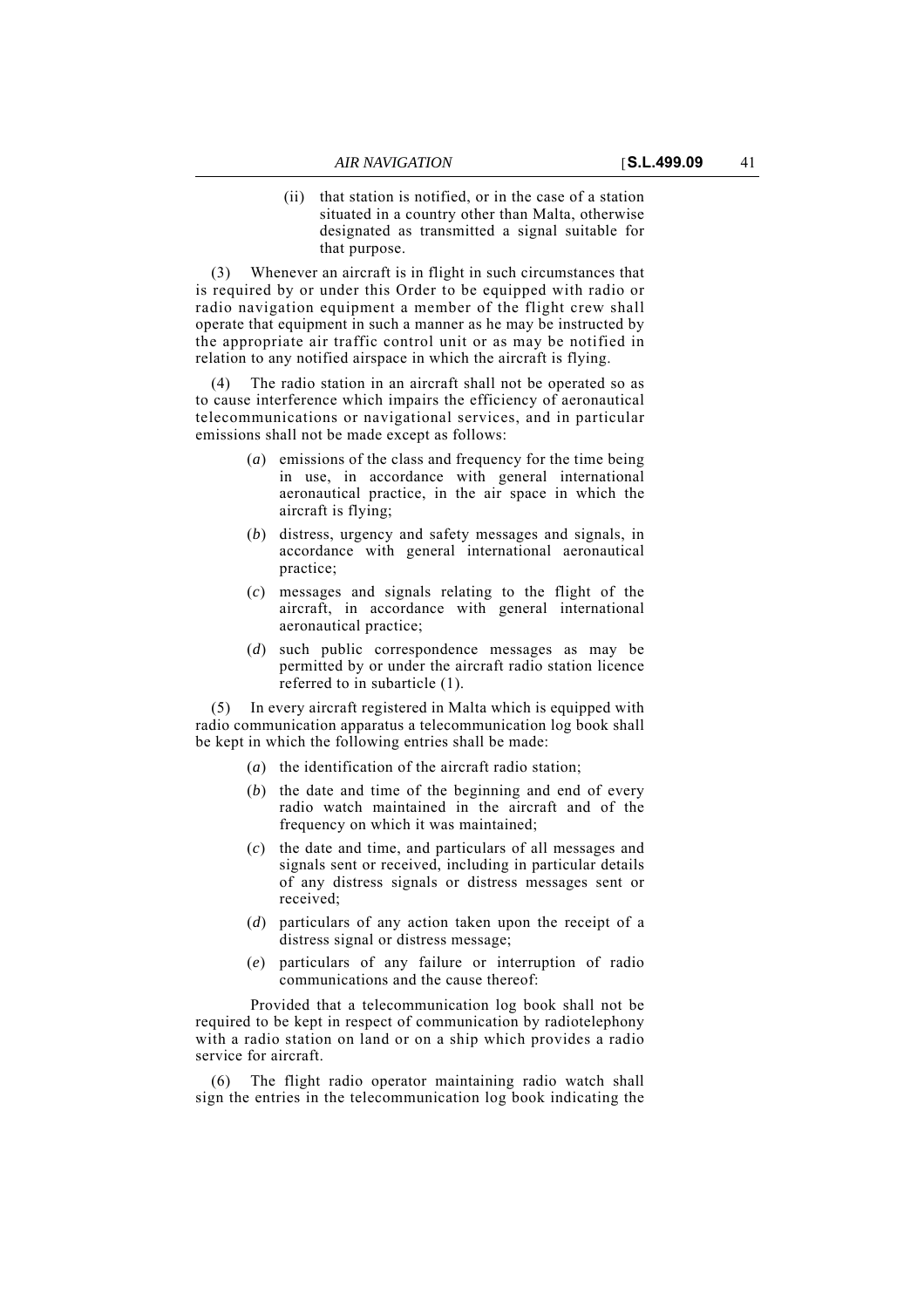times at which he began and ended the maintenance of such watch.

(7) The telecommunication log book shall be preserved by the operator of the aircraft until a date six months after the date of the last entry therein.

(8) In any flying machine registered in Malta which is engaged on a flight for the purpose of public transport the pilot and the flight engineer, if any, shall not make use of a hand-held microphone (whether for the purpose of radio communication or of intercommunication within the aircraft) whilst the aircraft is flying in controlled airspace below flight level l50 or is taking off or landing.

**35.** An aircraft registered in Malta shall not fly in airspace prescribed for the purposes of this article unless -

- (*a*) it is equipped with navigation systems which enable the aircraft to maintain the prescribed navigation performance capability; and
- (*b*) the navigation systems required by paragraph (*a*) are approved by the Director General and installed and maintained in a manner approved by the Director General; and
- (*c*) the operating procedures for the navigation systems required by paragraph (*a*) are approved by the Director General; and
- (*d*) the equipment is operated in accordance with the approved procedures while the aircraft is flying in the said air space.

**36.** (1) On any flight on which a flight data recorder is required by paragraph  $4(4)$ ,  $4(5)$ ,  $4(6)$  and  $4(7)$  of the Fifth Schedule to be carried in an aeroplane, it shall always be in use from the beginning of the take-off run to the end of the landing run.

(2) The operator of the aeroplane shall at all times, subject to the provisions of article 59, preserve -

- (*a*) the last twenty-five hours of recording made by any flight data recorder required by or under this Order to be carried in an aeroplane; and
- (*b*) a record of not less than one representative flight, that is to say, a recording of a flight made within the last twelve months which includes a take-off, climb, cruise, descent, approach to landing, and landing, together with a means of identifying the record with the flight to which it relates,

and shall preserve such records for such period as the Director General may in a particular case direct.

Towing of gliders. **37.** (1) An aircraft in flight shall not tow a glider unless the certificate of airworthiness issued or rendered valid in respect of the towing aircraft under the law of the country in which that aircraft is registered includes an express provision that it may be used for that purpose.

Minimum navigation performance. *Amended by: L.N. 462 of 2010.*

Use of flight data recorders and preservation of records. *Amended by: L.N. 462 of 2010.*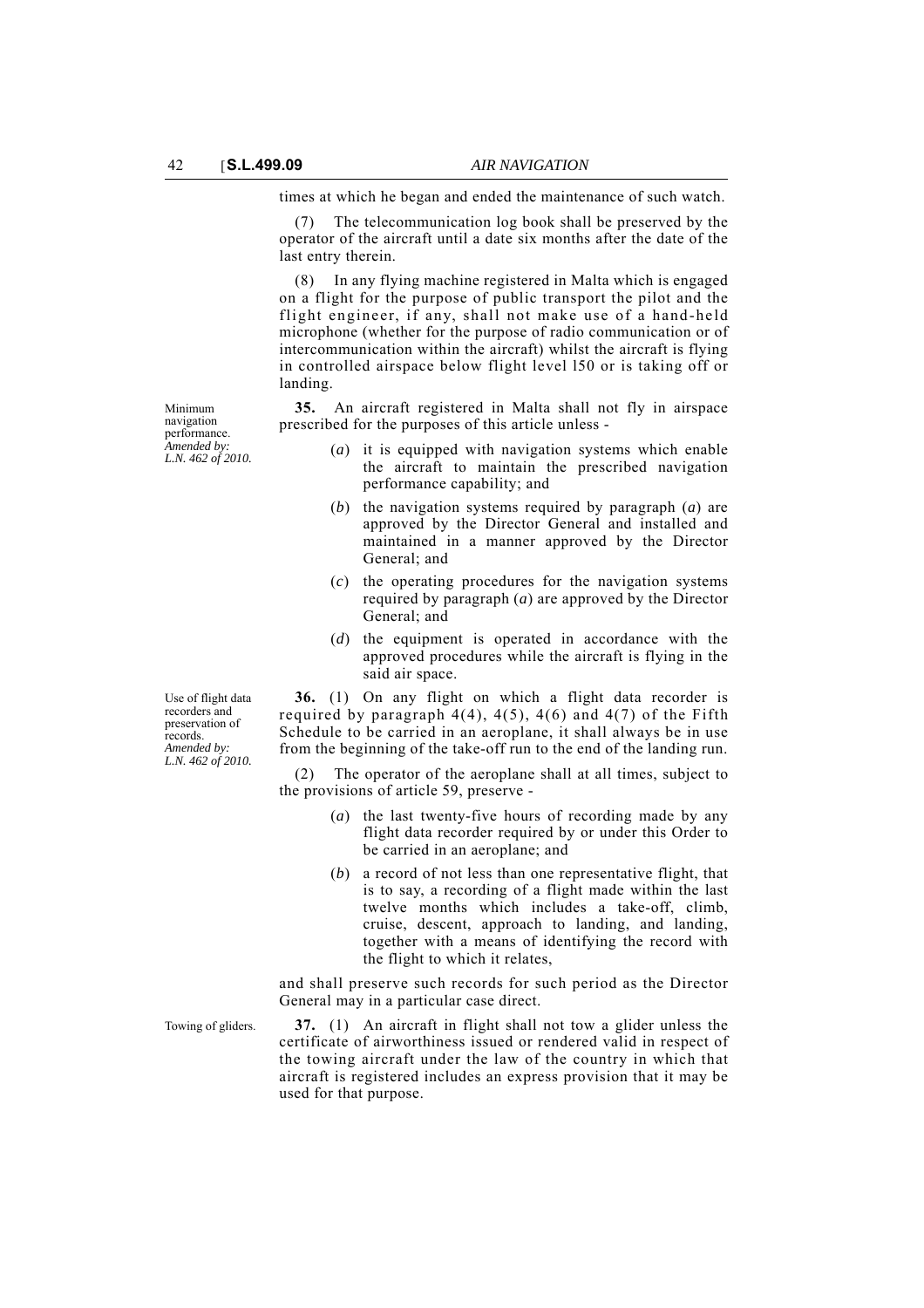(2) The length of the combination of towing aircraft, tow rope and glider in flight shall not exceed 150 metres.

The commander of an aircraft which is about to tow a glider shall satisfy himself, before the towing aircraft takes off -

- (*a*) that the tow rope is in good condition and is of adequate strength for the purpose, and that the combination of towing aircraft and glider having regard to its performance in the conditions to be expected on the intended flight and to any obstructions at the place of departure and on the intended route, is capable of flying in the manner referred to in article 31(*g*);
- (*b*) that signals have been agreed and communication established with persons suitably stationed so as to enable the glider to take off safely;
- (*c*) that emergency signals have been agreed between the commander of the towing aircraft and the commander of the glider, to be used, respectively, by the commander of the towing aircraft to indicate that the tow should immediately be released by the glider, and by the commander of the glider to indicate that the tow cannot be released.

(4) The glider shall be attached to the towing aircraft by means of the tow rope before the aircraft takes off.

**38.** (1) Subject to the provisions of this article, an aircraft in flight shall not, by means external to the aircraft, tow any article other than a glider, or pick up or raise any person, animal or article, unless the certificate of airworthiness issued or rendered valid in respect of that aircraft under the law of the country in which the aircraft is registered includes an express provision that it may be used for that purpose.

An aircraft in flight shall not tow any article, other than a glider, at night or when flight visibility is less than one nautical mile.

(3) The length of the combination of towing aircraft, tow rope, and article in tow, shall not exceed 150 metres.

(4) A helicopter shall not fly at any height over a congested area of a city, town or settlement at any time when any article, person or animal is suspended from the helicopter.

(5) A passenger shall not be carried in a helicopter at any time when an article, person or animal is suspended therefrom, other than a passenger who has duties to perform in connection with the article, person or animal.

- (6) Nothing in this article shall
	- (*a*) prohibit the towing in a reasonable manner by an aircraft in flight of any radio aerial, any instrument which is being used for experimental purposes, or any signal, apparatus or article required or permitted by or under this Order to be towed or displayed by an

Towing, picking up and raising of persons and <u>.</u><br>articles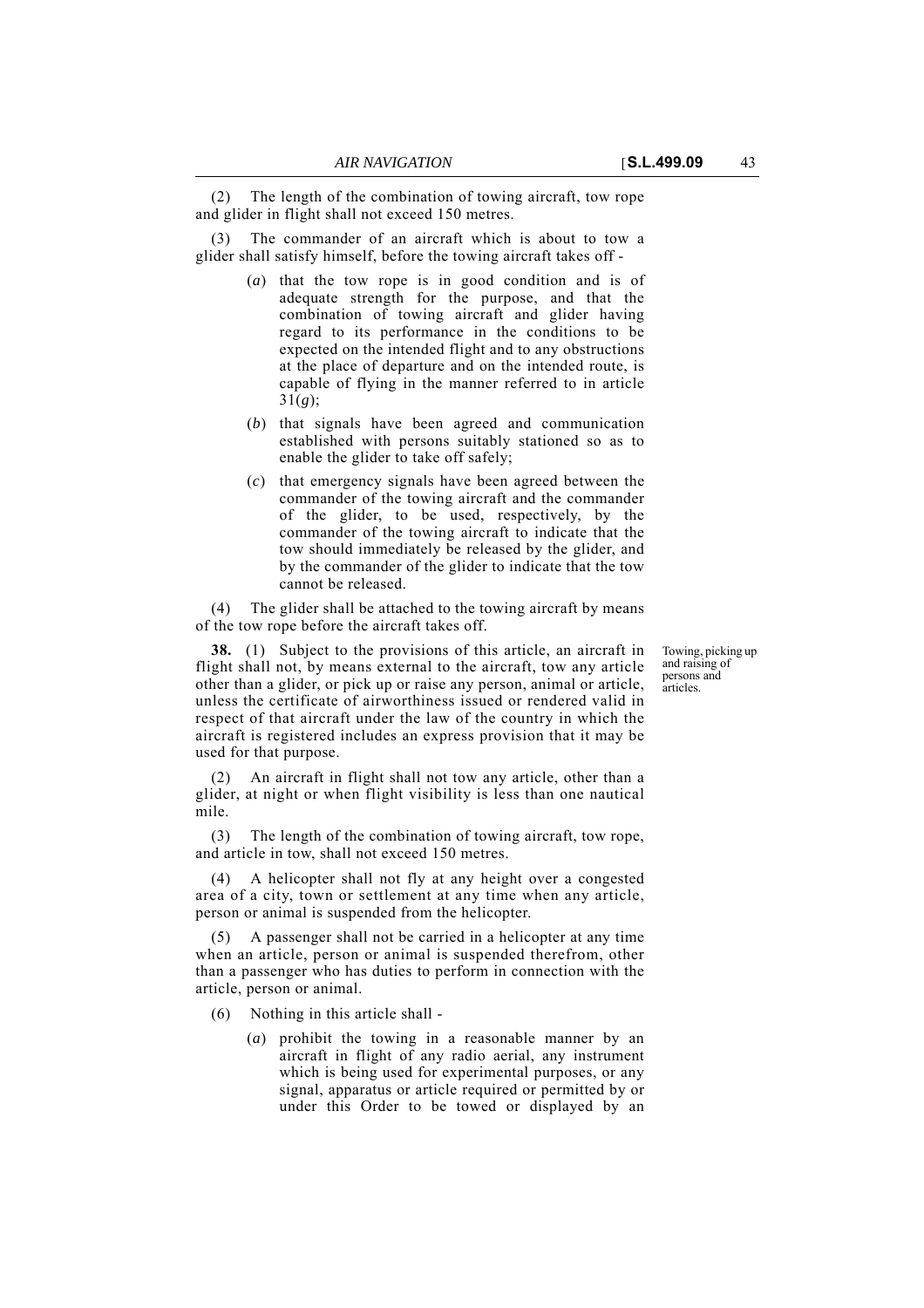# aircraft in flight;

- (*b*) prohibit the picking up or raising of any person, animal or article in an emergency or for the purpose of saving life;
- (*c*) apply to an aircraft while it is flying in accordance with the "B" conditions set forth in the Second Schedule;
- (*d*) be taken to permit the towing or picking up of a glider otherwise than in accordance with article 37.

**39.** (1) Articles and animals, whether or not attached to a parachute, shall not be dropped, or permitted to drop, from an aircraft in flight so as to endanger persons or property.

(2) Except under and in accordance with the terms of an aerial application certificate granted under article 41, articles and animals, whether or not attached to a parachute, shall not be dropped, or permitted to drop, to the surface from an aircraft flying over Malta:

Provided that this subarticle shall not apply to the dropping of articles by, or with the authority of, the commander of the aircraft in any of the following circumstances:

- (*a*) the dropping of articles for the purpose of saving life;
- (*b*) the jettisoning, in case of emergency, of fuel or other articles in the aircraft;
- (*c*) the dropping of ballast in the form of fine sand or water;
- (*d*) the dropping of articles solely for the purpose of navigating the aircraft m accordance with ordinary practice or with the provisions of this Order;
- (*e*) the dropping at an aerodrome in accordance with prescribed regulations of ropes, banners, or similar articles towed by aircraft;
- (*f*) the dropping of articles for the purposes of public health or as a measure against weather conditions, surface icing or oil pollution, or for training for the dropping of articles for any such purposes, if the articles are dropped with the permission of the Director General and in accordance with any conditions subject to which that permission may have been given;
- (*g*) the dropping of wind drift indicators for the purpose of enabling parachute descents to be made if the wind drift indicators are dropped with the permission of the Director General and in accordance with any conditions subject to which that permission may have been given.

(3) For the purposes of this article dropping includes projecting and lowering.

(4) Nothing in this article or in article 40 shall prohibit the

Dropping of articles and animals. *Amended by: L.N. 57 of 1991; L.N. 34 of 1992; L.N. 462 of 2010.*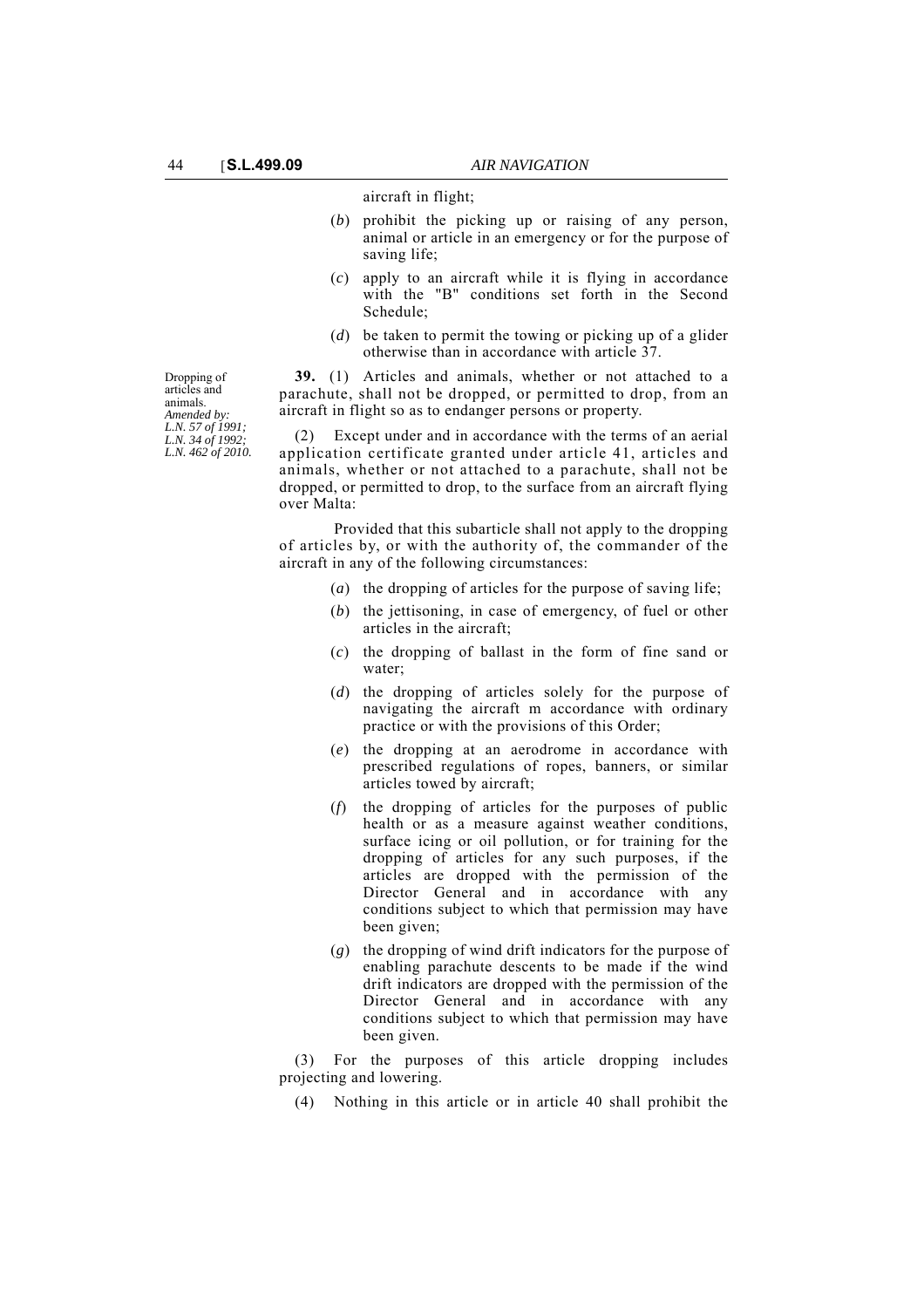lowering of any person, animal or article from a helicopter to the surface, if the certificate of airworthiness issued or rendered valid in respect of the helicopter under the law of the country in which it is registered includes an express provision that it may be used for that purpose.

**40.** (1) A person shall not drop, be dropped or be permitted to drop to the surface or jump from an aircraft flying over Malta except under and in accordance with the terms of a written permission granted by the Director General under this article.

(2) For the purpose of this article dropping includes projecting and lowering.

(3) Notwithstanding the grant of a permission under subarticle (1), a person shall not drop, be dropped or be permitted to drop from an aircraft in flight so as to endanger persons or property.

(4) An aircraft shall not be used for the purpose of dropping persons unless the certificate of airworthiness issued or rendered valid in respect of that aircraft under the law of the country in which the aircraft is registered includes an express provision that it may be used for that purpose and the aircraft is operated in accordance with the written permission granted by the Director General under this article.

(5) Every applicant for and every holder of a permission shall make available to the Director General if requested to do so a parachuting manual and shall make amendments or additions to such manual as the Director General may require. The holder of a permission shall make available to every employee or person who is or may engage in parachuting activities conducted by him the manual which shall contain all such information and instructions as may be necessary to enable such employees or persons to perform their duties.

(6) Without prejudice to any other provision to this Order the Director General may, for the purpose of this article accept reports furnished to him by a person whom he may approve, either absolutely or subject to such conditions as he thinks fit, as qualified to furnish such reports.

Nothing in this article shall apply to the descent of persons by parachute from an aircraft in an emergency.

**41.** (1) An aircraft shall not be used for the dropping of articles for the purposes of agriculture, horticulture or for training, for the dropping of articles for any of such purposes, other than under and in accordance with the terms of an aerial application certificate granted to the aircraft under subarticle (2).

The Director General shall grant to any person applying therefor an aerial application certificate if he is satisfied that that person is a fit person to hold the certificate and is competent, having regard in particular to his previous conduct and experience, his equipment, organisation, staffing and other arrangements to secure the safe operation of the aircraft specified in the certificate on flights for the purposes specified in subarticle (1). The certificate may be granted subject to such conditions as the Issue of aerial application certificates. *Amended by: L.N. 462 of 2010.*

Dropping of persons. *Amended by: L.N. 462 of 2010.*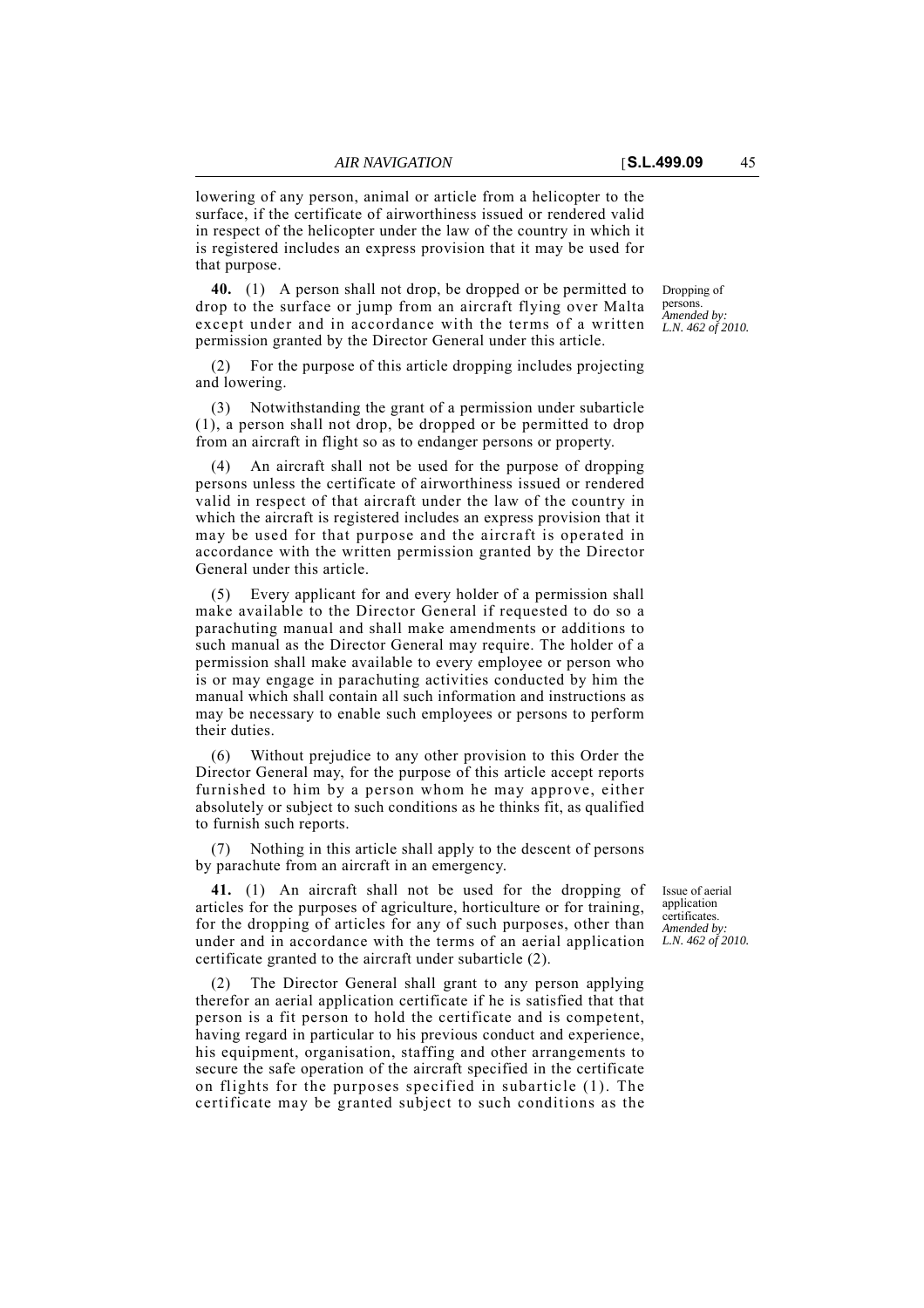Director General thinks fit including without prejudice to the generality of the foregoing conditions for ensuring that the aircraft and any article dropped from it does not endanger persons or property in the aircraft or elsewhere, and shall, subject to the provisions of article 60, remain in force for the period specified in this certificate.

(3) Every applicant for and the holder of an aerial application certificate shall make available to the Director General upon application and to every member of his operating staff upon the certificate being granted, an aerial application manual which shall contain all such information and instructions as may be necessary to enable the operating staff to perform their duties as such. The holder of a certificate shall make such amendments of, or additions to, the manual as the Director General may require.

For the purposes of this article "operating staff' has the meaning ascribed to it in article 24(4).

Carriage of weapons and of munitions of war. *Amended by: L.N. 462 of 2010.*

**42.** (1) An aircraft shall not carry any munitions of war unless -

- (*a*) such munition of war is carried with the written permission of the Director General and in accordance with any conditions relating thereto, and
- (*b*) the commander of the aircraft is informed in writing by the operator before the flight commences of the type, weight or quantity and location of any such munition of war on board the aircraft and any conditions of the permission of the Director General.

(2) Notwithstanding subarticle (1) it shall be unlawful for an aircraft to carry any weapon or munition of war in any compartment to which passengers have access.

It shall be unlawful for a person to carry or have in his possession or to take or cause to be taken on board an aircraft or to deliver or cause to be delivered for carriage thereon any weapon or munition of war unless -

- (*a*) the weapon or munition of war
	- is either part of the baggage of a passenger on the aircraft or consigned as cargo to be carried thereon, and
	- (ii) is carried in a part of the aircraft inaccessible to passengers, and
	- (iii) in case of a firearm, is unloaded, and
- (*b*) particulars of the weapon or munition of war have been furnished by that passenger or by the consignor to the operator before the flight commences; and
- (*c*) without prejudice to subarticle (1), the operator consents to the carriage of such weapon or munition of war on the aircraft.

(4) Nothing in this article shall apply to any weapon or munition of war taken or carried on board an aircraft registered in a country other than Malta, if the weapon or munition of war, as the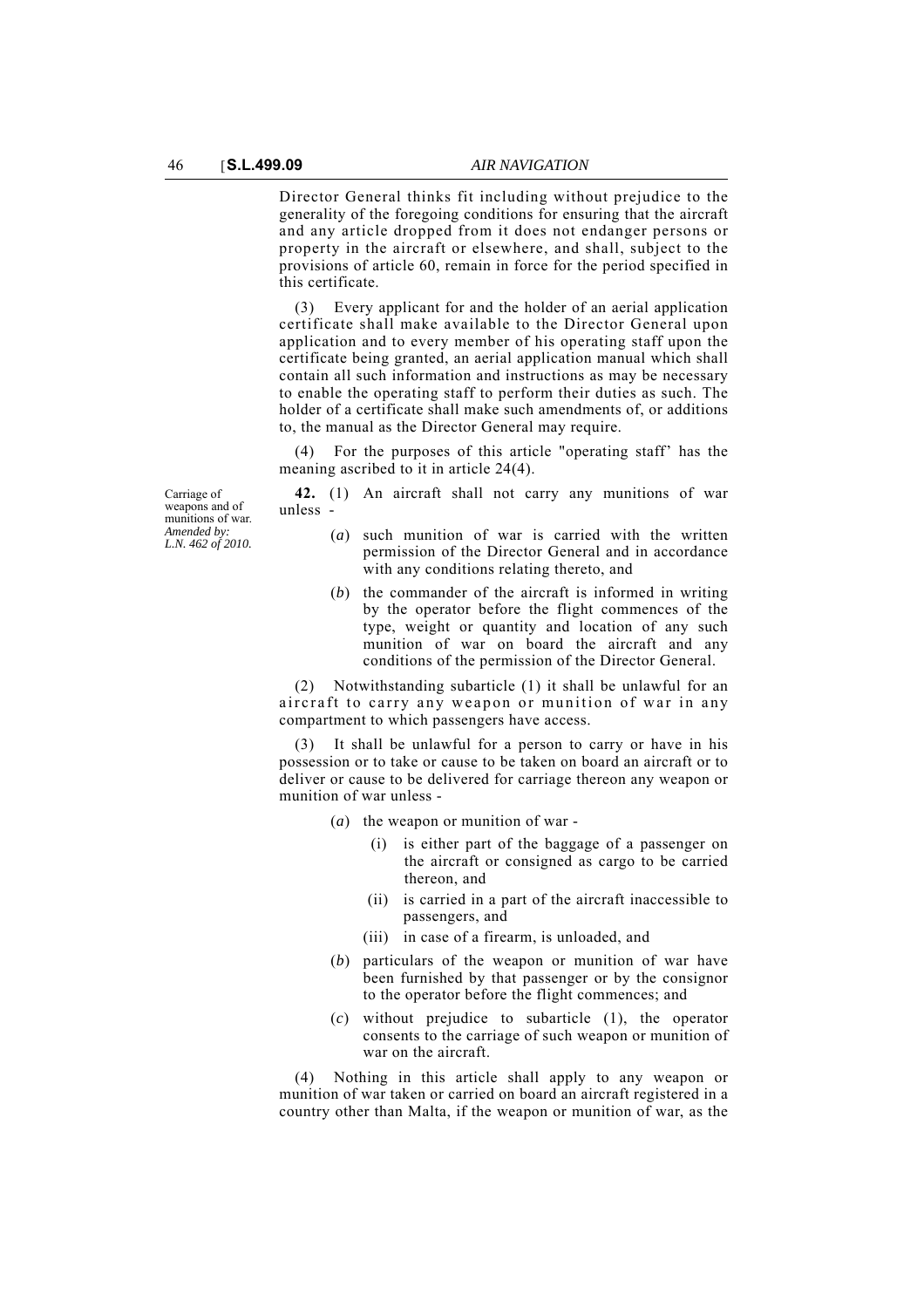case may be, may under the law of the country in which the aircraft is registered be lawfully taken or carried on board for the purpose of ensuring the safety of the aircraft or of persons on board.

For the purpose of this article a "munition of war" means any weapon, ammunition or article containing an explosive or any noxious liquid, gas, or other thing which is designed or made for use in warfare or against persons including parts, whether components or accessories, for such weapon, ammunition or article.

**43.** (1) Dangerous goods shall not be carried in an aircraft except as follows:

- (*a*) goods carried in accordance with any regulations which the Minister may make to permit dangerous goods to be carried either in aircraft generally or in aircraft of any class specified in the regulations;
- (*b*) goods carried with the written permission of the Director General, and in accordance with any conditions to which such permission may be subject;
- (*c*) goods carried in aircraft with the consent of the operator thereof for the purpose of ensuring the proper navigation or safety of the aircraft or the well-being of any person on board;
- (*d*) goods permitted to be carried under the laws of the country in which the aircraft is registered, if there is in force in relation to such country an agreement between the Government of Malta and the Government of that country permitting the carriage of dangerous goods within Malta in aircraft registered in that country.

(2) Dangerous goods permitted by or under this Order to be carried in an aircraft shall not be loaded as cargo therein unless -

- (*a*) the consignor of the goods has furnished the operator of the aircraft with particulars in writing of the nature of the goods and the danger to which they give rise; and
- (*b*) the goods or any container in which they are packed are clearly marked so as to indicate that danger to the person loading the goods in the aircraft.

The operator of the aircraft shall before the flight begins, inform the commander of the aircraft of the identity of the goods, the danger to which they give rise and the weight or quantity of the goods.

(3) It shall be unlawful for any person to take or cause to be taken on board an aircraft, or to deliver or cause to be delivered for loading thereon, any goods which he knows or has reason to believe or suspect to be dangerous goods the carriage of which is prohibited by or under this article.

(4) The provisions of this article shall be additional to and not in derogation of the provisions of article 42.

Carriage of dangerous goods. *Amended by: L.N. 462 of 2010.*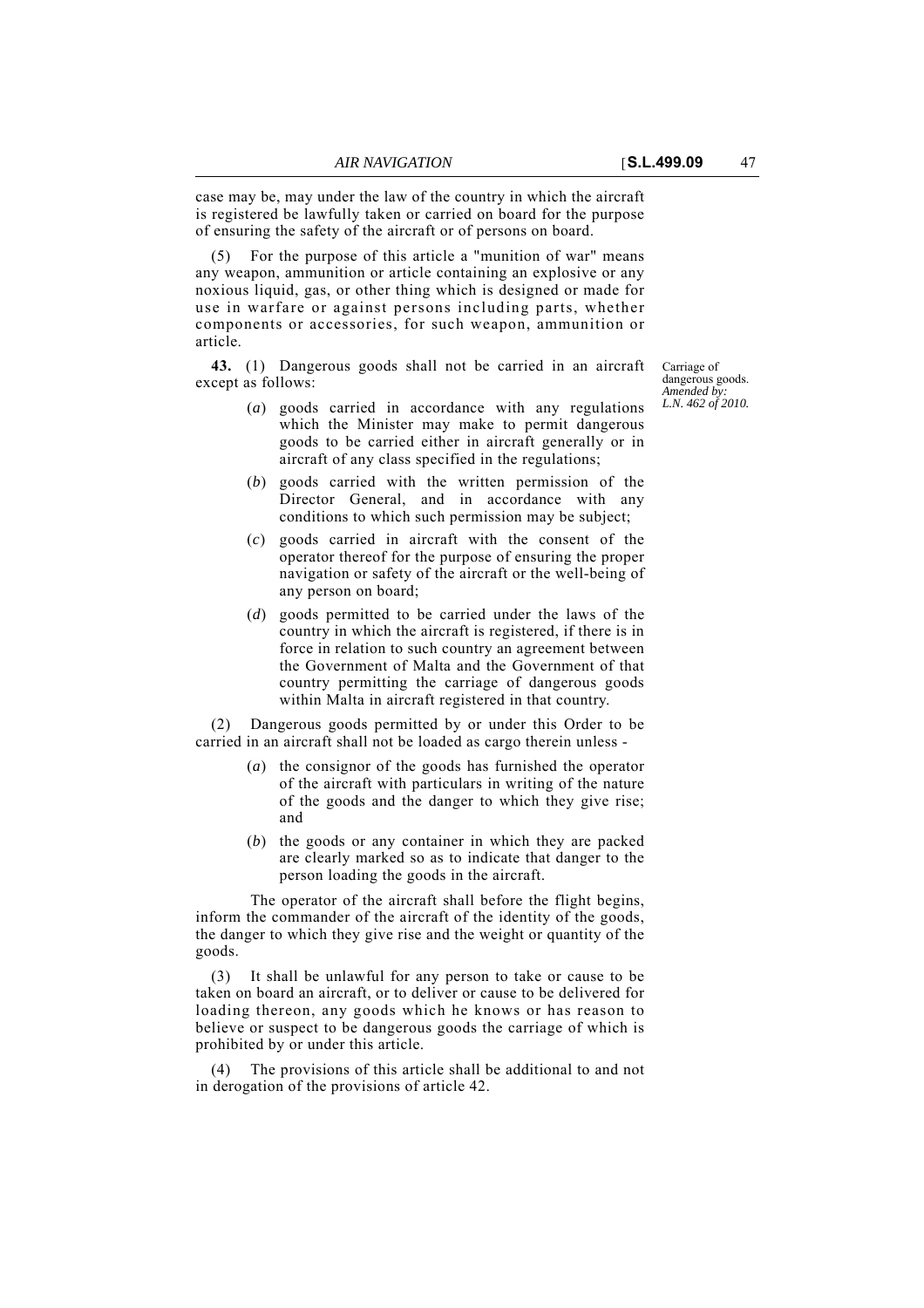Method of carriage of persons.

**44.** A person shall not be in or on any part of an aircraft in flight which is not a part designed for the accommodation of persons and in particular a person shall not be on the wings or undercarriage of an aircraft. A person shall not be in or on any object, other than a glider or flying machine, towed by or attached to an aircraft in flight:

Provided that a person may have temporary access to -

- (*a*) any part of an aircraft for the purpose of taking action necessary for the safety of the aircraft or of any person, animal or goods therein;
- (*b*) any part of an aircraft in which cargo or stores are carried, being a part which is designed to enable a person to have access thereto while the aircraft is in flight.

**45.** (1) This article shall apply to every public transport aircraft registered in Malta

Whenever an aircraft to which this article applies is carrying passengers, every exit therefrom and every internal door in the aircraft shall be in working order, and during take-off and landing and during an emergency, every such exit and door shall be kept free of obstruction and shall not be fastened by locking or otherwise so as to prevent, hinder or delay its use by passengers:

Provided that:

- (*a*) an exit may be obstructed by cargo if it is an exit which, in accordance with arrangements approved by the Director General either generally or in relation to a class of aircraft or a particular aircraft, is not required for use by passengers;
- (*b*) a door between the flight crew compartment and any adjacent compartment to which passengers have access may be locked or bolted if the commander of the aircraft so determines, for the purpose of preventing access by passengers to the flight crew compartment;
- (*c*) nothing in this subarticle shall apply to any internal door which is so placed that it cannot prevent, hinder or delay the exit of passengers from the aircraft in an emergency if it is not in working order.

(3) Every exit from the aircraft, being an exit intended to be used by passengers in normal circumstances, shall be indicated with the words "EXIT" in capital letters and every exit, being an exit intended to be used by passengers in an emergency only, shall be indicated with the words "EMERGENCY EXIT" in capital letters.

- (4) (*a*) Every exit from the aircraft shall be marked with instructions in English and with diagrams to indicate the correct method of opening the exit.
	- (*b*) The markings shall be placed on or near the inside surface of the door or other closure of the exit and, if it is openable from the outside of the aircraft, on or near

Exits and break-in markings. *Amended by: L.N. 339 of 2002; L.N. 287 of 2006; L.N. 462 of 2010.*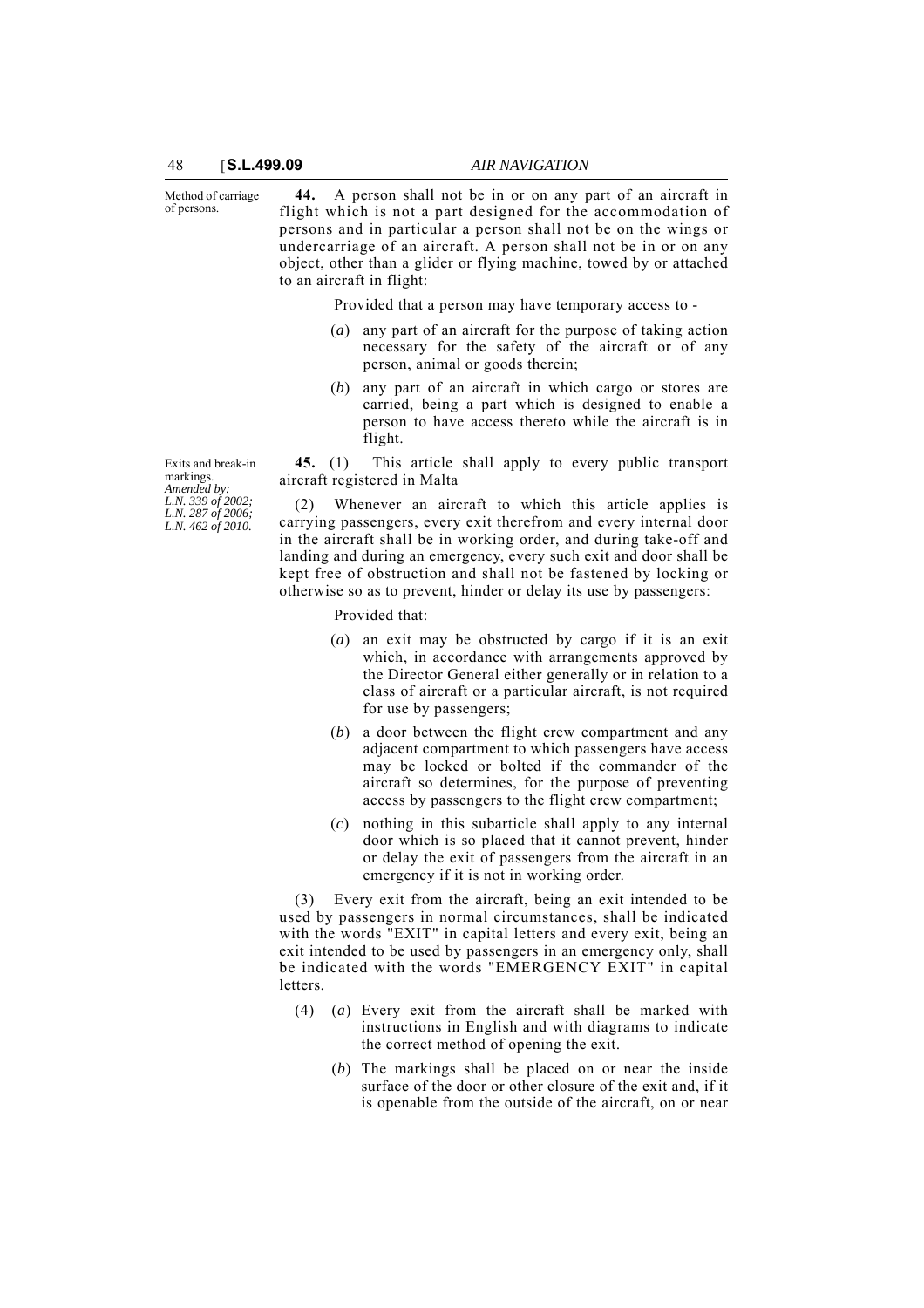the exterior surface.

- (5) (*a*) Every aircraft to which this article applies, being an aircraft of which the maximum take-off mass exceeds 3,600 kg, shall, as declared by the aircraft manufacturer, be marked upon the exterior surface of its fuselage with markings to show the areas (in this paragraph referred to as "break-in areas") which can, for the purposes of rescue in an emergency, be most readily and effectively broken into by persons outside the aircraft.
	- (*b*) The break-in areas shall be rectangular in shape and shall be marked by right-angled corner markings, each arm of which shall be 10 centimetres in length along its outer edge and 2.5 centimetres m width.
	- (*c*) The words "CUT HERE IN EMERGENCY" shall be indicated across the centre of each break-in area in capital letters.

(6) On every flight by an aircraft to which this article applies, being an aircraft of which the maximum take-off mass exceeds 5,700kg, every exit from such an aircraft intended to be used by passengers in an emergency shall be marked upon the exterior of the aircraft by a band not less than 5 centimetres in width outlining the exit.

- (7) The markings required by this article shall
	- (*a*) be painted or affixed by other equally permanent means;
	- (*b*) be red in colour and, in any case in which the colour of the adjacent background is such as to render red markings not readily visible, be outlined in white or some other contrasting colour in such a manner as to render them readily visible;
	- (*c*) be kept at all times clean and unobscured.

(8) If one, but not more than one, exit from an aircraft becomes inoperative at a place where it is not reasonably practicable for it to be repaired or replaced, nothing in this article shall prevent that aircraft from carrying passengers until it next lands at a place where the exit can be repaired or replaced:

Provided that -

- (*a*) the number of passengers carried and the position of the seats which they occupy is in accordance with arrangements approved by the Director General either in relation to the particular aircraft or to a class of aircraft; and
- (*b*) in accordance with arrangements so approved, the exit is fastened by locking or otherwise, the words "EXIT" or "EMERGENCY "EXIT" are covered and the exit is marked by a red disc at least twenty-three centimetres in diameter with a horizontal white bar across it bearing the words "NO "EXIT" in red letters.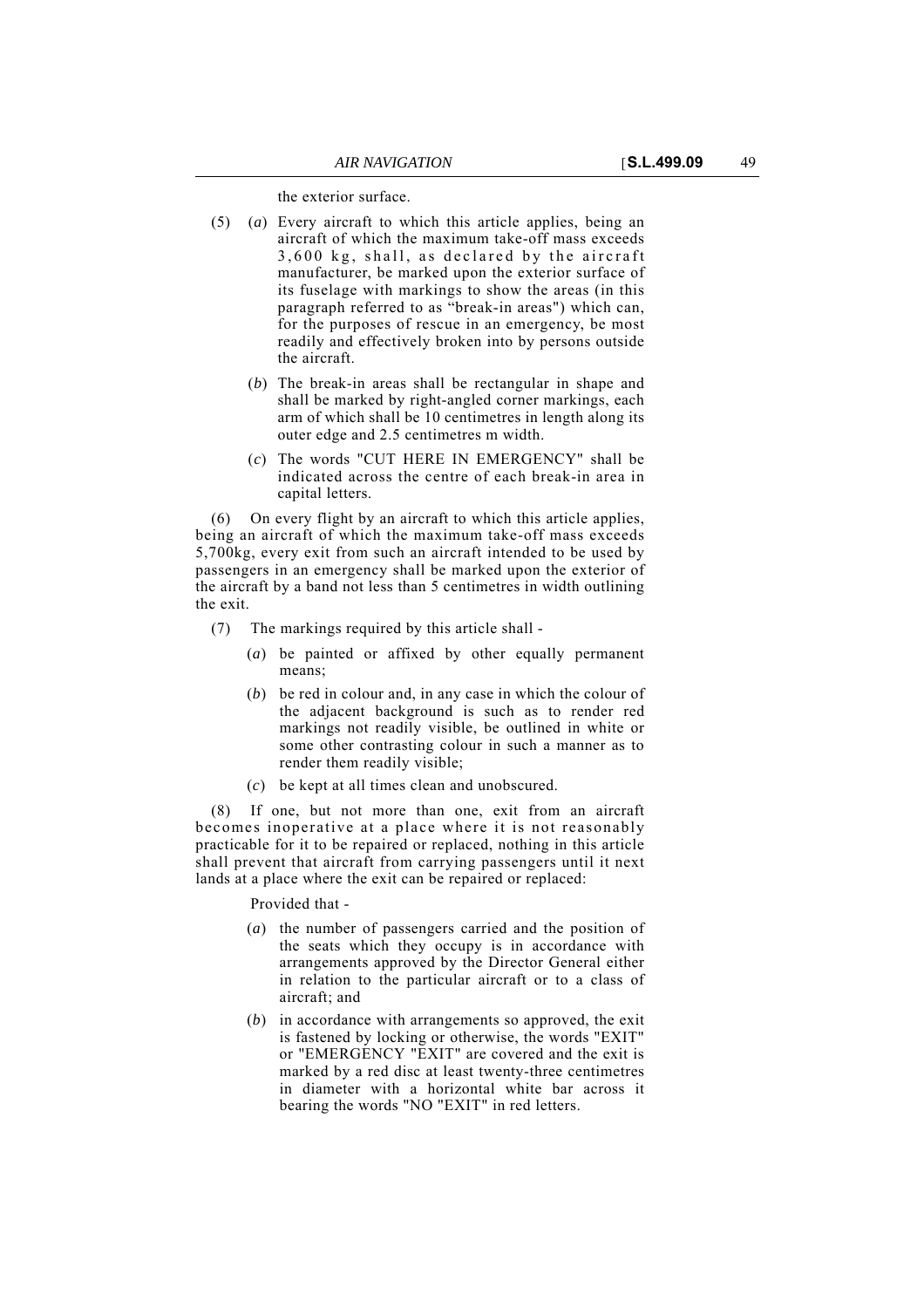Imperilling safety of aircraft.

50 [**S.L.499.09** *AIR NAVIGATION*

**46.** A person shall not recklessly or negligently act in a manner

likely to endanger an aircraft, or any person therein.

Imperilling safety of any person or property. **47.** A person shall not recklessly or negligently cause or permit an aircraft to endanger any person or property. Acting in a disruptive manner. *Added by: L.N. 52 of 2001.* **48.** No person shall while in an aircraft - (*a*) use any threatening, abusive or insulting words towards a member of the crew of the aircraft; (*b*) behave in a threatening, abusive, insulting or disorderly manner towards a member of the crew of the aircraft; or (*c*) intentionally interfere with the performance by a member of the crew of the aircraft of his duties. Drunkenness in **49.** (1) A person shall not enter any aircraft when drunk, or be drunk in any aircraft. (2) A person shall not, when acting as a member of the crew of any aircraft or being carried in any aircraft for the purpose of so acting, be under the influence of drink or a drug to such an extent as to impair his capacity so to act. **50.** (1) Notices indicating when smoking is prohibited shall be exhibited in every aircraft registered in Malta so as to be visible from each passenger seat therein. A person shall not smoke in any compartment of an aircraft registered in Malta at a time when smoking is prohibited in that compartment by a notice to that effect exhibited by or on behalf of the commander of the aircraft. **51.** Every person in an aircraft registered in Malta shall obey all lawful commands which the commander of the aircraft may give for the purpose of securing the safety of the aircraft and of persons or property carried therein, or the safety, efficiency or regularity of air navigation. Stowaways. **52.** A person shall not secret himself so as to be carried in an aircraft without the lawful consent of either the operator or the commander thereof or of any other person entitled to give consent to that person being carried in the aircraft. PART VII Fatigue of Crew **53.** (1) Articles 54, 55 and 56 apply in relation to any aircraft registered in Malta which is either - (*a*) engaged on a flight for the purpose of public transport; or (*b*) operated by an air transport undertaking: Provided that the said articles shall not apply in relation to a flight made only for the purpose of instruction in flying given by or on behalf of a flying club or flying school, or a person who is not an air transport undertaking.

aircraft.

Smoking in aircraft.

Authority of commander of aircraft.

Application and interpretation of Part VII. *Amended by: L.N. 339 of 2002; L.N. 157 of 2004; L.N. 385 of 2004; L.N. 287 of 2006.*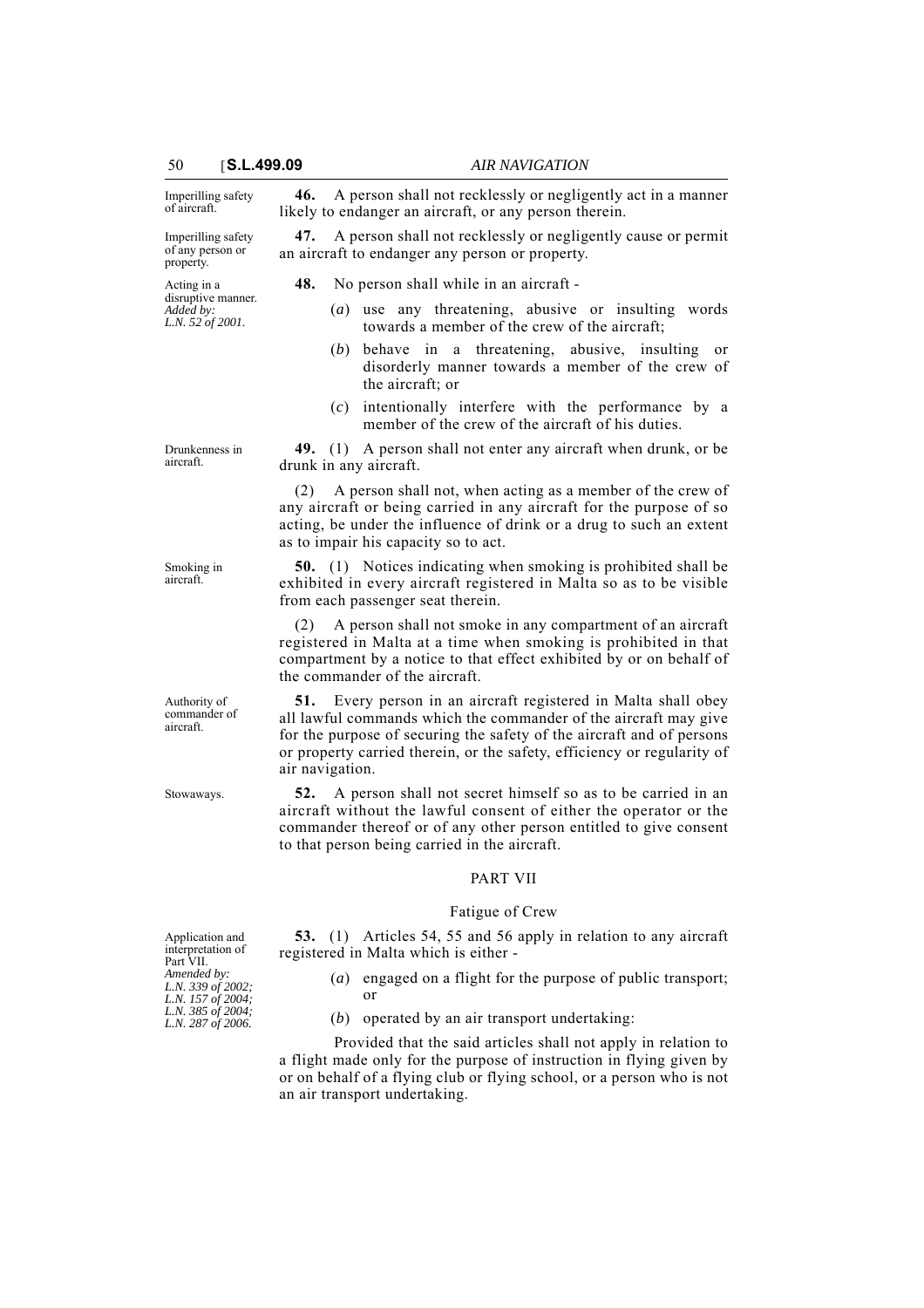- (2) In this Part, unless the context otherwise requires
	- (*a*) "day" means a continuous period of twenty-four hours beginning at midnight Universal Coordinated Time;
	- (*b*) "duty time" means a period which starts when the crew member is required by an operator to report for a duty and ends when the crew member is free from all duties;
	- (*c*) "flight duty period" means the total time from the moment an operating crew member commences duty, immediately subsequent to a rest period and prior to making a flight or a series of flights, to the moment the crew member is relieved of all duties having completed such flight or series of flights;
	- (*d*) "flight time" in relation to a person, means all time spent by that person in an aircraft whether or not registered in Malta (other than aircraft of which the maximum take-off mass does not exceed 1600kg and which is not flying for the purpose of public transport or aerial work) from the time the aircraft first moves from its parking place for the purpose of taking off until it comes to rest on the designated parking position or until all engines are stopped and he is carried therein as a member of the crew thereof;
	- (*e*) "rest period" means an uninterrupted and defined period of time during which a crew member is relieved of all duties by the operator.

(3) For the purpose of this Part, a helicopter shall be deemed to be in flight from the moment the helicopter first moves under its own power for the purpose of taking off until the rotors are next stopped.

**54.** (1) The operator of an aircraft to which this article applies shall not cause or permit that aircraft to make a flight unless -

- (*a*) he has established a scheme for regulation of flight times, duty times, flight duty periods and rest periods for every person flying in that aircraft as a member of its crew; and
- (*b*) the scheme is approved by the Director General subject to such conditions as he thinks fit; and
- (*c*) (i) either the scheme is incorporated in the operations manual required by article 24;
	- (ii) or in a case where an operations manual is not required by the article, the scheme is incorporated in a document, a copy of which has been made available to every person flying in that aircraft as a member of its crew; and
- (*d*) he has taken all such steps as are reasonably practicable to ensure that the provisions of the scheme will be complied with in relation to every person flying in that aircraft as a member of its crew.

Fatigue of crew operator's responsibilities. *Amended by: L.N. 339 of 2002; L.N. 385 of 2004; L.N. 462 of 2010.*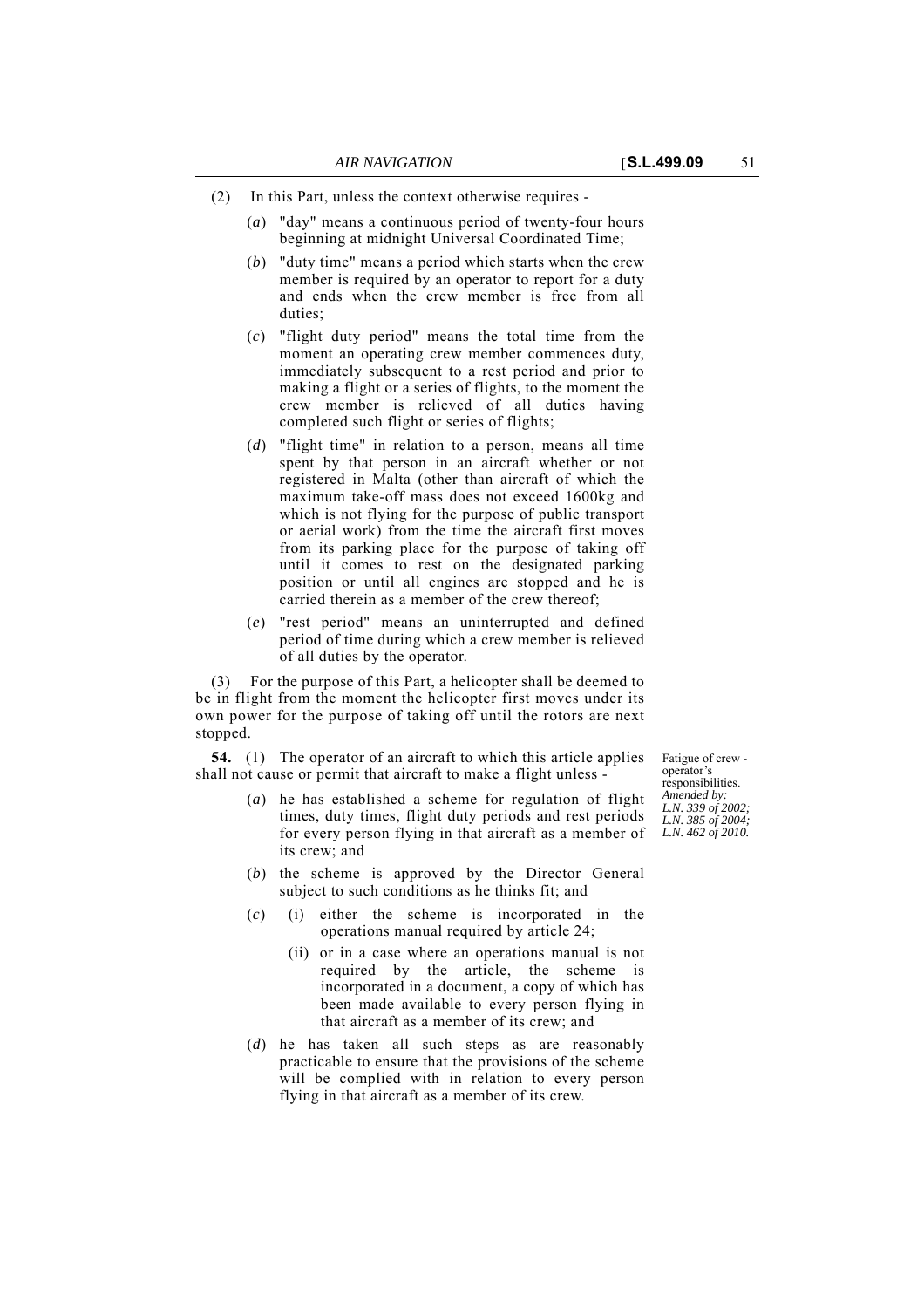(2) The operator of an aircraft to which this article applies shall not cause or permit any person to fly therein as a member of its crew if he knows or has reason to believe that that person is suffering from, or having regard to the circumstances of the flight to be undertaken, is likely to suffer from, such fatigue while he is so flying as may endanger the safety of the aircraft or of its occupants.

(3) The operator of an aircraft to which this article applies shall not cause or permit any person to fly therein as a member of its crew unless the operator has in his possession an accurate and up-to-date record in respect of that person and in respect of the twenty-eight days immediately preceding the flight showing -

- (*a*) all his flight times, duty times, flight duty periods and rest periods; and
- (*b*) brief particulars of the nature of the functions performed by him in the course of his flight times.

(4) The record referred to in subarticle (3) shall, subject to the provisions of article 59, be preserved by the operator of the aircraft until a date fifteen months after the flight referred to in that subarticle.

**55.** (1) A person shall not act as a member of the crew of an aircraft to which this article applies if he knows or has reason to believe that he is suffering from, or, having regard to the circumstances of the flight to be undertaken, is likely to suffer from, such fatigue as may endanger the safety of the aircraft or of its occupants.

(2) A person shall not act as a member of the flight crew of an aircraft to which this article applies unless he has ensured that the operator of the aircraft is aware of his flight times during the period of twenty-eight days preceding the flight.

(3) A person who is operating as a crew member of an aircraft to which this article applies shall comply with the limitations for flight duty periods and rest periods as specified in the Operator's flight time limitations scheme required under article 54.

**56.** (1) A person shall not act as a member of the crew of an aircraft registered in Malta if at the beginning of the flight the aggregate of all his previous flight times is as follows:

- (*a*) during the period of twenty-eight consecutive days expiring at the end of the day on which the flight begins exceeds one hundred hours for flight crew or one hundred and fifteen hours for cabin crew; or
- (*b*) during the period of twelve months expiring at the end of the previous month exceeds nine hundred hours:

Provided that this article shall not apply to a flight made:

(i) in an aircraft of which the maximum take-off mass does not exceed 1,600 kg and which is not flying for the purpose of public transport or aerial work; or

Fatigue of crew responsibilities of crew. *Amended by: L.N. 157 of 2004.*

Flight times, duty times, flight duty periods and rest periods responsibilities of crew. *Substituted by: L.N. 339 of 2002; L.N. 157 of 2004. Amended by: L.N. 385 of 2004; L.N. 287 of 2006; L.N. 462 of 2010.*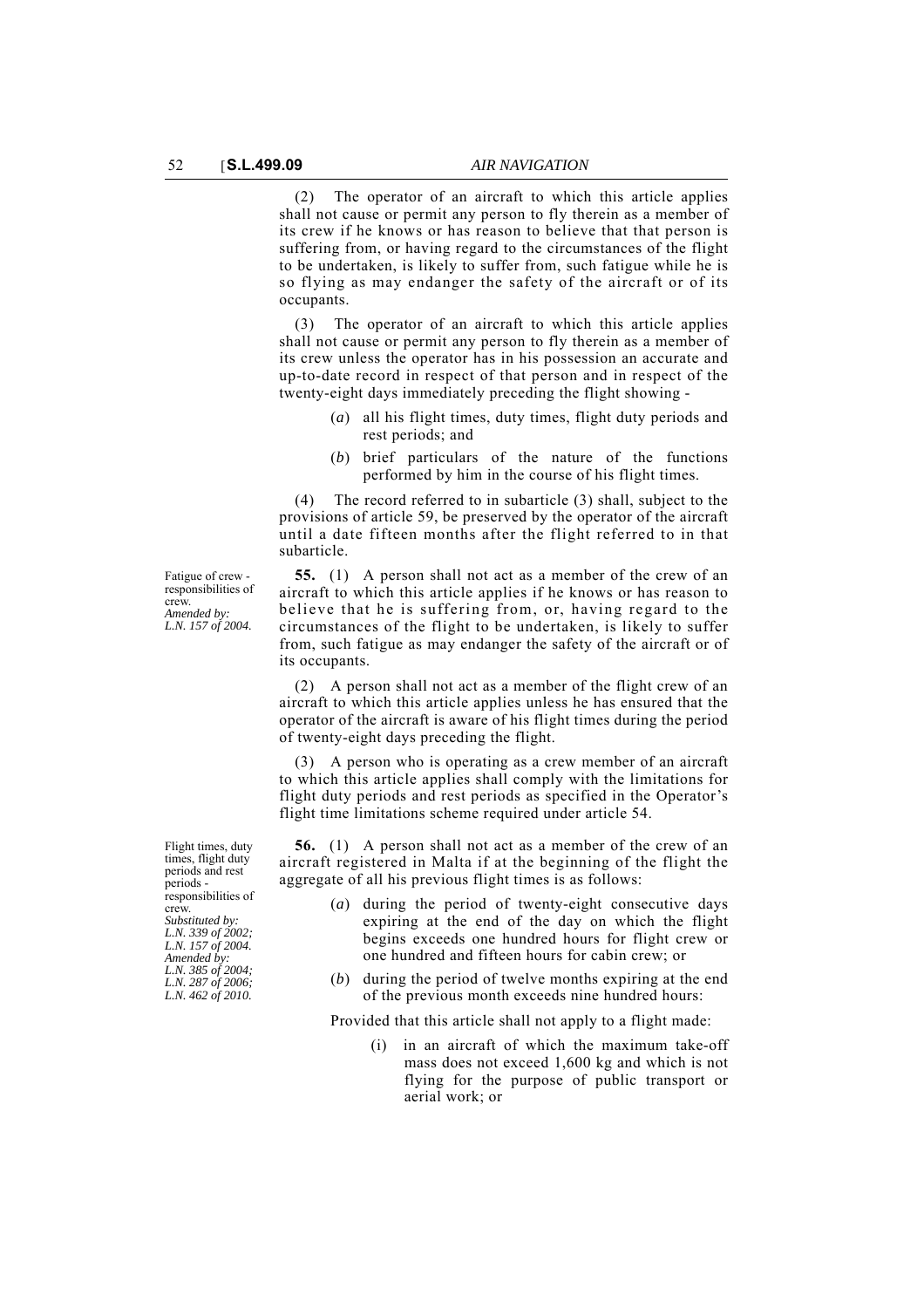(ii) in an aircraft not flying for the purpose of public transport nor operated by an air transport undertaking if at the time when the flight begins the aggregate of all the flight times of aforesaid person since he was last medically examined and found fit by a person approved by the Director General for the purpose of article 19(7) does not exceed twenty-five hours.

(2) A person shall not act as a crew member of an aircraft to which this article applies if the aggregate of his duty time exceeds 2000 hours in an interval of twelve consecutive months.

## PART VIII

## Documents and Records

**57.** (1) An aircraft shall not fly unless it carries the documents which it is required to carry under the law of the country in which it is registered.

(2) An aircraft registered in Malta shall, when in flight, carry documents in accordance with the Eleventh Schedule:

Provided that, if the flight is intended to begin and end at the same aerodrome and does not include passage over the territory of any country other than Malta, the documents may be kept at the aerodrome instead of being carried in the aircraft.

The operator of a public transport aircraft registered in Malta shall in respect of any flight by that aircraft during which it may fly at an altitude of more than 49,000 feet, keep a record in a manner prescribed of the total dose of cosmic radiation to which the aircraft is exposed during the flight together with the names of the members of the crew of the aircraft during the flight.

**58.** (1) The commander of an aircraft shall, when so requested and within a reasonable time so specified by the Director General, cause to be produced to the Director General:

- (*a*) the certificates of registration and airworthiness in force in respect of the aircraft;
- (*b*) the licences of its flight crew;
- (*c*) such other documents as the aircraft is required by article 57 to carry when in flight.

(2) The operator of an aircraft registered in Malta shall, when so requested and within a reasonable time specified by the Director General, cause to be produced to the Director General such of the following documents or records as may have been requested by him being documents or records which are required, by or under this Order, to be in force or to be carried, preserved or made available namely:

- (*a*) the documents referred to in the Eleventh Schedule as Documents A, B and G;
- (*b*) the aircraft log book, engine log books and variable pitch propeller log books required under this Order to

Production of documents and records. *Amended by: L.N. 462 of 2010.*

Documents to be carried and records to be kept.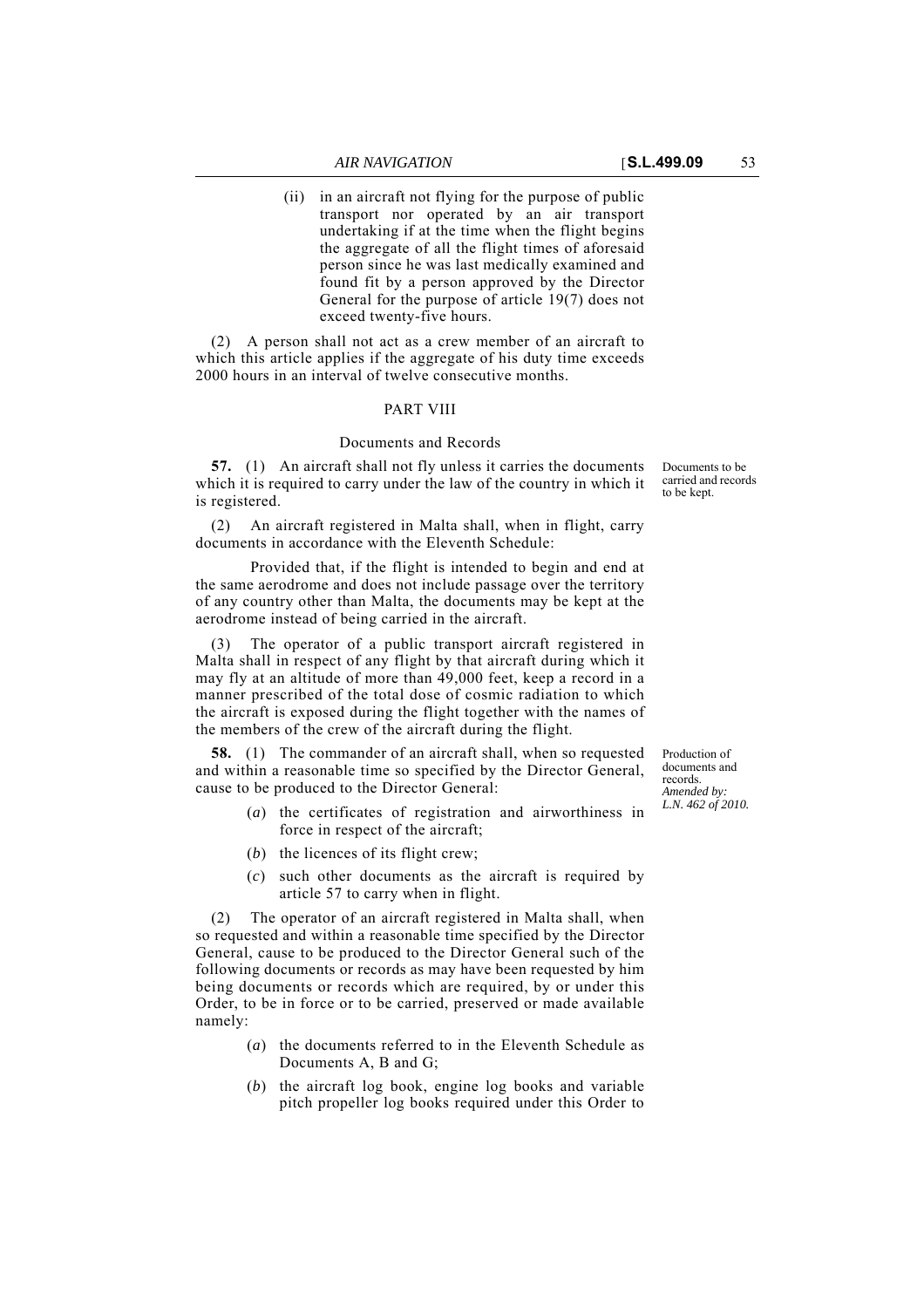be kept;

- (*c*) the weight schedule, if any, required to be preserved under article 15;
- (*d*) in the case of a public transport aircraft or aerial work aircraft, the documents referred to in the Eleventh Schedule as Documents D, E, F, H and J;
- (*e*) any records of flight times, duty period and rest period which he is required by article 54(4) to preserve, and such other documents and information in the possession or control of the operator, as the Director General may require for the purpose of determining whether those records are complete and accurate;
- (*f*) any such operations manuals as are required to be made available under article  $24(2)(a)(i)$ ;
- (*g*) the record made by any flight data recorder required to be carried by or under this Order;
- (*h*) the record made from any cosmic radiation detection equipment together with the record of the names of the members of the crew of the aircraft which are required to be kept under article 57(3).
- (3) (*a*) The holder of a licence granted or rendered valid under this Order shall, when so requested and within a reasonable time specified by the Director General, cause to be produced to the Director General his licence, including any certificate of validation.
	- (*b*) The foregoing provisions of this subarticle shall apply to a medical certificate issued pursuant to article  $18(1)(b)(ii)$  as they apply to a licence granted or rendered valid under this Order.

(4) Every person required by article 21 to keep a personal flying log book shall, when so requested and within a reasonable time specified by the Director General, cause it to be produced to the Director General within two years after the date of the last entry therein.

**59.** A person required by this Order to preserve any document or record by reason of his being the operator of an aircraft shall, if he ceases to be the operator of the aircraft, continue to preserve the document or record as if he has not ceased to be the operator, and in the event of his death the duty to preserve the document or record shall fall upon his heirs:

Provided that if -

(*a*) another person becomes the operator of the aircraft and it remains registered in Malta, he or his heirs shall deliver to that other person upon demand the certificates of maintenance, release and compliance, the log books and the weight schedule and any record made by a flight data recorder and preserved in accordance with article 36(2) which are in force or required to be preserved in respect of that aircraft;

Preservation of documents, etc.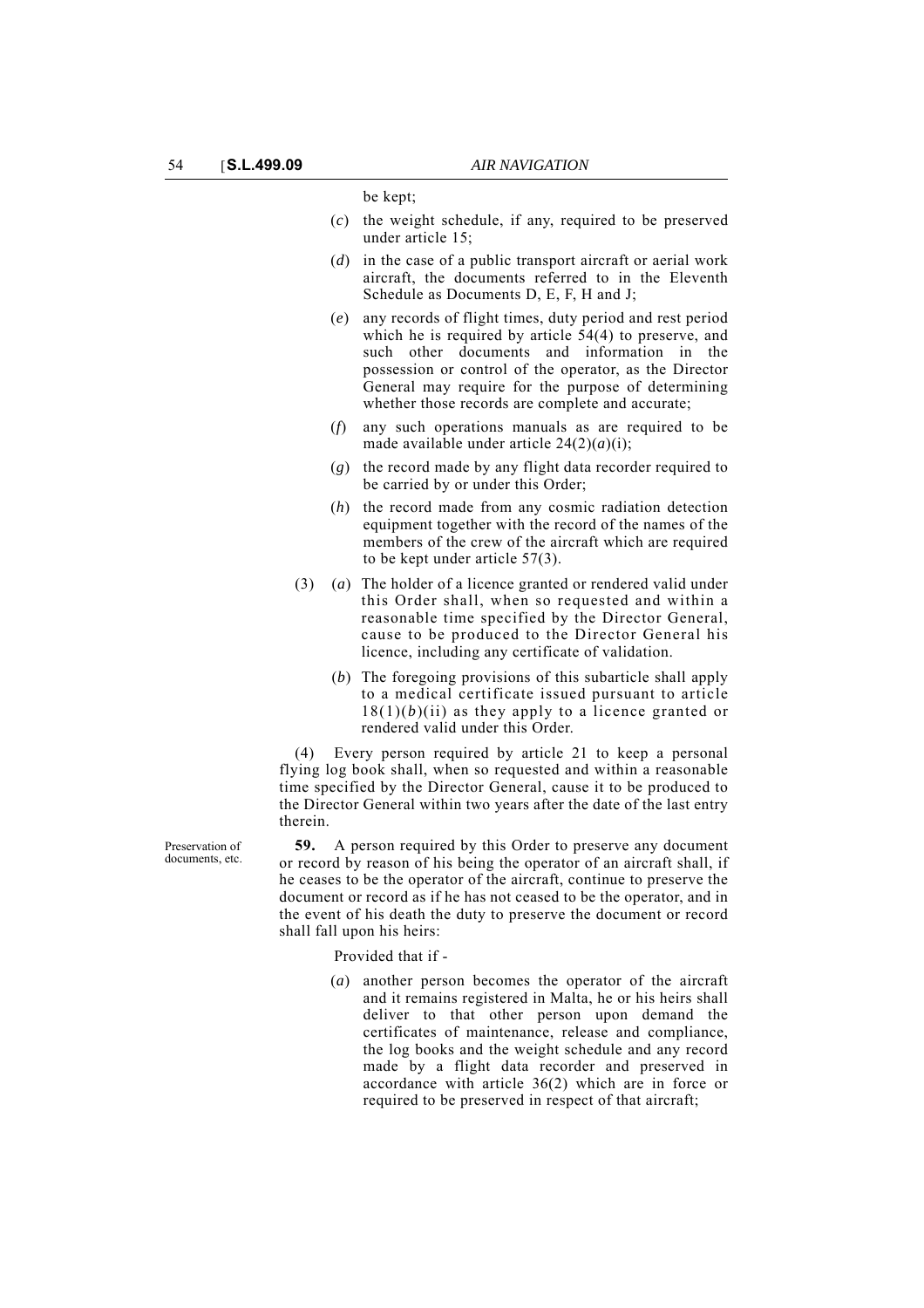- (*b*) an engine or variable pitch propeller is removed from the aircraft and installed in another aircraft operated by another person and registered in Malta he or his
- (*c*) any person in respect of whom a record has been kept by him in accordance with article 54(4) becomes a member of the flight crew of a public transport aircraft registered in Malta and operated by another person he or his heirs shall deliver those records to that other person upon demand,

heirs shall deliver to that other person upon demand the log book relating to that engine or propeller;

and it shall be the duty of that other person to deal with the document or record delivered to him as if he were the first-mentioned operator.

**60.** (1) The appropriate authority may, if it thinks fit, provisionally suspend or vary any certificate, licence, approval, permission, exemption, authorisation or other document issued, granted or having effect under this Order, pending inquiry into or consideration of the case. The appropriate authority may, on sufficient grounds being shown to its satisfaction after due inquiry, revoke, suspend or vary any such certificate, licence, approval, permission, exemption, authorisation or other document.

(2) The holder or any person having the possession or custody of any certificate, licence, approval, permission, exemption or other document which has been revoked, suspended or varied under this Order shall surrender it to the appropriate authority forthwith after being required to do so by that authority.

The breach of any condition subject to which any certificate, licence, approval, permission, exemption or other document, other than a licence issued in respect of an aerodrome, has been granted or issued, or which has effect under this Order, shall, in the absence of provisions to the contrary in the document, render the document invalid during the continuance of the breach.

(4) In this article the "appropriate authority" means in relation to a licence granted under article 71 and in relation to a permission granted under article 80, the Minister and in relation to any other document, the Director General.

(5) Notwithstanding subarticle (1), a flight manual, performance schedule or other document incorporated by reference in the certificate of airworthiness may be varied on sufficient grounds being shown to the satisfaction of the Director General, whether or not after due inquiry.

**61.** (1) No person shall with intent to deceive -

- (*a*) use any certificate, licence, approval, permission, exemption or other document issued or required by or under this Order which has been forged, altered, revoked or suspended, or to which he is not entitled; or
- (*b*) lend any certificate, licence, approval, permission, exemption or other document issued, or having effect, or required by or under this Order to, or allow it to be

Offences in relation to documents and records.

Revocation, suspension and variation of certificates, licences and other documents. *Amended by: L.N. 462 of 2010.*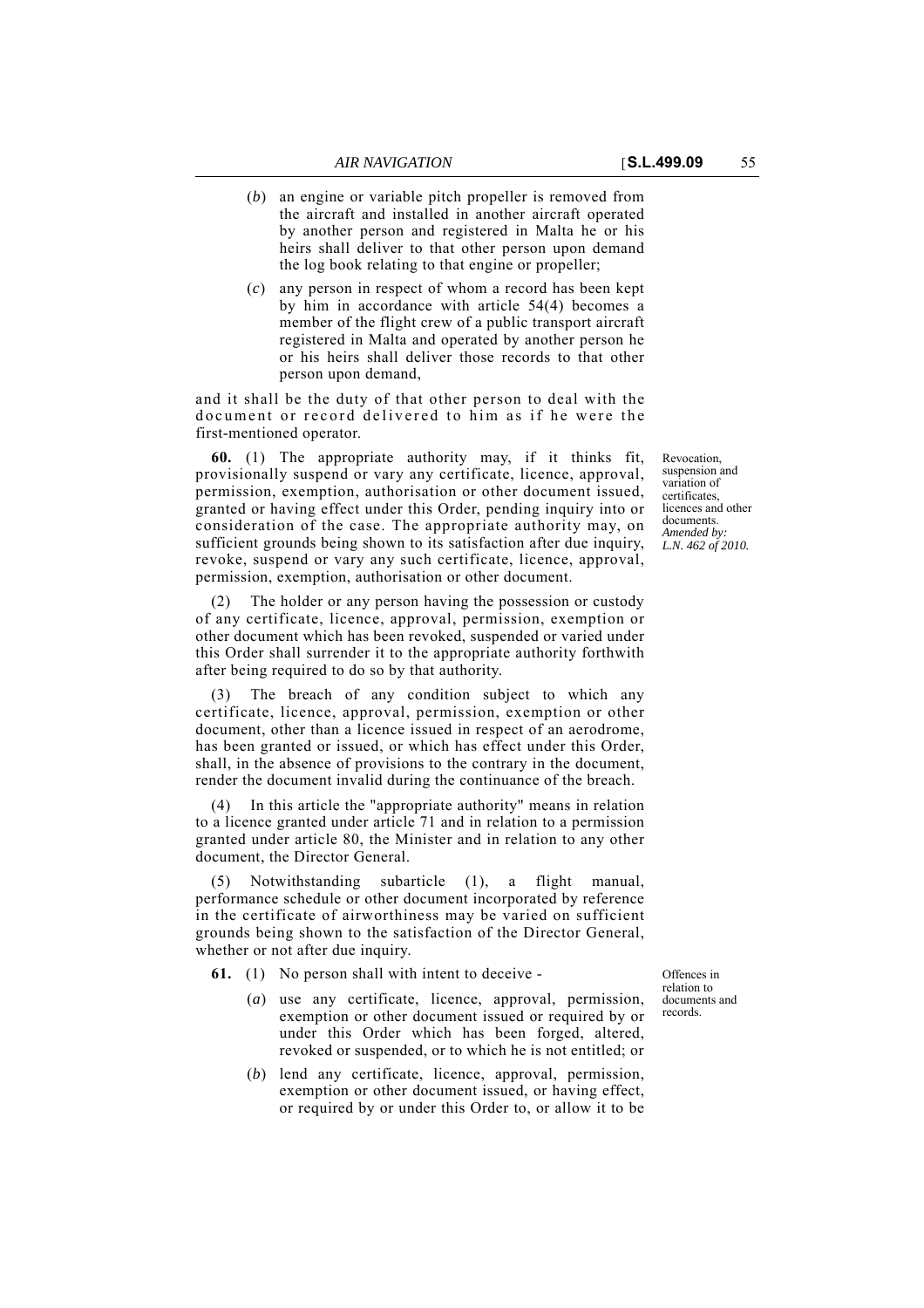used by, any other person; or

(*c*) make any false representation for the purpose of procuring for himself or any other person the grant, issue, renewal or variation of any such certificate, licence, approval, permission or exemption or other document,

and in this subarticle a reference to a certificate, licence, approval, permission, exemption or other document includes a copy or purported copy thereof.

(2) A person shall not intentionally damage, alter or render illegible any log book or other record required by or under this Order to be maintained or any entry made therein, or knowingly make, or procure or assist in the making of, any false entry in or material omission from any such log book or record or destroy any such log book or record during the period for which it is required under this Order to be preserved.

(3) All entries made in writing in any log book or record referred to in subarticle (2) shall be made in ink or indelible pencil.

(4) A person shall not wilfully or negligently make in a load sheet any entry which is incorrect in any material particular, or any material omission from such a load sheet.

(5) A person shall not purport to issue any certificate for the purposes of this Order unless he is authorised to do so under this Order.

(6) A person shall not issue any such certificate as aforesaid unless he has satisfied himself that all statements in the certificate are correct.

# PART IX

#### Control of Air Traffic

**62.** (1) Every person and every aircraft shall comply with such of the Rules of Air and Air Traffic Control contained in the Thirteenth Schedule as may be applicable to that person or aircraft in the circumstances of the case.

Subject to the provisions of subarticle (3), it shall be an offence to contravene, to permit the contravention of, or to fail to comply with, the Rules of the Air and Air Traffic Control.

(3) It shall be lawful for the Rules of the Air and Air Traffic Control to be departed from to the extent necessary -

- (*a*) for avoiding immediate danger; or
- (*b*) for complying with the law of any country other than Malta within which the aircraft then is; or
- (*c*) for complying with Flying Orders for Military Aircraft in relation to an aircraft of which the commander is acting as such in the course of his duty as a member of the Armed Forces of Malta.
- (4) If any departure from the Rules of the Air and Air Traffic

Rules of the Air and Air Traffic Control. *Amended by: L.N. 462 of 2010.*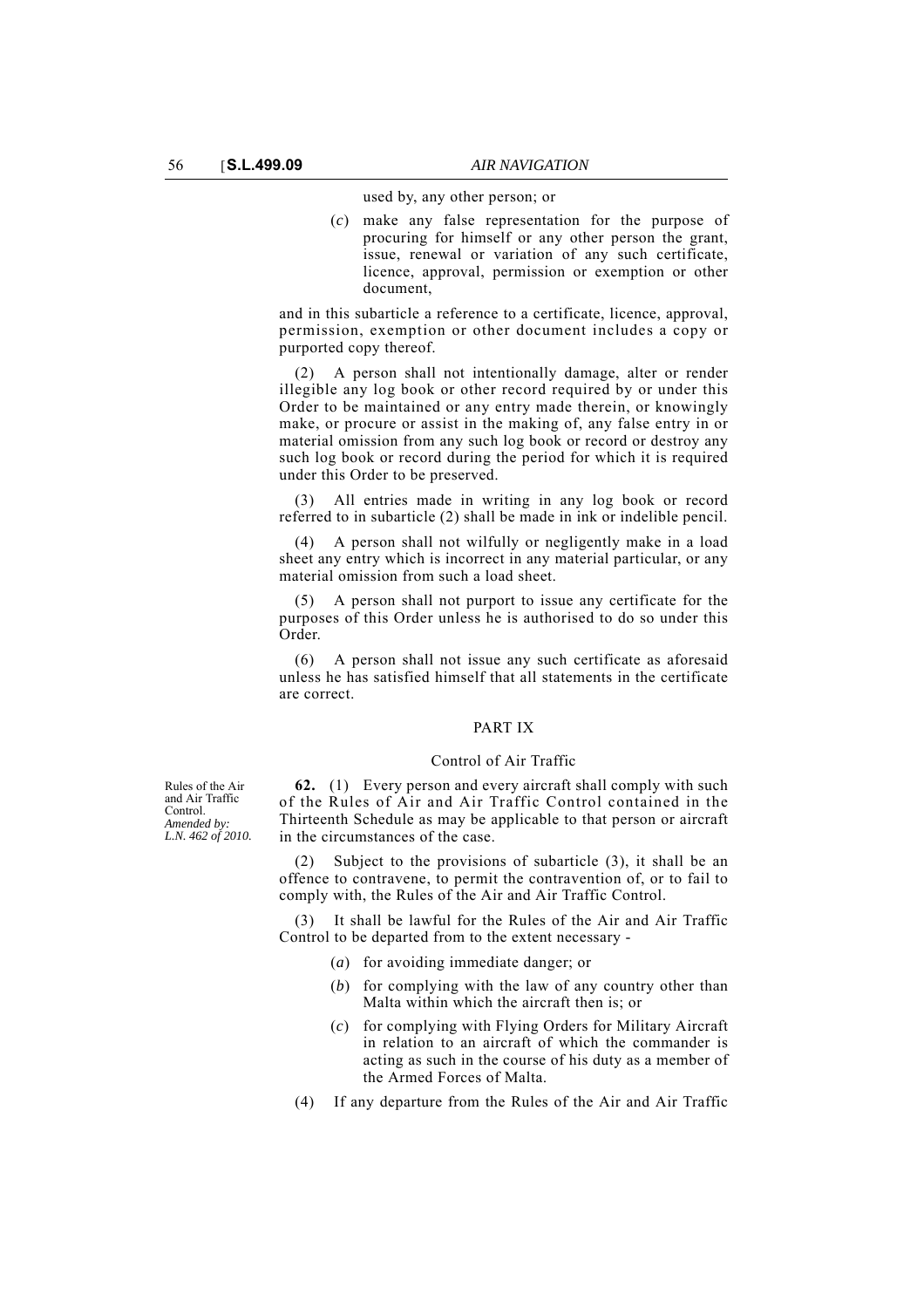Control is made for the purpose of avoiding immediate danger, the commander of the aircraft shall cause written particulars of the departure, and of the circumstances giving rise to it, to be given within ten days thereafter to the competent authority of the country in whose territory the departure was made or if the departure was made over the high seas, to the Director General.

Nothing in the Rules of the Air and Air Traffic Control shall exonerate any person from the consequences of any neglect in the use of lights or signals or of the neglect of any precautions required by ordinary aviation practice or by the special circumstances of the case.

**63.** (1) The Director General shall grant a licence, subject to such conditions as he thinks fit, to any person to act as an air traffic controller, or as a student air traffic controller, or as an apron controller, or as a student apron controller, if he is satisfied that the applicant is a fit person to hold the licence by reason of his knowledge, experience, competence, linguistic proficiency, skill, physical and mental fitness so to act, and for that purpose the applicant shall furnish such evidence and undergo such examinations and tests, including medical examinations, as the Director General may require:

Provided that the Director General shall only grant -

- (*a*) a student air traffic controller's licence, to a person who is at least eighteen years old, and holds a secondary education certificate and who has successfully completed approved initial training relevant to the rating and, rating endorsement as applicable and as set out in Schedule 9; holds a valid medical certificate; and has demonstrated an adequate level of linguistic proficiency in accordance with the requirements set out in Schedule 9, and provided that the licence contains at least one rating and one rating endorsement, if applicable; or
- (*b*) an air traffic controller's licence, to a person who is at least twenty one years old, holds a student licence, is sufficiently trained in safety, security and crisis management, has completed an approved unit training plan and successfully passed the appropriate examinations or assessments in accordance with the requirements set out in Schedule 9, holds a valid medical certificate; and has demonstrated an adequate level of linguistic proficiency in accordance with the requirements set out in Schedule 9. The licence shall be validated by the inclusion of one or more ratings and the relevant rating, unit and language endorsements for which training was successfully completed; or
- (*c*) an instructor endorsement to holders of an air traffic controller licence who has provided air traffic control services for an immediately preceding period of at least one year, or such longer duration as is fixed by the Director General having regard to the ratings and

Licensing of air traffic controllers, student air traffic controllers, apron controllers and student apron controllers. *Amended by: L.N. 57 of 1991. Substituted by: L.N. 52 of 2001. Amended by: L.N. 157 of 2004; L.N. 183 of 2007. Substituted by: L.N. 139 of 2008. Amended by: L.N. 462 of 2010.*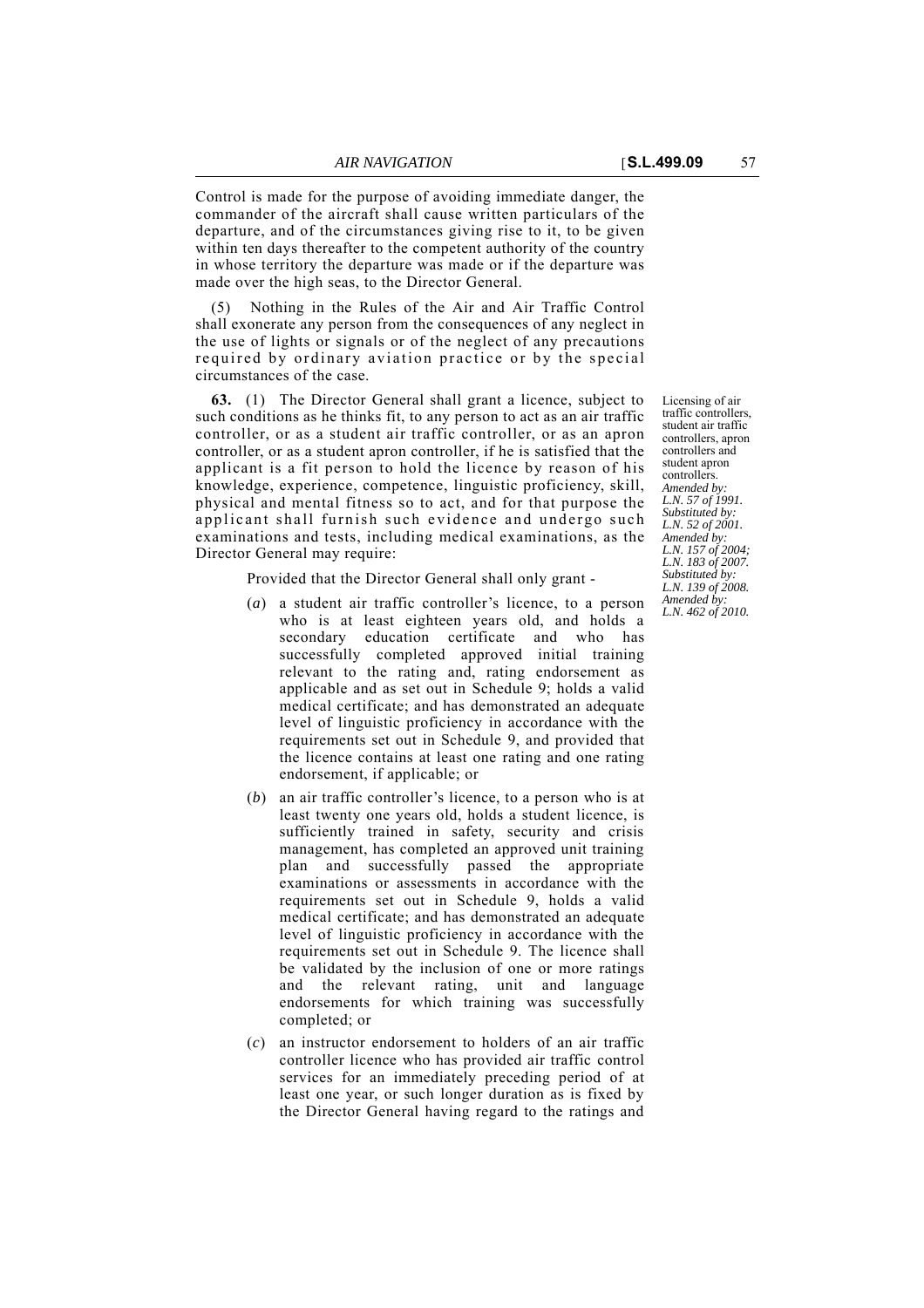endorsements for which instruction is given, and has successfully completed an approved on-the-job training instructor course during which the required knowledge and pedagogical skills were assessed through appropriate examinations; or

- (*d*) a student apron controller's licence to a person who is at least eighteen years old; or
- (*e*) an apron controller's licence to a person who is at least twenty one years old, holds a student apron controller's licence and has completed an approved training plan and successfully passed the appropriate examination or assessments, holds a valid medical certificate and has demonstrated an adequate level of linguistic proficiency.

(2) An air traffic controller's licence, or a student air traffic controller's licence should include the items set out in Schedule 9.

- (3) Every licence to act as an air traffic controller shall include:
	- (*a*) ratings of one or more of the classes set forth in Schedule 9 specifying the type of air traffic control service which the holder of the licence is competent to provide,
	- (*b*) the air traffic control unit at which the service may be provided,
	- (*c*) where applicable the operational positions or sectors on which the air traffic controller is competent to provide an air traffic control service, and
	- (*d*) the type of surveillance equipment.

If throughout any period of one hundred and twenty days, the holder of the licence has not for a minimum period of time specified by the Director General, provided at a particular unit the type of air traffic control service specified in the rating, the rating shall, without prejudice to the Director General's powers under article 60, cease to be valid for that unit at the end of that period, and upon a rating ceasing to be valid for a unit the holder of the licence shall forthwith inform the Director General to that effect and shall forward the licence to the Director General to enable him to endorse it accordingly.

(4) Every licence to act as a student air traffic controller shall be valid only for the purpose of authorising the holder to provide air traffic control service under the supervision of another person who is present at the time and is the holder of a valid air traffic controller's licence which includes an On-the-Job Training Instructor endorsement and a rating specifying the type of air traffic control service which is being provided by the student air traffic controller and valid for the air traffic control unit where the service is being provided.

(5) Every licence to act as an apron controller shall include a list of the places at which he may provide apron management service. If throughout any period of one hundred and twenty days, the holder of the licence has not, for a minimum period of time to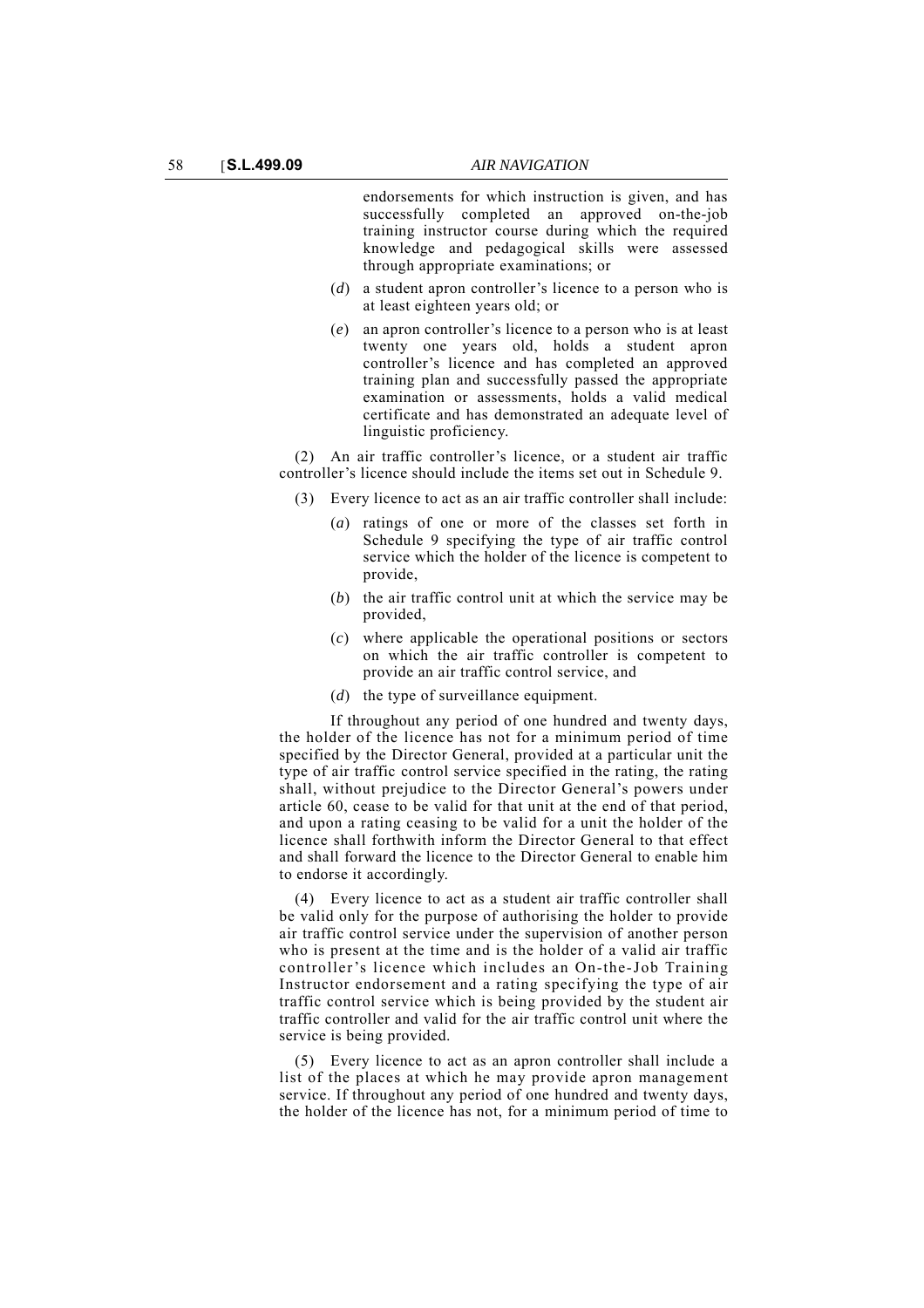be specified by the Director General, provided at a particular place apron management service, the licence shall, without prejudice to the Director General's powers under article 60, cease to be valid for that place at the end of that period, and upon a licence ceasing to be valid for a place the holder of the licence shall forthwith inform the Director General to that effect and shall forward the licence to the Director General to enable him to endorse it accordingly.

(6) Every licence to act as a student apron controller shall be valid only for the purpose of authorising the holder to provide apron management service under the supervision of another person who is present at the time and is the holder of a valid apron controller's licence which is valid at the place in question.

(7) A licence to act as an air traffic controller, or a student air traffic controller, or as an apron controller, or as a student apron controller, shall not be valid unless it bears the signature of the holder.

- (8) (*a*) Subject to the provision of article 60, a student air traffic controller's licence shall remain in force for a maximum period of two years, and its validity may be renewed by the Director General from time to time, upon his being satisfied that the applicant is a fit person and is qualified as aforesaid.
	- (*b*) Subject to the provisions of article 60, an air traffic controller's licence shall remain in force for the period indicated in the licence and if no period is indicated in the licence, subject to the aforesaid, it shall remain in force for the lifetime of the holder.

(9) Subject to the provisions of article 60, a student apron controller's licence and an apron controller's licence shall remain in force for maximum periods of two years, and their validity may be renewed by the Director General from time to time, upon his being satisfied that the applicant is a fit person and is qualified as aforesaid.

(10) Every applicant and holder of an air traffic controller's licence, or a student air traffic controller's licence, or an apron controller's licence, or a student apron controller's licence, shall upon such occasions as the Director General may require -

- (*a*) submit himself to medical examination by a person approved by the Director General either generally or in a particular case who shall make a report to the Director General in such form as the Director General may require; and
- (*b*) submit himself to such examinations and tests and furnish such evidence as to his knowledge, experience, competence and skill as the Director General may require, and such examinations and tests may be conducted by the Director General or by a person approved by the Director General; and
- (*c*) submit himself to such tests to determine whether he is using any psychoactive substances by a person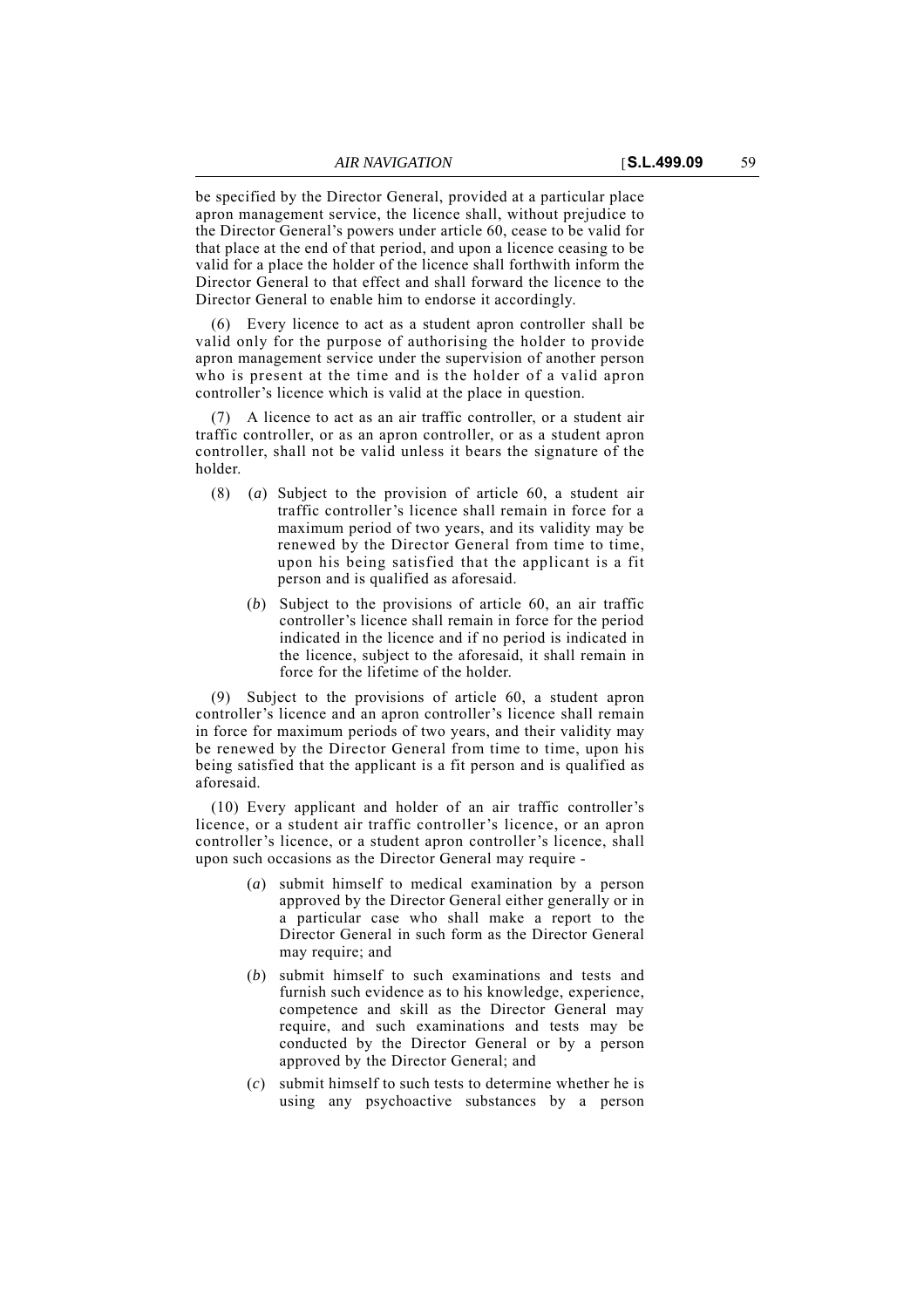approved by the Director General either generally or in a particular case who shall make a report to the Director General in such form as the Director General may require.

(11) On the basis of the medical examination referred to in subarticle (9), the Director General or any person approved by him as competent to do so may issue a medical certificate subject to such conditions as the Director General or the person approved by him thinks fit to the effect that the holder of the licence has been assessed as fit to perform the functions to which the licence relates. The certificate shall, without prejudice to article 66, be valid for such period as is therein specified, and shall be deemed to form part of the licence.

- (12) (*a*) The holder of an air traffic controller's licence, or a student air traffic controller's licence, or an apron controller's licence, or a student apron controller's licence shall not provide any type of air traffic control service or apron management service, as the case may be, at an air traffic control unit or place as is referred to in articles  $64$  and  $65(1)$  -
	- (i) unless his licence includes a medical certificate issued and in force under subarticle (11), or
	- (ii) if he fails a medical examination whilst his previous medical certificate has not yet expired, or
	- (iii) he is under the influence of a psychoactive substance including any medicine that might have a negative influence on his capacity to perform a safe service, or
	- (iv) whenever there is any decrease in his medical fitness which might render him unable to safely and properly exercise the licence privileges.
	- (*b*) Medical certificates shall be issued by a competent medical body or by medical examiners approved by the Director General, and shall be consistent with the provisions of Annex 1 to the Chicago Convention on International Civil Aviation and the Requirements for European Class 3 Medical Certification of Air Traffic Controllers laid down by Eurocontrol.
	- (*c*) Medical certificates shall be valid from the date of the medical examination and for twenty-four months thereafter for air traffic controllers up to the age of forty years and for twelve months above that age. A medical certificate may be revoked at any time if the medical condition of the holder so requires.
	- (*d*) The Director General shall ensure that effective review or appeal procedures are in place with the appropriate involvement of independent medical advisors.
	- (*e*) A licence holder shall notify his employers that he is becoming aware of any decrease in medical fitness or is under the influence of any psychoactive substance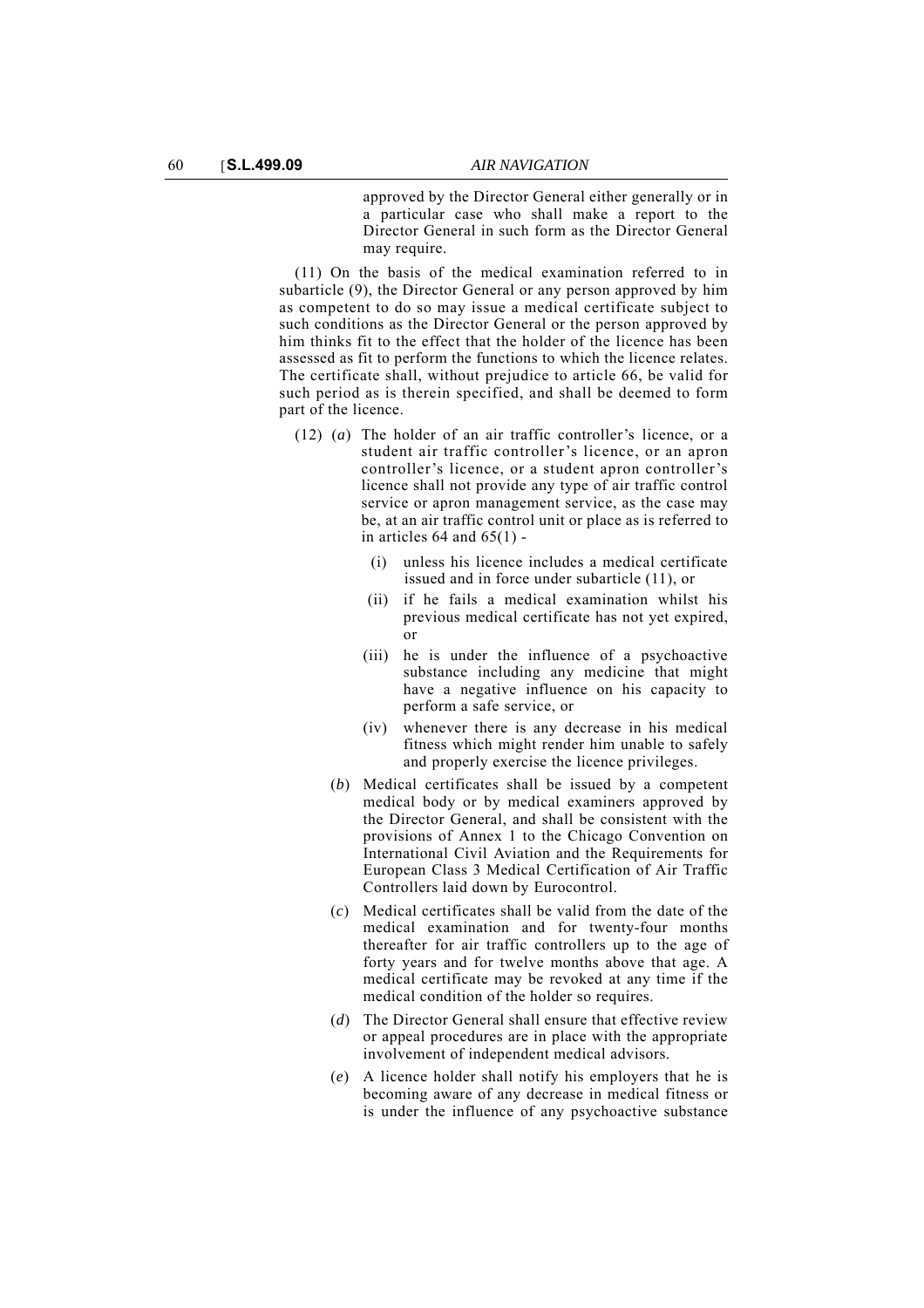or medicine which might render him unable to exercise the privileges of the licence safely and properly.

(13) The Director General may issue to a suitably qualified air traffic controller an On-the-Job Training Instructor endorsement in an air traffic controller's licence, subject to such conditions as he thinks fit, to enable him to supervise student air traffic controller licence holders, or trainee air traffic controllers, whilst such student or trainee air traffic controller provides an operational air traffic control service during on the job training.

The instructor endorsement shall indicate that the holder of the licence is competent to provide training and supervision at a working position for areas covered by a valid rating.

**63A.** (1) An air traffic controller shall demonstrate the ability to speak and understand English to a satisfactory standard. Proficiency shall be determined in accordance with the language proficiency rating scale set out in Schedule 9.

(2) For reasons of safety an air traffic controller exercising privileges under an Aerodrome Control rating shall be also proficient in the Maltese language.

(3) The level required of language endorsements shall be level 4 of the language proficiency rating scale set out in Schedule 9.

(4) Language proficiency shall be demonstrated by a certificate issued under a transparent and objective assessment procedure approved by the Director General.

**63B.** (1) An air traffic controller shall hold a unit endorsement entered on and forming part of his licence, indicating the ICAO location indicator and the sectors and, or working positions where he is competent to work.

- (2) (*a*) Unit endorsements shall be valid for an initial period of twelve months, and shall be extended for the following twelve months if the air navigation service provider demonstrates that:
	- (i) the applicant has been exercising the privileges of the licence for a minimum number of hours, as indicated in the approved unit competence scheme, throughout the previous twelve months;
	- (ii) the applicant's competence has been assessed in accordance with Schedule 9; and
	- (iii) the applicant holds a valid medical certificate.
	- (*b*) The minimum number of working hours, leaving aside instruction tasks, required to maintain the validity of the unit endorsement may be reduced by the Director General for on-the-job training instructors in proportion to the time spent in the instruction of trainees on the working positions for which the extension is applied.

(3) Where unit endorsements cease to be valid, a unit training plan must be successfully completed so as to revalidate the Language proficiency. *Added by: L.N. 139 of 2008. Amended by: L.N. 462 of 2010.*

Unit endorsements and conditions for maintaining ratings and endorsements. *Added by: L.N. 139 of 2008. Amended by: L.N. 462 of 2010.*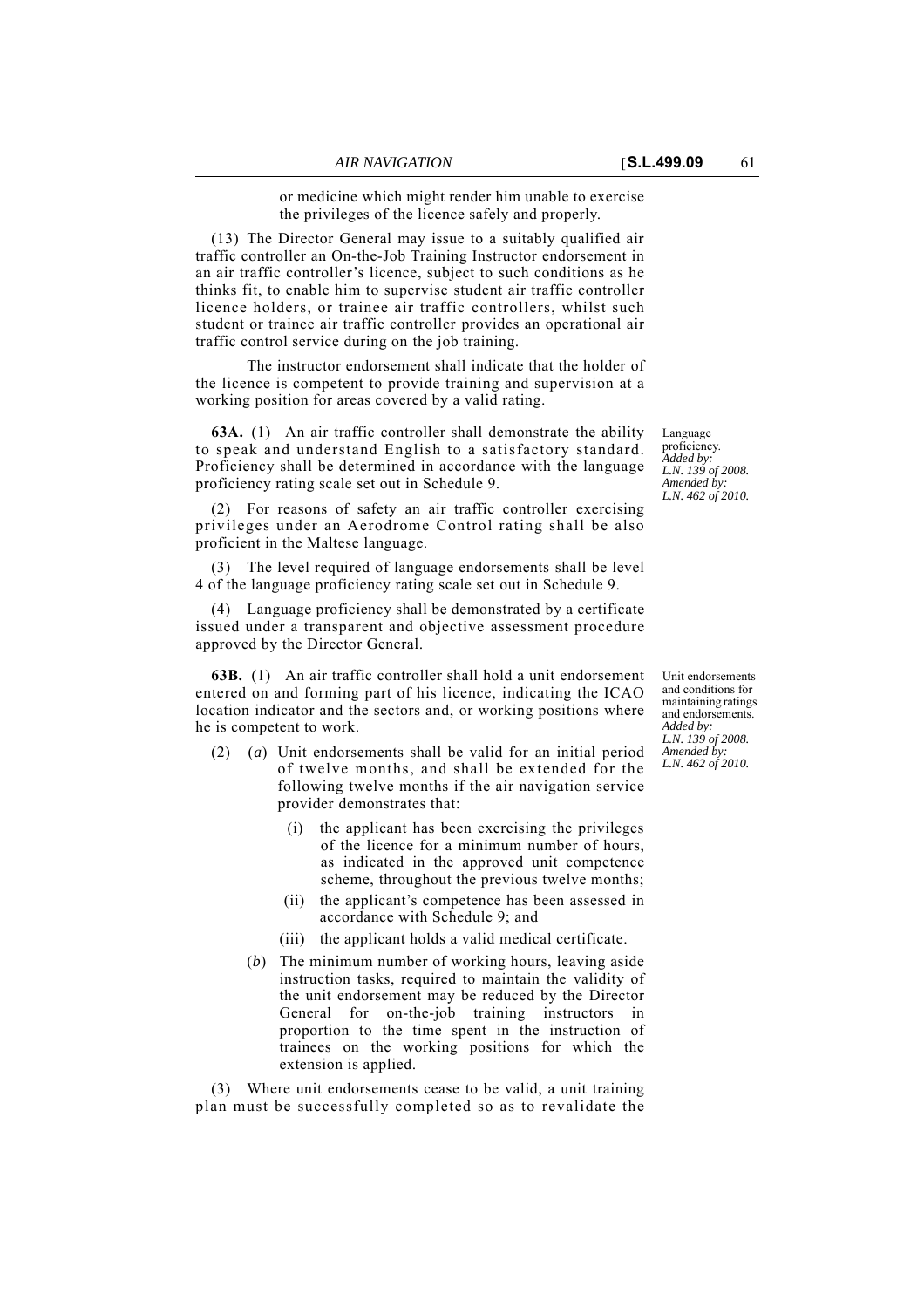endorsement.

(4) The holder of a rating or rating endorsement who has not been providing air traffic control services associated with the rating or rating endorsement for any period of four consecutive years may only commence unit training in that rating or rating endorsement after appropriate assessment as to whether such holder continues to satisfy the conditions of that rating or rating endorsement, and after satisfying any training requirements that result from this assessment.

(5) The language proficiency of an applicant shall be formally evaluated at regular intervals, except in the case of applicants who have demonstrated proficiency level 6. This interval shall be no longer than three years for applicants who demonstrate proficiency level 4 and no longer than six years for applicants who demonstrate procificiency level 5.

(6) The instructor endorsement shall be valid for a renewable period of thirty-six months.

Certification of training providers. *Added by: L.N. 139 of 2008. Amended by: L.N. 462 of 2010.*

**63C.** (1) The provision of training to air traffic controllers, including related assessment procedures, shall be subject to certification by the Director General. The requirements for certification shall relate to technical and operational competence and suitability to organise training courses as set out in Schedule 9.

(2) Application for certification shall be submitted to the Director General, where the applicant has its principal place of operation and, if any, its registered office in Malta.

(3) The Director General shall issue certificates for training providers whenever the applicant training provider fulfils the requirements laid down in Schedule 9. Certificates may be issued for each type of training or in combination with other air navigation services, whereby the type of training and the type of air navigation service shall be certified as a package of services. Certificates shall specify the information as given in Schedule 9.

(4) Certificates of training providers issued by another EU Member State in accordance with the provisions of Directive 2006/ 23/EC shall be recognised as valid under this Order.

Compliance with competence standards. *Added by: L.N. 139 of 2008. Amended by: L.N. 462 of 2010.*

**63D.** (1) The Director General shall supervise and monitor the training of air traffic controllers in order to ensure the levels of competence required for them to perform their work to high safety standards. In performing the oversight the Director General shall, to the extent of his responsibility, include:

- (*a*) the issuing and revocation of licences, ratings and endorsements for which the relevant training and assessment was completed;
- (*b*) the maintenance and suspension of ratings and endorsements;
- (*c*) the certification of training providers;
- (*d*) the approval of training courses, unit training plans and competence schemes;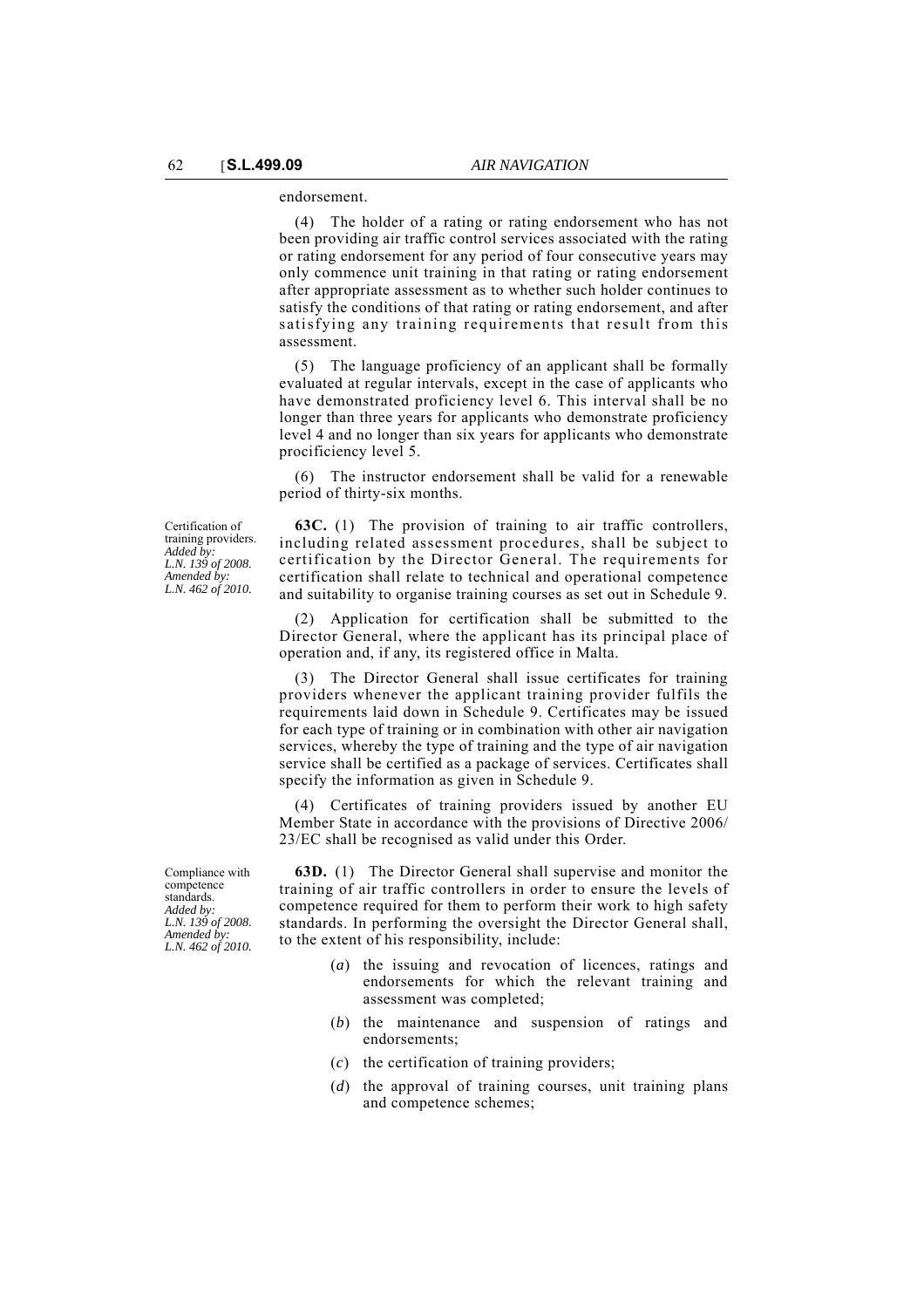- (*e*) the approval of competence examiners or competence assessors;
- (*f*) the monitoring and auditing of training systems;
- (*g*) the establishment of appropriate appeal and notification mechanisms.

(2) For the purposes of the effective application of Directive 2006/23/EC the Director General shall provide appropriate information and mutual assistance to other competent authorities of EU Member States, particularly in cases involving the free movement of air traffic controllers within the European Community.

(3) The Director General shall ensure that a data base is maintained listing the competencies of all licence holders under his responsibility and the validity dates of their endorsements. To this end, operational units within air navigation service providers shall keep records of the hours effectively worked in the sectors, group of sectors or in the working positions for every licence holder working in the unit and shall on request provide this data to the Director General.

(4) The Director General shall approve licence holders who are entitled to act as competence examiners or competence assessors for unit and continuation training. Approval shall be valid for a renewable period of three years.

(5) The Director General shall either directly or through delegation to recognised organisations in accordance with article 3 of Regulation (EC) No 550/2004 audit training providers on a regular basis and may make on-the-spot visits with a view to guaranteeing effective compliance with the standards laid down in Directive 2006/23/EC.

**63E.** (1) In accordance with the provisions of Directive 2006/ 23/EC and subject to the minimum age limit of twenty-one years and to language proficiency requirements, licences and their associated ratings, ratings endorsements and language endorsements as well as medical certificates issued by the competent authority of a Member State of the European Community shall be recognised as valid under this Order.

(2) Licence holders exercising in Malta the privileges of a licence issued by another Member State of the European Community in accordance with the provisions of Directive 2006/ 23/EC, shall have the right to exchange their licence for a licence issued under this Order, without additional conditions being imposed.

(3) In order to grant a unit endorsement, the Director General shall require an applicant to fulfil the particular conditions associated with this endorsement, specifying the unit, sector or working position. When establishing the unit training plan, the training provider shall take due account of the acquired competencies and experience of the applicant.

(4) The Director General shall approve and give a reasoned

Mutual recognition of air traffic controller licences. *Added by: L.N. 139 of 2008. Amended by: L.N. 462 of 2010.*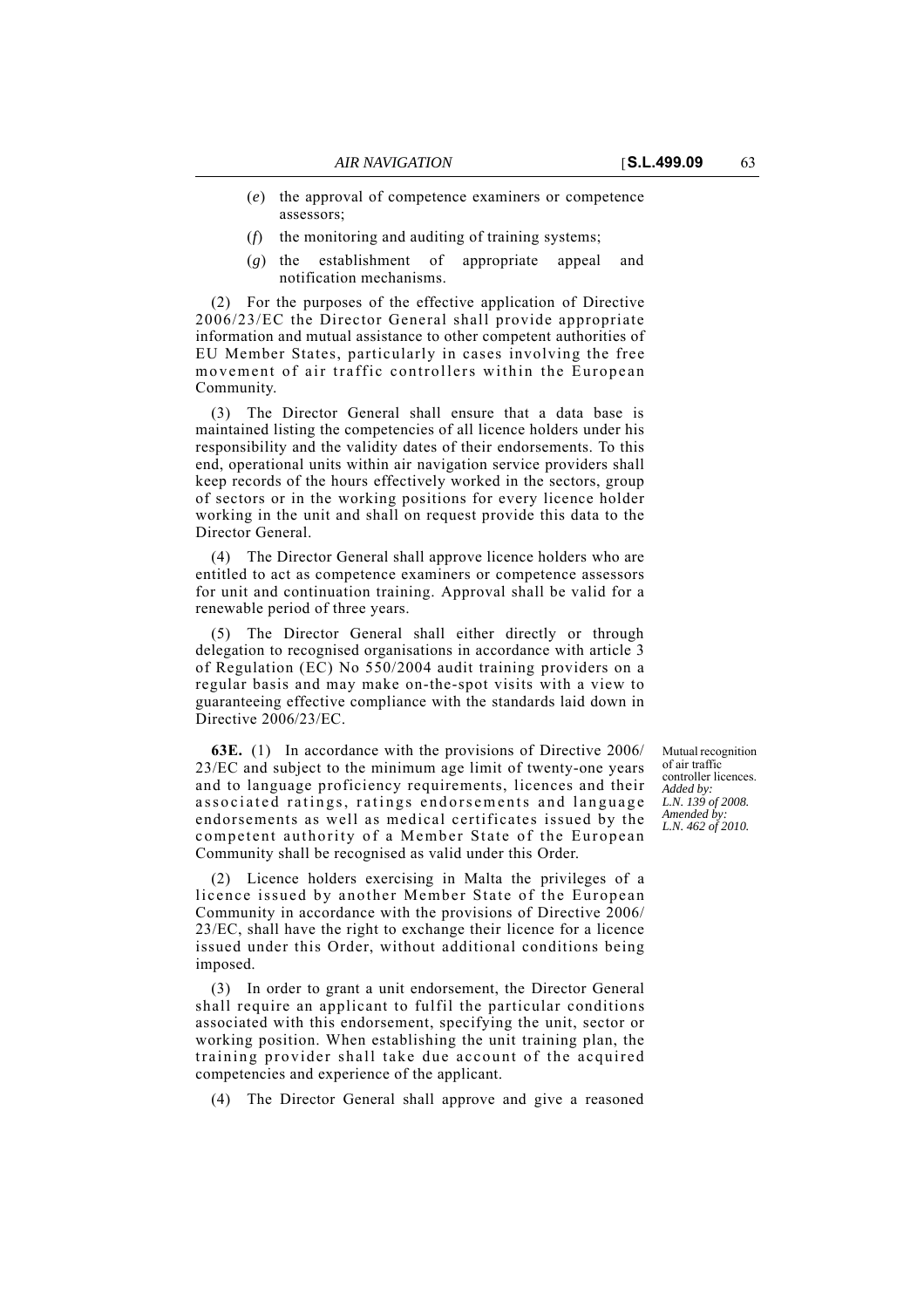decision on the unit training plan containing the proposed training for the applicant not later than six weeks after presentation of the evidence, without prejudice to the delay resulting from any appeal that may be made. In his decision, the Director General shall ensure that the principles of non-discrimination and proportionality are respected.

Prohibition of unlicensed and student air traffic controllers. *Amended by: L.N. 57 of 1991; L.N. 52 of 2001; L.N. 157 of 2004.*

**64.** (1) A person shall not provide at any place any type of air traffic control service or hold himself out, whether by use of a radio call sign or in any other way, as a person who may provide any type of air traffic control service unless he is the holder, and complies with the terms of:

- (i) a valid student air traffic controller's licence granted under this Order and he is supervised in accordance with article 63(3); or
- (ii) a valid air traffic controller's licence so granted authorising him to provide that type of service at that air traffic control unit; or
- (iii) a valid air traffic controller's licence so granted which does not authorise him to provide that type of service at that air traffic control unit, but he is supervised by a person who is present at the time and who is the holder of a valid air traffic controller's licence so granted which authorises him to provide at that air traffic control unit the type of air traffic control service which is being provided and his licence includes a valid On-the-Job Training Instructor endorsement.

(2) The holder of a licence shall not be entitled to perform any of the functions specified in the Ninth Schedule in respect of a rating at any place referred to in subarticle (1) unless -

- (*a*) his licence includes that rating and that rating is valid for that air traffic control unit and includes where applicable, the operational positions or sectors on which the air traffic controller is competent to provide an air traffic control service, and, or the specific types of service the holder of the air traffic controller licence may provide and the type of surveillance equipment, if any, with the aid of which, the functions are performed and he complies with the air traffic control unit competency scheme and is competent to provide that type of service; or
- (*b*) he is supervised by a person who is present at the time who is the holder of a valid air traffic controller's licence so granted which authorises him to provide at that air traffic control unit the type of air traffic control service which is being provided and his licence includes a valid On-the-Job Training Instructor endorsement.

(3) The holder of a student air traffic controller's licence shall not provide any type of air traffic control service unless he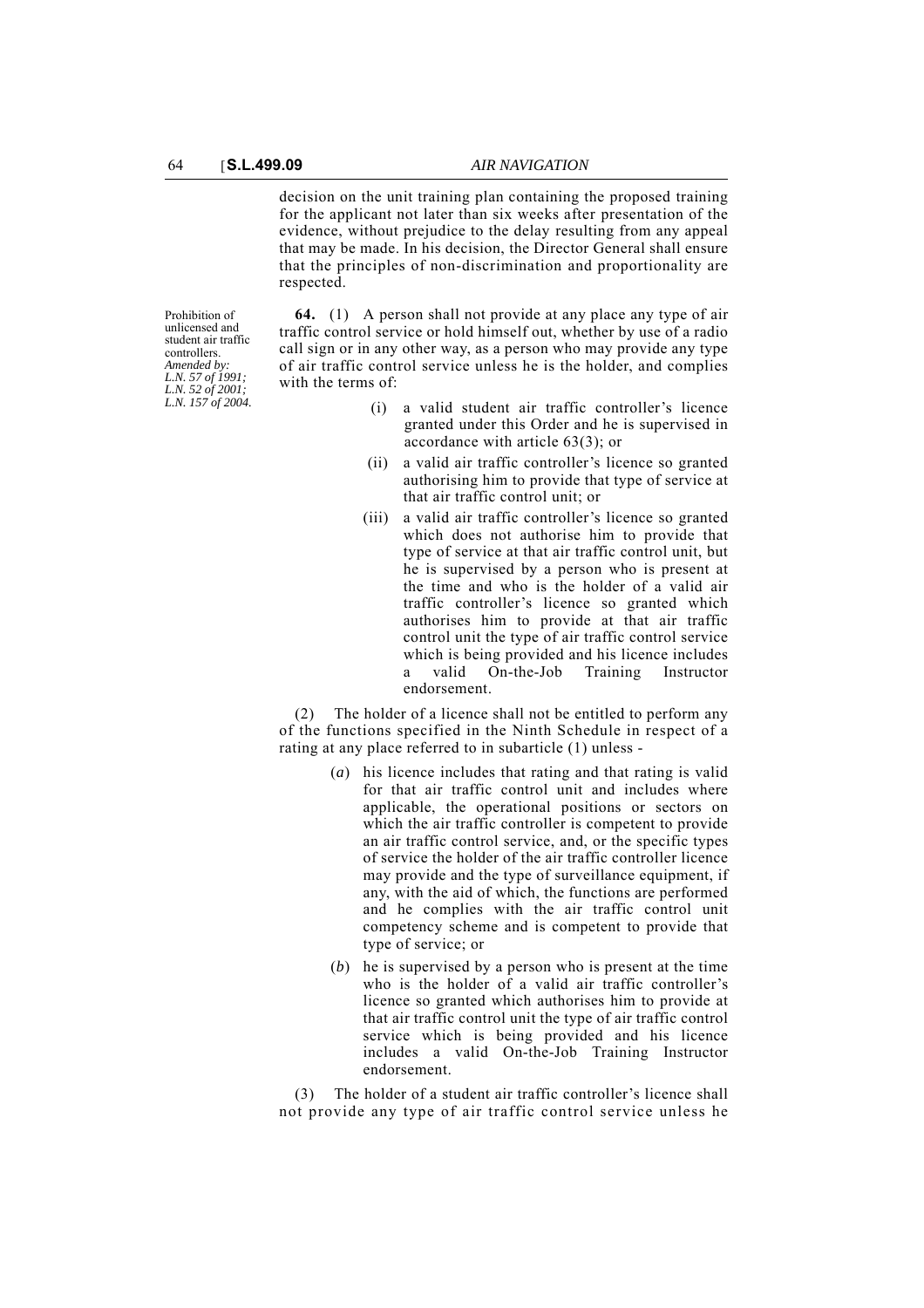complies with the air traffic control unit competency scheme and is competent to undertake on the job training.

The holder of an air traffic controller's licence who fails a competency check or is assessed as unfit to provide a type of air traffic control service to which his rating relates shall not provide that type of air traffic control service even though his rating is still valid except under the supervision of a licensed air traffic controller who is appropriately rated and holds a valid On-the-Job Training Instructor endorsement.

(5) Nothing in this article shall prohibit the holder of a valid air traffic controller's licence from providing at any place for which the licence includes a valid rating, information to aircraft in flight in the interests of safety.

(6) The holder of an air traffic controller's licence shall not provide any type of air traffic control service before he is familiar with all pertinent and current information.

**65.** (1) A person shall not provide at any place any type of apron management service or hold himself out, whether by use of a radio call sign or in any other way, as a person who may provide any type of apron management service unless he is the holder, and complies with the terms of -

- Prohibition of unlicensed and student apron controllers. *Added by: L.N. 52 of 2001.*
- (i) a valid student apron controller's licence granted under this Order and he is supervised in accordance with article 63(5); or
- (ii) a valid apron controller's licence so granted authorising him to provide that type of service at that place; or
- (iii) a valid apron controller's licence so granted which does not authorise him to provide that type of service at that place, but he is supervised by a person who is present at the time and who is the holder of a valid apron controller's licence so granted which authorises him to provide at that place the type of apron management service which is being provided.

(2) The holder of an apron controller's licence shall not provide an apron management service before he is familiar with all pertinent and current information.

**66.** (1) Every holder of an air traffic controller's licence or an apron controller's licence granted under article 63 who -

- (*a*) suffers any personal injury or illness involving incapacity to undertake any of the functions to which his licence relates throughout a period of thirty consecutive days; or
- (*b*) in the case of a woman, has reason to believe that she is pregnant,

shall inform the Director General in writing of such injury, illness or pregnancy as soon a possible.

(2) An air traffic controller's licence or an apron controller's

Incapacity of air traffic controllers. *Amended by: L.N. 52 of 2001; L.N. 183 of 2007; L.N. 462 of 2010.*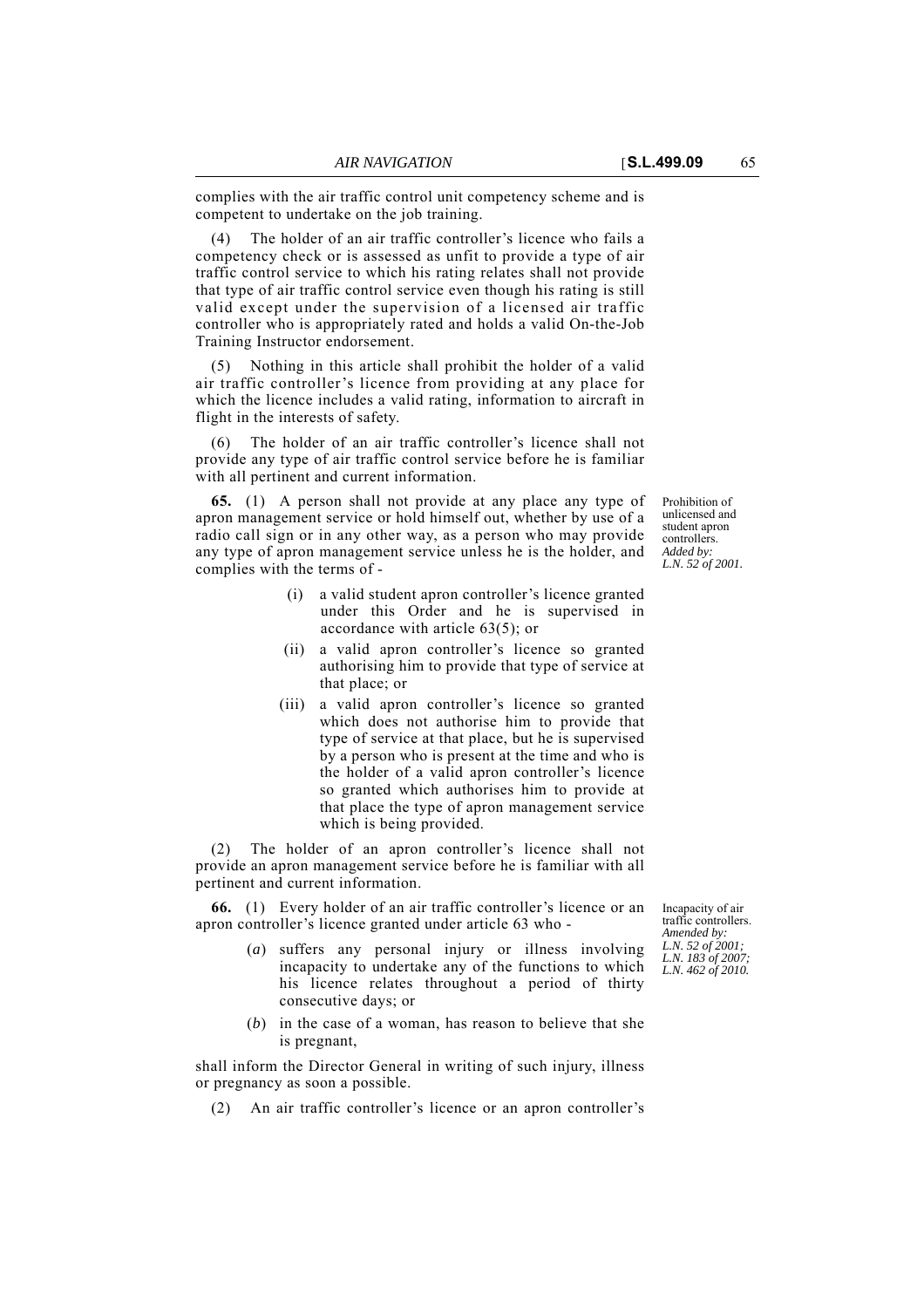licence shall be deemed to be suspended upon the lapse of such period of injury or illness as is referred to in subarticle (1)(*a*). The suspension of the licence shall cease -

- (*a*) upon the holder being medically examined under arrangements made by the Director General and pronounced fit to resume his functions under the licence; or
- (*b*) upon the Director General exempting the holder from the requirement of a medical examination subject to such conditions as the Director General may think fit.

(3) Upon the pregnancy of the holder of an air traffic controller's licence or an apron controller's licence being confirmed, the licence shall be deemed to be suspended and the suspension may be lifted by the Director General for such period and subject to such conditions as he thinks fit and shall cease upon the holder being medically examined under arrangements made by the Director General after the pregnancy has ended and is pronounced fit to resume her functions as an air traffic controller or an apron controller.

**67.** (1) Where the Minister deems it necessary in the public interest to restrict or prohibit flying over an area of Malta or along any route therein by reason of -

- (*a*) the intended gathering or movement of a large number of persons;
- (*b*) the intended holding of an aircraft race or contest or of an exhibition of flying; or
- (*c*) national defence or any other reason affecting the public interest,

the Minister may notify the prohibition, restriction or imposition of conditions on flight, either generally or in relation to any class of aircraft, over any such area or along any such route, and an aircraft shall not fly in contravention of such notice.

If the commander of an aircraft becomes aware that the aircraft is flying in contravention of any such notice which has been made for any of the reasons referred to in subarticle  $(1)(c)$  he shall forthwith cause a signal of distress to be made by radio or by one of the prescribed visual signals, and shall, unless otherwise instructed by the appropriate air traffic control unit, cause the aircraft to land at the aerodrome, being an aerodrome suitable for that purpose, which it can reach by flying to the least possible extent over the area to which the notice relates. The aircraft shall not begin to descend while over such area.

- **68.** (1) Within Malta
	- (*a*) a captive balloon or kite shall not be flown at a height of more than sixty metres above the ground level or within sixty metres of any vessel, vehicle or structure;
	- (*b*) a captive balloon shall not be flown within five kilometres of an aerodrome;
	- (*c*) a balloon exceeding two metres in any linear

Power to prohibit or restrict flying. *Amended by: L.N. 57 of 1991.*

Balloons, kites and airships. *Amended by: L.N. 462 of 2010.*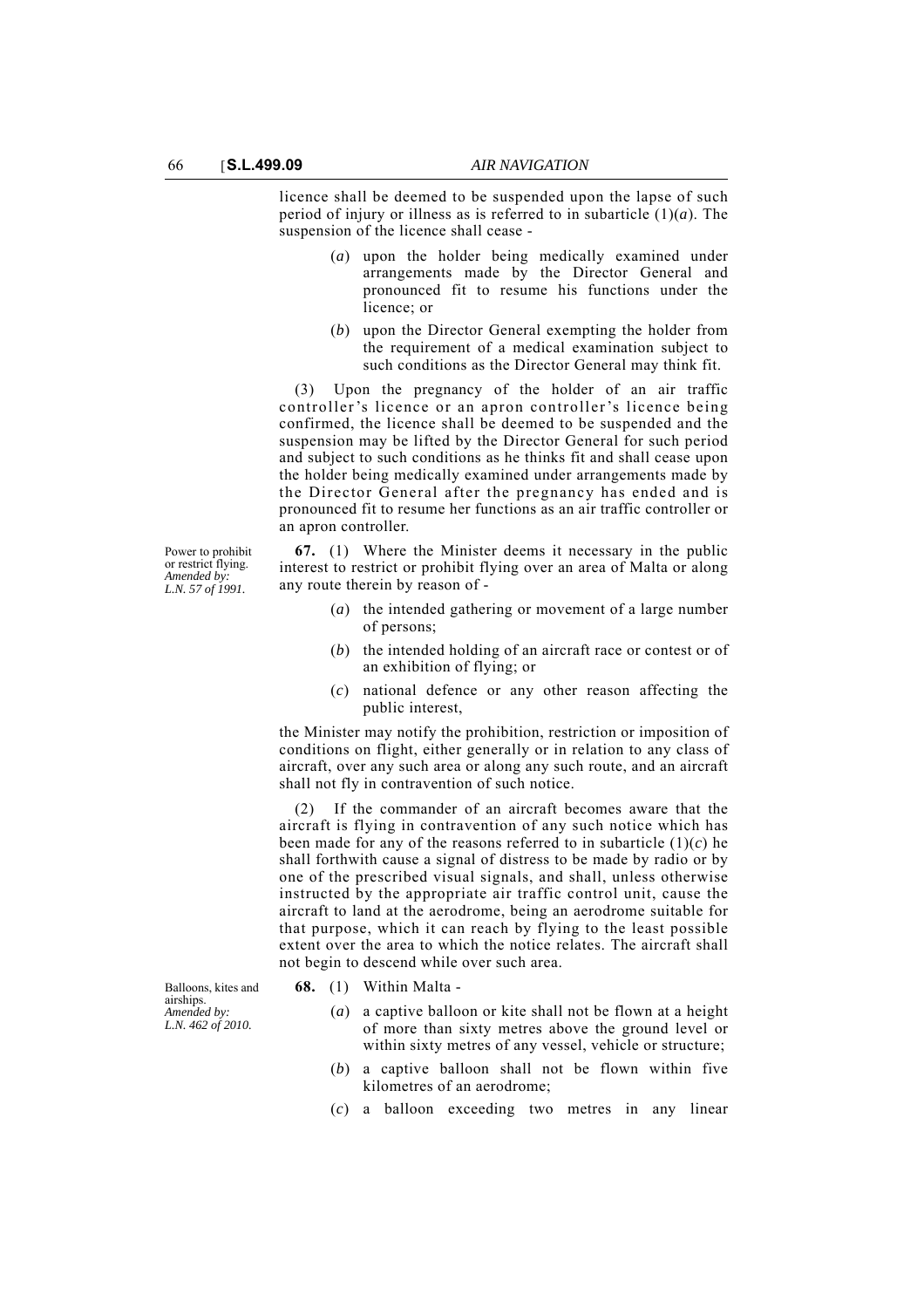dimension at any stage of its flight, including any

- basket or other equipment attached to the balloon. shall not be flown in controlled airspace;
- (*d*) a kite shall not be flown within five kilometres of an aerodrome;
- (*e*) an airship shall not be moored;
- (*f*) a parascending parachute shall not be launched by towing to a height of more than sixty metres above the surface, without the permission in writing of the Director General and in accordance with any conditions subject to which that permission may be granted.

(2) A captive balloon when in flight shall be securely moored, and shall not be left unattended unless it is fitted with a device which ensures its automatic deflation if it breaks free of its moorings.

# PART X

### Aerodromes, Aeronautical Lights and Dangerous Lights

**69.** (1) An aircraft to which this subarticle applies shall not take off or land at a place in Malta other than -

- (*a*) an aerodrome licensed under this Order for take-off or landing of such aircraft; or
- (*b*) a Government aerodrome notified as available for takeoff and landing of such aircraft, or in respect of which the person in charge of the aerodrome has given his permission for the particular aircraft to take off or land as the case may be,

and in accordance with any conditions subject to which the aerodrome may have been so licensed or notified, or subject to which such permission may have been given.

- (2) Subarticle (1) applies to:
	- (*a*) aeroplanes of which the maximum take-off mass exceeds 2,730 kg and which are flying for the purpose of the public transport of passengers or for the purpose of instruction in flying;
	- (*b*) aeroplanes of which the maximum take-off mass does not exceed 2,730 kg engaged on either -
		- (i) scheduled journeys for the purpose of the public transport of passengers; or
		- (ii) flights for the purpose of the public transport of passengers beginning and ending at the same aerodrome; or
		- (iii) flights for the purpose of instruction in flying; or
		- (iv) flights for the purpose of the public transport of passengers at night;
	- (*c*) helicopters and gyroplanes engaged on such flights as

Aerodromes: public transport of passengers and instruction in flying. *Amended by: L.N. 57 of 1991; L.N. 287 of 2006.*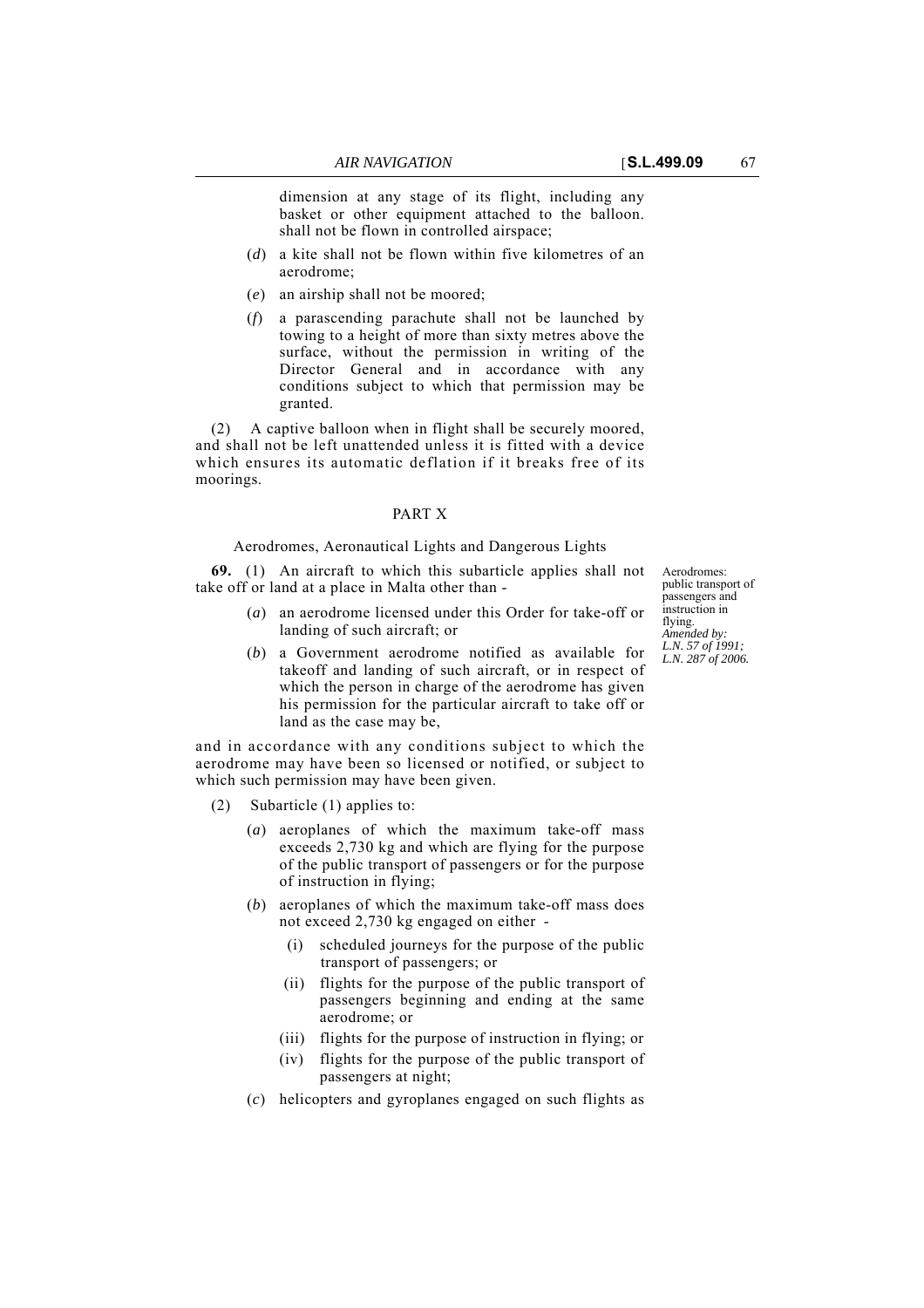are specified in paragraphs  $(b)(i)$ ,  $(ii)$  and  $(iii)$ ;

- (*d*) gliders, other than gliders being flown under arrangements made by a flying club and carrying no person other than a member of the club, which are flying for the purpose of the public transport of passengers or for the purpose of instruction in flying.
- (3) (*a*) The person responsible for the area used for the take-off or landing of helicopters at night in a place other than such a place as is specified in subarticle (1) shall cause to be in operation, whenever a helicopter flying for the purpose of public transport of passengers is taking off or landing at that area by night, such lighting as will enable the pilot of the helicopter -
	- (i) in the case of landing, to identify the landing area in flight, to determine the landing direction and to make a safe approach and landing;
	- (ii) in the case of taking off, to make a safe take-off.
	- (*b*) A helicopter flying for the purpose of public transport of passengers at night shall not take off or land at a place to which paragraph (*a*) applies unless there is in operation such lighting.

**70.** The Minister may cause to be notified, subject to such conditions as he thinks fit, any Government aerodrome as an aerodrome available for the take-off and landing of aircraft engaged on flights for the purpose of the public transport of passengers or for the purpose of instruction in flying or of any classes of such aircraft.

**71.** (1) The Minister may licence any aerodrome in Malta subject to such conditions as he thinks fit, for the take-off and landing of aircraft engaged in flights for the purpose of the public transport of passengers, or for the purpose of instruction in flying, or of any classes of such aircraft.

(2) Without prejudice to the generality of subarticle (1), the Minister may grant a licence, in this Order referred to as "a licence for public use", which shall be subject to the condition that the aerodrome shall at all times when it is available for take-off or landing of aircraft be so available to all persons on equal terms and conditions.

(3) The licence of an aerodrome in respect of which a licence for public use is in force shall display in a prominent place at the aerodrome a copy of the licence and shall furnish to any person on request information concerning the terms of the licence.

The holder of an aerodrome licence granted under this Order shall not cause or permit any condition of the licence to be contravened, in relation to an aircraft engaged on a flight for the public transport of passengers or for instruction in flying, but the licence shall not cease to be valid by reason only of such a contravention.

(5) A licence granted by the Minister in respect of an aerodrome shall subject to the provisions of article 60, and remain

Use of Government aerodromes.

Licensing of aerodromes.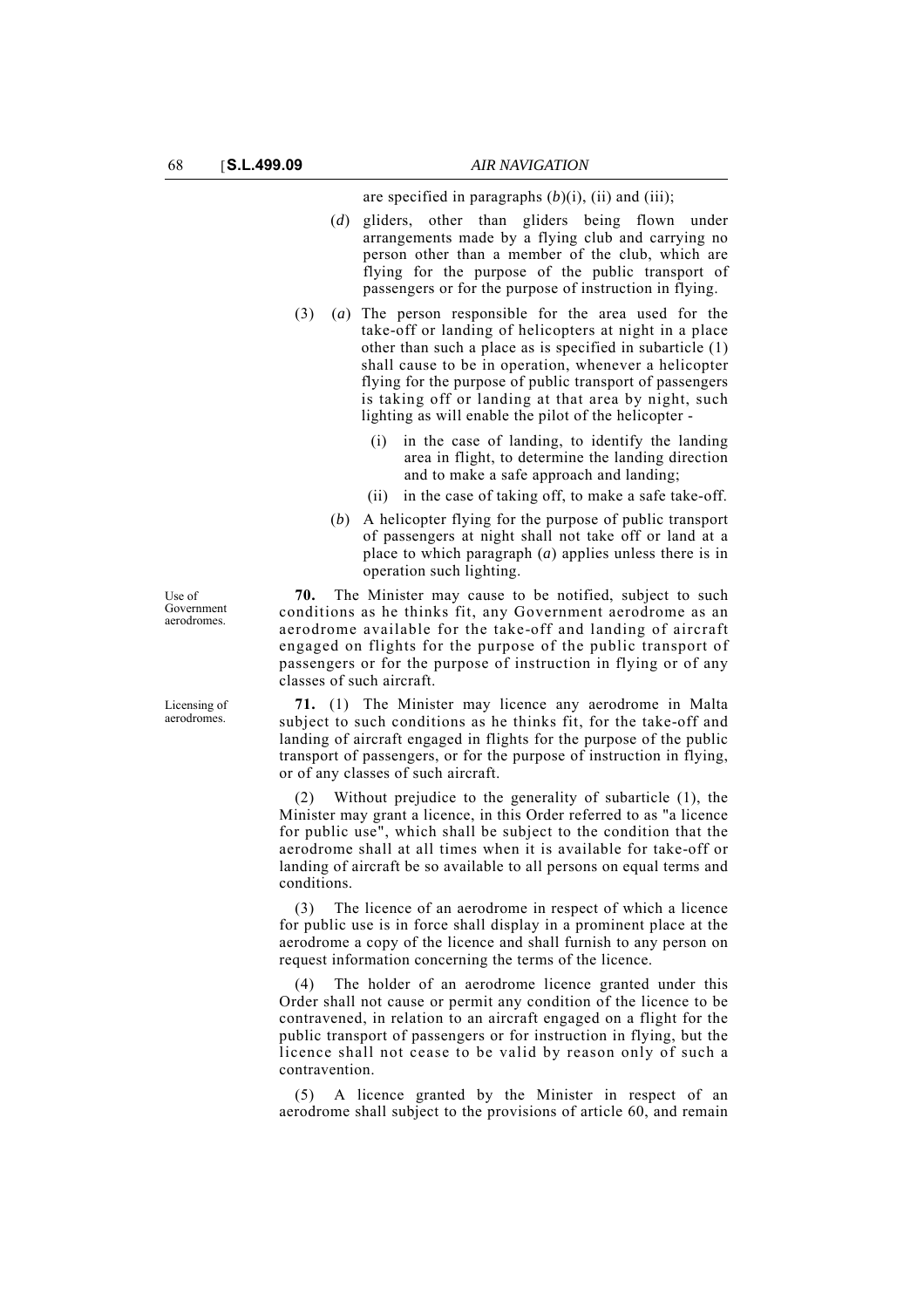in force for such period as may be specified in the licence.

**72.** (1) A person shall not cause or permit any aeronautical radio station to be established or used unless its purpose has been approved by the Director General and the equipment thereof is of a type the specification of which is approved by the Director General in relation to the purpose for which it is to be used.

(2) The person in charge of an aeronautical radio station the purpose of which is to provide navigational aid by radio or radar to an aircraft making an approach to land or landing at an aerodrome shall not cause or permit that aeronautical radio station to provide such navigational aid unless all aeronautical radio stations operated by that person at that aerodrome are -

- (*a*) installed, modified and maintained in a manner approved by the Director General, and
- (*b*) flight checked by the Director General or by a person approved by the Director General for that purpose on such occasions as the Director General may require:

Provided that the provisions of this subarticle shall not apply to any aeronautical radio station which is used solely for the purpose of enabling communications to be made by or on behalf of the operator of an aircraft and the commander thereof.

The person in charge of an aeronautical radio station at an aerodrome for which a licence for public use has been granted shall cause to be notified in relation to that aeronautical radio station the type and hours of operation of any service which is available for use by an aircraft, and in approving the purpose for which an aeronautical radio station is to be used at any other aerodrome the Director General may if he thinks fit require the person in charge of the aeronautical radio station to cause such information as aforesaid to be notified.

The provisions of this article shall not apply in respect of any aeronautical radio station of which the person in charge is the Director General.

**73.** (1) The person in charge of any aeronautical radio station the purpose of which is to provide navigational aid by radio or radar to an aircraft making an approach to land or landing at an aerodrome shall in respect of all aeronautical radio stations operated by him at that aerodrome -

- (*a*) keep a written record of functional tests, flight checks and particulars of any overhaul, repair, replacement or modification thereof; and
- (*b*) preserve the written record for a period of one year or such longer period as the Director General may in a particular case direct and shall within a reasonable time after being requested to do so by an authorised person produce such record to that person.

(2) The person in charge of an aeronautical radio station which is used for the provision of an air traffic control service by an air traffic control unit shall provide apparatus which is capable of Radio equipment at aerodromes. *Amended by: L.N. 462 of 2010.*

Records at aerodromes. *Amended by: L.N. 462 of 2010.*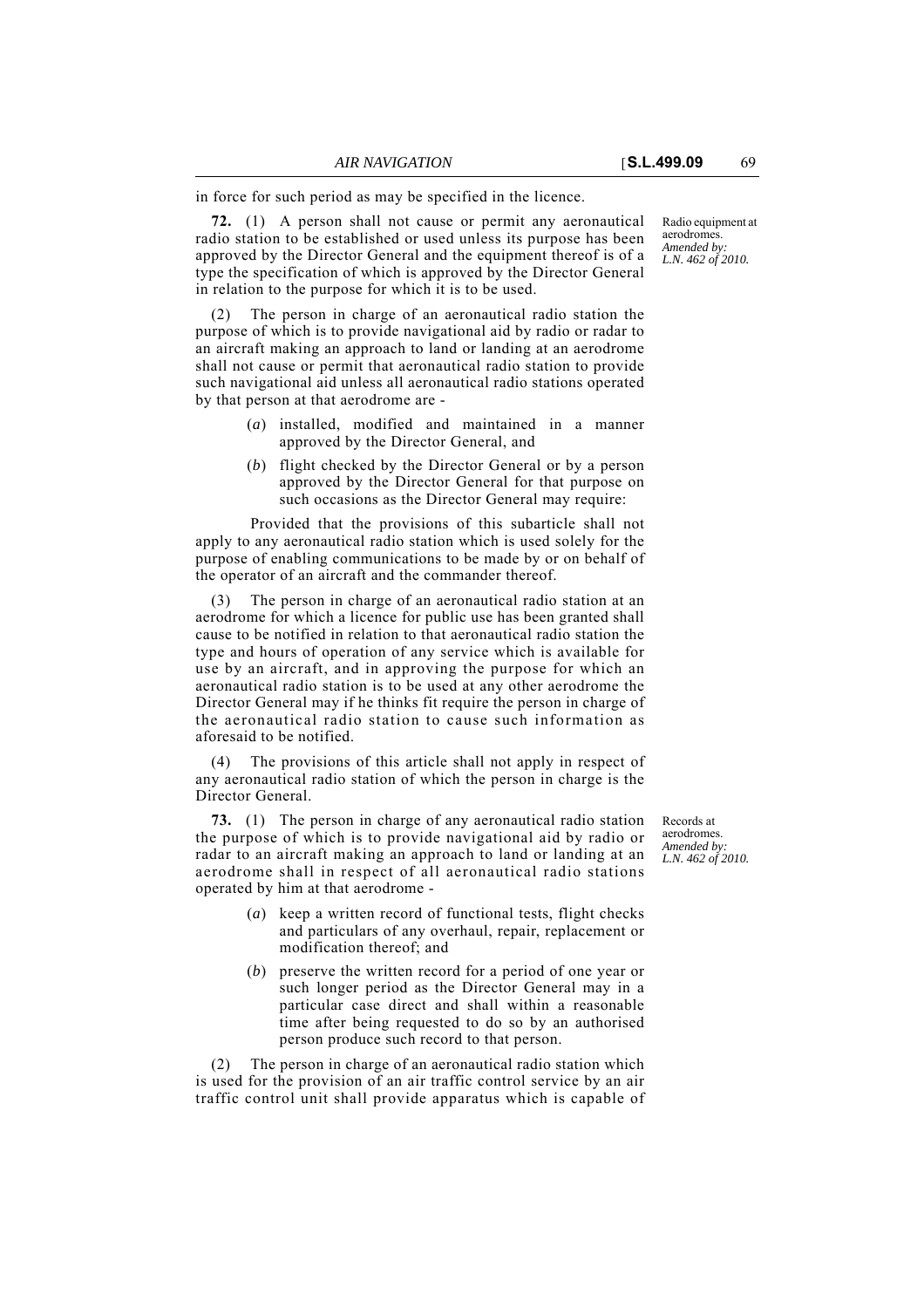recording the terms or content of any radio message or signal transmitted to any aircraft or in common with other aircraft or received from any aircraft by the air traffic control unit.

The apparatus provided in compliance with subarticle (2) shall be:

- (*a*) of a type the specifications of which is approved by the Director General in relation to the particular aeronautical radio station, and
- (*b*) installed, modified and maintained in a manner approved by the Director General; and
- (*c*) in operation at all times when the aeronautical radio station is in operation for providing an air traffic control service.

(4) The person in charge of an aeronautical radio station shall ensure that each record made by the apparatus provided in compliance with subarticle (2) includes:

- (*a*) the identification of the aeronautical radio station; and
- (*b*) the date or dates on which the record was made; and
- (*c*) a means of determining the time at which each message or signal was transmitted; and
- (*d*) the identity of the aircraft to or from which and the radio frequency on which the message or signal was transmitted or received; and
- (*e*) the time at which the record started and finished.

(5) If at any time the apparatus provided in compliance with subarticle (2) ceases to be capable of recording the matters required by this article to be included in the record the person in charge of the aeronautical station shall ensure that a written record is kept in which the particulars specified in subarticle (4) are recorded together with a summary of communications exchanged between the aeronautical radio station and aircraft.

(6) The person in charge of the aeronautical radio station shall preserve any record made in compliance with subarticles (2) and (5) for a period of thirty days from the date on which the message or signal was recorded or for such longer period as the Director General may in a particular case direct, and shall, within a reasonable time after being requested to do so by an authorised person, produce such record to that person.

(7) A person required by this article to preserve any record by reason of his being the person in charge of the aeronautical radio station shall, if he ceases to be such person, continue to preserve the record as if he had not ceased to be such person, and in the event of his death the duty to preserve the record shall fall upon his heirs:

Provided that if another person becomes the person in charge of the aeronautical radio station the previous person in charge or his heirs shall deliver the record to that other person on demand, and it shall be the duty of that other person to deal with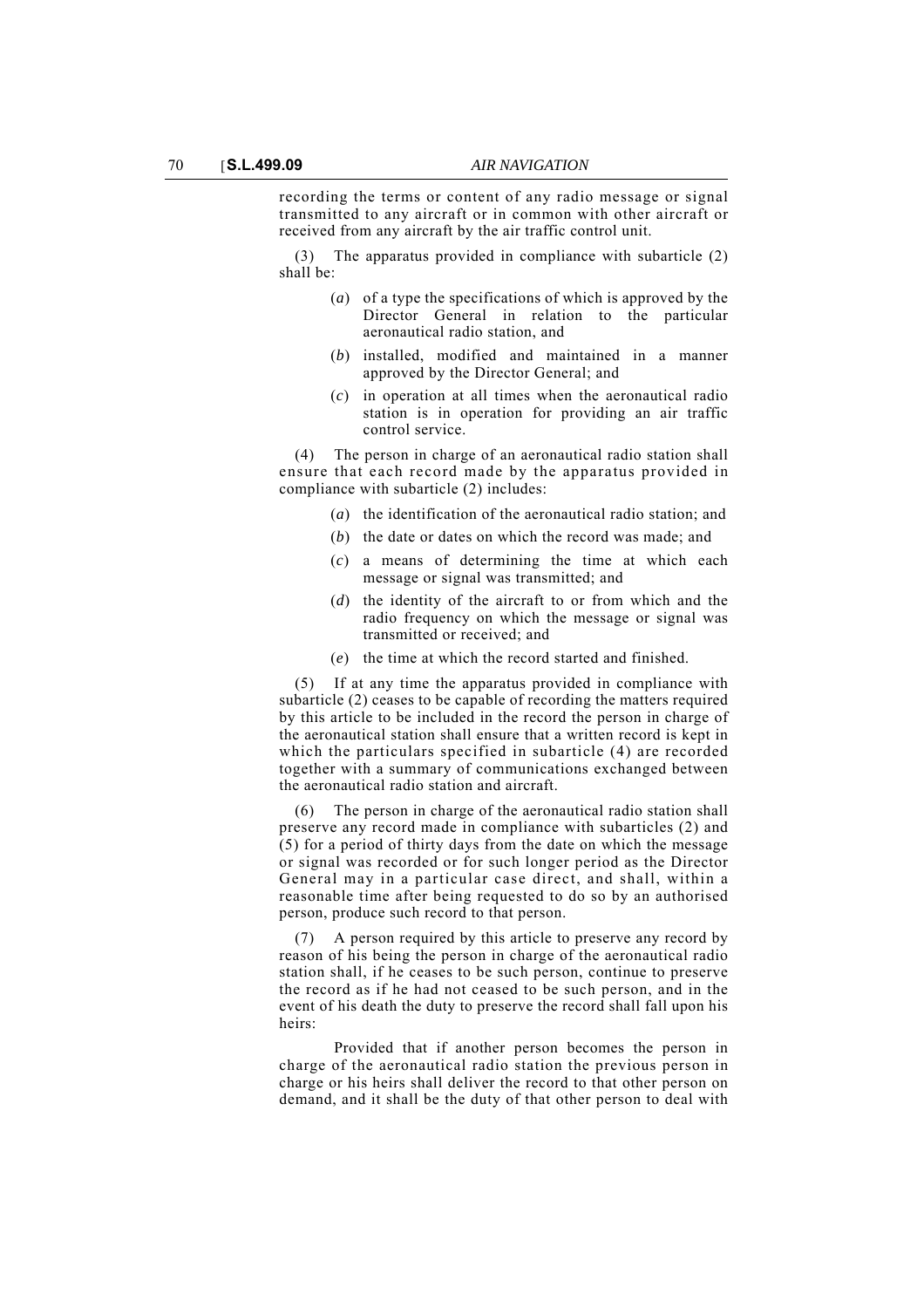the record delivered to him as if he were that previous person in charge.

(8) The provisions of this article shall not apply in respect of any aeronautical radio station of which the person in charge is the Director General.

**74.** (1) The person in charge of any aerodrome in Malta which is open to public use by aircraft registered in Malta shall cause the aerodrome, and all air navigation facilities provided thereat, to be available for use by aircraft registered in another Contracting State on the same terms and conditions as for use by aircraft registered in Malta.

(2) The Minister may, in relation to any aerodrome open to public use, prescribe the charges or maximum charges which may be made for the use of the aerodrome and for any services performed at the aerodrome to or in connection with aircraft, and may further prescribe the conditions to be observed in relation to these charges and the performance of these services.

The charges to be made for the use of an aerodrome for services thereat mentioned in subarticle (2) shall be published or exhibited in such a place and manner as to be readily available for the information of any person affected thereby.

**75.** The conditions under which noise and vibration may be caused by aircraft, including military aircraft, on Government aerodromes, licensed aerodromes or on aerodromes at which the manufacture, repair or maintenance of aircraft is carried out by persons carrying on business as manufacturers or repairers of aircraft, shall be as specified in regulation 3 of the Fourteenth Schedule and article  $13(2)$  of the Act shall apply to any such aerodromes.

**76.** (1) A person shall not establish or maintain an aeronautical ground light within Malta except with the permission of the Director General and in accordance with any conditions which may be prescribed, or subject to which the permission may be granted.

(2) A person shall not alter the character of an aeronautical ground light within Malta except with the permission of the Director General and in accordance with any conditions subject to which the permission may be granted.

In the case of an aeronautical ground light, being a beacon, which is or may be visible from any waters within an area of a lighthouse authority, the Director General shall not give his permission for the purpose of this article except with the consent of that authority.

(4) A person shall not intentionally or negligently damage or interfere with any aeronautical light established and maintained by or with the permission of the Director General.

The Director General may cause a person to install an obstruction light on top of any object deemed to be an obstacle for aircraft approaching or taking off from an airfield.

Use of aerodromes by aircraft of Contracting States.

Noise and vibration caused by aircraft on aerodromes.

Aeronautical lights. *Amended by: L.N. 321 of 2005; L.N. 462 of 2010.*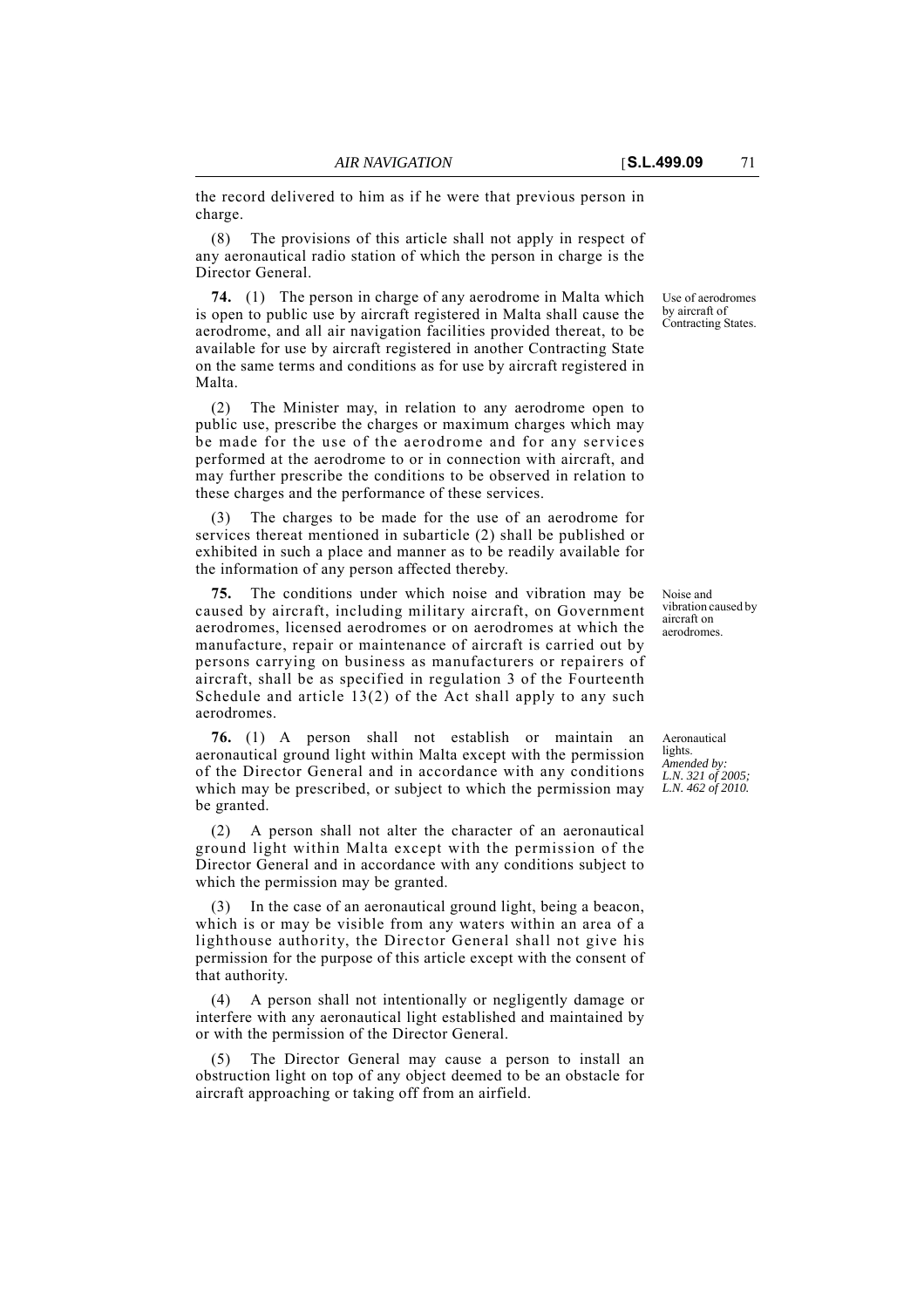| Dangerous lights.                |  | 77. (1) A person shall not exhibit in Malta any light which - |
|----------------------------------|--|---------------------------------------------------------------|
| Amended by:<br>L.N. 462 of 2010. |  | (a) by reason of its glare is liable to endanger aircraft     |
|                                  |  | taking off from or landing in an aerodrome; or                |

(*b*) by reason of its liability. to be mistaken for an aeronautical ground light is liable to endanger aircraft.

(2) If any light which appears to the Director General to be such a light as aforesaid is exhibited, the Director General may cause a notice to be served upon the person who is the occupier of the place where the light is exhibited or having charge of the light, directing that person, within a reasonable time to be specified in the notice, to take such steps as may be specified in the notice for extinguishing or screening the light and for preventing for the future the exhibition of any other light which may similarly endanger aircraft.

(3) In the case of a light which is or may be visible from any waters within the area of a lighthouse authority, the powers of the Director General under this article shall not be exercised except with the consent of that authority.

Customs airports. **78.** (1) The Minister may, in consultation with the Minister responsible for Customs and subject to such conditions as they may think fit, by order designate any aerodrome to be a place for the landing or departure of aircraft for the purpose of the enactment for the time being in force relating to Customs.

> (2) The Minister may by order revoke any designation so made.

#### PART XI

#### General

Flights over any foreign country. *Amended by: L.N. 57 of 1991.*

**79.** (1) The operator or commander of an aircraft registered in Malta (or, if the operator's principal place of business or permanent residence is in Malta, any other aircraft), which is being flown over any foreign country shall not allow that aircraft to be used for a purpose which is prejudicial to the security, public order or public health of, or to the safety of air navigation in relation to, that country.

(2) A person does not contravene subarticle (1) if he neither knew nor suspected that the aircraft was being or was to be used for a purpose referred to in subarticle (1).

The operator or commander of an aircraft registered in Malta (or, if the operator's principal place of business or permanent residence is in Malta, any other aircraft), which is being flown over any foreign country shall comply with any directions given by the appropriate aeronautical authorities of that country whenever -

- (*a*) the flight has not been duly authorised; or
- (*b*) there are reasonable grounds for the appropriate aeronautical authorities to believe that the aircraft is being or will be used for a purpose which is prejudicial to the security, public order or public health of, or to the safety of air navigation in relation to, that country,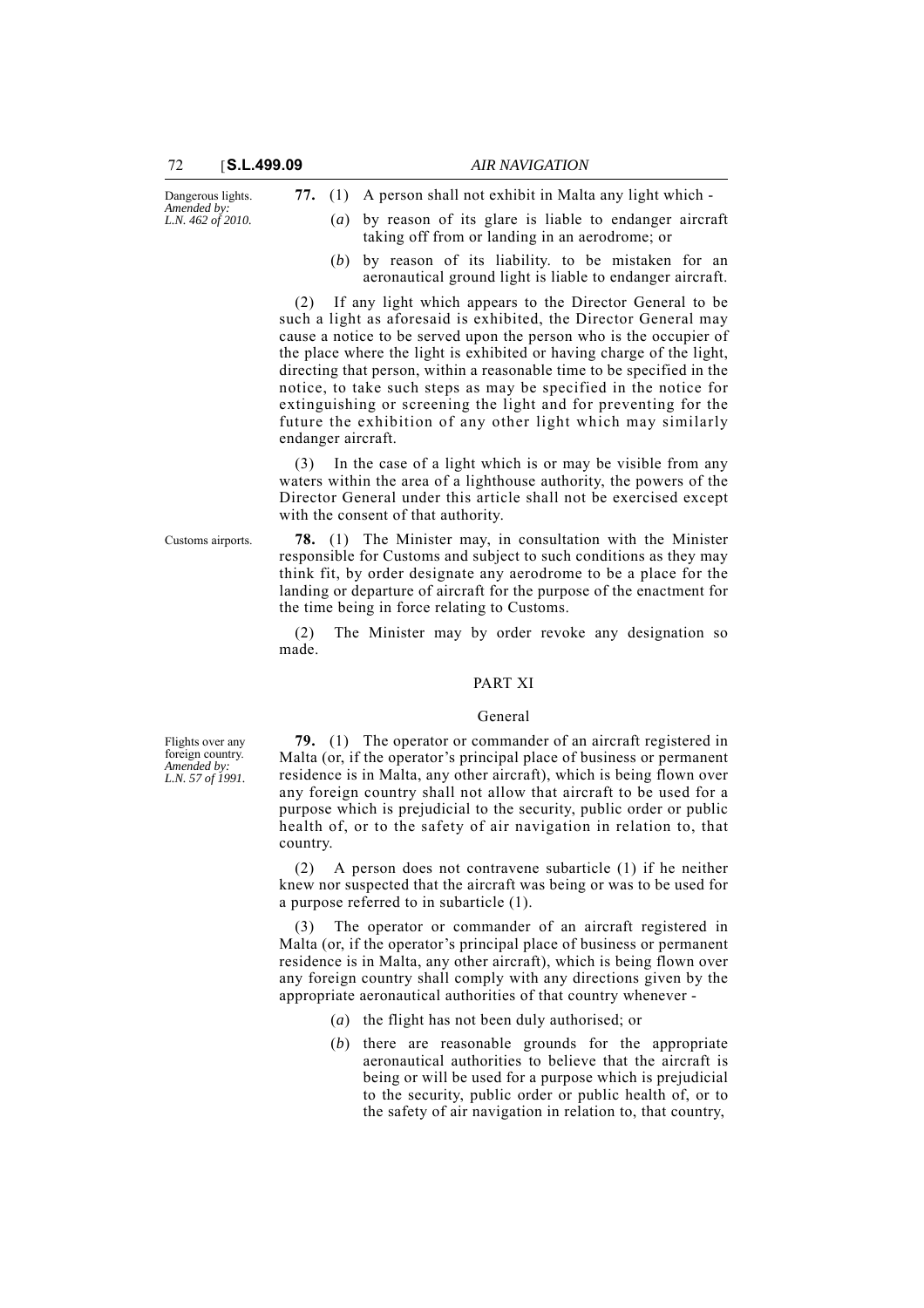unless the lives of persons on board or the safety of the aircraft would thereby be endangered.

(4) A person does not contravene subarticle (3) if he neither knew nor suspected that directions were being given by the appropriate aeronautical authorities.

(5) The requirement in subarticle (3) is without prejudice to any other requirement to comply with directions of an aeronautical authority.

(6) In this article "appropriate aeronautical authorities" includes any person, whether a member of a country's military or civil authorities, authorised under the law of the foreign country to issue directions to aircraft flying over that country.

**80.** An aircraft shall not fly over Malta for the purpose of aerial survey except with the permission of the Minister granted to the operator or the charterer of the aircraft and in accordance with any conditions to which such permission may be subject.

**81.** (1) Subject to the provisions of this article and in accordance with the provisions of Directive 2003/42/EC of 13 June 2003 on occurrence reporting in civil aviation, every person who -

- (*a*) is the operator or commander of a turbine-powered aircraft registered in Malta or a public transport aircraft used by the holder of an Air Operator's Certificate issued by the Director General; or
- (*b*) carries out in Malta the business of designing, manufacturing or modifying a turbine-powered or a public transport aircraft, or any equipment or part thereof; or
- (*c*) signs a certificate of maintenance review, or of release to service in respect of the aircraft indicated in paragraph (*a*); or any equipment or part thereof; or
- (*d*) performs a function which requires him to be authorised by the Director General as an air traffic controller or as a flight information officer; or
- (*e*) is a manager of an airport covered by Council Regulation (EEC) No 2408/92 of 23 July 1992 on access for Community air carriers to intra-Community air routes; or
- (*f*) performs a function connected with the installation, modification, maintenance, repair, overhaul, flightchecking or inspection of air navigation facilities which are approved for use by the Director General; or
- (*g*) performs a function connected with the groundhandling of aircraft, including fuelling, servicing, loadsheet preparation, loading, de-icing and towing at an airport covered by Regulation (EEC) No 2408/92;

shall:

(i) make a report to the Director General of any occurrence of which he knows and which is of Restriction with respect to aerial survey from aircraft.

Mandatory reporting. *Amended by: L.N. 57 of 1991. Substituted by: L.N. 17 of 2006. Amended by: L.N. 462 of 2010.*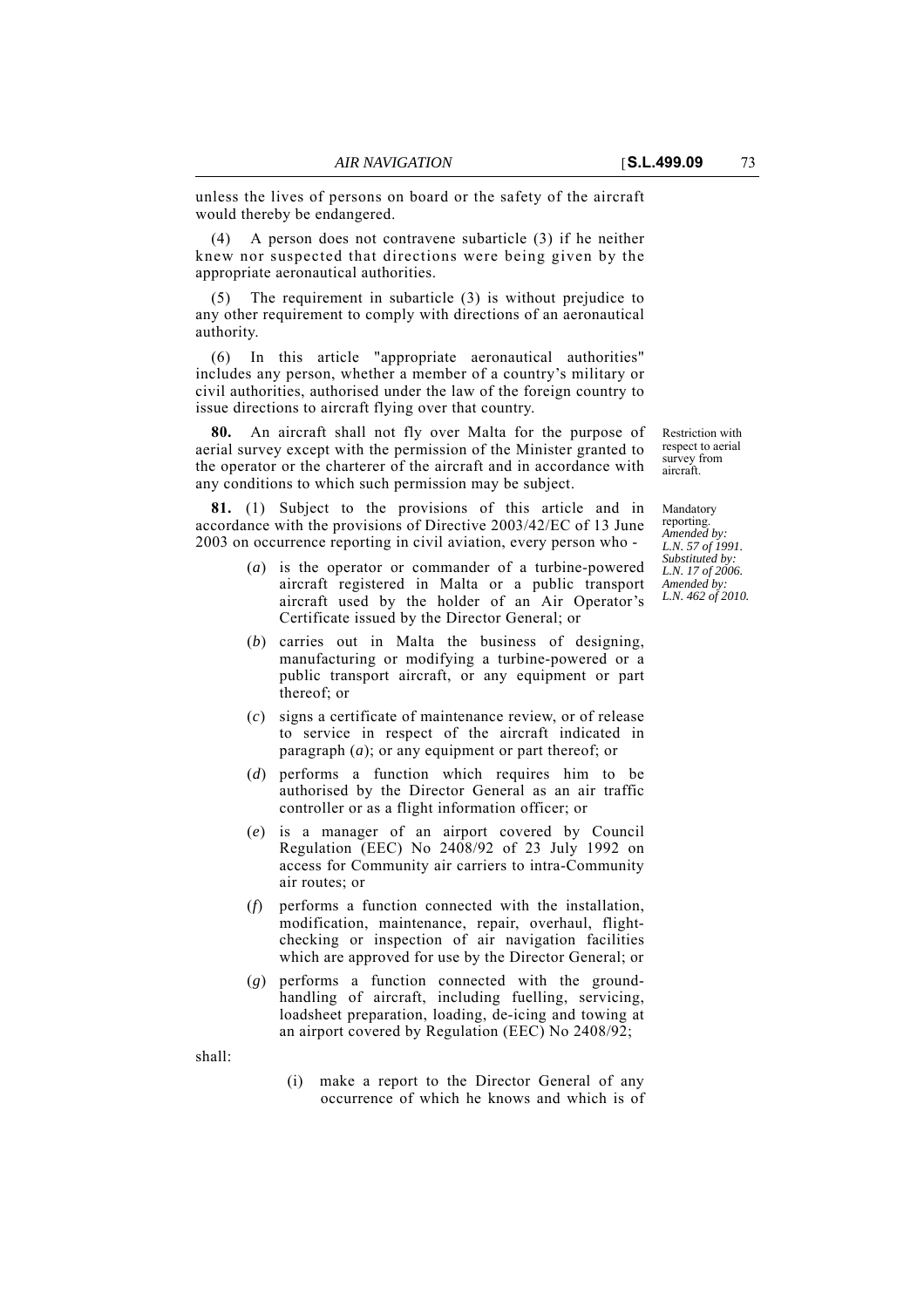such a description as specified in regulation 4 of the Fourteenth Schedule. The report shall be made within such time, by such means, and shall contain such information as is so specified and it shall be presented in such form as the Director General may in any particular case approve, and

- (ii) make a report to the Director General, within such time, by such means, and containing such information as the Director General may specify in a notice in writing served upon him, being information which is in his possession or control and which relates to a reportable occurrence which has been reported by him or by another person to the Director General in accordance with this article.
- (2) In this article:
	- (*a*) "occurrence" means an operational interruption, defect, fault or other irregular circumstance that has or may have influenced flight safety and that has not resulted in an accident or serious incident, hereinafter referred to as "accident or serious incident", as defined in Article 3(a) and (k) of Directive 94/56/EC of 21 November 2004 establishing the fundamental principles governing the investigation of civil aviation accidents and incidents; and
	- (*b*) "disidentification" means removing from reports submitted all personal details pertaining to the reporter and technical details which might lead to the identity of the reporter, or of third parties, being inferred from the information.

(3) Subject to subarticle  $(1)(g)(ii)$ , nothing in this article shall require a person to report any occurrence which he has reason to believe has been or will be reported by another person to the Director General in accordance with this article.

(4) A person shall not make any report under this article if he has reason to believe that the report is false.

(5) Without prejudice to article 36(2) and subject to the provisions of article 59, the operator of an aircraft shall, if he has reason to believe that a report has been or will be made in pursuance of this article, preserve any data from a flight data recorder relevant to the reportable occurrence for fourteen days from the date on which a report of that occurrence is made to the Director General or for such longer periods as the Director General may in a particular case direct:

Provided that the record may be erased if the aircraft is outside Malta and it is not reasonably practicable to preserve the record until the aircraft reaches Malta.

(6) (*a*) For the purposes of Article 5(1) of Directive 2003/42/ EC the Director General is the designated authority to put in place a mechanism to collect, evaluate, process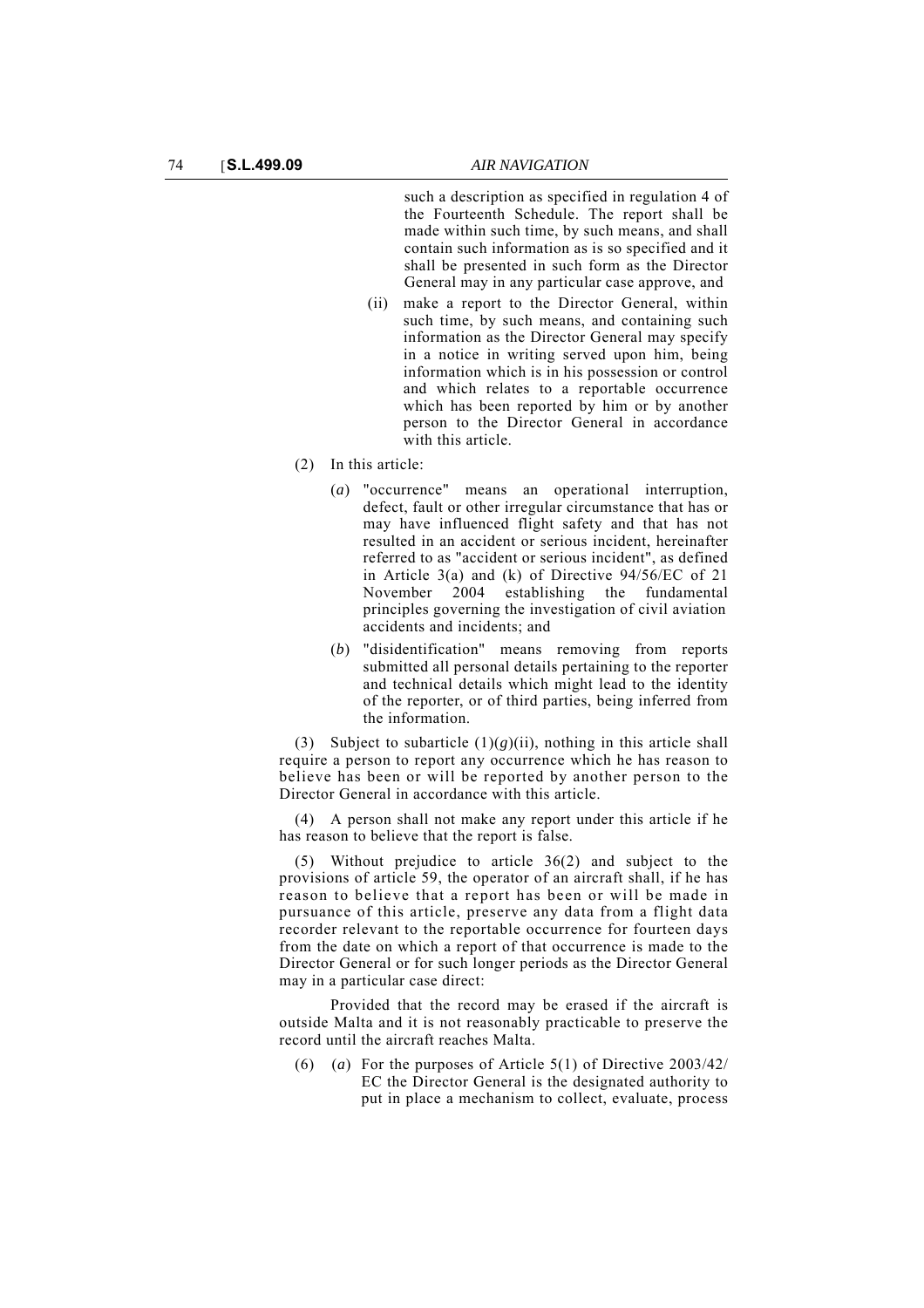and store occurrences reported in accordance with subarticle (1).

- (*b*) Reports shall be stored by the Director General in a database, which shall also include reports of accidents and serious incidents. This database shall be compatible with specific software developed for the purpose by the Commission of the European Union. Names or addresses shall never be recorded in this database.
- (*c*) All safety-related information relating to incidents stored in this database shall be made available to the competent authorities of the other Member States and of the Commission of the European Union. The Director General shall notify, whenever necessary, the reports mentioned in paragraph (*b*) to the competent authority of the State where the aircraft is registered, where the aircraft is manufactured and, or where the operator is certified.

(7) Any entity entrusted with regulating civil aviation safety or with investigating civil aviation accidents and incidents within the European Community shall have access to information on occurrences collected and exchanged in accordance with Article 6 of Directive 2003/42/EC to enable it to draw the safety lessons from the reported occurrences.

(8) The Director General may publish at least annually a safety review containing information on the types of occurrences collected under the mandatory occurrence-reporting system to inform the public of the level of safety in civil aviation. The Director General may also publish disidentified reports.

(9) The Director General shall take necessary measures as may be required by law to ensure confidentiality of the information received under Article 6 of Directive 2003/42/EC from other States and shall use the information solely for the objective of the same Directive.

(10) Without prejudice to the applicable rules of criminal law and to rules related to access to information by judicial authorities, there shall be no proceedings in respect of unpremeditated or inadvertent infringements of the law which come to the attention of the Director General only because they have been reported under the mandatory occurrence-reporting scheme, except in cases of gross negligence. Employees who report incidents of which they may have knowledge shall not be subjected to any prejudice by their employer.

**82.** (1) If it appears to the Director General that any aircraft is intended or likely to be flown -

Power to prevent aircraft flying. *Amended by: L.N. 132 of 2006; L.N. 462 of 2010; L.N. 480 of 2011.*

- (*a*) in such circumstances that any provision of articles 3, 5, 7, 17, 18, 27, 36, 42 or 43 would be contravened in relation to the flights; or
- (*b*) in such circumstances that the flight would be in contravention of any other provision of this Order or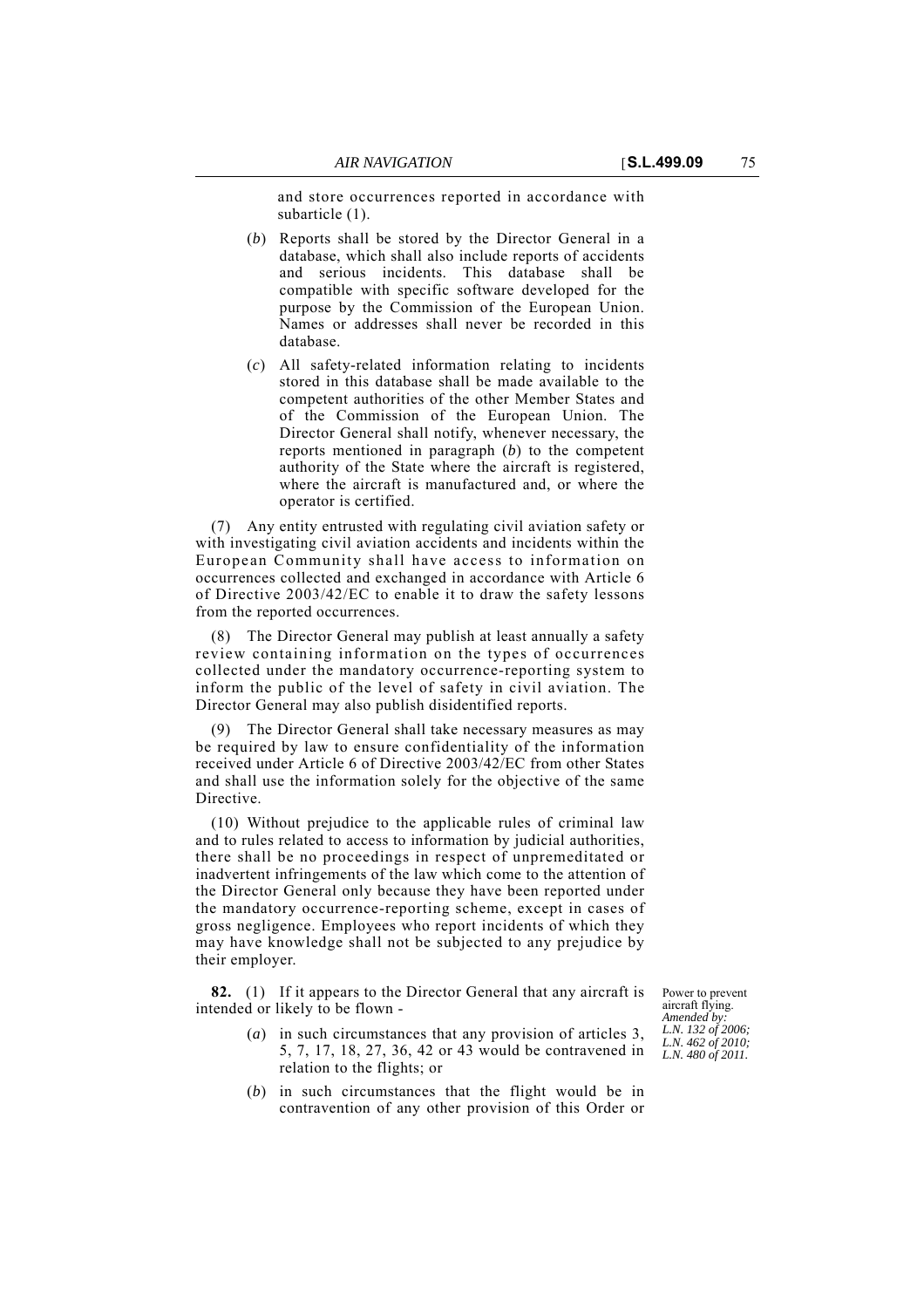of any Schedule thereto or of any directions made thereunder and be a cause of danger to any person or property whether or not in the aircraft; or

- (*c*) while in a condition unfit for the flight, whether or not the flight would otherwise be in contravention of any provision of this Order or of any schedule thereto; or
- (*d*) when during a ramp inspection of an aircraft conducted in accordance with Directive 2004/36/CE as amended by Directive 2008/49/EC findings of a category that make the aircraft not fit for flight are determined,

the Director General may direct the operator or the commander of the aircraft that he is not to permit the aircraft to make the particular flight or any other flight of such description as may be specified in the direction, until the direction has been revoked by the Director General, and the Director General may take such steps as are necessary to detain the aircraft.

(2) For the purpose of subarticle (1), the Director General may enter upon and inspect any aircraft.

**83.** The Director General shall, at all reasonable times, have the right to enter and inspect any aircraft, aerodrome or other landing place as well as any other civil aviation facilities which are located outside the aerodrome area to ensure compliance with any of the provisions of this Order.

**84.** No person shall obstruct or impede any person acting in the exercise of his powers or the performance of his duties under this Order.

**85.** Any person who without reasonable excuse fails to comply with any direction given to him under any provision of this Order or of any schedule thereto shall be deemed for the purposes of this Order to have contravened that provision.

**86.** (1) If any provision of this Order or of any schedule thereto is contravened in relation to an aircraft, the operator of that aircraft and the commander thereof shall, without prejudice to the liability of any other person under this Order for that contravention, be deemed for the purposes of the following provisions of this article to have contravened that provision unless he proves that the contravention occurred without his consent or connivance and that he exercised all due diligence to prevent the contravention.

(2) If it is proved that an act or omission of any person which would otherwise have been a contravention by that person of a provision of this Order or of any Schedule thereto, was due to any cause not avoidable by the exercise of reasonable care by that person, that act or omission shall be deemed not to be a contravention by that person of that provision.

(3) Where a person is charged with contravening a provision of this Order or of any Schedule thereto by reason of his having been a member of the flight crew of an aircraft on a flight for the purpose of public transport or aerial work, the flight shall be treated, without prejudice to the liability of any other person under this

Right of access to aerodromes and other places. *Amended by: L.N. 462 of 2010; L.N. 480 of 2011.*

Obstruction of persons.

Enforcement of directions.

Penalties. *Amended by: L.N. 411 of 2007.*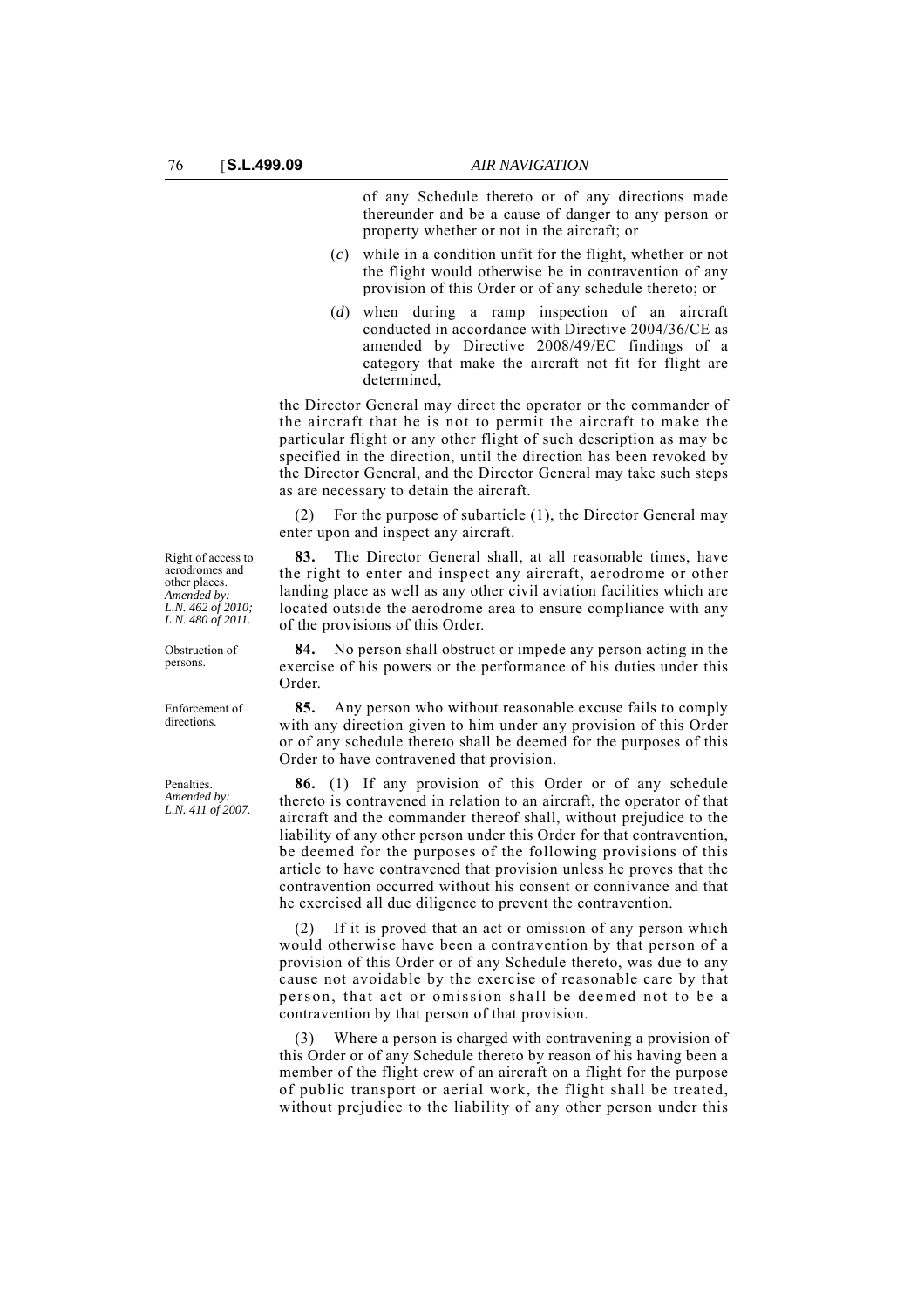Order, as not having been for that purpose if he proves that he neither knew nor had reason to know that the flight was for that purpose.

(4) If a person contravenes a provision of this Order, or of any Schedule thereto, not being a provision referred to in subarticles (5) or (6), he shall be liable on conviction to a fine (*multa*) not exceeding two hundred and thirty-two euros and ninety-four cents (232.94); and in the case of a second or subsequent offence to a fine (*multa*) not exceeding four hundred and sixty-five euros and eighty-seven cents (465.87).

(5) If a person contravenes any provision specified in Part A of the Twelfth Schedule he shall be liable on conviction to a fine (*multa*) not exceeding four hundred and sixty-five euros and eighty-seven cents (465.87); and in the case of a second or subsequent offence to a fine (*multa*) not exceeding one thousand and one hundred and sixty-four euros and sixty-nine cents (1,164.69), or to imprisonment for a term not exceeding six months or to both such fine and imprisonment.

(6) If a person contravenes any provision specified in Part B of the Twelfth Schedule he shall be liable on conviction to a fine (*multa*) not exceeding two thousand and three hundred and twentynine euros and thirty-seven cents (2,329.37) or to imprisonment for a term not exceeding six months or to both such fine and imprisonment.

**87.** Except where the context otherwise requires, the provisions of this Order -

- Extra-territorial effect of the Order.
- (*a*) in so far as they apply, whether by express reference or otherwise, to aircraft registered in Malta, shall apply to such aircraft wherever they may be;
- (*b*) in so far as they apply, whether by express reference or otherwise, to other aircraft shall apply to such other aircraft when they are within Malta;
- (*c*) in so far as they prohibit. require or regulate, whether by express reference or otherwise, the doing of anything by persons in or by any of the crew of, any aircraft registered in Malta, shall apply to such persons and crew, wherever they may be;
- (*d*) in so far as they prohibit, require or regulate, whether by express reference or otherwise, the doing of anything in relation to any aircraft registered in Malta by other persons shall, where such persons are citizens of Malta, apply to them wherever they may be and the courts of Malta shall have jurisdiction accordingly.

**88.** The Director General may direct that such of the provisions of this Order or of any Schedule thereto or of any directions made thereunder, as may be specified in the direction, shall have effect as if reference in those provisions to Maltese aircraft registered in Malta included reference to the aircraft specified in the direction, being an aircraft not so registered but for the time being under the management of a person who, or of persons each of whom, is

Application of Order to Maltese controlled aircraft not registered in Malta. *Amended by: L.N. 462 of 2010.*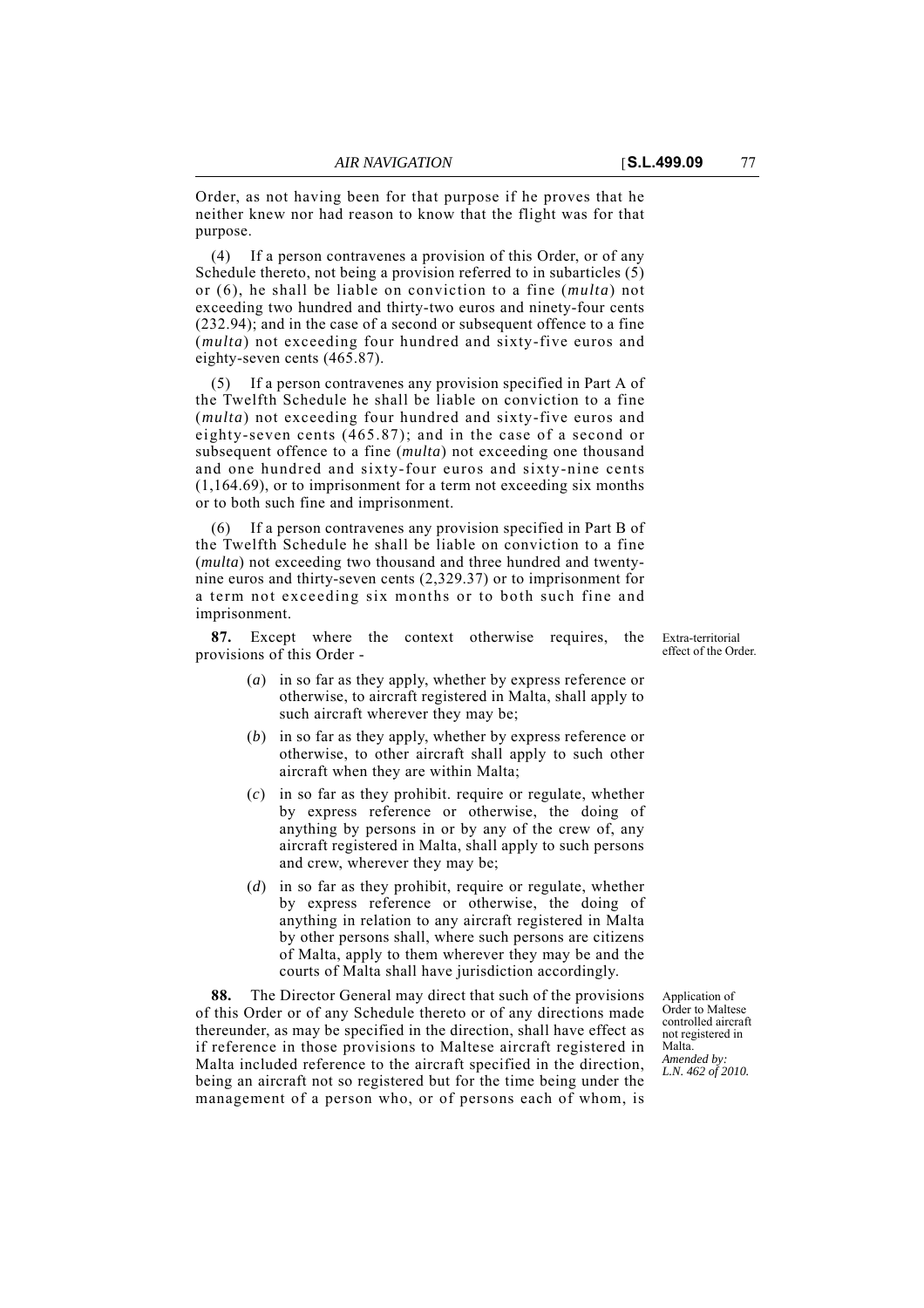qualified to hold any interest by way of ownership in an aircraft registered in Malta.

Application of Order to military aircraft.

Non-applicability to small aircraft. *Amended by: L.N. 202 of 1998; L.N. 462 of 2010.*

**89.** (1) Save as otherwise provided by subarticle (2), article 62(1) and article 75, nothing in this Order shall apply to or in relation to any military aircraft.

(2) Where a military aircraft is flown by a civilian pilot and is not commanded by a person who is acting in the course of his duty as a member of any of the armed forces of the Government of Malta, the following provisions of this Order shall apply on the occasion of that flight, that is to say, articles 46, 47, 49, 62, (so far as applicable), 67 and 79.

**90.** The provisions of this Order, other than articles 47 and 68, shall not apply to or in relation to:

- (*a*) any balloon which at any stage of its flight is not more than two metres in any linear dimension including any basket or other equipment attached to the balloon;
- (*b*) any kite weighing not more than two kg;
- (*c*) any other aircraft weighing not more that 20kg without its fuel, provided that an aircraft weighing more than 7kg without its fuel shall be flown not above 400 feet above the surface and in accordance with the permission and any conditions set out by the Director General.

**90A.** In relation to any of his functions pursuant to any of the provisions of this Order the Director General may, either absolutely or subject to such conditions as he thinks fit, approve a person as qualified to furnish reports to him and may accept such reports.

**91.** The Minister may by order exempt from any of the provisions of this Order or any Schedule thereto, any aircraft or persons, either absolutely or subject to such conditions as may be specified in the Order.

**92.** An appeal shall lie to the Minister from any decision of the Director General that a person is not a fit person to hold a licence to act as aircraft maintenance engineer, member of the flight crew of an aircraft, air traffic controller or student air traffic controller, and if the Minister is satisfied on the evidence submitted, that the decision should be reversed, the Minister may reverse such decision:

Provided that an appeal shall not lie from a decision of the Director General that a person is not qualified to hold the licence by reason of a deficiency in his knowledge, experience, competence, skill, physical or mental fitness.

**93.** (1) Subject to the provisions of articles 71 and 74, nothing in this Order or any Schedule thereto shall confer any right to land in any place without the consent of the owner thereof.

(2) Nothing in this Order shall oblige the Director General to accept an application from the holder of any current certificate, licence, approval, permission, exemption, or other document, being

Approval of persons to furnish reports. *Added by: L.N. 339 of 2002. Amended by: L.N. 462 of 2010.*

Exemption from Order.

Right of appeal. *Amended by: L.N. 462 of 2010.*

Saving. *Amended by: L.N. 462 of 2010.*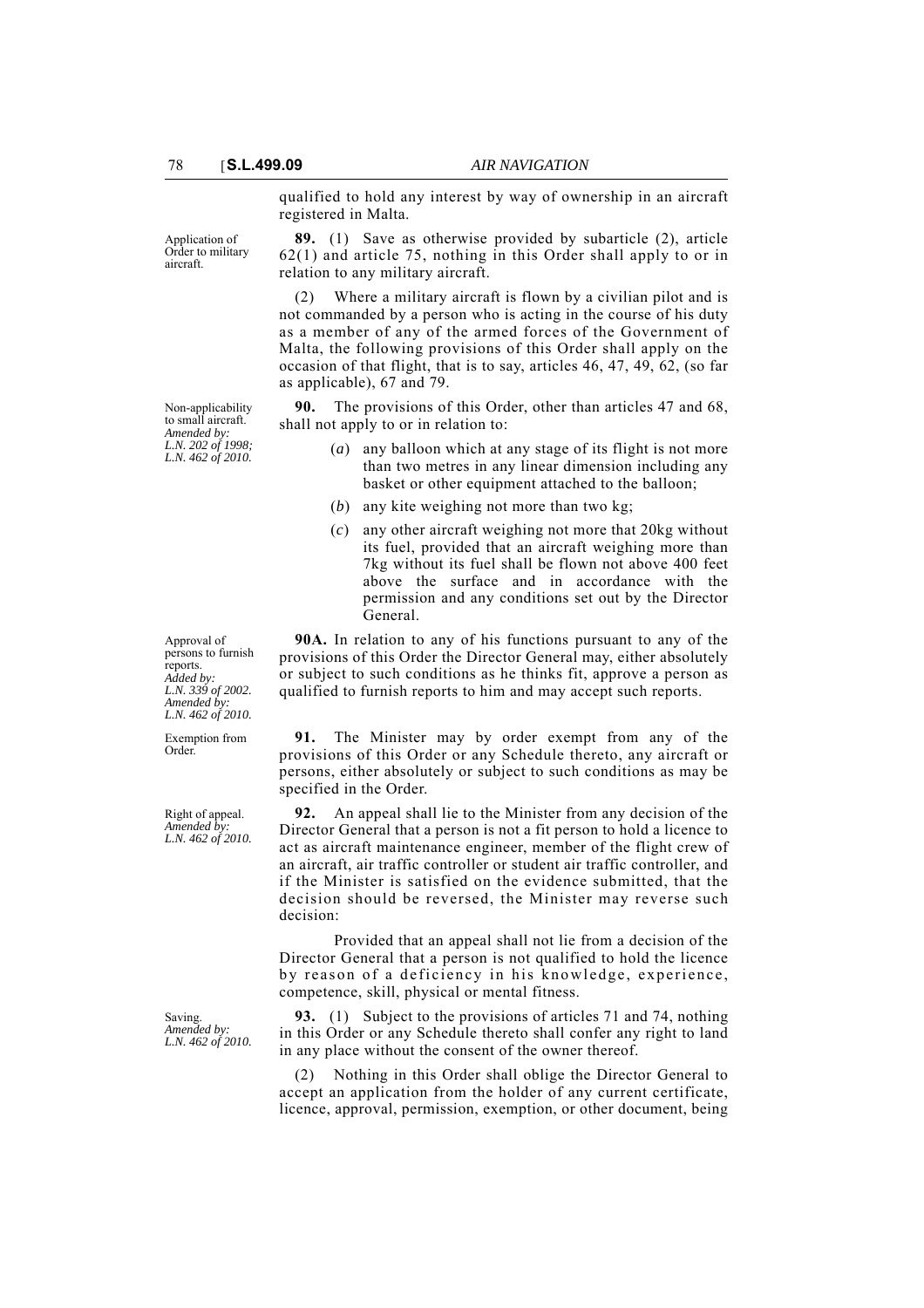an application for the renewal of that document, or for the granting of another document in continuation of or in substitution for the current document, if the application is made more than sixty days before the current document is due to expire.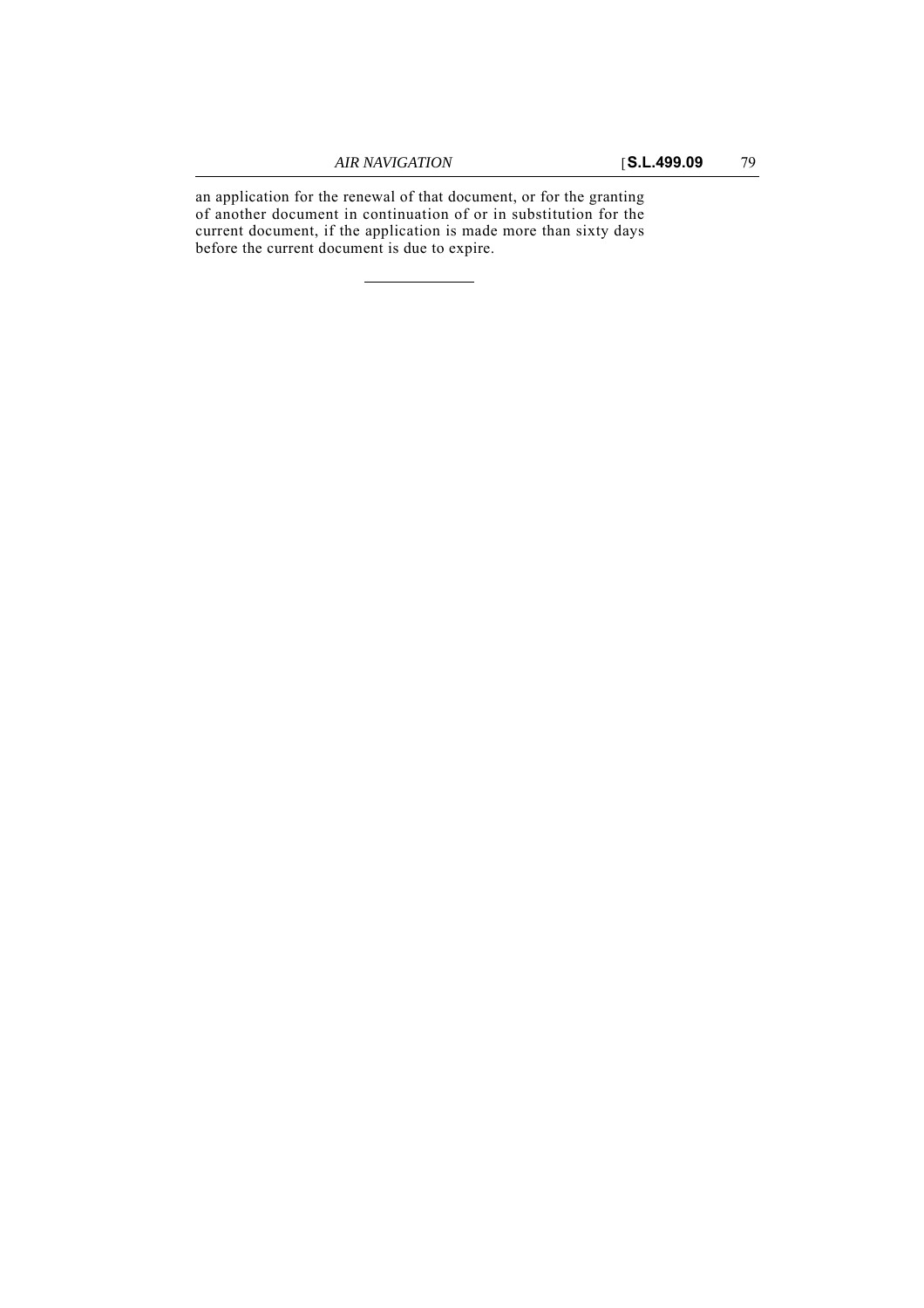*Amended by: L.N. 57 of 1991.*

FIRST SCHEDULE (*DELETED BY L.N. 462 OF 2010*)

*Amended by: L.N. 462 of 2010.*

# SECOND SCHEDULE [Articles 3(1), 7(1) and 38(6)] A and B Conditions

The A Conditions and B Conditions referred to in article 3(1), 7(1) and 38(6) are as follows:

#### A Conditions

(1) The aircraft shall be either an aircraft in respect of which a certificate of airworthiness or validation has previously been in force under this Order, or an aircraft identical in design with an aircraft in respect of which such a certificate is or has been in force.

(2) The aircraft shall fly only for the purpose of enabling it to -

- (*a*) qualify for the issue or renewal of a certificate of airworthiness or of the validation thereof or the approval of a modification of the aircraft, after an application has been made for such issue, renewal, validation or approval as the case may be; or
- (*b*) proceed to or from a place at which any inspection, approval, test or weighing of, or the installation of equipment in, the aircraft is to take place for a purpose referred to in sub-paragraph (*a*), after such an application has been made, or at which the installation of furnishings in, or the taking off, the aircraft is to be undertaken; or
- (*c*) proceed to or from a place at which the aircraft is to be or has been stored.

(3) The aircraft and its engines shall be certified as fit for flight by the holder of an aircraft maintenance engineer's licence granted under this Order, being a licence which entitles him to issue that certificate or by a person approved by the Director General for the purpose of issuing certificates under this condition, and in accordance with the approval.

The aircraft shall carry the minimum flight crew specified in any certificate of airworthiness or validation which has previously been in force under this Order in respect of the aircraft or is or has previously been in force in respect of any other aircraft of identical design.

The aircraft shall not carry any persons or cargo except persons performing duties in the aircraft in connection with the flight or persons who are carried in the aircraft to perform duties in connection with a purpose referred to in paragraph (2) of these Conditions.

(6) The aircraft shall not fly over any congested area of a city, town or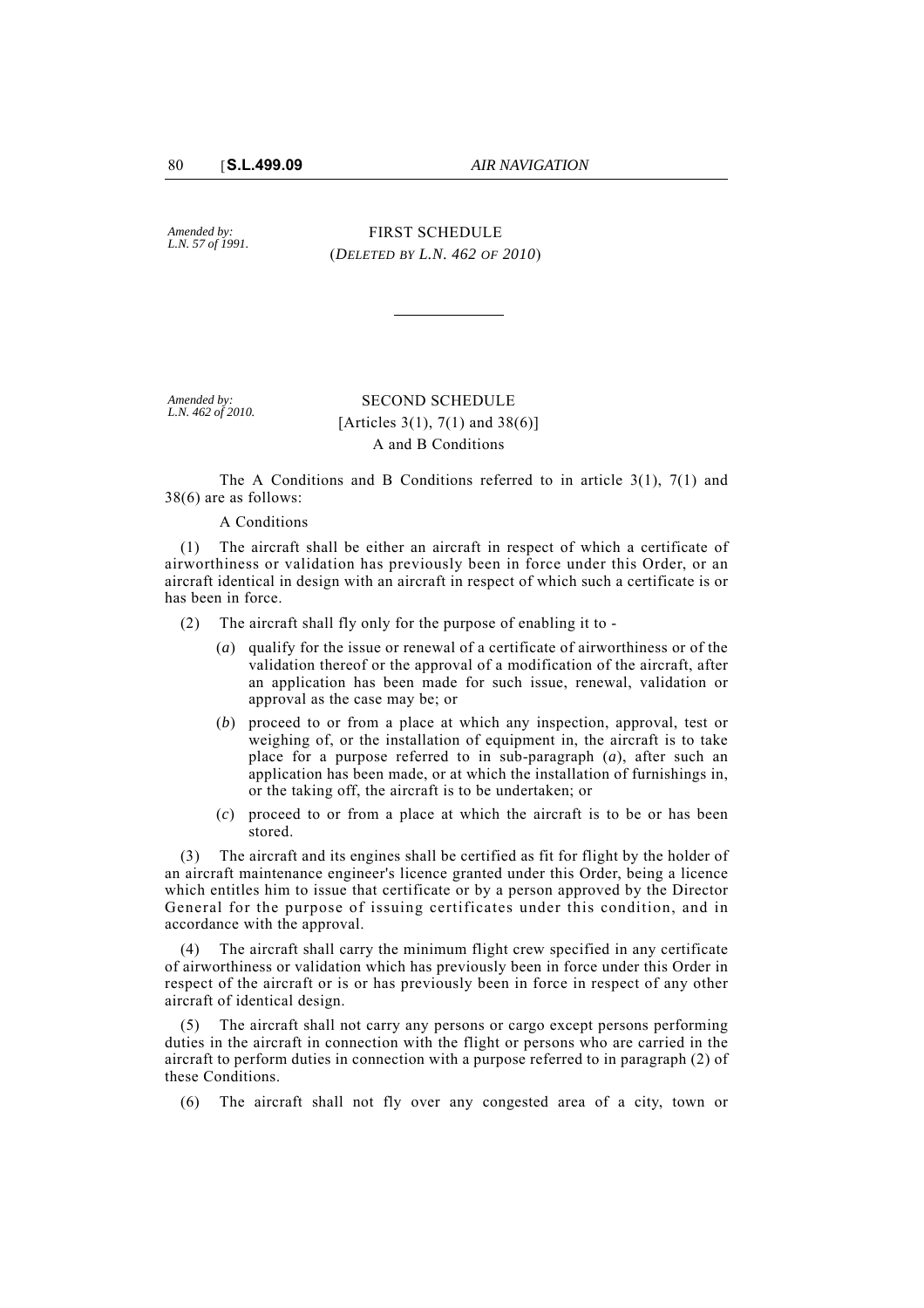settlement except to the extent that it is necessary to do so in order to take off from or land at a Government aerodrome, or a licensed aerodrome in accordance with normal aviation practice.

Without prejudice to the provisions of article  $17(2)$ , the aircraft shall carry such flight crew as may be necessary to ensure the safety of the aircraft.

#### B Conditions

(1) The flight shall be made under the supervision of a person approved by the Director General for the purposes of these Conditions, and subject to any additional conditions which may be specified in such approval.

If it is not registered in Malta or under the law of any country referred to in article 3, the aircraft shall be marked in a manner approved by the Director General for the purposes of these Conditions, and the provisions of articles 13, 14, 18, 31, 34, 57 and 58 shall be complied with in relation to the aircraft as if it was registered in Malta so far as such provisions are applicable to the aircraft in the circumstances.

- (3) The aircraft shall fly only for the purpose of
	- (*a*) experimenting with or testing the aircraft (including in particular its engines) and its equipment; or
	- (*b*) enabling it to qualify for the issue of a certificate of airworthiness or the validation thereof, or the approval of a modification of the aircraft; or
	- (*c*) proceeding to or from a place at which any experiment, inspection, approval, test or weighing of, or the installation of equipment in, the aircraft is to take place for a purpose referred to in sub-paragraph (*a*) or (*b*), or at which the installation of furnishings in, or the painting of, the aircraft is to be undertaken; or
	- (*d*) demonstrating the aircraft with a view to the sale of that aircraft or of other similar aircraft.

(4) Without prejudice to the provisions of article 17(2), the aircraft shall carry such flight crew as may be necessary to ensure the safety of the aircraft.

The aircraft shall not carry any cargo, or any persons other than the flight crew except the following:

- (*a*) persons employed by the operator who carry out during the flight duties in connection with the purposes specified in paragraph (3) of these Conditions;
- (*b*) persons employed by manufacturers of component parts of the aircraft (including its engines) who carry out during the flight duties in connection with the purposes so specified;
- (*c*) persons approved by the Director General under article 8(7) as qualified to furnish reports for the purposes of that article;
- (*d*) persons, other than those carried under the preceding provisions of this paragraph, who are carried in the aircraft in order to carry out a technical evaluation of the aircraft or its operation.

(6) The aircraft shall not fly, except in accordance with procedures which have been approved by the Director General in relation to that flight, over any congested area of a city, town or settlement.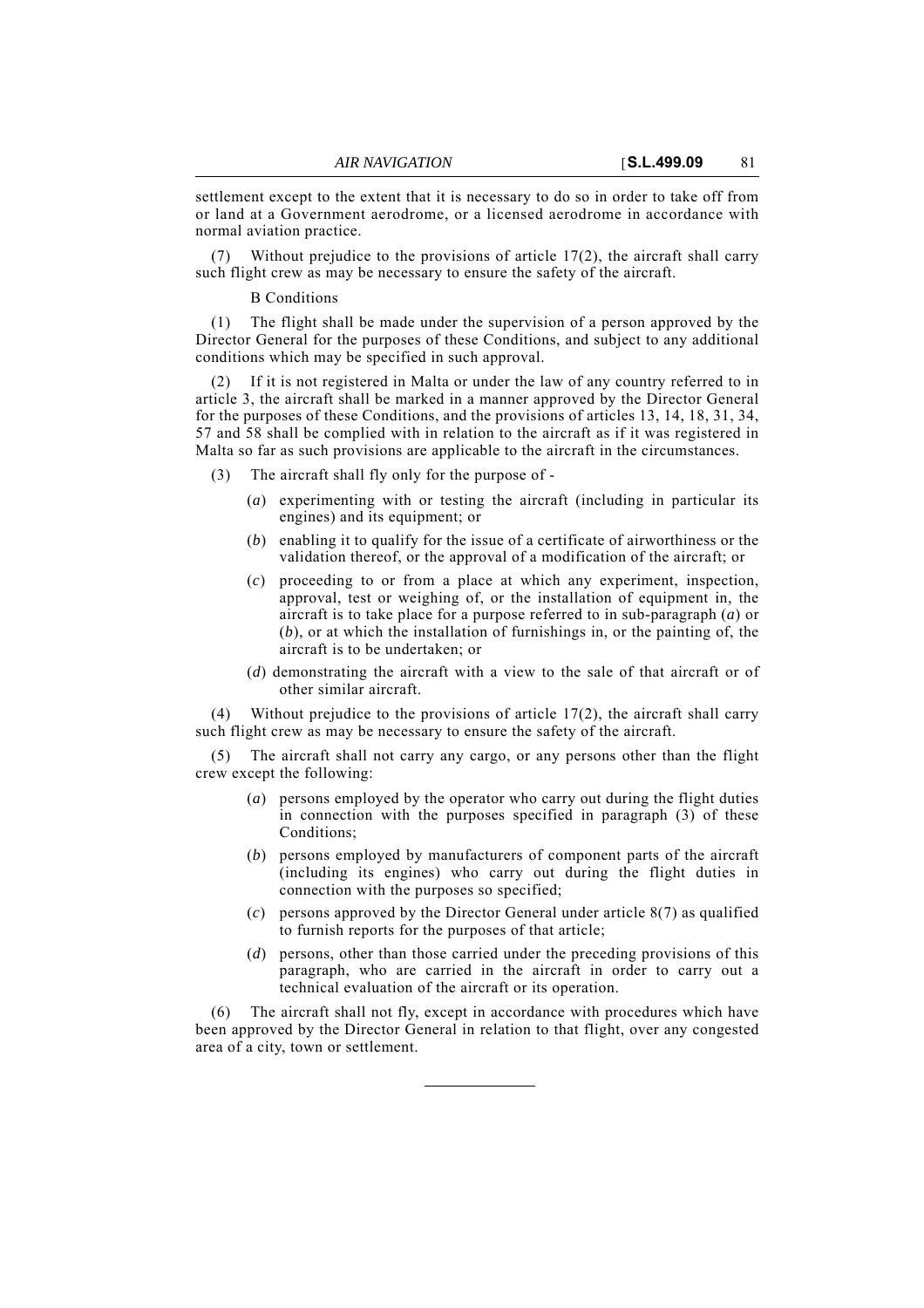## THIRD SCHEDULE

(Article 8)

1. Categories of Aircraft:

Transport Category (Passenger).

Transport Category (Cargo).

Aerial Work Category.

Private Category.

Special Category.

2. Purposes for which aircraft may fly: Transport Category (Passenger): any purpose.

Transport Category (Cargo): any purpose, other than the public transport of

passengers.

Aerial Work Category: aerial work only.

Private Category: any purpose other than public transport or aerial work.

Special Category: any purpose, other than public transport, specified in the certificate of airworthiness but not including the carriage of passengers unless expressly permitted.

*Amended by: L.N. 57 of 1991. Substituted by: L.N. 130 of 2003; L.N. 157 of 2004.* FOURTH SCHEDULE (Article 11)

## JAR 66 Aircraft Maintenance Licence Privileges

An aircraft maintenance licence holder may, subject to conditions endorsed upon his licence, issue such certificates as permitted by the JAR 66 and JAR 145 requirements.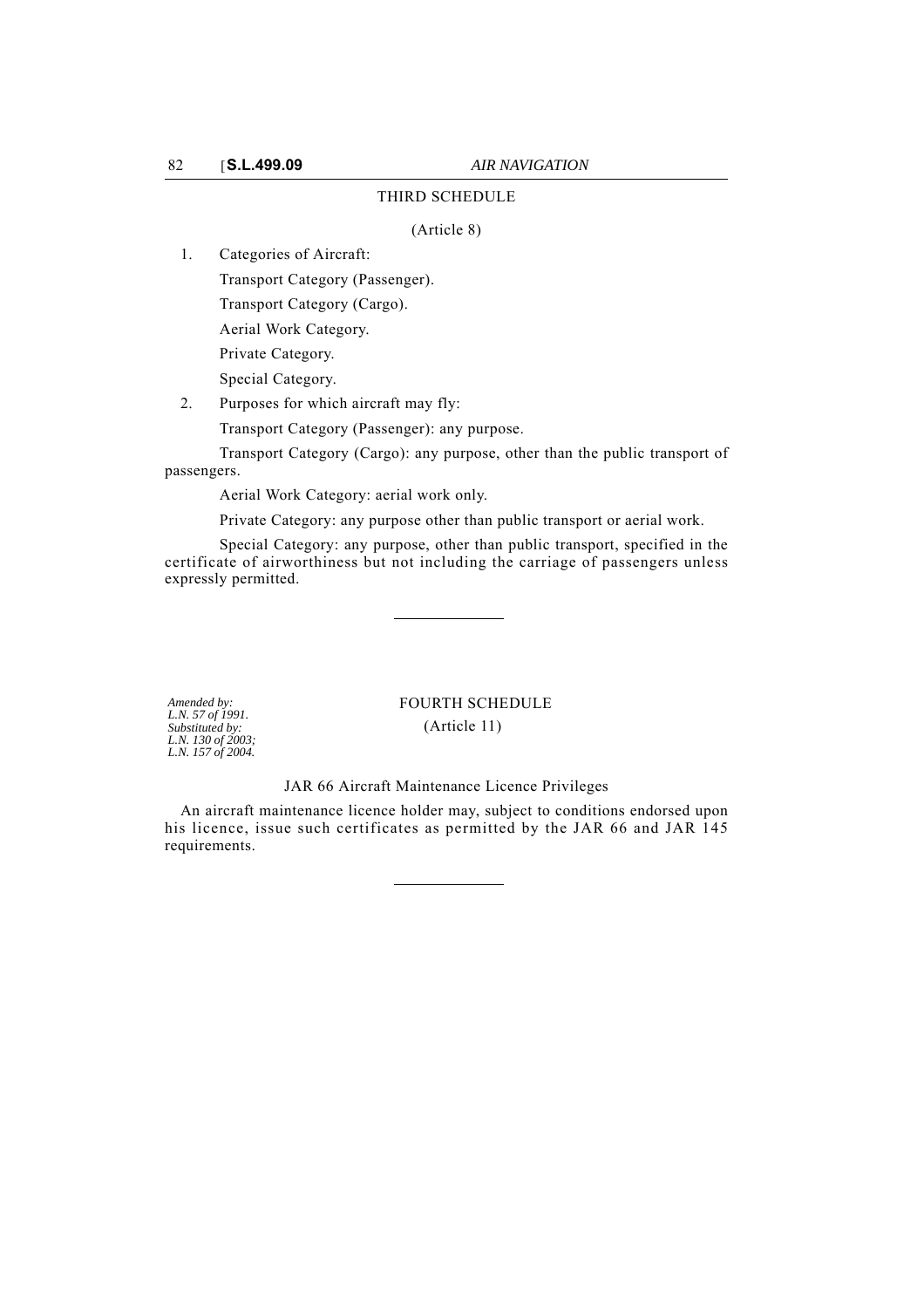# FIFTH SCHEDULE *Amended by:* (Articles 10(4), 12(2) and 36(1))

*L.N. 57 of 1991. Substituted by: L.N. 202 of 1998; L.N. 339 of 2002. Amended by: L.N. 445 of 2004; L.N. 287 of 2006; L.N. 462 of 2010.*

## Aircraft Equipment

1. Aircraft operated for public transport purposes registered in Malta shall be equipped in accordance with the requirements set forth in the edition of JAR-OPS 1 Commercial Air Transportation (Aeroplanes) Sub Parts K and L and JAR-OPS 3 Commercial Air Transportation (Helicopters) Sub-Parts K and L applicable in Malta at the time, and satisfy EC Regulation 1702/2003.

2. Aircraft operated for purposes other than those specified in paragraph 1 and gliders, registered in Malta, shall be provided with adequate equipment appropriate to the circumstances of flight specified in paragraph 5 and for the purposes of this paragraph the expression "adequate equipment" shall mean the scales of equipment indicated in paragraph 6, provided that if the aircraft is flying in a combination of such circumstances the scales of equipment shall not on that account be required to be duplicated.

3. The equipment carried in an aircraft as being necessary for the airworthiness of the aircraft shall be taken into account in determining whether this Schedule is complied with in respect of that aircraft.

The following items of equipment shall not be required to be of a type approved by the Director General:

- (i) The equipment referred to in Scale  $A(ii)$ ;
- (ii) First Aid Equipment and Handbook, referred to in Scale B;
- (iii) Time pieces, referred to in Scale F;
- (iv) Torches, referred to in Scale C and G;
- (v) Sea anchors, referred to in Scales I and J;
- (vi) Rocket signals, referred to in Scale J;
- (vii) Equipment for mooring, anchoring or manoeuvring aircraft on the water, referred to in Scale I.

5. (1) Gliders when flying by night for purposes other than public transport or aerial work - Scale A(ii).

(2) Gliders flying for purposes of public transport or aerial work – Scale A, B, D and  $F(i)$ , and:

- (*a*) when flying by night Scale C and G;
- (*b*) when carrying out aerobatic manoeuvres Scale M.
- (3) Aeroplanes and Helicopters Scale A, and
	- (*a*) when flying by night Scale C, D and G;
	- (*b*) when operating under VFR Scale D;
	- (*c*) when flying under Instrument Flight Rules
		- (i) outside controlled airspace Scale D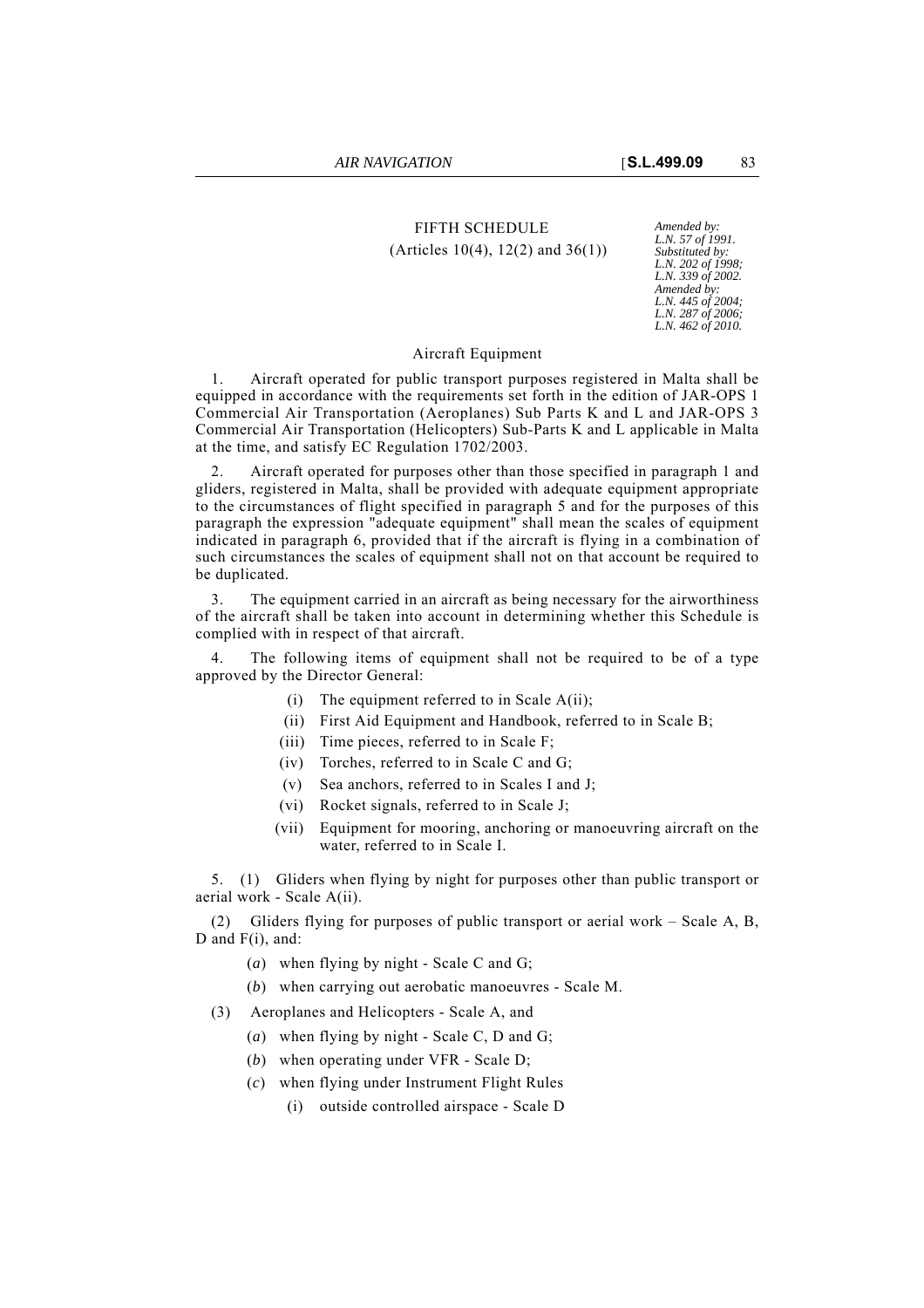(ii) within controlled airspace - Scale E and  $E(iv)$  duplicated and F

(*d*) when carrying out aerobatic manoeuvres - Scale M.

(4) All turbine engined aeroplanes and helicopters with a maximum take-off mass exceeding 5,700 kg, or authorised to carry more than nine passengers - Scale O.

(5) All aeroplanes with a maximum take-off mass exceeding 27,000 kg issued with an individual certificate of airworthiness after 1 January 1989 - Scale L.

All aeroplanes with a maximum take-off mass exceeding 27,000 kg and issued with an individual certificate of airworthiness on or after 1 January 1987 - Scale N.

- (7) (i) All aeroplanes operating over water at a distance from land of more than 50 nautical miles - Scale H;
	- (ii) single engined land aeroplanes operating more than 100 nautical miles from land and multi engined land aeroplanes capable of continuing flight with one engine inoperative operating more than 200 nautical miles from land – Scale H and J;

(iii) Seaplanes operating on any flight - Scale H and I.

- (8) (i) Helicopters flying over water having Performance Class 1 and 2 Scale H and J;
	- (ii) Helicopters flying over water having Performance Class 3 Scale H.
- (9) All aeroplanes and helicopters operating at high altitudes Scale K.
- (10) All aeroplanes and helicopters flying in icing conditions Scale P.

(11) All aeroplanes and helicopters operating with more than one flight crew - Scale Q.

6. The scales of equipment indicated in the foregoing shall be as follows:

Scale A

- (i) Spare fuses for all electrical circuits the fuses of which can be replaced in flight, consisting of 10 per cent of the number of each rating, whichever is the greater.
- (ii) Maps, charts, codes and other documents and navigational equipment necessary, in addition to any other equipment required under this Order, for the intended flight of the aircraft, including any diversion which may be reasonably expected.
- (iii) (*a*) Every pilot's seat or seat alongside, in all gliders, aeroplanes, helicopters and gyroplanes shall be equipped with -
	- (1) a safety belt with one diagonal shoulder strap or a safety harness (where the maximum take-off mass does not exceed 2,300 kg);
	- (2) a safety harness (where the maximum take-off mass exceeds  $2,300$  kg):

Provided that the Director General may permit a safety belt without a diagonal shoulder strap to be fitted if he is satisfied that it is not reasonably practical to fit a safety belt with one diagonal shoulder strap, or safety harness.

(*b*) For every seat in use (not being a seat referred to in subparagraph (*a*) above) a safety belt with or without one diagonal shoulder strap or a safety harness.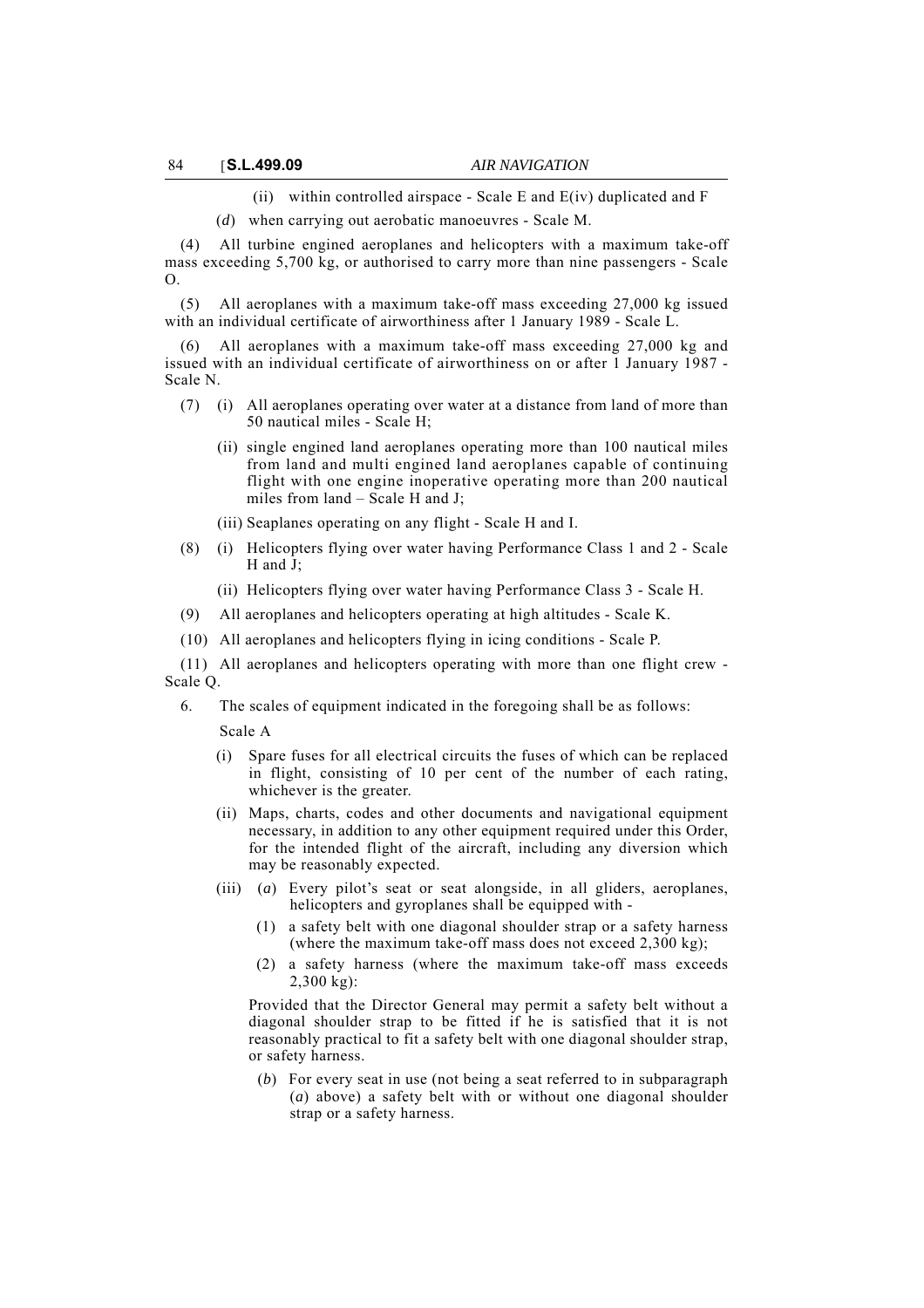Scale B

(i) First aid equipment of good quality, sufficient in quantity, having regard to the number of persons on board the aircraft, and including the following:

Roller bandages, triangular bandages, adhesive plaster, absorbent gauze, cotton wool (or wound dressings in place of the absorbent gauze and cotton wool), burn dressings, safety pins;

Haemostatic bandages or tourniquets, scissors;

Antiseptic, analgesic, and stimulant drugs;

Splints, in the case of aeroplanes the maximum take-off mass of which exceeds 5,700 kg;

A handbook of First Aid.

(ii) If the commander cannot, from his own seat, see all the passengers' seats in the aircraft, a means of indicating to the passengers that seat belts should be fastened.

Scale C

- (i) Equipment for displaying the lights required by the Rules of the Air and Air Traffic Control;
- (ii) Electrical equipment, supplied from the main source of supply in the aircraft, to provide sufficient illumination to enable the flight crew properly to carry out their duties during flight;
- (iii) unless the aircraft is equipped with radio, devices for making the visual signal specified in the Rules of the Air and Air Traffic Control as indicating a request for permission to land;
- (iv) an electric torch for each crew member station;
- (v) lights in all passenger compartments.

Scale D

- (i) Either
	- (*a*) a turn indicator (not required for helicopters and gyroplanes) and a slip indicator; or
	- (*b*) a gyroscopic bank and pitch indicator and a gyroscopic indicator;
- (ii) a sensitive pressure altimeter adjustable for changes in barometric pressure;
- (iii) a magnetic compass.

Scale E

- (i) A turn indicator (not required for helicopters and gyroplanes) and a slip indicator with an additional gyroscopic bank and pitch indicator in lieu of the turn indicator;
- (ii) A gyroscopic bank and pitch indicator;
- (iii) A gyroscopic direction indicator;
- (iv) A sensitive pressure altimeter adjustable for changes in barometric pressure.

Scale F

(i) A time piece with a sweep second hand;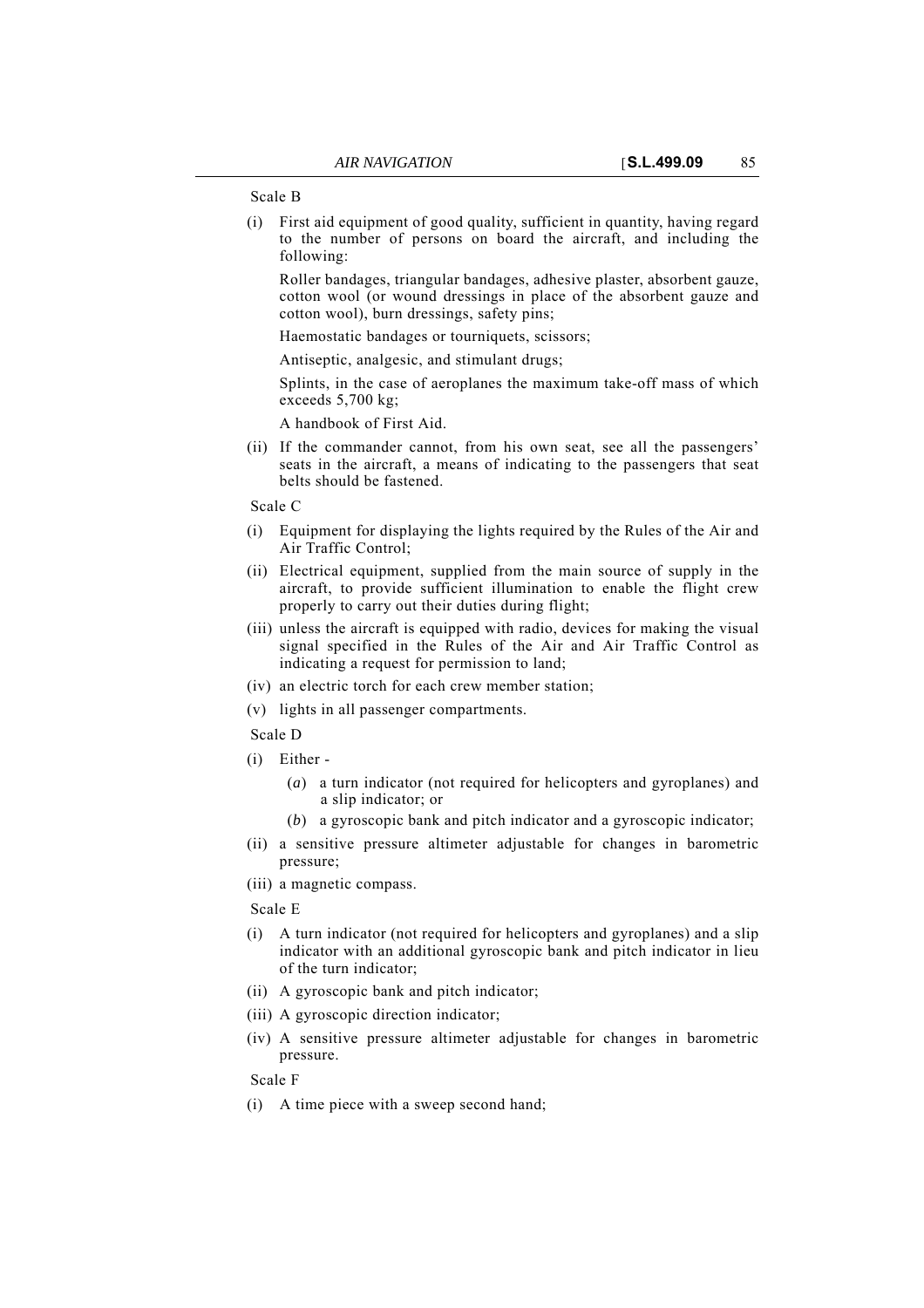- (ii) A means of indicating whether the power supply to the gyroscopic instrument is adequate;
- (iii) A rate of climb and descent indicator;
- (iv) If the maximum take-off mass of the aircraft exceeds 5,700 kg a means of indicating the outside air temperature;
- (v) If the maximum take-off mass of the aircraft exceeds 5,700 kg two airspeed indicators.

#### Scale G

- (i) Landing lights consisting of two single filament lamps, or one dual filament with separately energised filaments;
- (ii) An electric lighting system to provide illumination in every passenger compartment;
- (iii) In the case of any other aircraft one electric torch for each member of the crew of the aircraft;
- (iv) In the case of an aircraft of which the maximum take-off mass exceeds 5,700kg, a means of observing the existence and build up of the ice on the aircraft.

#### Scale H

For each person on board, a life jacket or equivalent flotation device stowed in a position easily accessible for the seat of the person for whose user it is provided.

#### Scale I

A sea anchor and other equipment necessary to facilitate mooring, anchorage or manoeuvring the aircraft on water, appropriate to its size, weight and handling characteristics.

#### Scale J

Life rafts sufficient to accommodate all persons on board the aeroplane or helicopter, with the following equipment:

- (*a*) a sea anchor;
- (*b*) marine type pyrotechnic distress signals;
- (*c*) life lines, and a means of attaching one life raft to another.

## Scale K

- (i) In every flight operated at altitudes at which the atmospheric pressure in personnel compartments will be less than 700 hPa, sufficient breathing oxygen to supply:
	- (*a*) all crew members and at least 10% of the passengers for any period in excess of thirty minutes that the pressure in the compartments occupied by them will be between 700 hPa and 620 hPa; and
	- (*b*) all crew members and passengers for any period that the atmospheric pressure in compartments occupied by them will be less than 620 hPa.
- (ii) In every pressurised aeroplane or helicopter a sufficient quantity of stored oxygen to supply all crew members and passengers, as is appropriate to the circumstances of the flight being undertaken, in the event of loss of pressurisation, for any period that the atmospheric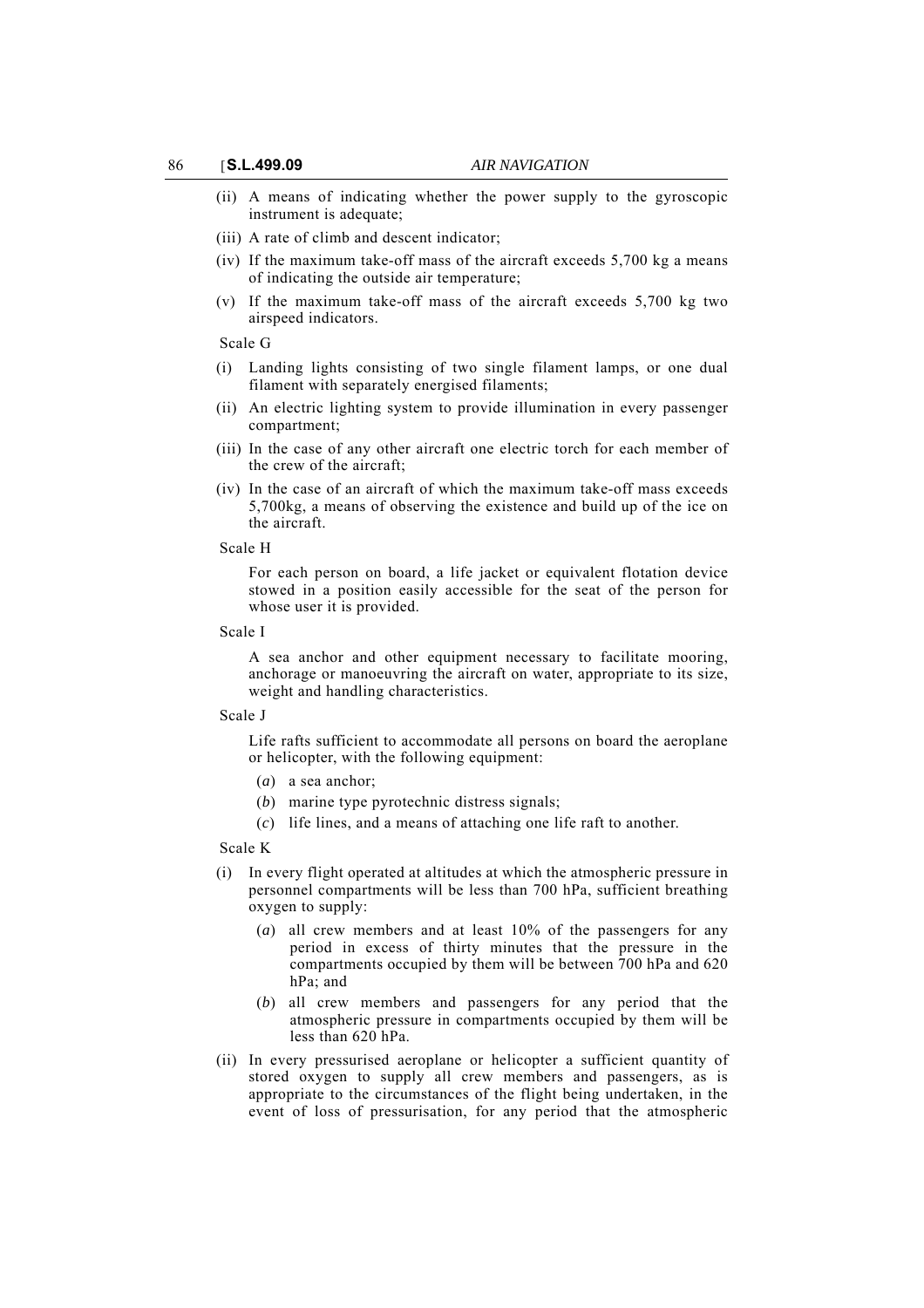pressure in any compartment occupied by them would be less than 700 hPa. In addition when an aeroplane or helicopter is operated at flight altitudes where the atmospheric pressure is more than 376 hPa and cannot descend safely within four minutes to a flight altitude where the atmospheric pressure is equal to 620 hPa, there shall be no less than 10 minutes supply of oxygen for the occupants of the passenger compartment.

Scale L

A Type 1 flight data recorder which is capable of recording, by reference to a time scale, the following data:

Pressure altitude, indicated airspeed, heading, normal acceleration, pitch attitude, roll attitude, radio transmission keying, power on each engine, trailing edge flap or cockpit control selection, leading edge flap or cockpit control selection, thrust reversed position, ground spoiler/ speed brake selection, outside air temperature, autopilot/autothrottle/ AFCs mode and engagement status.

## Scale M

Safety harness for every seat in use:

Provided that in the case of an aircraft carrying out aerobatic manoeuvres consisting only of erect spinning, the Director General may permit a safety belt with one diagonal shoulder strap to be fitted if he is satisfied that such restraint is sufficient for the carrying out of erect spinning in that aircraft and that it is not reasonably practicable to fit a safety harness in that aircraft.

Scale N

A four channel cockpit capable of recording the aural environment of the flight deck during flight. Provided that an aircraft shall not be required to carry the said equipment, if before take off the equipment is found to be unserviceable and the aircraft flies in accordance with arrangements approved by the Director General.

## Scale O

Equipment capable of giving warning to the pilot of the potentially hazardous proximity of ground or water: provided that if the equipment becomes unserviceable, the aircraft may fly or continue to fly until it first lands at a place at which it is reasonable practicable for the equipment to be repaired or replaced (ground proximity warning system).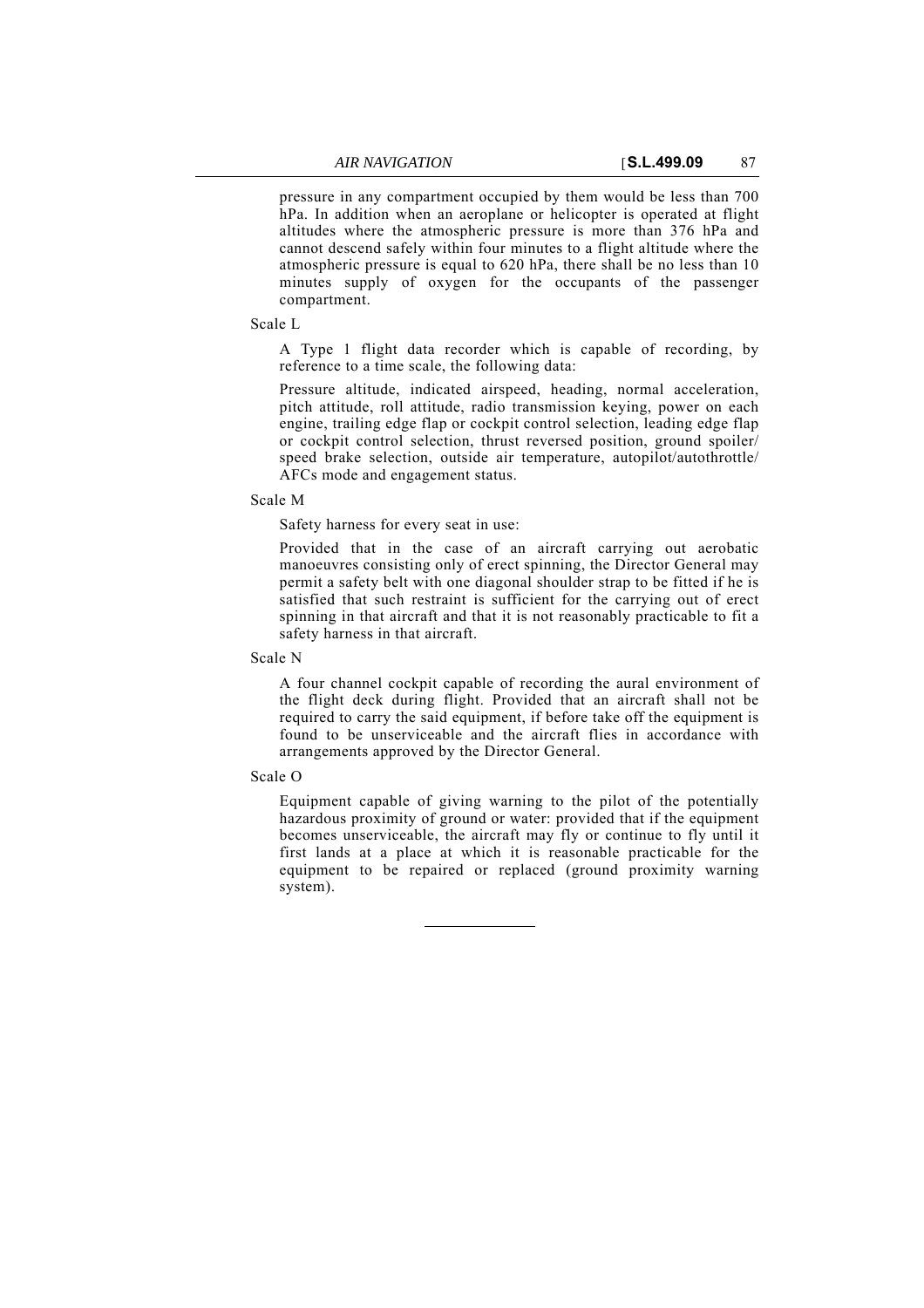*Amended by: L.N. 202 of 1998. Substituted by: L.N. 17 of 2006. Amended by: L.N. 287 of 2006.* SIXTH SCHEDULE (Article 13)

1. With the exception of those aircraft operated for public transport for which the requirements set out in JAR OPS 1 and JAR OPS 3 apply, aircraft shall be provided, when flying in the circumstances specified in paragraph 2 of this Schedule, with the scales of equipment indicated.

2. (*a*) All aircraft flying within Malta when flying:

- (i) Under IFR scale A, B, C, and D
- (ii) Under VFR
	- scale A and D
- (*b*) Maltese registered aircraft wherever they may be shall comply with the laws of the country in which the aircraft is being operated.
- (*c*) All aeroplanes registered in Malta, wherever they may be, and all aeroplanes wherever registered when flying in Malta, powered by one or more turbine jet or turbine propeller engines and either having a maximum take-off mass exceeding 15000 kg or which in accordance with the certificate of airworthiness in force in respect thereof may carry more than 30 passengers - Scale E.
- 3. The scales of radio equipment indicated in the foregoing shall be as follows:

Scale A

Radio equipment capable of maintaining direct two-way communication with the appropriate aeronautical radio stations.

Scale B

Radio navigation equipment capable of enabling the aircraft to be navigated on the intended route including VHF omni-range equipment, Automatic Direction Finding equipment and Distance Measuring Equipment.

Scale C

Radio navigation equipment capable of enabling the aircraft to make an approach to landing using the Instrument Landing System.

Scale D

Secondary surveillance radar equipment.

Scale E

Airborne collision avoidance system.

- 4. In this Schedule:
	- (1) "Automatic Direction Finding equipment" means radio navigation equipment which automatically indicates the bearing of any radio station transmitting the signals received by such equipment;
	- (2) "VHF omni-range equipment" means radio navigation equipment capable of giving visual indications of bearings of the aircraft by means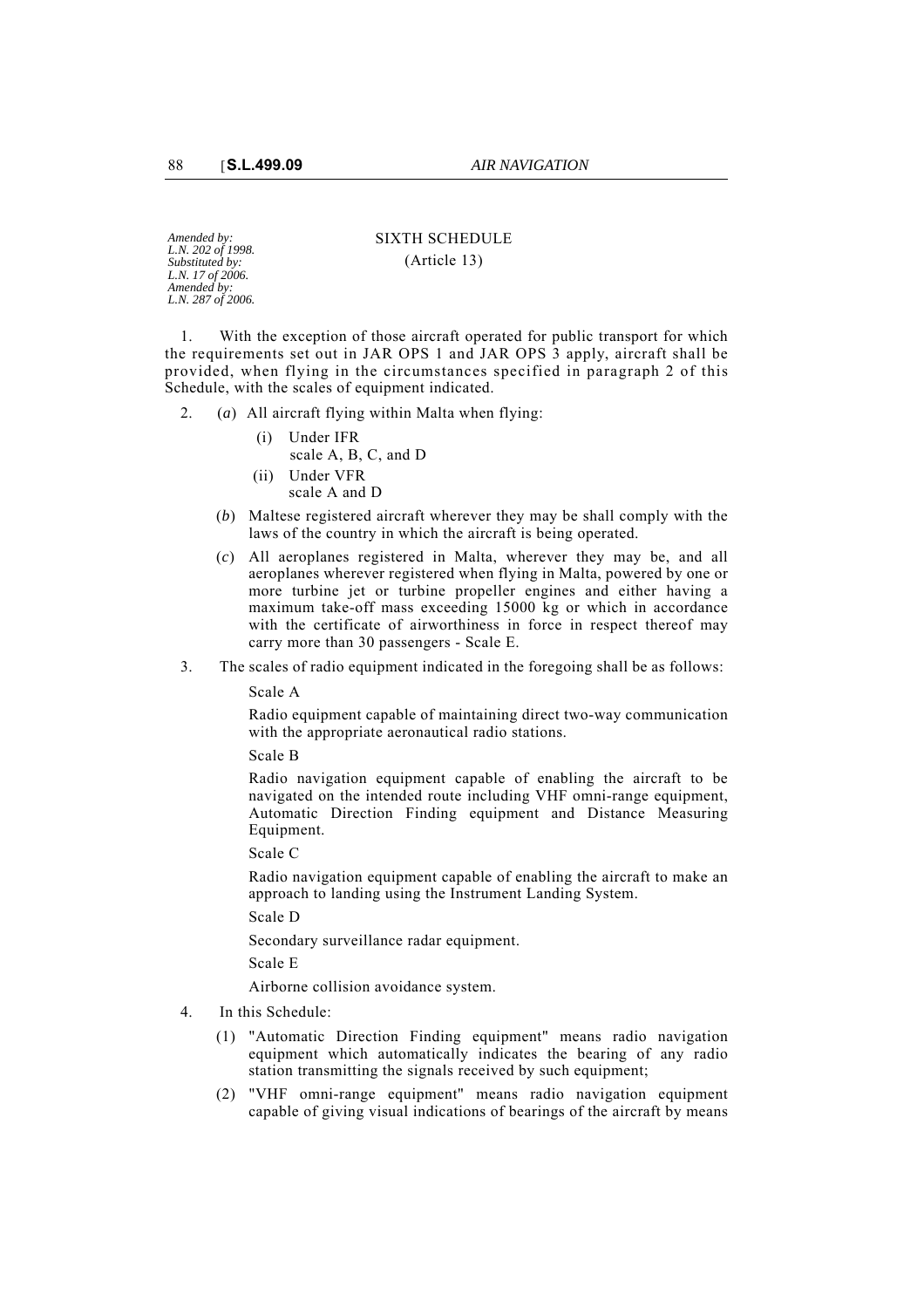of signals received from very high frequency omni-directional radio ranges;

- (3) "Distance Measuring Equipment" means radio equipment capable of providing a continuous indication of the aircraft's distance from the appropriate aeronautical radio stations;
- (4) "Secondary surveillance radar equipment" means such type of radio equipment as may be notified as being capable of (*a*) replying to an interrogation from secondary surveillance radar units on the surface and (*b*) being operated in accordance with such instructions as may be given to the aircraft by the appropriate air traffic control unit;
- (5) "Airborne collision avoidance system" means an aeroplane system which conforms to requirement set out in Volume 4 Chapter 4 of Annex 10 (first Edition) in the Chicago Convention; is based on secondary surveillance radar transponder signals; operates independently of ground based equipment and which is designed to provide advice and appropriate avoidance manoeuvres to the pilot in relation to other aeroplanes which are equipped with secondary surveillance radar and are in undue proximity.

## SEVENTH SCHEDULE

#### (Article 14)

## Aircraft, Engine and Propeller Log Books

1. Aircraft Log Books

The following entries shall be included in the aircraft log book:

- (*a*) the name of the constructor, the type of the aircraft, the number assigned to it by the constructor and the date of the construction of the aircraft;
- (*b*) the nationality and registration marks of the aircraft;
- (*c*) the name and address of the operator of the aircraft;
- (*d*) the date of each flight and the duration of the period between take off and landing, or, if more than one flight was made on that day, the number of flights and the total duration of the periods between take offs and landings on that day;
- (*e*) particulars of all maintenance work carried out on the aircraft or its equipment;
- (*f*) particulars of any defects occurring in the aircraft or in any equipment required to be carried therein by or under this Order, and of the action taken to rectify such defects including a reference to the relevant entries in the technical log required by article 9(7);
- (*g*) particulars of any overhauls, repairs, replacements and modifications relating to the aircraft or any such equipment as aforesaid:

Provided that entries shall not be required to be made under sub-paragraphs (*e*), (*f*) and (*g*) in respect of any engine or variable pitch propeller.

2. Engine Log Book

The following entries shall be included in the engine log book: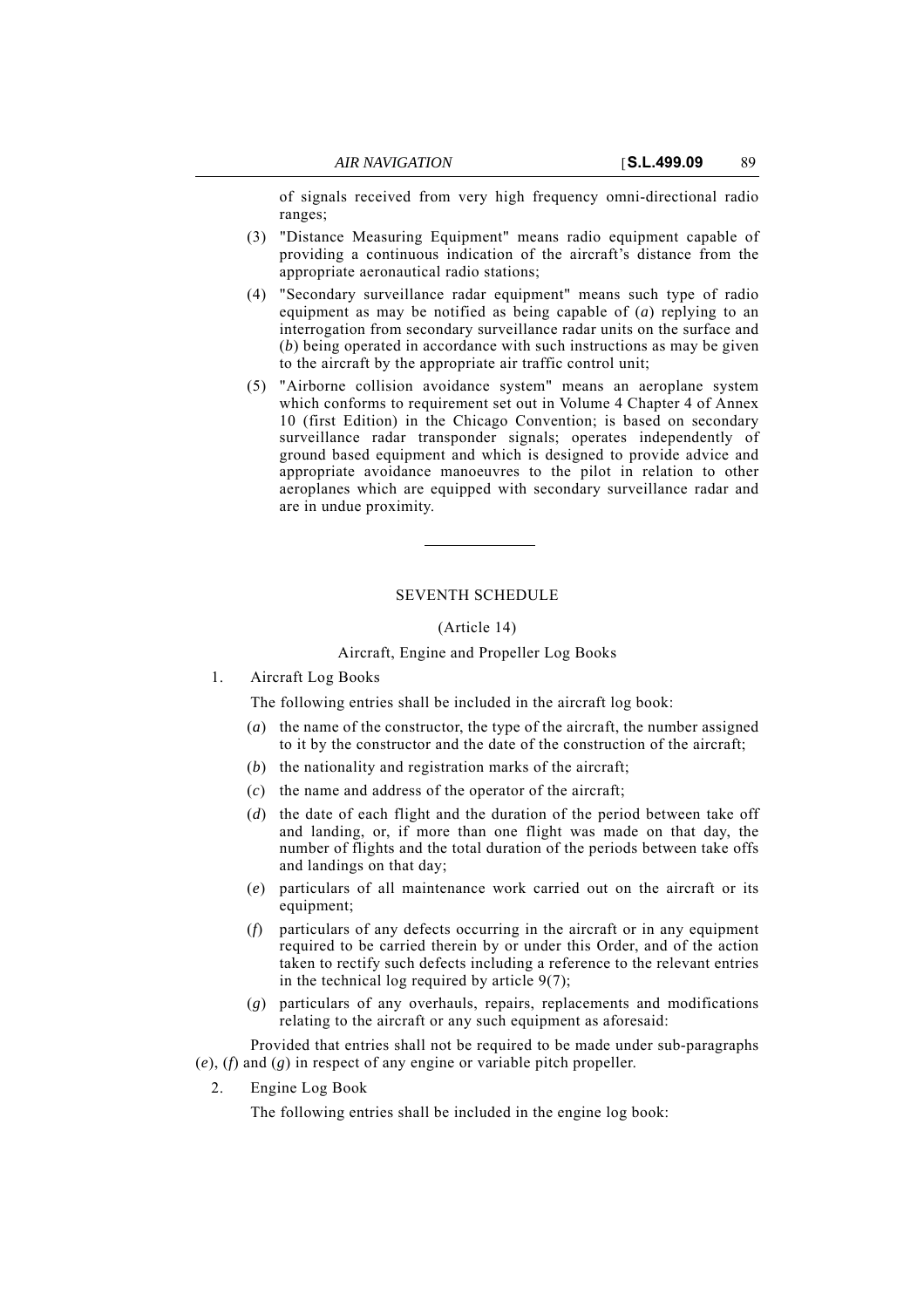- (*a*) the name of the constructor, the type of the engine, the number assigned to it by the constructor and the date of the construction of the engine;
- (*b*) the nationality and registration marks of each aircraft in which the engine is fitted;
- (*c*) the name and address of the operator of each such aircraft;
- (*d*) either
	- (i) the date of each flight and the duration of the period between take off and landing, or, if more than one flight was made that day, the number of flights and the total duration of the period between take-offs and landings on that day; or
	- (ii) the aggregate duration of periods between take off and landing for all flights made by that aircraft since the immediately preceding occasion that any maintenance, overhaul, repair, replacement, modification, or inspection was undertaken on the engine;
- (*e*) particulars of all maintenance work done on the engine;
- (*f*) particulars of any defects occurring in the engine, and of the rectification of such defects including a reference to the relevant entries in the technical log required by article 9(7);
- (*g*) particulars of all overhauls, repairs, replacements and modifications relating to the engine or any of its accessories.
- 3. Variable Pitch Propeller Log Book

The following entries shall be included in the variable pitch propeller log book:

- (*a*) the name of the constructor, the type of the propeller, the number assigned to it by the constructor and the date of the construction of the propeller;
- (*b*) the nationality and registration marks of each aircraft, and the type and number of each engine, to which the propeller is fitted;
- (*c*) the name and address of the operator of each such aircraft;
- (*d*) either
	- (i) the date of each flight and the duration of the period between take off and landing, or, if more than one night was made on that day the number of flights and the total duration of the periods between take-offs and landings on that day; or
	- (ii) the aggregate duration of periods between take-off and landing for all flights made by that aircraft since the immediate1y preceding occasion that any maintenance, overhaul, repair, replacement, modification, or inspection was undertaken on the propeller;
- (*e*) particulars of all maintenance work done on the propeller;
- (*f*) particulars of any defects occurring in the propeller, and of the rectification of such defects, including a reference to the relevant entries in the technical log required by article 9(7);
- (*g*) particulars of any overhaul, repairs, replacements and modifications relating to the propeller.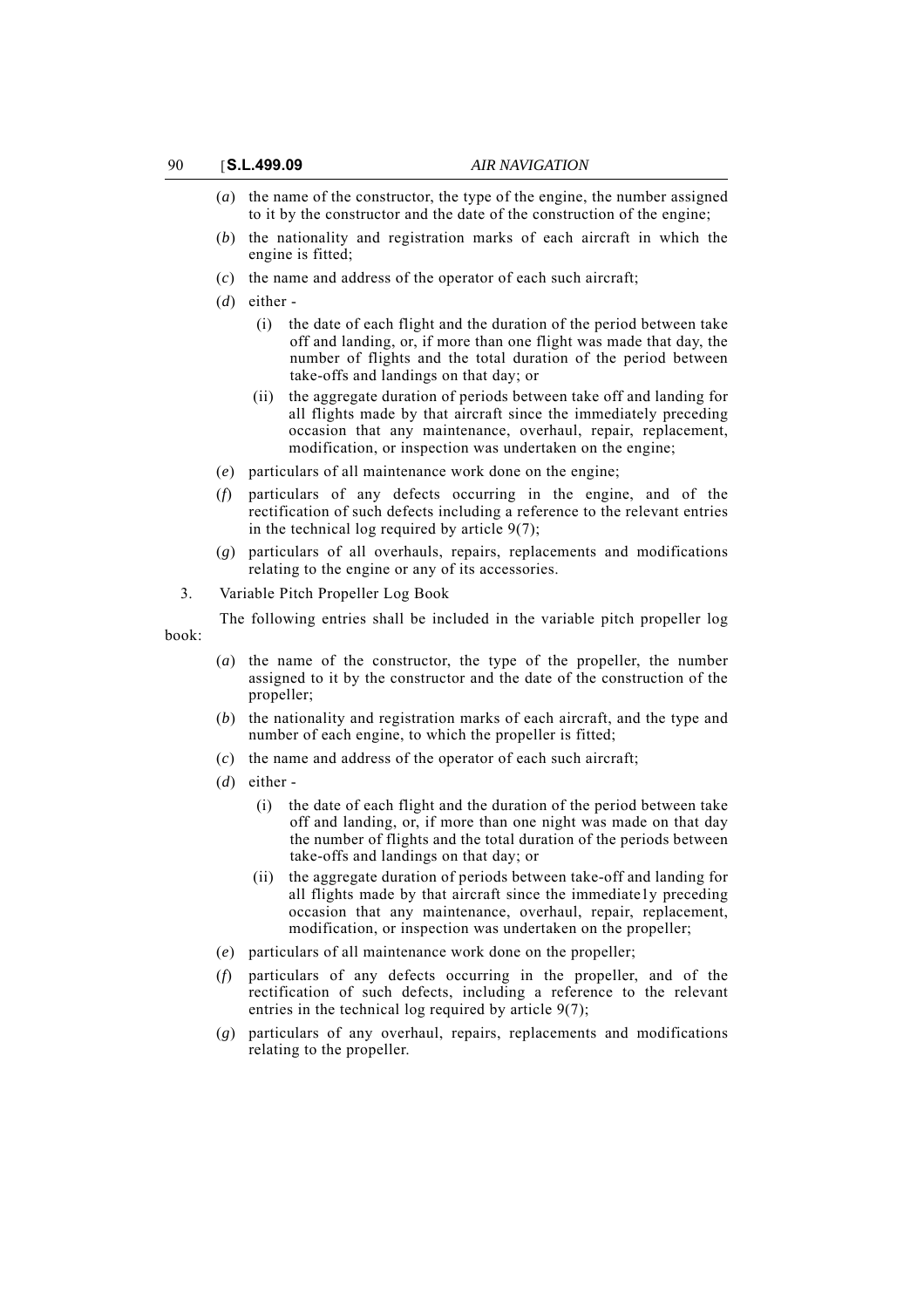# EIGHTH SCHEDULE *Amended by:* (Article 19)

*L.N. 57 of 1991; L.N. 34 of 1992; L.N. 52 of 2001. Substituted by: L.N. 339 of 2002. Amended by: L.N. 157 of 2004; L.N. 58 of 2005; L.N. 287 of 2006; L.N. 462 of 2010.*

## Flight Crew of Aircraft: Licences and Ratings

## PART A - LICENCES (non JAR FCL)

## Minimum Age, Period of Validity, Privileges

1. 1. Aeroplane Pilots

Private Pilot's Licence (Aeroplanes)

Minimum age - 17 years

Maximum Period of Validity - 2 years

Privileges: The holder of the licence shall be entitled to fly as pilot in command or co-pilot of an aeroplane of any of the types specified in the aircraft rating included in the licence:

Provided that:

- (*a*) He shall not fly such an aeroplane for the purpose of public transport or aerial work and he shall not fly such an aeroplane on a special VFR flight with a flight visibility of less than three kilometres;
- (*b*) he shall not receive any remuneration for his services as a pilot;
- (*c*) he shall not fly as pilot in command of such an aeroplane at night unless:
	- (i) his licence includes a night rating (aeroplanes) and
	- (ii) his licence includes an instrument rating (aeroplanes) or he has within the immediately preceding six months carried out as pilot in command not less than five take-offs and five landings at a time when the depression of the centre of the sun was not less than 12° below the horizon.
- (*d*) he shall not, unless his licence includes an instrument rating (aeroplane), fly as pilot in command or co-pilot or such an aeroplane flying in circumstances which require compliance with the Instrument Flight Rules.

Commercial Pilot's Licence (Aeroplanes)

Minimum Age - 18 years

Maximum Period of Validity - 6 months.

Privileges

(1) The holder of the licence shall be entitled to exercise the privileges of a Private Pilot's Licence (Aeroplanes) which includes a night rating (aeroplanes), entitled to fly as pilot in command of an aeroplane on a special VFR flight notwithstanding that the flight visibility is less than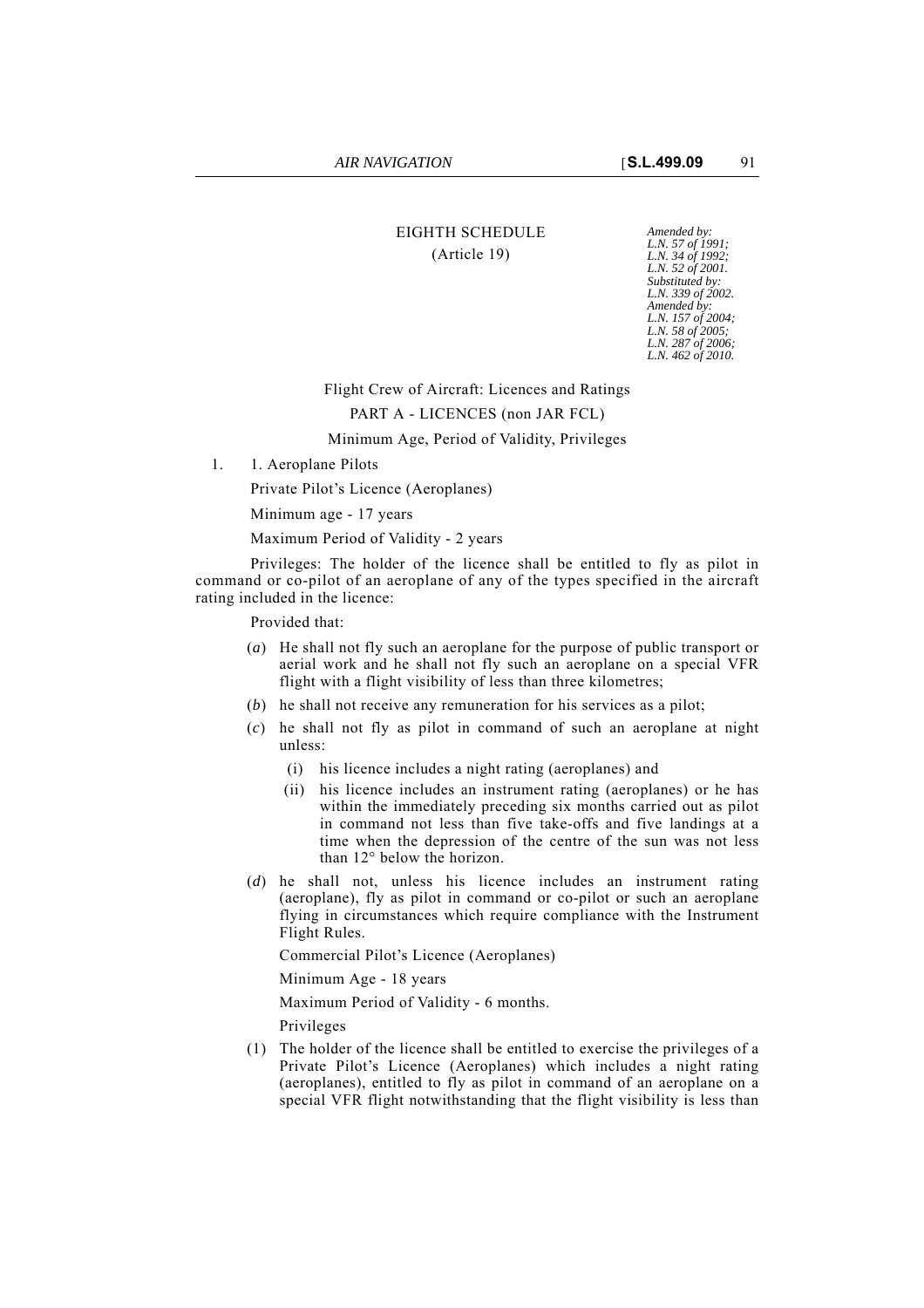three kilometres; and

(2) He shall be entitled to fly as pilot in command of an aeroplane of a type specified in Part 1 of the aircraft rating included in the licence when the aeroplane is engaged on a flight for any purpose whatsoever:

Provided that:

- (*a*) he shall not, unless his licence includes an instrument rating (aeroplanes), fly such an aeroplane on any scheduled journey;
- (*b*) he shall not fly such an aeroplane at night on which any passenger is carried unless his licence includes an instrument rating (aeroplanes) or he has within the immediately preceding ninety days carried out as pilot in command on an aeroplane of the same class or type, or in a flight simulator approved for the purpose not less than five take-offs and five landings at a time when the depression of the centre of the sun was not less than 12° below the horizon;
- (*c*) he shall not, unless his licence includes an instrument rating (aeroplanes) fly any such aeroplane of which the maximum takeoff mass exceeds 2,300 kg. On any flight for the purpose of public transport, except a flight beginning and ending at the same aerodrome and not extending beyond 25 nautical miles from that aerodrome;
- (*d*) he shall not fly such an aeroplane on a flight for the purpose of public transport unless it is certified for single pilot operation;
- (*e*) he shall not fly such an aeroplane on any flight for the purpose of public transport after he attains the age of sixty years unless the aeroplane is fitted with dual controls and carries a second pilot who has not attained the age of sixty years and who holds an appropriate licence under this Order entitling him to act as pilot in command or co-pilot of that aeroplane;
- (*f*) he shall not, unless his licence includes an instrument rating (aeroplane), fly as pilot in command or co-pilot of such an aeroplane flying in circumstances which require compliance with the Instrument Flight Rules.

(3) He shall be entitled to fly as co-pilot of any aeroplane of a type specified in the aircraft rating included in the licence when the aeroplane is engaged on a flight for any purpose whatsoever.

(4) He shall not at any time after he attains the age of sixty-five years act as pilot in command or co-pilot or any aeroplane on a flight for the purpose of public transport.

Airline Transport Pilot's Licence (Aeroplanes)

Minimum Age - 21 years

Maximum of Validity - 6 months

Privileges: The holder of the licence shall be entitled to exercise the privileges of a Commercial Pilot's Licence (Aeroplanes) except that proviso (*d*) to paragraph (2) of those privileges shall not apply.

2. Other Flight Crew

Flight Radio Telephony Operator's Licence

Minimum age - 16 years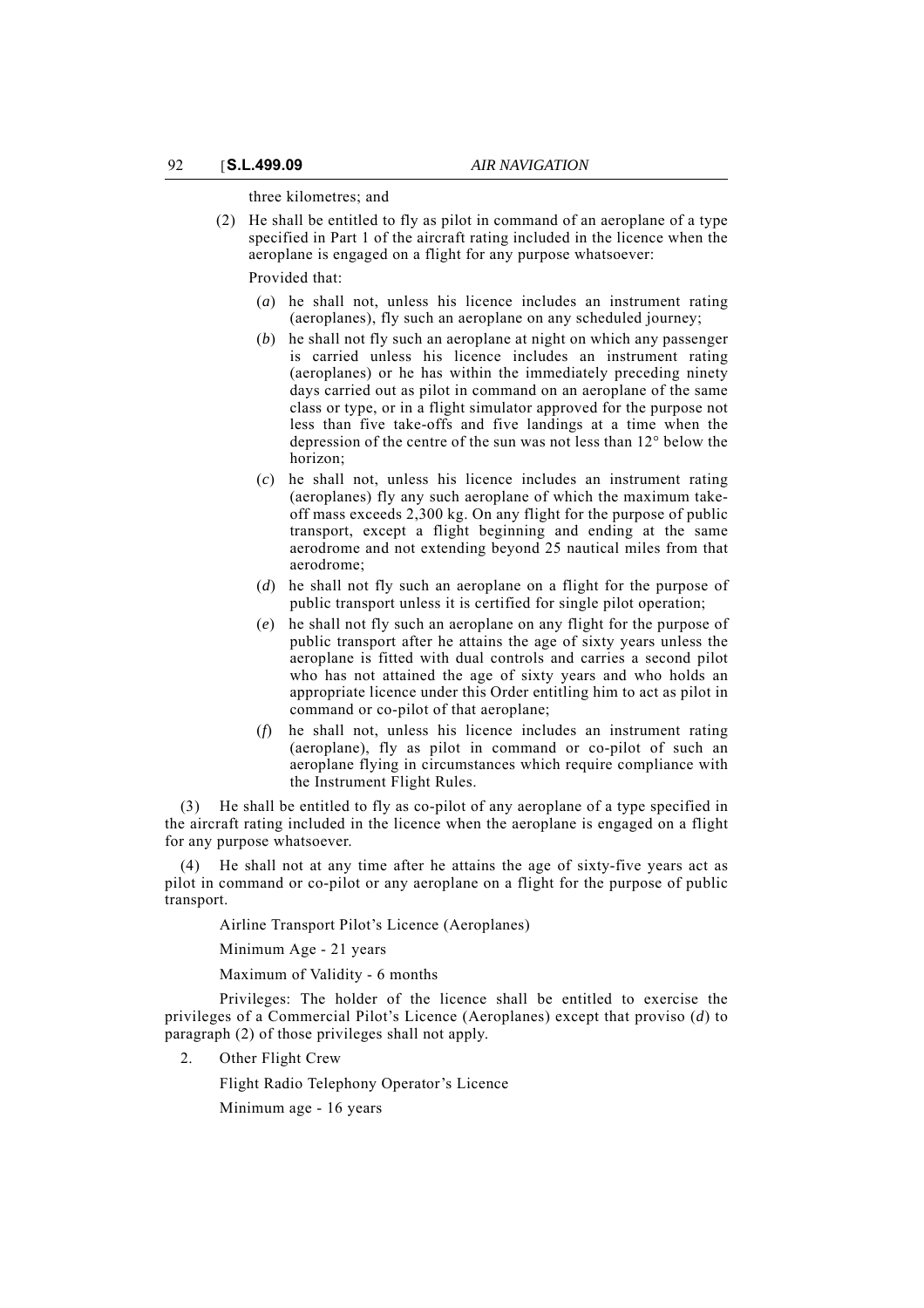Maximum period of validity - 10 years

Privileges: the holder of the licence shall be entitled to operate radio telephony apparatus in any aircraft if the stability of the frequency radiated by the transmitter is maintained automatically but shall not be entitled to operate the transmitter, or to adjust its frequency except by the use of external switching devices.

## PART A - LICENCES (JAR FCL)

#### Minimum Age, Period of Validity, Privileges

Subject to any limitations made by the Director General, where the Director General grants Pilot Licences and ratings in accordance with the requirements of JAR-FCL 1 or JAR-FCL 2 or Flight Engineer's Licences in accordance with the requirements of JAR-FCL 4, the privileges, age limits and maximum period of validity thereof shall be those set out in the edition of JAR-FCL 1, JAR-FCL 2 or JAR- FCL 4 applicable in Malta.

### PART B - RATINGS (non JAR FCL)

1. 1. The following ratings may be included in a pilot's licence granted under Part V of this Order, and, subject to the provisions of this Order and of the licence, the inclusion of a rating in a licence shall have the consequences respectively specified as follows:

Aircraft Rating. The licence shall entitle the holder to act as pilot only of aircraft of the type specified in the aircraft rating and different types of aircraft may be specified in respect of different privileges of a licence.

Instrument Rating (Aeroplanes) shall entitle the holder of the licence to act as pilot in command or co-pilot of an aeroplane flying in controlled airspace in circumstances which require compliance with Instrument Flight Rules.

Provided that the holder shall not be so entitled unless the licence bears a certificate, signed by a person authorized by the Director General for that purpose, indicating that the holder has, within the previous twelve months, passed an instrument flying test.

2. For the purpose of this Schedule:

"Solo flight" means a flight during which a student pilot is the sole occupant of an aircraft; and

"Cross-country Flight" means any flight during the course of which the aircraft is more than 3 nautical miles from the aerodrome of departure.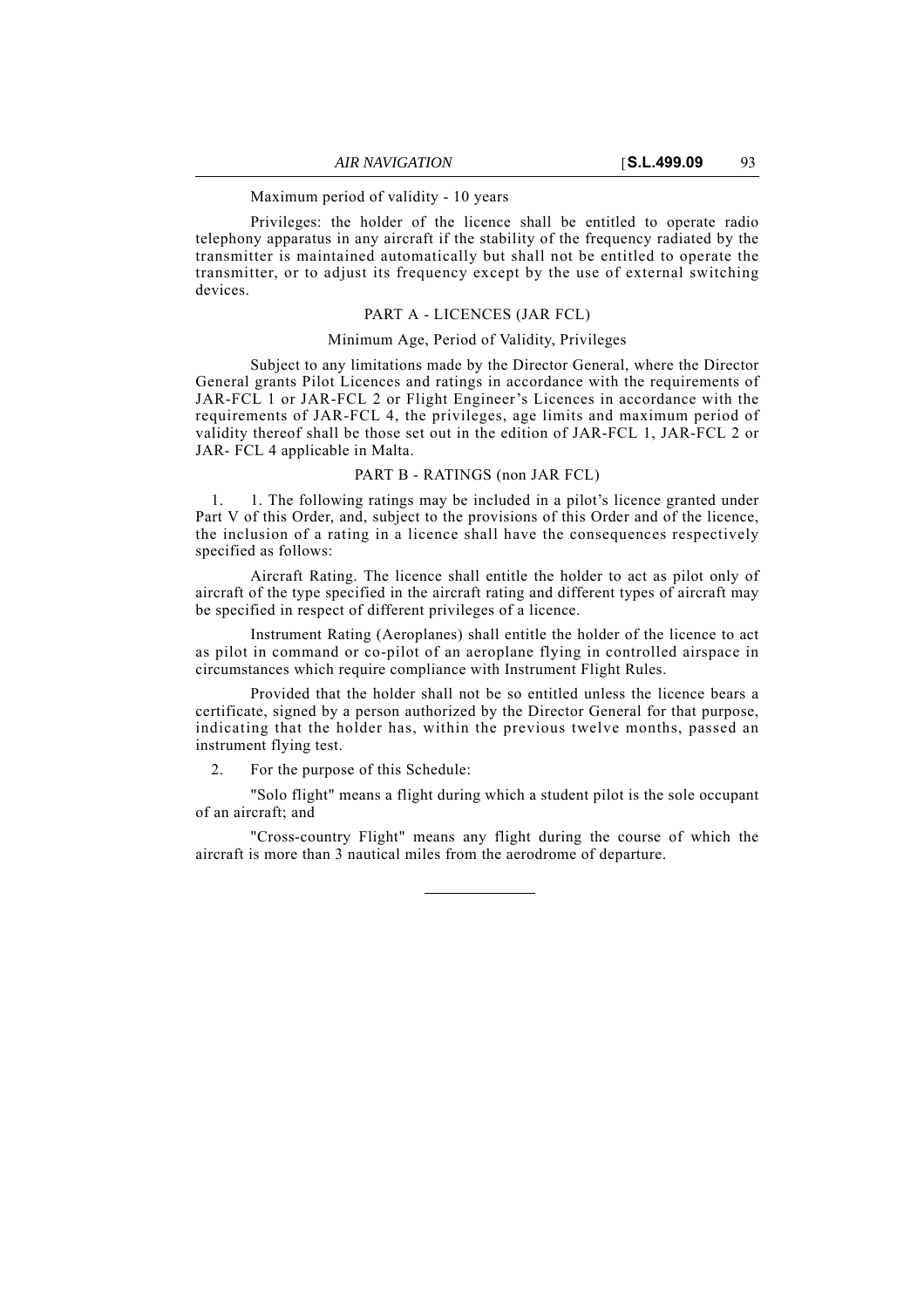*Amended by: L.N. 57 of 1991. Substituted by: L.N. 157 of 2004; L.N. 139 of 2008; L.N. 462 of 2010.*

NINTH SCHEDULE (Articles 63(1), 63(2), 63(3), 63A, 63B, 63C)

Air traffic controller ratings and endorsements

Licences shall contain one or more of the following ratings in order to indicate the type of service which the licence holder may provide:

- (*a*) the Aerodrome Control Visual rating (ADV), which shall indicate that the holder of the licence is competent to provide an air traffic control service to aerodrome traffic at an aerodrome that has no published instrument approach or departure procedures;
- (*b*) the Aerodrome Control Instrument rating (ADI), which shall indicate that the holder of the licence is competent to provide an air traffic control service to aerodrome traffic at an aerodrome that has published instrument approach or departure procedures and shall be accompanied by at least one of the rating endorsements described in paragraph 1 below;
- (*c*) the Approach Control Procedural rating (APP), which shall indicate that the holder of the licence is competent to provide an air traffic control service to arriving, departing or transiting aircraft without the use of surveillance equipment;
- (*d*) the Approach Control Surveillance rating (APS), which shall indicate that the holder of the licence is competent to provide an air traffic control service to arriving, departing or transiting aircraft with the use of surveillance equipment and shall be accompanied by at least one of the rating endorsements described in paragraph 2 below;
- (*e*) the Area Control Procedural rating (ACP), which shall indicate that the holder of the licence is competent to provide an air traffic control service to aircraft without the use of surveillance equipment;
- (*f*) the Area Control Surveillance rating (ACS), which shall indicate that the holder of the licence is competent to provide an air traffic control service to aircraft with the use of surveillance equipment and shall be accompanied by at least one of the rating endorsements described in paragraph 3 below.

1. The Aerodrome Control Instrument rating (ADI) shall bear at least one of the following endorsements:

- (*a*) the Tower Control endorsement (TWR), which shall indicate that the holder is competent to provide control services where aerodrome control is provided from one working position;
- (*b*) the Ground Movement Control endorsement (GMC), which shall indicate that the holder of the licence is competent to provide ground movement control;
- (*c*) the Ground Movement Surveillance endorsement (GMS), granted in addition to the Ground Movement Control endorsement or Tower Control endorsement, which shall indicate that the holder is competent to provide ground movement control with the help of aerodrome surface movement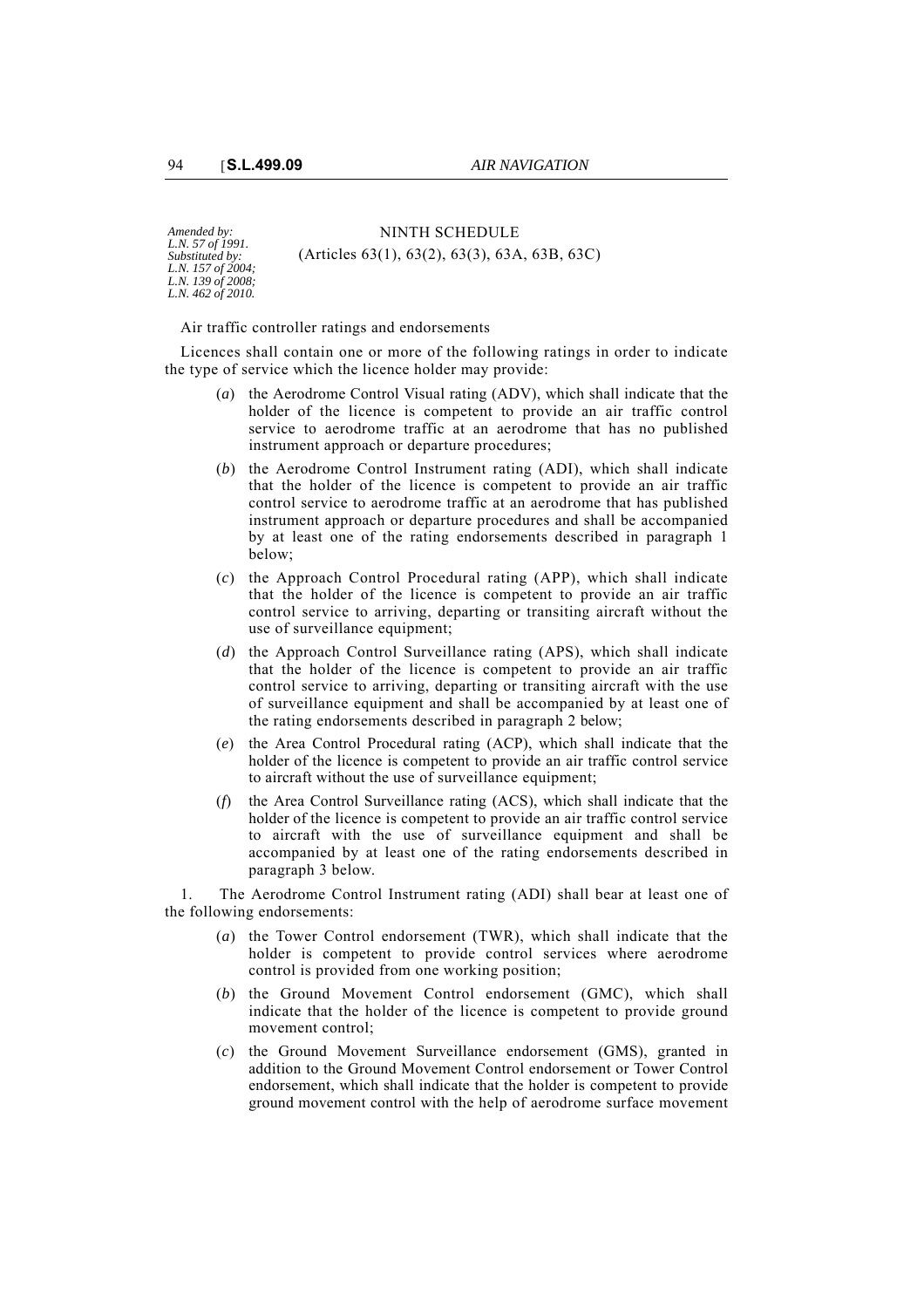guidance systems;

- (*d*) the Air Control endorsement (AIR), which shall indicate that the holder of the licence is competent to provide air control;
- (*e*) the Aerodrome Radar Control endorsement (RAD), granted in addition to the Air Control endorsement or Tower Control endorsement, which shall indicate that the holder of the licence is competent to provide aerodrome control with the help of surveillance radar equipment.

2. The Approach Control Surveillance rating (APS) shall bear at least one of the following endorsements:

- (*a*) the Radar endorsement (RAD), which shall indicate that the holder of the licence is competent to provide an approach control service with the use of primary and, or secondary radar equipment;
- (*b*) the Precision Approach Radar endorsement (PAR), granted in addition to the Radar endorsement, which shall indicate that the holder of the licence is competent to provide ground-controlled precision approaches with the use of precision approach radar equipment to aircraft on the final approach to the runway;
- (*c*) the Surveillance Radar Approach endorsement (SRA), granted in addition to the Radar endorsement, which shall indicate that the holder is competent to provide ground controlled non-precision approaches with the use of surveillance equipment to aircraft on the final approach to the runway;
- (*d*) the Automatic Dependent Surveillance endorsement (ADS), which shall indicate that the holder is competent to provide an approach control service with the use of automatic dependent surveillance;
- (*e*) the Terminal Control endorsement (TCL), granted in addition to the Radar or Automatic Dependent Surveillance endorsements, which shall indicate that the holder is competent to provide air traffic control services with the use of any surveillance equipment to aircraft operating in a specified terminal area and, or adjacent sectors.

3. The Area Control Surveillance rating (ACS) shall bear at least one of the following endorsements:

- (*a*) the Radar endorsement (RAD), which shall indicate that the holder is competent to provide area control services with the use of surveillance radar equipment;
- (*b*) the Automatic Dependent Surveillance endorsement (ADS), which shall indicate that the holder is competent to provide area control services with the use of automatic dependent surveillance;
- (*c*) the Terminal Control endorsement (TCL), granted in addition to the Radar or Automatic Dependent Surveillance endorsements, which shall indicate that the holder is competent to provide air traffic control services with the use of any surveillance equipment to aircraft operating in a specified terminal area and, or adjacent sectors;
- (*d*) the Oceanic Control (OCN) endorsement, which shall indicate that the holder is competent to provide air traffic control services to aircraft operating in an Oceanic Control Area.

4. Without prejudice to paragraphs 1, 2 and 3, the Director General may, in exceptional cases which only arise due to particular characteristics of the air traffic in the airspace under his responsibility, develop national endorsements. Such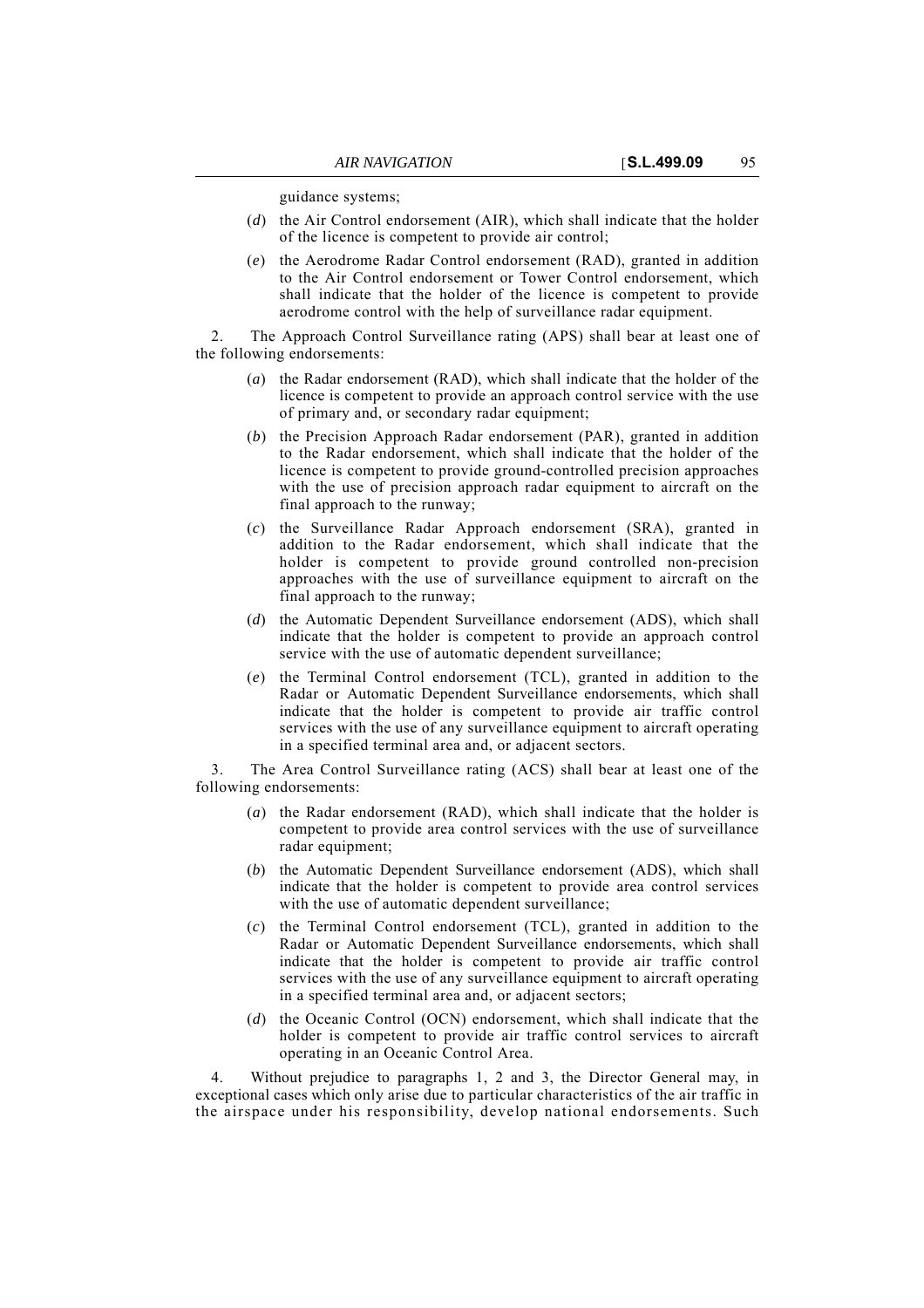endorsements shall not affect the overall freedom of movement of air traffic controllers.

Specifications for Licences

Licences issued by the Director General must conform to the following specifications:

1. Details

1.1 The following details must appear on the licence, an asterisk indicating those items which must be translated into English:

- (*a*) \*Name of State or Authority issuing the licence (in bold type);
- (*b*) \*Title of licence (in very bold type);
- (*c*) Serial number of the licence, in arabic numerals, given by the authority issuing the licence;
- (*d*) Name of holder in full (in roman alphabet also if script of national language is other than roman);
- (*e*) Date of birth;
- (*f*) Nationality of holder;
- (*g*) Signature of holder;
- (*h*) \*Certification concerning validity and authorisation for holder to exercise privileges appropriate to the licence, indicating:
	- (i) the ratings, rating endorsements, language endorsements, instructor endorsements and unit endorsements,
	- (ii) the dates when they were first issued,
	- (iii) the dates on which their validity expires;
- (*i*) Signature of officer issuing the licence and the date of such issue;
- (*j*) Seal or stamp of authority issuing the licence.
- 1.2 The licence must be accompanied by a valid medical certificate.

#### Material

First quality paper or other suitable material must be used and the items mentioned under point I must appear clearly thereon.

## Colour

The distinguishing colour of the air traffic controller licence shall be yellow.

Training Requirements

## Part A

Initial training requirements for air traffic controllers

The initial training will ensure that student air traffic controllers satisfy at least the objectives for basic and rating training, as described in Eurocontrol's "Guidelines for air traffic controller Common Core Content Initial Training", edition of 10.12.2004, so that air traffic controllers are capable of handling air traffic in a safe, quick and efficient way.

Initial training will cover the following subjects: Aviation Law, Air Traffic Management, including Procedures for Civil-Military Co-operation, Meteorology, Navigation, Aircraft and Principles of Flight, including an understanding between air traffic controller and pilot, Human Factors, Equipment and Systems,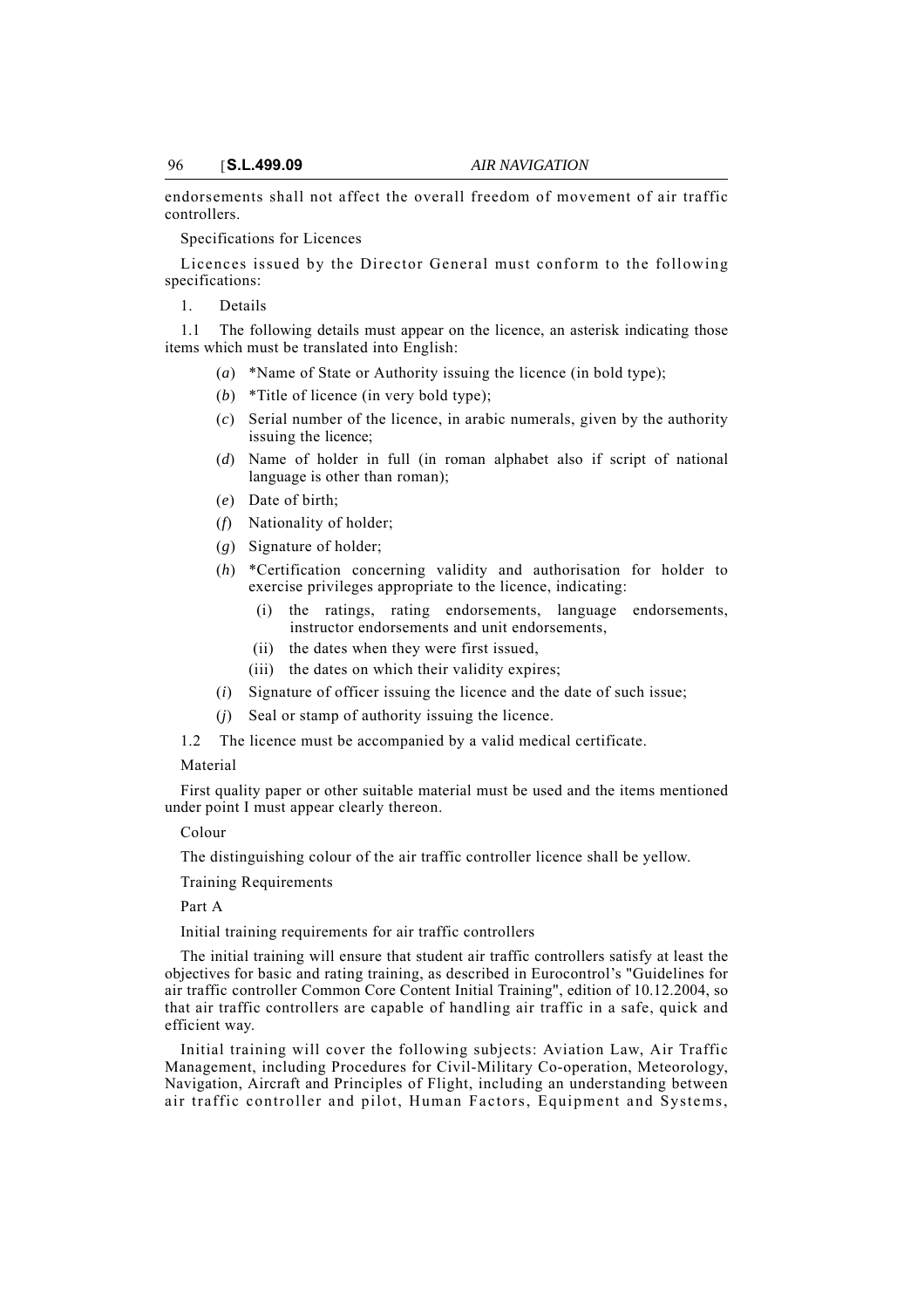Professional Environment, Safety and Safety Culture, Safety Management Systems, Unusual/Emergency Situations, Degraded Systems and Linguistic Knowledge, including Radiotelephony Phraseology.

The subjects will be taught in such a way that they prepare the applicants for the different types of air traffic services and highlight safety aspects. The initial training will consist of theoretical and practical courses, including simulation, and its duration will be determined in the approved initial training plans. Acquired skills must ensure that the candidate can be considered competent to handle complex and dense traffic situations, facilitating the transition to unit training. The competence of the candidate after initial training will be assessed through appropriate examinations or a system of continuous assessment.

#### Part B

Unit training requirements for air traffic controllers

Unit training plans will detail the processes and timing required to allow the application of the unit procedures to the local area under the supervision of an on-thejob training instructor. The approved plan will include indications of all elements of the competence assessment system, including work arrangements, progress assessment and examination, together with procedures for notifying the national supervisory authority. Unit training may contain certain elements of the initial training which are specific to national conditions.

The duration of unit training will be determined in the unit training plan. The required skills will be assessed through appropriate examinations or a system of continuous assessment, by approved competence examiners or assessors who will be neutral and objective in their judgement. To this end, the national supervisory authorities will put in place appeal mechanisms to ensure fair treatment of candidates.

Part C

Continuation training requirements for air traffic controllers

Rating and unit endorsements on air traffic controllers' licences will be kept valid through approved continuation training, which consists of training to maintain the skills of air traffic controllers, refresher courses, emergency training and, where appropriate, linguistic training.

Continuation training will consist of theoretical and practical courses, together with simulation. For this purpose, the training provider will establish unit competence schemes detailing the processes, manning and timing necessary to provide for the appropriate continuation training and to demonstrate competence. These schemes will be reviewed and approved at least every three years. The duration of the continuation training will be decided in accordance with the functional needs of the air traffic controllers working in the unit, in particular in the light of changes or planned changes in procedures or equipment, or in the light of the overall safety management requirements. The competence of each air traffic controller will be appropriately assessed at least every three years. The air navigation service provider will ensure that mechanisms are applied to guarantee fair treatment of licence holders where the validity of their endorsements cannot be extended.

## Requirements for proficiency in languages

The language proficiency requirements laid down in Article 8 are applicable to the use of both phraseologies and plain language. To meet the language proficiency requirements an applicant for a licence or a licence holder will be assessed and must demonstrate compliance with at least the Operational Level (Level 4) of the Language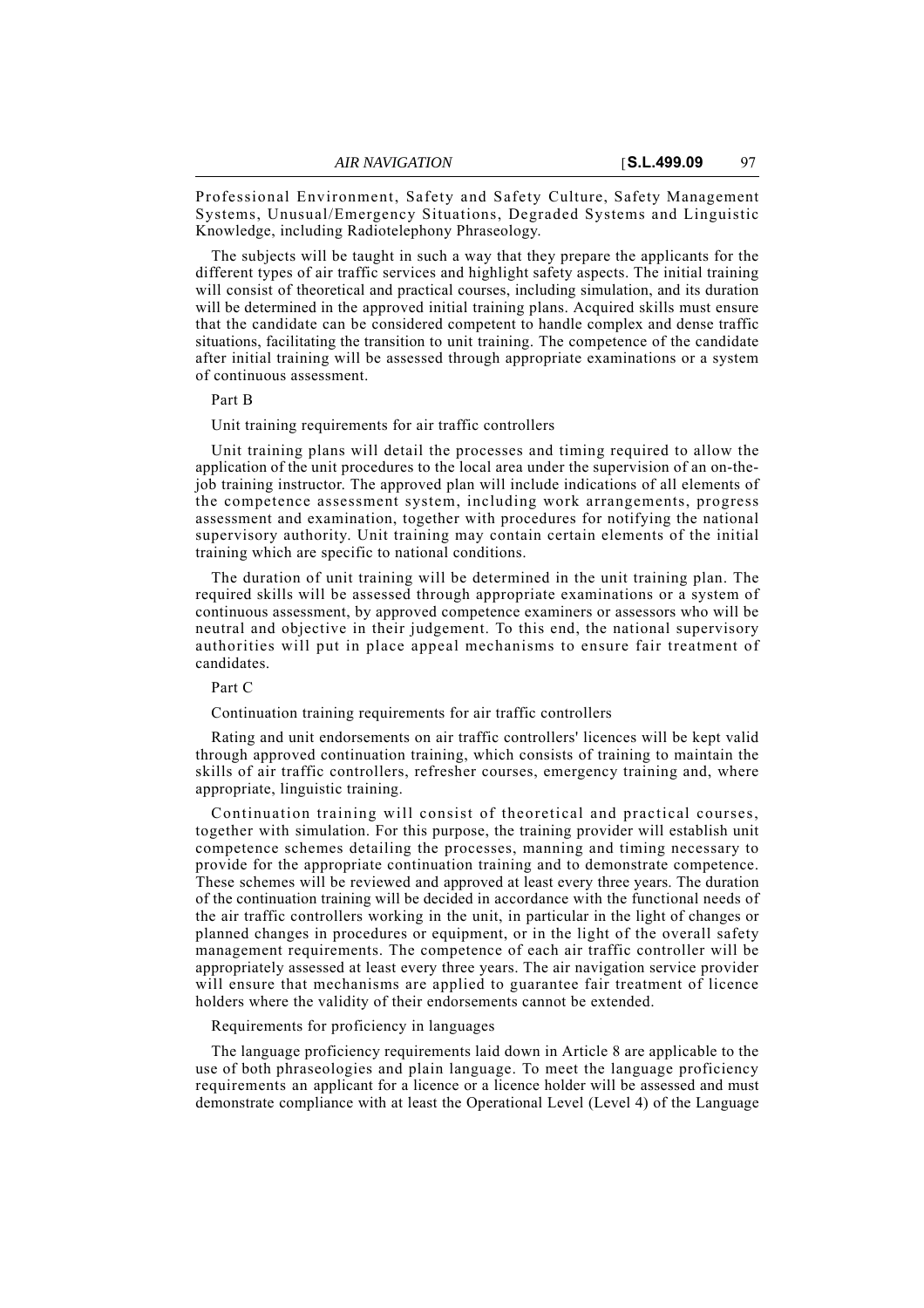Proficiency Rating Scale set out in this Annex.

Proficient speakers must:

- (*a*) communicate effectively in voice-only (telephone/radiotelephone) and in face-to-face situations;
- (*b*) communicate on common, concrete and work-related topics with accuracy and clarity;
- (*c*) use appropriate communicative strategies to exchange messages and to recognise and resolve misunderstandings (e.g. to check, confirm or clarify information) in a general or work related context;
- (*d*) handle successfully and with relative ease the linguistic challenges presented by a complication or unexpected turn of events that occurs within the context of a routine work situation or communicative task with which they are otherwise familiar; and
- (*e*) use a dialect or accent which is intelligible to the aeronautical community.

Level Pronunciation Structure Vocabulary Fluency Comprehension Interaction Uses a dialect Relevant and/or accent grammatical intelligible to structures the aeronautical community. and sentence patterns are determined by language functions appropriate to the task. Expert 6 Pronunciation, Both basic stress, rhythm and intonation, though possibly influenced by the first language or regional variation, almost never interfere with ease of understanding. and complex grammatical structures and sentence patterns are consistently well controlled. Vocabulary range and accuracy are sufficient to communicate effectively on a wide variety of familiar and unfamiliar topics. Vocabulary is idiomatic, nuanced, and sensitive to register. Able to speak Comprehension Interacts with at length with a natural, effortless flow. Varies speech flow for stylistic effect, e.g. to emphasise a point. Uses appropriate discourse markers and connectors spontaneously. is consistently accurate in nearly contexts and verbal and<br>includes non-verbal comprehension cues, and of linguistic and cultural subtleties. ease in nearly all situations. all Is sensitive to responds to them appropriately.

Language proficiency rating scale: Expert, Extended and Operational Levels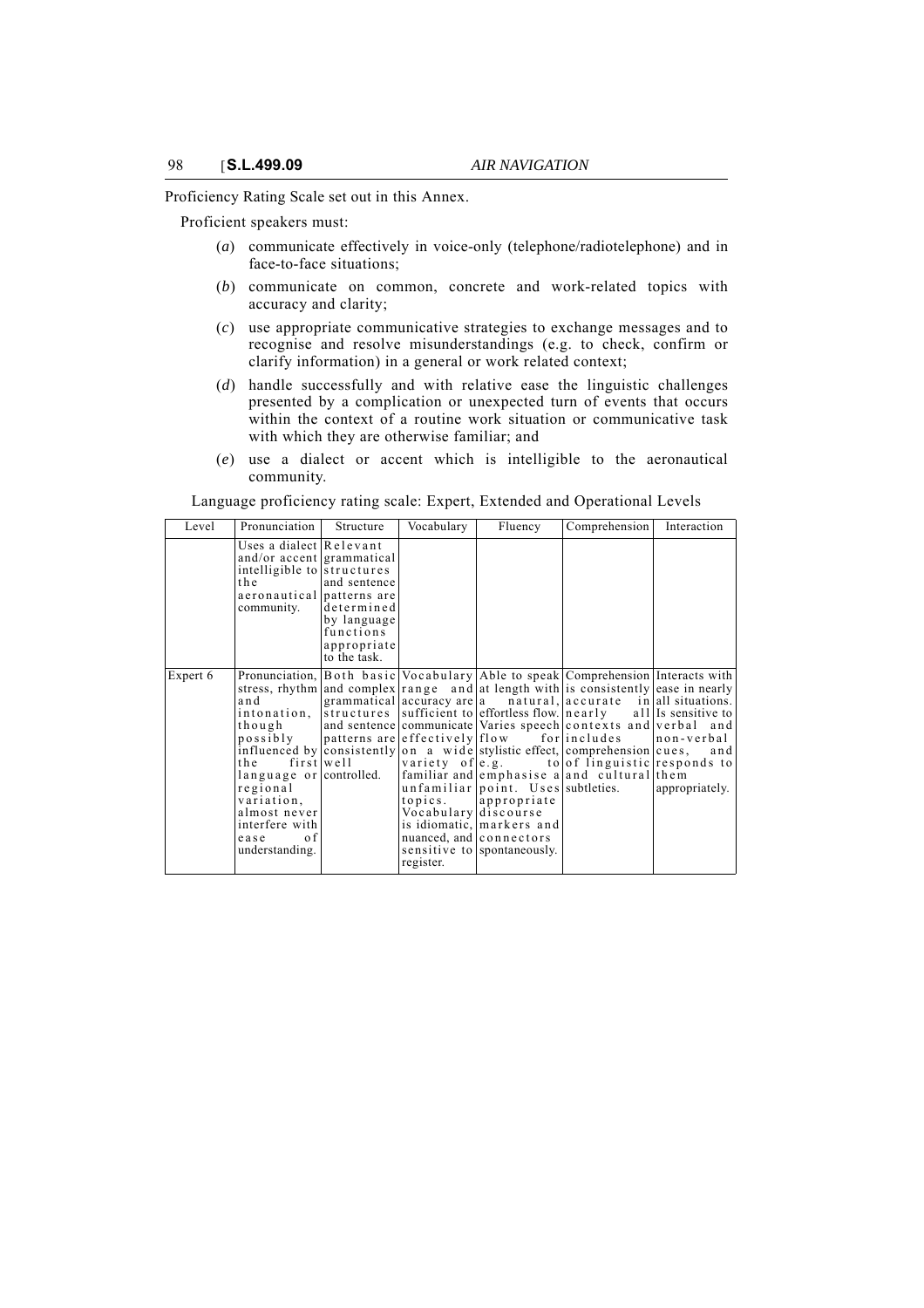*AIR NAVIGATION* [**S.L.499.09** 99

| Level      | Pronunciation                                                                                                                                                                                                                                                      | Structure                                                                                                                                                       | Vocabulary                                                                                                                                    | Fluency                                                                                                                                                                                                                                                                                        | Comprehension                                                                                                                                                                                                                                                                                                                                                                                                                                                                                                                                                                                                                                                                                                                                                                                                                                                                                              | Interaction                                                                                      |
|------------|--------------------------------------------------------------------------------------------------------------------------------------------------------------------------------------------------------------------------------------------------------------------|-----------------------------------------------------------------------------------------------------------------------------------------------------------------|-----------------------------------------------------------------------------------------------------------------------------------------------|------------------------------------------------------------------------------------------------------------------------------------------------------------------------------------------------------------------------------------------------------------------------------------------------|------------------------------------------------------------------------------------------------------------------------------------------------------------------------------------------------------------------------------------------------------------------------------------------------------------------------------------------------------------------------------------------------------------------------------------------------------------------------------------------------------------------------------------------------------------------------------------------------------------------------------------------------------------------------------------------------------------------------------------------------------------------------------------------------------------------------------------------------------------------------------------------------------------|--------------------------------------------------------------------------------------------------|
| Extended 5 | Pronunciation, Basic<br>and<br>intonation.<br>though<br>t h e-<br>language or controlled.<br>regional<br>variation.<br>rarely<br>interfere with but<br>ease<br>understanding.                                                                                      | structures<br>patterns are<br>first well<br>Complex<br>structures are topics.<br>attempted<br>of errors which and<br>sometimes<br>interfere<br>with<br>meaning. | communicate topics.<br>concrete and a<br>with consistently discourse<br>successfully. connectors.<br>Vocabulary<br>is sometimes<br>idiomatic. | accuracy are relative ease common,<br>influenced by consistently effectively may not vary topics<br>stylistic when<br>work-related device. Can speaker<br>make use of confronted<br>Paraphrases appropriate<br>markers or situational                                                          | Vocabulary Able to speak Comprehension Responses are<br>stress, rhythm grammatical range and at length with is accurate on<br>and sentence sufficient to on familiar concrete, and and<br>but work-related informative.<br>on common, speech flow as mostly accurate speaker/<br>with<br>a<br>linguistic or<br>complication or<br>an unexpected<br>turn of events.<br>I s<br>able<br>t o<br>comprehend a<br>range of speech<br>varieties<br>(dialect and/or<br>accent)<br>o r<br>registers.                                                                                                                                                                                                                                                                                                                                                                                                                | immediate,<br>appropriate,<br>and Manages the<br>thellistener<br>is relationship<br>effectively. |
| 4          | Operational Pronunciation, Basic<br>and intonation structures<br>are influenced and sentence usually<br>language or used<br>regional<br>variation but and<br>only<br>sometimes<br>interfere with Errors may topics. Can formulaic<br>o f<br>ease<br>understanding. | creatively<br>$occur$ ,<br>circum-<br>rarelv<br>interfere<br>with<br>meaning.                                                                                   | Vocabulary Produces<br>communicate $\ln a$ y<br>often<br>stances, but in unusual or effective<br>circum-<br>stances.                          | stress, rhythm grammatical range and stretches of is<br>appropriate<br>are on common, of fluency on accent<br>speech<br>in unusual or successfully interaction.<br>vocabulary not prevent confronted<br>n. Can make situational<br>discourse<br>connectors.<br>Fillers are not<br>distracting. | Comprehension Responses are<br>accuracy are language at an accurate on immediate.<br>common.<br>by the first patterns are sufficient to tempo. There concrete, and and<br>be work-related informative.<br>effectively occasional loss topics when the Initiates and<br>usually well concrete, and transition from variety used is exchanges<br>controlled. work-related rehearsed or sufficiently even when<br>intelligible for dealing with<br>to an international an unexpected<br>particularly paraphrase spontaneous community of turn of events.<br>users. When Deals<br>unexpected when lacking but this does the speaker is adequately<br>with<br>unexpected communicatio linguistic or standings by<br>limited use of complication or confirming,<br>an unexpected or clarifying.<br>markers or turn of events,<br>comprehension<br>may be slower<br>or<br>require<br>clarification<br>strategies. | mostly usually<br>appropriate,<br>ormaintains<br>with apparent<br>a misunder-<br>checking,       |

## Language proficiency rating scale: Pre-Operational, Elementary and Pre-Elementary Levels

| Level | Pronunciation                                                                                                                        | Structure                                                                             | Vocabulary | Fluency | Comprehension | Interactions |
|-------|--------------------------------------------------------------------------------------------------------------------------------------|---------------------------------------------------------------------------------------|------------|---------|---------------|--------------|
|       | Uses a dialect Relevant<br>and/or accent grammatical<br>intelligible to structures<br>the<br>aeronautical patterns are<br>community. | and sentence<br>determined<br>by language<br>functions<br>appropriate<br>to the task. |            |         |               |              |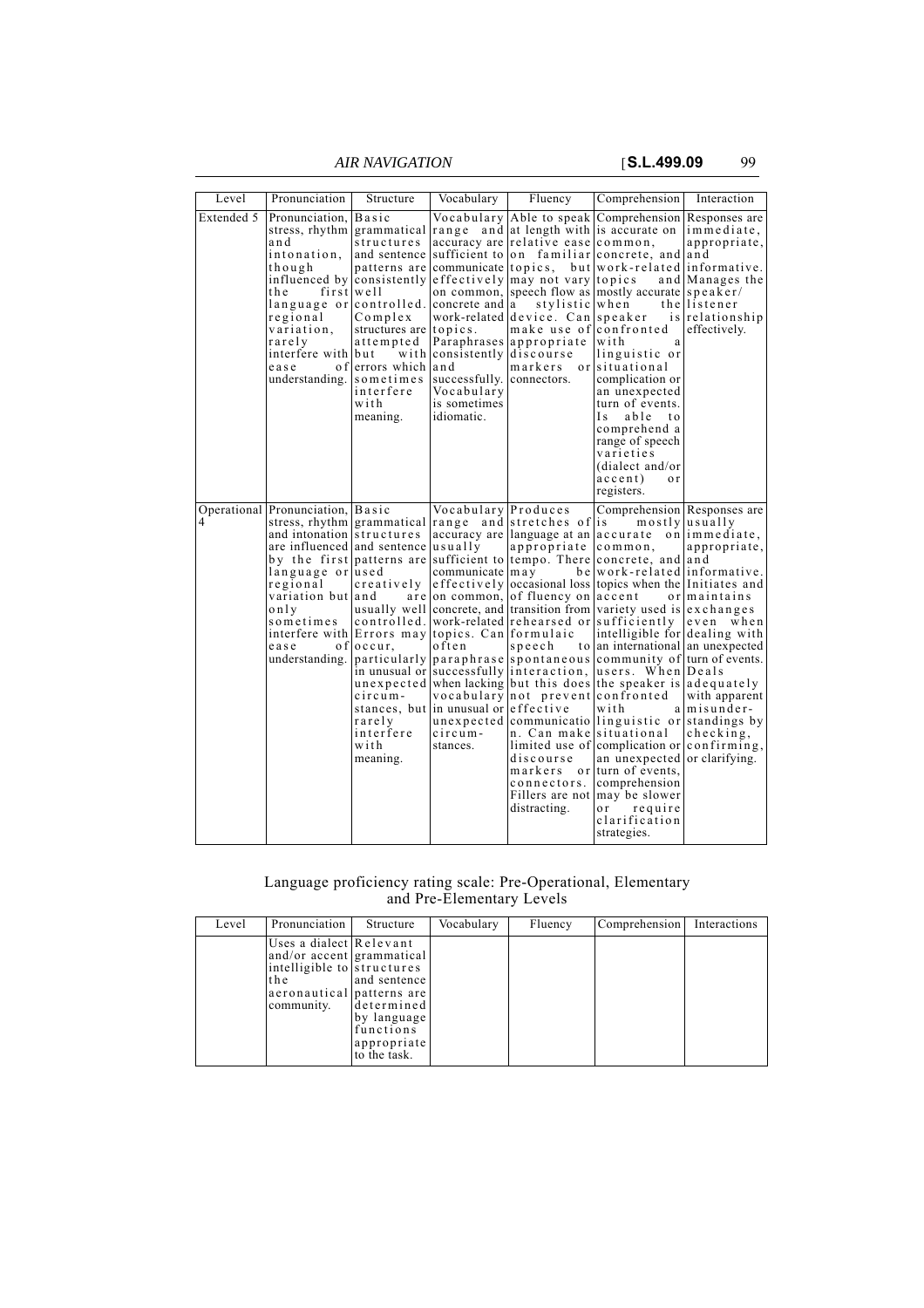100 [**S.L.499.09** *AIR NAVIGATION*

| Level       | Pronunciation                                                                                                                                                                                                                                                                                                          | Structure                                                                  | Vocabulary                                                                                                                                                                                                     | Fluency                                                                                                                                                                                                                                                                                                                                          | Comprehension Interactions                                                                                                                                                                                                                                                                                                                                                                                                                                                                                   |                                                                                                                                       |
|-------------|------------------------------------------------------------------------------------------------------------------------------------------------------------------------------------------------------------------------------------------------------------------------------------------------------------------------|----------------------------------------------------------------------------|----------------------------------------------------------------------------------------------------------------------------------------------------------------------------------------------------------------|--------------------------------------------------------------------------------------------------------------------------------------------------------------------------------------------------------------------------------------------------------------------------------------------------------------------------------------------------|--------------------------------------------------------------------------------------------------------------------------------------------------------------------------------------------------------------------------------------------------------------------------------------------------------------------------------------------------------------------------------------------------------------------------------------------------------------------------------------------------------------|---------------------------------------------------------------------------------------------------------------------------------------|
| $Pre-$<br>3 | Pronunciation, Basic<br>Operational stress, rhythm grammatical<br>and intonation structures<br>are influenced and sentence<br>by the first patterns<br>language or associated<br>regional<br>frequently<br>interfere with not always topics but language<br>ease                                                       | with<br>$of$ well<br>Errors<br>frequently<br>interfere<br>with<br>meaning. | Vocabulary Produces<br>range<br>often<br>communicate of ten<br>range<br>th e<br>choice often communi-<br>inappro-<br>often unable distracting.<br>to paraphrase<br>successfully<br>when lacking<br>vocabulary. | and stretches of is<br>phrasing and<br>sufficient to pausing are<br>on common, inappropriate.<br>variation and predictable concrete, or Hesitations or accent<br>situations are work-related slowness in<br>is processing<br>understanding. controlled. limited and may prevent<br>wordleffective<br>cation. Fillers<br>priate. Is are sometimes | Comprehension Responses are<br>accuracy are language, but accurate on immediate,<br>$common$ .<br>concrete, and and<br>work-related informative.<br>topics when the $Can$ initiate<br>variety used is exchanges<br>sufficiently<br>intelligible for reasonable<br>an international lease<br>community of familiar<br>users. May fail topics and in<br>to understand a predictable<br>linguistic or situations.<br>situational<br>complication or inadequate<br>an unexpected when dealing<br>turn of events. | often sometimes<br>appropriate,<br>or and maintain<br>with<br>o n<br>Generally<br>with<br>a n<br>unexpected<br>turn<br>0 f<br>events. |
| 2<br>Pre-   | Elementary Pronunciation, Shows only Limited<br>stress, rhythm limited<br>and intonation control of a range<br>are heavily few simple consisting<br>influenced by memorized only<br>the<br>language or structures<br>regional<br>variation and patterns.<br>usually<br>interfere with<br>0 f<br>ease<br>understanding. | first grammatical isolated<br>and sentence                                 | phrases.                                                                                                                                                                                                       | isolated.<br>memorized<br>of utterances<br>with frequent they<br>memorized distracting use slowly<br>of fillers to articulated.<br>search<br>for<br>expressions<br>and<br>t o<br>articulate less<br>familiar<br>words.                                                                                                                           | Can produce Comprehension Response<br>vocabulary very short, is limited to time is slow,<br>isolated.<br>memorized<br>phrases when Interaction is<br>words and pausing and a carefully and simple routine<br>Performs at a Performs at a Performs at a Performs at a Performs at a Performs at a                                                                                                                                                                                                             | and<br>often<br>inappropriate.<br>arellimited<br>t o<br>exchanges.                                                                    |
| 1           | t h e<br>Elementary<br>level.                                                                                                                                                                                                                                                                                          | the<br>level.                                                              | t h e<br>Elementary Elementary level.<br>level.                                                                                                                                                                | the Elementary Elementary                                                                                                                                                                                                                                                                                                                        | Elementary level below level below level below level below level below the level below<br>level.                                                                                                                                                                                                                                                                                                                                                                                                             | the<br>Elementary<br>level.                                                                                                           |

Requirements to be attached to Certificates awarded to Training Providers

1. Compliance with the requirements referred to in Article 13 must be demonstrated by evidence that training providers are adequately staffed and equipped and operate in an environment suitable for the provision of the training necessary to obtain or maintain student air traffic controller licences and air traffic controller licences. In particular training providers must:

- (*a*) have an efficient management structure and sufficient staff with adequate qualifications and experience to provide training according to the standards set out in this Order;
- (*b*) have available the necessary facilities, equipment and accommodation appropriate for the type of training offered;
- (*c*) provide the methodology they will use to establish details of the content, organisation and duration of training courses, unit training plans and unit competence schemes; this will include the way examinations or assessments will be organised. For examinations related to initial training, including simulation training, the qualifications of the examiners must be indicated in detail;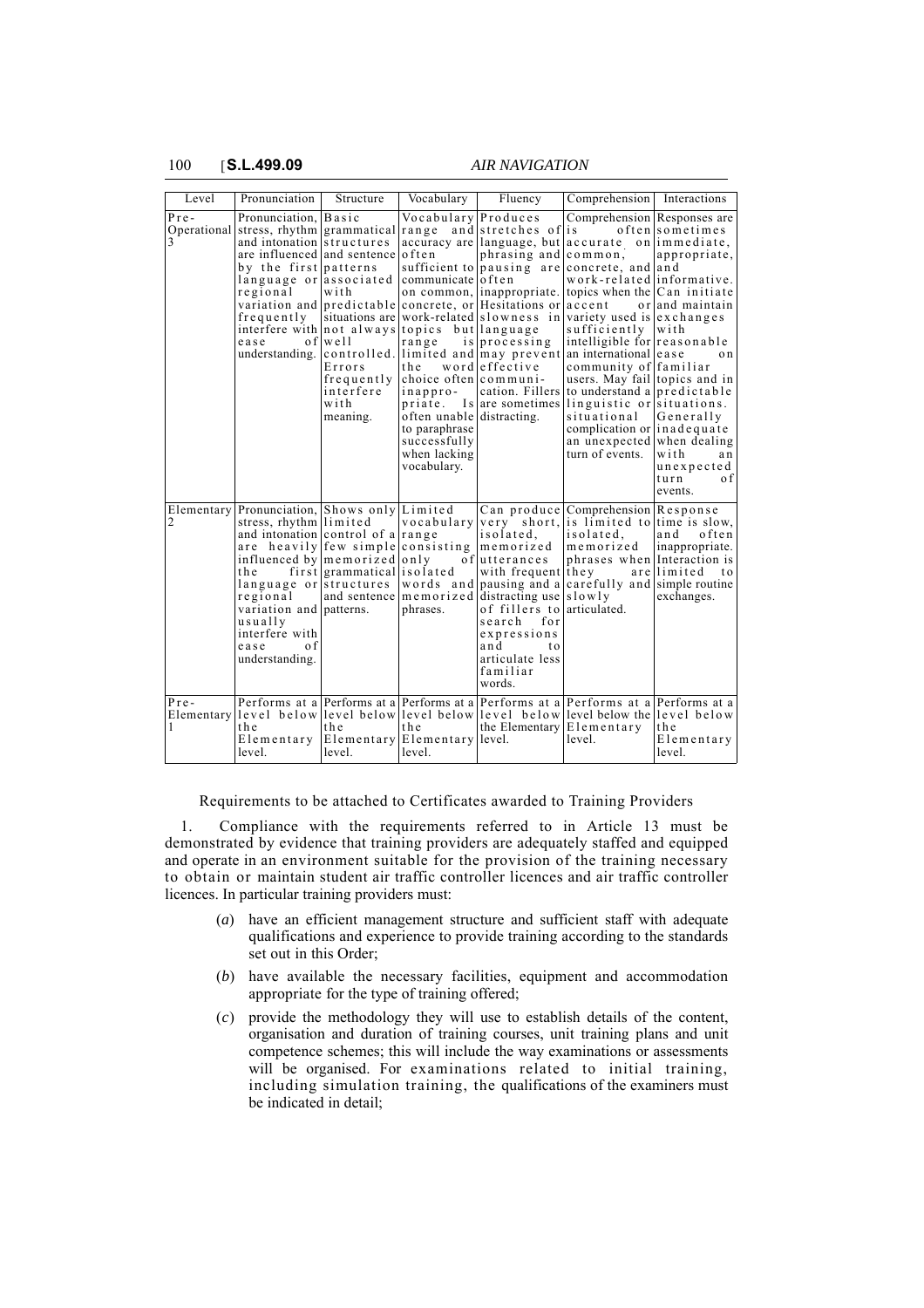- (*d*) furnish proof of the quality management system in place to monitor compliance with and the adequacy of the systems and procedures which ensure that the training services provided satisfy the standards set out in this Order;
- (*e*) demonstrate that sufficient funding is available to conduct the training according to the standards set out in this Order and that the activities have sufficient insurance cover in accordance with the nature of the training provided.
- 2. Certificates must specify:
	- (*a*) the national supervisory authority issuing the certificate;
	- (*b*) the applicant (name and address);
	- (*c*) the type of services which are certified;
	- (*d*) a statement of the applicant's conformity with the requirements defined in point 1;
	- (*e*) the date of issue and the period of validity of the certificate.

# TENTH SCHEDULE *Amended by:*

(Article 24)

*L.N. 57 of 1991; L.N. 202 of 1998. Substituted by: L.N. 385 of 2004. Amended by: L.N. 462 of 2010.*

## Public Transport - Operational Requirements

## Part A - Operations Manual

The information and instructions that are to be contained in the operations manual referred to in article 24(2) of the Order shall be those that are specified in documents JAR OPS 1 and JAR OPS 3.

## Part B - Crew Training and Tests

## (Article 26)

1. The training, experience, practice and periodical tests required under article 26(2) of this Order in the case of members of the crew of an aircraft engaged on a flight for the purpose of public transport shall be:

- (1) for pilots and cabin crew in accordance with the provisions contained in JAR OPS 1 and JAR OPS 3; and
- (2) for Flight Navigators and Flight Radio Operators as shown below:

(i) Flight Engineers

Every flight engineer included in the flight crew shall within the relevant period have been tested by or on behalf of the operator:

- (*a*) as to his competence to perform his duties while executing normal procedures in flight, in an aircraft of the type to be used on the flight;
- (*b*) as to his competence to perform his duties while executing emergency procedures in flight, in an aircraft of the type to be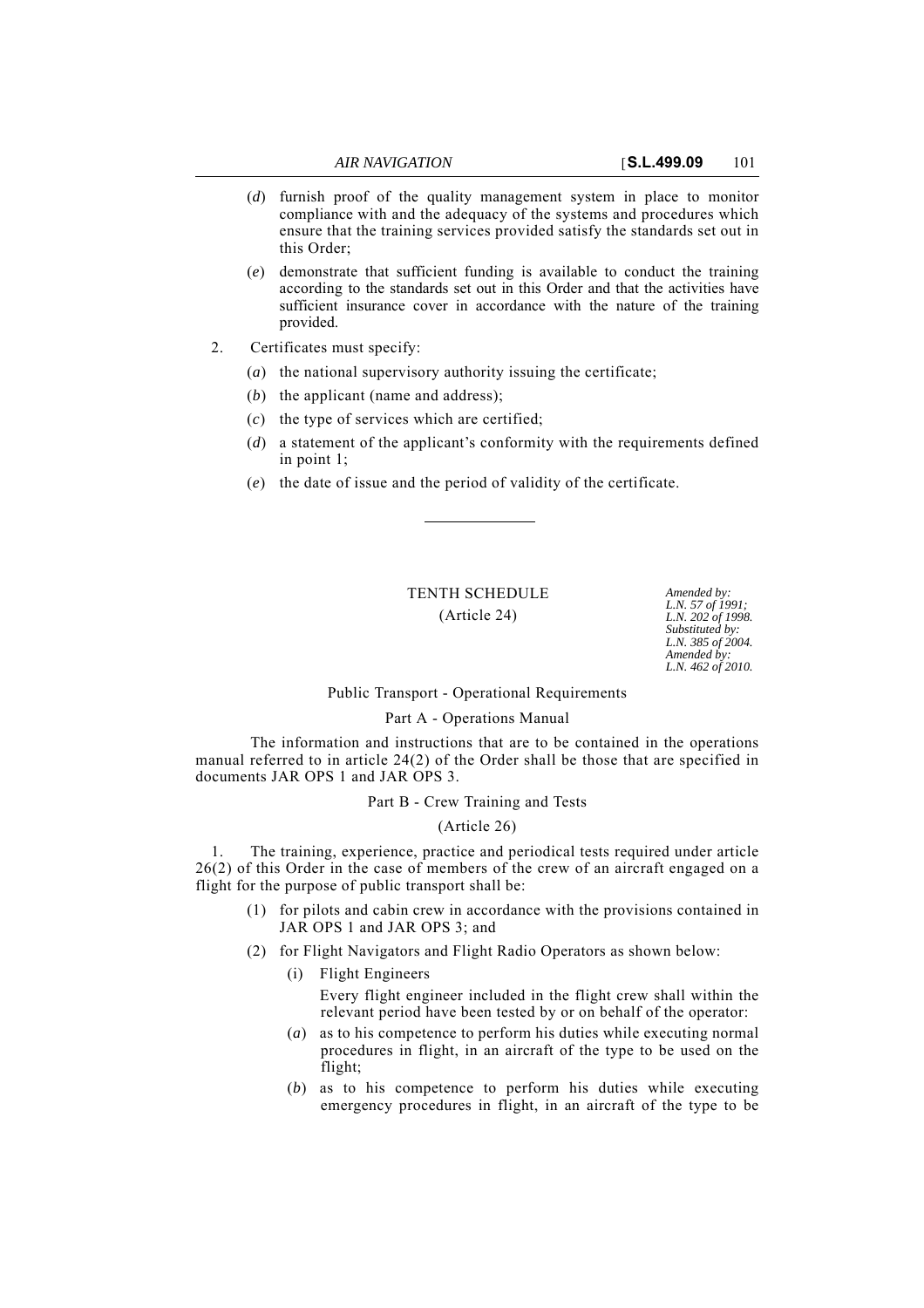used on the flight.

A flight engineer's ability to carry out normal procedures shall be tested in aircraft in flight.

The other tests required by this sub-paragraph may be conducted either in an aircraft in flight, or under supervision of a person approved by the Director General for the purpose by means of a flight simulator approved by the Director General.

- (ii) Flight Navigators and Flight Radio Operators Every flight navigator and flight radio operator whose inclusion in the flight crew is required under article 17(4) and (5) respectively of this Order shall, within the relevant period, have been tested by or on behalf of the operator as to his competence to perform his duties in conditions corresponding to those likely to be encountered on the flight:
- (*a*) in the case of a flight navigator, using equipment of the type to be used in the aircraft on the flight for the purposes of navigation;
- (*b*) in the case of a flight radio operator using radio equipment of the type installed in the aircraft to be used on the flight, and including a test of this ability to carry out emergency procedures.

2. (1) The records required to be maintained by an operator under article 26(2) of this Order shall be accurate and up-to-date records so kept as to show, on any date in relation to each person who has during the periods immediately preceding that date flown as a member of the crew of any public transport aircraft operated by that operator, as specified in JAR OPS 1 and JAR OPS 3:

- (*a*) the date and particulars of each test required by this Schedule undergone by that person during the said period including the name and qualifications of the examiner;
- (*b*) the date upon which that person last practised the carrying out of duties referred to in paragraph  $1(1)(b)$  of this Schedule;
- (*c*) the operator's conclusions based on each such test and practice as to that person's competence to perform his duties;
- (*d*) the date and particulars of any decision taken by the operator during the said period in pursuance of paragraph  $1(5)(a)$  (i) of this Schedule including particulars of the evidence upon which that decision was based.

(2) The operator shall whenever called upon to do so by any authorised person produce for the inspection of any person so authorised all records referred to in the preceding sub-paragraph and furnish to any such person all such information as he may require in connection with any such records and produce for his inspection all log books, certificates, papers and other documents, whatsoever which he may reasonably require to see for the purpose of determining whether such records are complete or of verifying the accuracy of their contents.

The operator shall, at the request of any person in respect of whom he is required to keep records as aforesaid, furnish to that person, or to any operator of aircraft for the purpose of public transport by whom that person may subsequently be employed, particulars of any qualifications in accordance with this Schedule obtained by such person whilst in his service.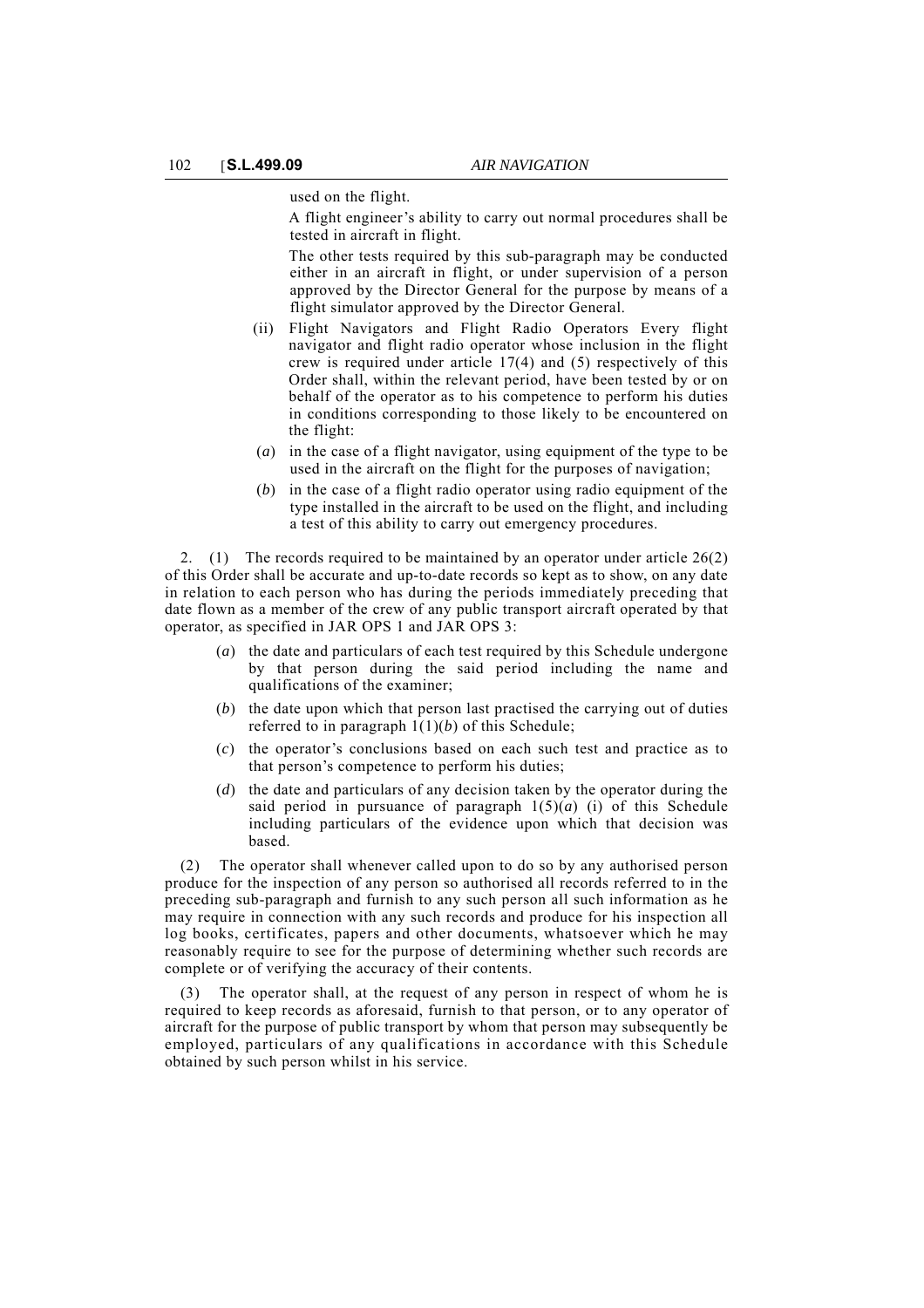## Part C - Training Manual

(Article 25(2))

The information and instructions in relation to the training experience, practice and periodical tests required under article 26(2) of this Order to be included in the training manual referred to in article 25(2) of this Order shall be those that are specified in JAR OPS 1 and JAR OPS 3.

# ELEVENTH SCHEDULE *Amended by:* (Articles 57 and 58)

*L.N. 57 of 1991; L.N. 339 of 2002; L.N. 462 of 2010; L.N. 480 of 2011.*

Documents to be carried by Aircraft Registered in Malta

On a flight for the purpose of public transport:

Documents A, B, C, D, E, F, H and, if the flight is international air navigation: Document G.

On a flight for the purpose of the public transport of passengers:

Documents J and K.

On a flight for the purpose of aerial work:

Documents A, B, C, D, E, F, and, if the flight is international air navigation: Document G.

On a flight, being international air navigation, for a purpose other than public transport or aerial work:

Documents A, B, C, G and L.

For the purpose of this Schedule:

"A" means the licence in force in respect of the aircraft radio station installed in the aircraft, and the current telecommunication log book required by this Order;

"B" means the certificate of airworthiness in force in respect of the aircraft:

Provided that the Director General may approve that the flight manual which forms part of the certificate of airworthiness need not be carried on board the aircraft as required by this Schedule if the relevant data contained therein is otherwise made available to the flight crew;

"C" means the licences of the members of the flight crew of the aircraft;

"D" means one copy of the load sheet, if any, required by article 27 of this Order in respect of the flight;

"E" means one copy of each certificate of maintenance review, if any, in force in respect of the aircraft;

"F' means the technical log, if any, in which entries are required to be made under article 9;

"G" means the certificate of registration in force in respect of the aircraft;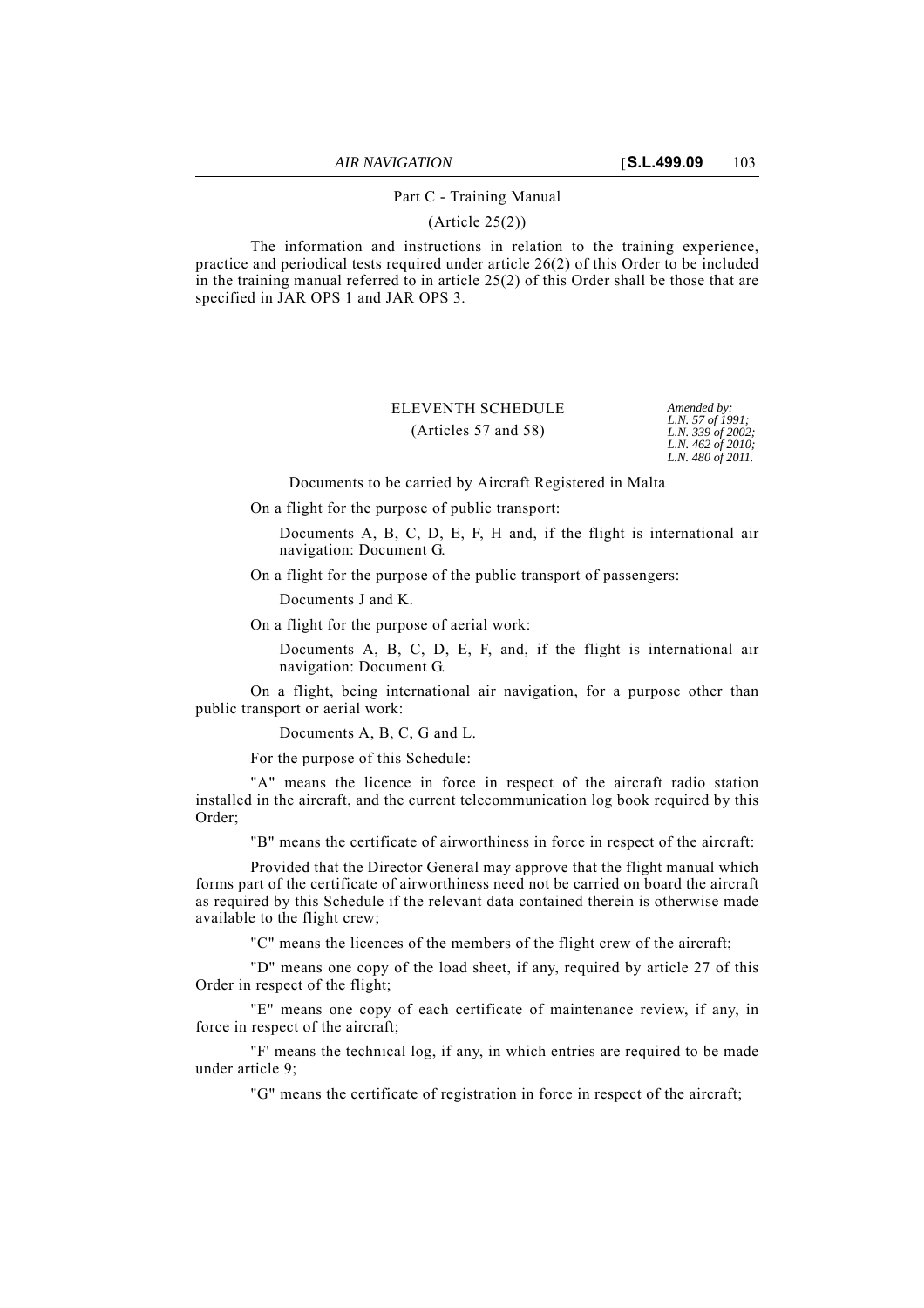$\overline{\phantom{a}}$ 

"H" means the operations manual, if any, required by article  $24(2)(a)(iii)$  to be carried on the flight;

"J" means one copy of the certificate of release, if any, in force in respect of the aircraft;

"K" means the air operator's certificate;

"L" means the passenger and cargo manifests.

For the purpose of this Schedule:

"International air navigation" means any flight which includes passage over the territory of any country other than Malta.

*Amended by: L.N. 52 of 2001.*

# TWELFTH SCHEDULE

## Penalties

| Part A - Provisions referred to in article $86(5)$ |  |  |
|----------------------------------------------------|--|--|
|                                                    |  |  |

| Article of Order | Subject                                                      |
|------------------|--------------------------------------------------------------|
| 3                | Aircraft flying unregistered                                 |
| 5                | Aircraft flying with false or incorrect markings             |
| 7                | Flight without a certificate of airworthiness                |
| 9(1)             | Flight without appropriate maintenance                       |
| 9(1)(b)          | Flight without certificate of maintenance review             |
| 9(7)             | Failure to enter flight times and defects in technical log   |
| 10               | Flight without certificate of release to service             |
| 12               | Flight without required equipment                            |
| 13               | Flight without required radio equipment                      |
| 14               | Failure to keep log book                                     |
| 15               | Requirement to weigh aircraft and keep weight schedule       |
| 17               | Crew requirement                                             |
| 18               | Requirement for appropriate licence                          |
| 19(4)            | Requirement for appropriate certificates                     |
| 19(5)            | Prohibition of flight after failure of test                  |
| 19(6)(a)         | Flight without valid medical certificate                     |
| 19(7)            | Flight in unfit condition                                    |
| 22               | Instruction in flying without appropriate licence and rating |
| 24               | Operations manual requirement                                |
| 25               | Training manual requirement                                  |
| 26               | Operator's responsibilities in connection with crew          |
| 27               | Requirements for loading aircraft                            |
| 28               | Operational restrictions on aircraft                         |
| 29               | Aerodrome operating minima - Malta registered aircraft       |
| 30               | Aerodrome operating minima - foreign registered aircraft     |
| 31               | Pre-flight action by commander of aircraft                   |
| 32               | Requirement for pilot to remain at controls                  |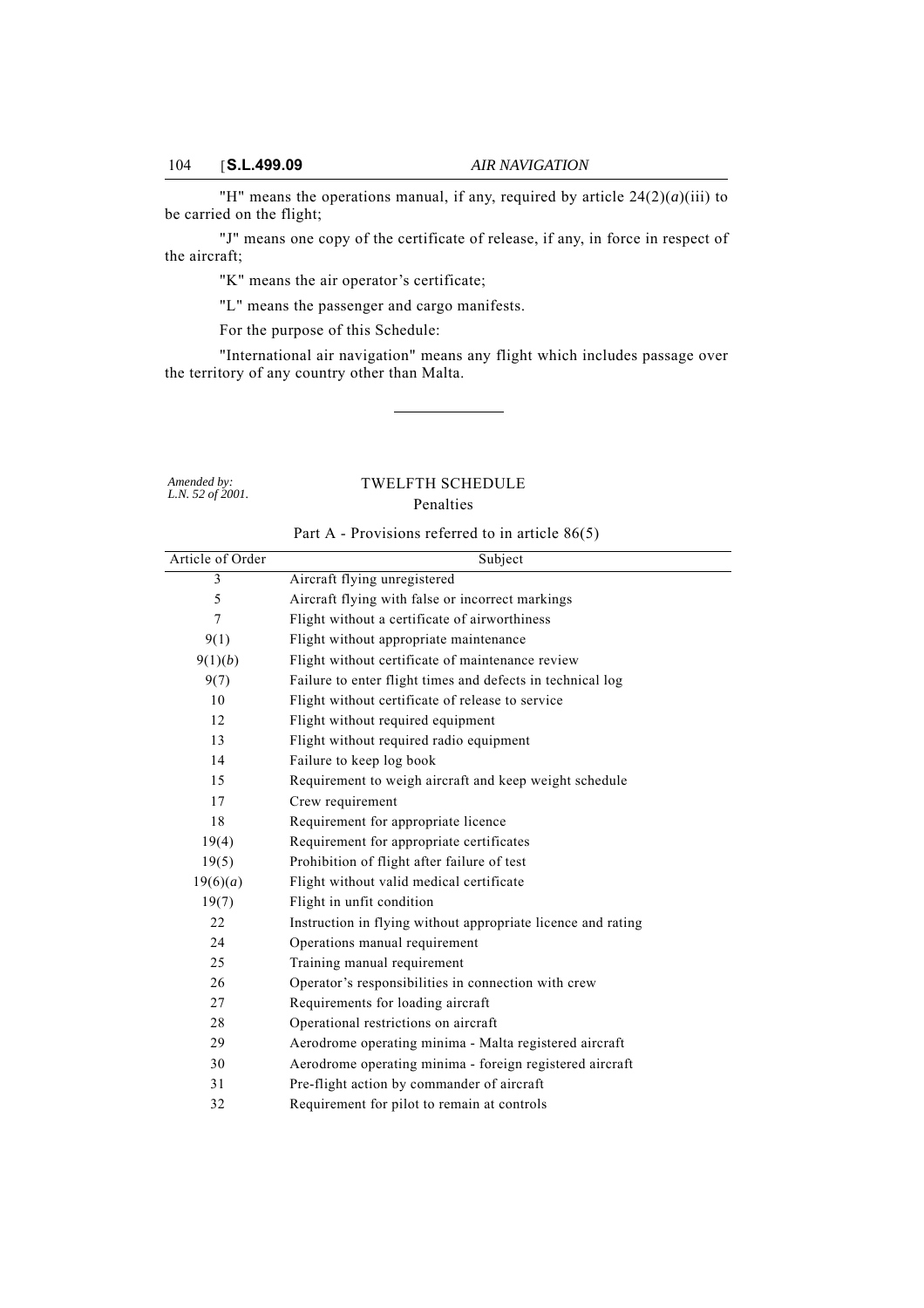| Article of Order | Subject                                                                               |
|------------------|---------------------------------------------------------------------------------------|
| 33               | Duties of commander on flight for public transport of passengers                      |
| 34               | Requirement for radio station in aircraft to be licensed and for operation<br>of same |
| 35               | Requirement for minimum navigation performance system                                 |
| 36               | Use of flight recorders and preservation of records                                   |
| 37               | Towing of gliders                                                                     |
| 38               | Towing, picking-up and raising of persons and articles by aircraft                    |
| 39               | Dropping of persons and articles from aircraft                                        |
| 41               | Requirement for aerial application certificate                                        |
| 44               | Carriage of persons in or on any part of an aircraft not designed for that<br>purpose |
| 45               | Requirement for exits and break-in markings                                           |
| 50               | Prohibition of smoking in aircraft                                                    |
| 51               | Requirement to obey lawful commands of aircraft commander                             |
| 52               | Prohibition of stowaways                                                              |
| 54(3)            | Operator's obligation to obtain flight time records of flight crew                    |
| 55(2)            | Flight crew member's obligation to inform operator of flight times                    |
| 56               | Flight time limitations                                                               |
| 57(2)            | Breach of Rules of the Air and Air Traffic Control                                    |
| 64               | Requirement for licensing of air traffic controllers                                  |
| 65               | Requirement for licensing of apron controllers                                        |
| 67               | Flight in contravention of restriction of flying regulations                          |
| 68               | Flight by balloons, kites and airships                                                |
| 69               | Requirement for licensed aerodromes                                                   |
| 71(4)            | Contravention of conditions of aerodrome licences                                     |
| 72               | Use of radio equipment at aerodromes                                                  |
| 73               | Requirement to keep records at aerodromes                                             |
| 76               | Use of aeronautical lights                                                            |
| 77(1)            | Prohibition of dangerous lights                                                       |
| 77(2)            | Failure to extinguish or screen dangerous lights                                      |
| 80               | Restriction of flights for aerial survey by non-Maltese registered aircraft           |
| 81 (except (4))  | Requirement to report occurrences                                                     |
| 84               | Obstruction of persons performing duties under Order.                                 |
|                  | Part R - Provisions Referred to in Article 86(6)                                      |

| rate b - Flovisions Referred to in Article 60(0) |  |  |
|--------------------------------------------------|--|--|
|                                                  |  |  |

| Article of Order | Subject                                                                         |
|------------------|---------------------------------------------------------------------------------|
| 42               | Prohibition of carriage of weapons and munitions of war                         |
| 43               | Prohibition of carriage of dangerous goods                                      |
| 46               | Endangering safety of aircraft                                                  |
| 47               | Endangering safety of persons or property                                       |
| 48               | Acting in a disruptive manner                                                   |
| 49               | Prohibition of drunkenness in aircraft                                          |
| 54(1)            | Operator's obligation to regulate flight times of flight crew                   |
| 54(2)            | Operator's obligation not allow flight by crew in dangerous state of<br>fatigue |
| 55(1)            | Crew's obligation not to fly in dangerous state of fatigue                      |
|                  |                                                                                 |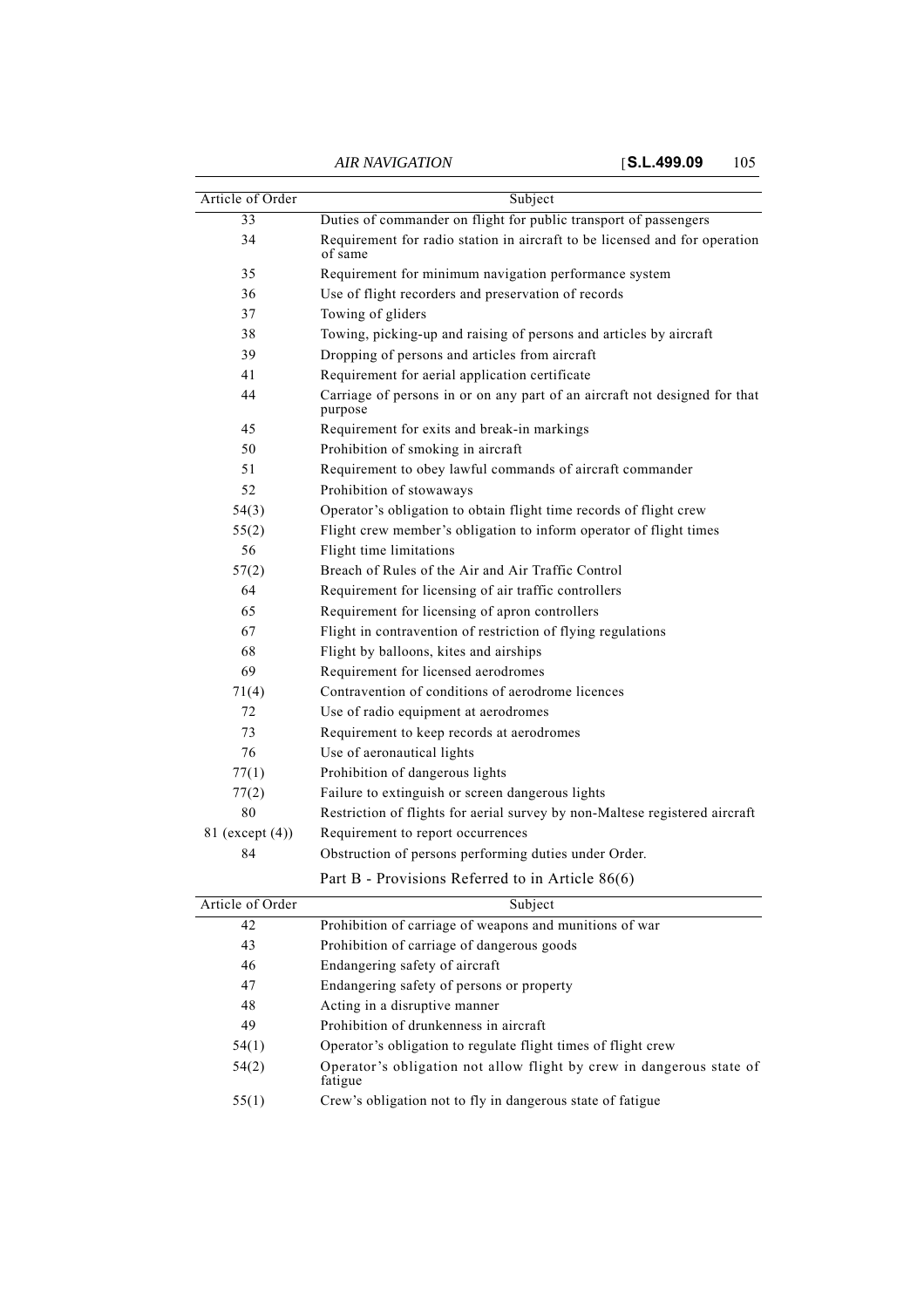*Amended by: L.N. 57 of 1991; L.N. 34 of 1992; L.N. 52 of 2001; L.N. 321 of 2005; L.N. 132 of 2006; L.N. 183 of 2007; L.N. 462 of 2010. Substituted by: L.N. 197 of 2017.*

| Article of Order     | Subject                                            |
|----------------------|----------------------------------------------------|
| $61$ (except $(3)$ ) | Use of false or unauthorised documents and records |
| 81(4)                | Making false reports                               |
| 82                   | Flight in contravention of direction not to fly.   |

# THIRTEENTH SCHEDULE  $(Ariticle 62(1))$ Rules of the Air and Air Traffic Control SECTION I

#### Interpretation

Commission Implementing Regulation (EU) No. 923/2012 of the European Parliament and of the Council of 26 September 2012 laying down the common rules of the air and operational provisions regarding services and procedures in air navigation and amending Implementing Regulation (EU) No. 1035/2011 and Regulations (EC) No. 1265/2007, (EC) No.1794/2006, (EC) No.1033/2006, (EC) No. 255/2010 and (EC) No. 2016/1185\* ("the Regulation") entered into force in Malta on 4 December 2012.

The common rules of the air specified in the Regulation are also known as the Standardised European Rules of the Air - "SERA".

These Rules complement SERA, apply in addition to the provisions of SERA and shall be interpreted and construed in conjunction with them.

In these Rules terms used which are defined in Article 2 of SERA have the same meaning as given in that article.

1. In these Rules, unless the context otherwise requires -

"anti-collision light" means a flashing red light showing in all directions for the purpose of enabling the aircraft to be more readily detected by the pilots of distant aircraft;

"hand glider" means a glider capable of being -

- (*a*) carried
- (*b*) foot launched, and
- (*c*) landed solely by the energy and use of a pilot's legs;
- \* Regulation (EC) No. 2016/1185 shall apply from 12 October 2017. Provided that the following provisions shall apply from 18 August 2016:-

- (2) Article 1(2) (*f*), (*i*), (*j*), (*l*) and (*o*);
- (3) Article 1(3);
- (4) Article 2;
- (5) points (1), (2), (3), (4), (5), (6), (8), (12), (13), (15), (16), (19), (21), (22),  $(26)(b)$ ,  $(26)(c)$ ,  $(27)$  and  $(28)$  of the Annex.

<sup>(1)</sup> Article 1(1);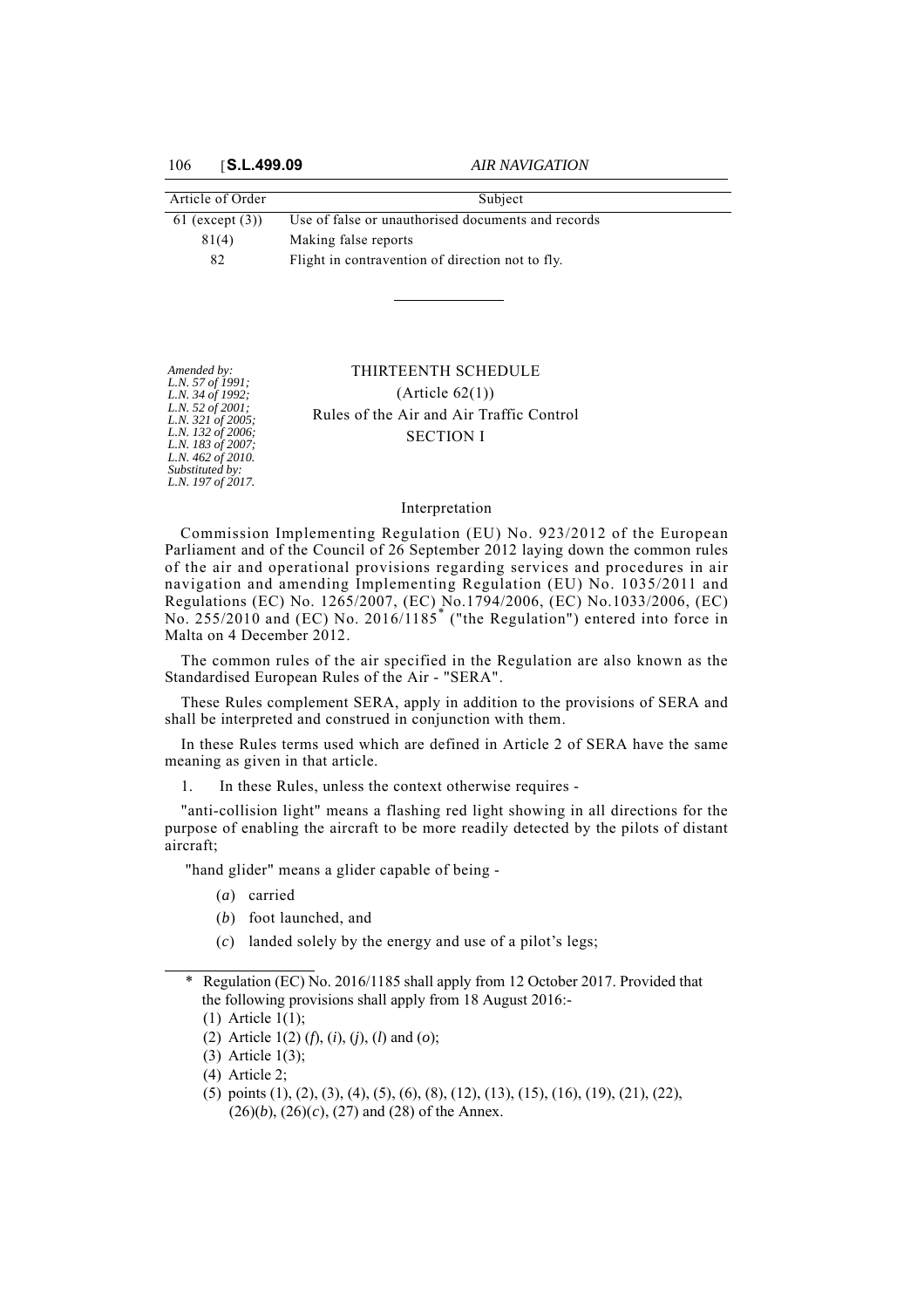## SECTION II

## GENERAL

## Application of Rules to aircraft and airspace users and Compliance

2A. These Rules, in so far as they are applicable in relation to aircraft, shall, subject to the provisions of rule 31, apply in relation to:

- (*a*) all aircraft within Malta; and
- (*b*) all aircraft registered in Malta, wherever they may be provided that they do not conflict with the rules published by the State having jurisdiction over the territory overflown.
- 2B. Permissions

Wherever in these Rules there is provision for a permission to be granted by the Director General for the purpose of a rule, it may be granted -

- (*a*) in respect of classes of aircraft, persons or vehicles generally or in respect of any particular aircraft, person or vehicle or class of aircraft, person or vehicle; and
- (*b*) subject to such conditions as the Director General deems fit.

Misuse of Signals and Markings

3. (1)A signal or marking to which a meaning is given by these Rules, or which is required by these Rules to be used in circumstances or for a purpose therein specified, shall not be used except with that meaning, or for that purpose.

A person in an aircraft or on an aerodrome or at any place at which an aircraft is taking off or landing shall not make any signal which may be confused with a signal specified in these Rules.

Reporting hazardous conditions

The commander of an aircraft shall, on meeting with hazardous conditions in the course of a flight, or as soon as possible thereafter, send to the appropriate air traffic control unit by the quickest means available information containing such particulars of the hazardous conditions as may be pertinent to the safety of other aircraft.

Practice Instrument Approaches

5. Within Malta an aircraft shall not carry out instrument approach practice when flying in Visual Meteorological Conditions unless -

- (*a*) the appropriate air traffic control unit has previously been informed that the flight is to be made for the purpose of instrument approach practice; and
- (*b*) if the flight is not being carried out in simulated instrument flight conditions, a competent observer is carried in such a position in the aircraft that he has an adequate field of vision and can readily communicate with the pilot flying the aircraft.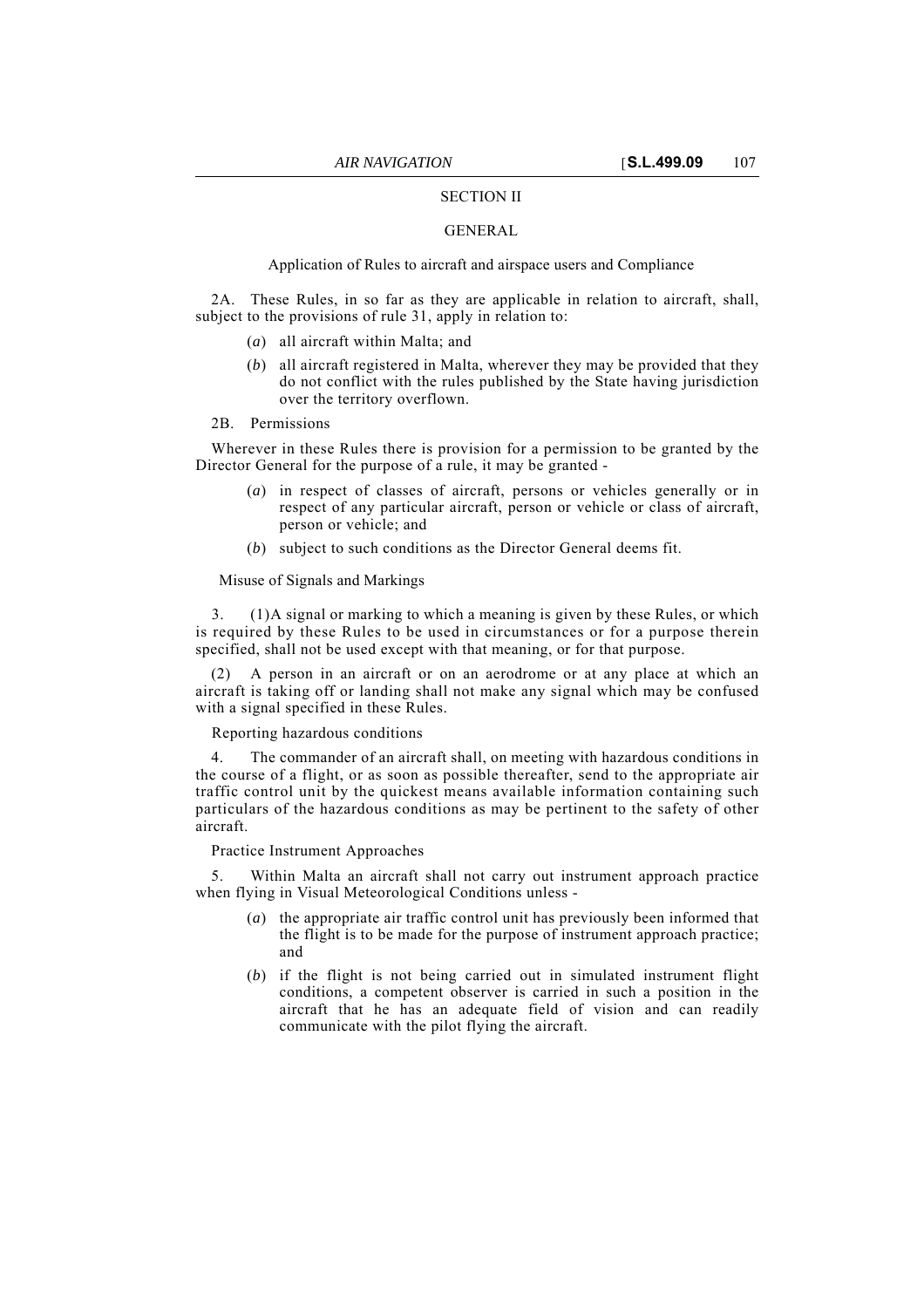## SECTION III

#### Lights and other signals to be shown or made by aircraft

General

6. (1)For the purposes of this Section the horizontal plane of a light shown in an aircraft means the plane which would be the horizontal plane passing through the source of that light, if the aircraft were in level flight.

(2) Where by reason of the physical construction of an aircraft it is necessary to fit more than one lamp in order to show a light required by this Section, the lamps shall be so fitted and constructed that, so far as is reasonably practicable, not more than one such lamp is visible from any one point outside the aircraft.

(3) Where in these Rules a light is required to show through specified angles in the horizontal plane the lamps giving such light shall be so constructed and fitted that the light is visible from any point in any vertical plane within those angles throughout angles of 90° above and below the horizontal plane, but, so far as is reasonably practicable through no greater angle. either in the horizontal plane or the vertical plane.

(4) Where in these Rules a light is required to show in all direction, the lamps giving such light shall be so constructed and fitted that, so far as is reasonably practicable, the light is visible from any point in the horizontal plane and on any vertical plane passing through the source of that light.

#### Display of lights by Aircraft

7. A flying machine on a land aerodrome in Malta at which aircraft normally land or take off at night shall, unless it is stationary on the apron or a part of the aerodrome provided for the maintenance of aircraft, display by night either the lights which it would be required to display if it were flying, or the lights specified in rule 9.

#### Failure of Navigation Lights

In Malta, in the event of the failure of any light which is required by these Rules to be displayed in flight, if the light cannot be immediately repaired or replaced the aircraft shall land as soon as in the opinion of the commander of the aircraft it can safely do so, unless authorised by the appropriate air traffic control unit to continue its flight

Flying Machines

9. (1) A flying machine when flying at night shall display lights as follows:

- (*a*) an unobstructed red light of at least five candela projected above and below the horizontal plane from dead ahead to 110 degrees to left (port);
- (*b*) an unobstructed green light of at least five candela projected above and below the horizontal plane through an angle from dead ahead to 110 degrees right (starboard);
- (*c*) an unobstructed white light of at least three candela projected above and below the horizontal plane rearward through an angle of 140 degrees.

These lights also called navigation lights may be displayed either as steady lights or flashing lights.

When the lights described in sub-rule (1) are displayed as flashing lights, either one or both of the following additional lights shall be displayed: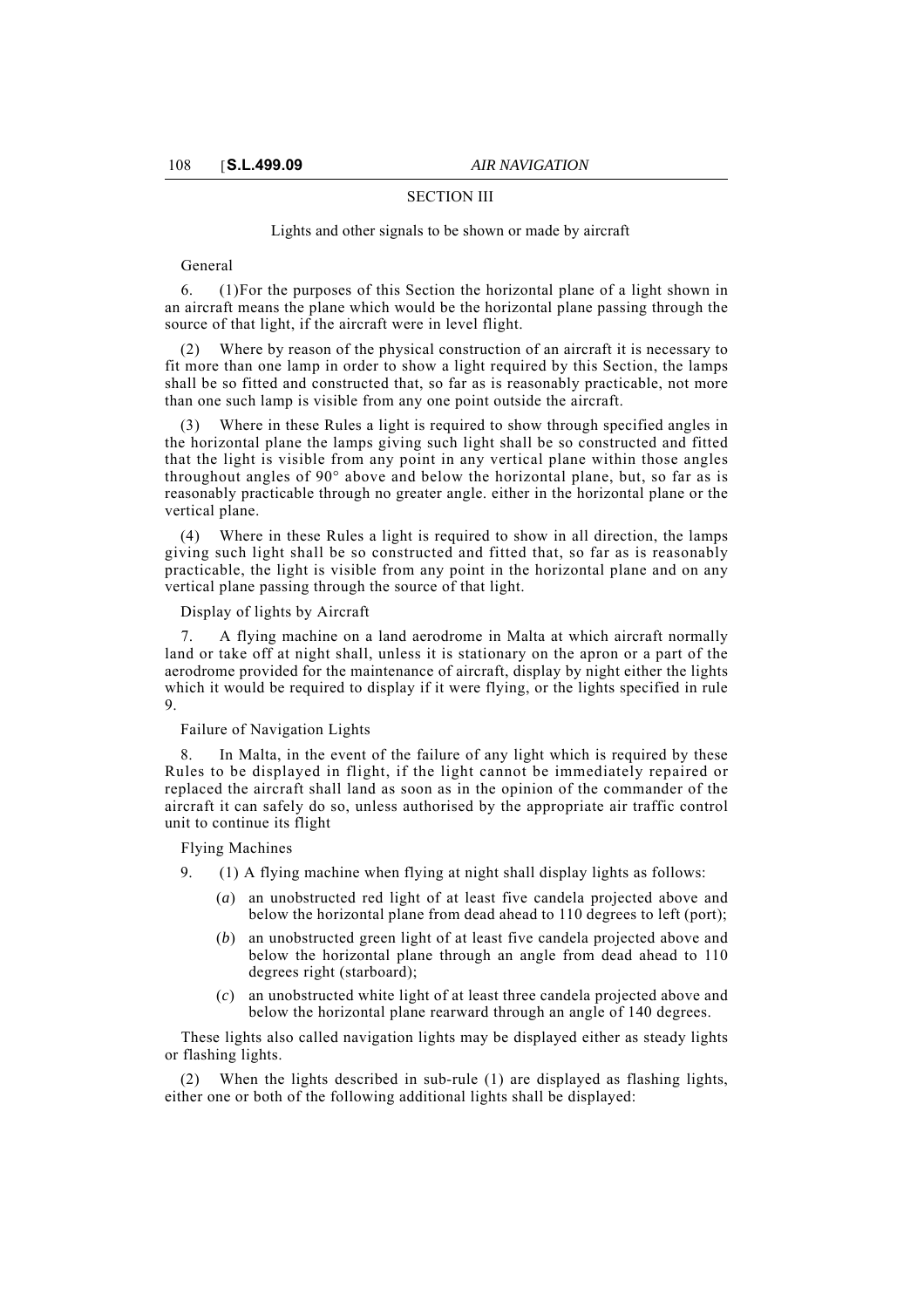- (*a*) a flashing red rear light of at least 20 candela showing through angles of 70 degrees from dead astern to each side in the horizontal plane which alternates with the flashing white rear light described in sub-rule  $(1)(c)$ ;
- (*b*) a flashing white light of at least 20 candela visible in all directions which alternates with the lights described in sub-rules  $(1)(a)$ ,  $(1)(b)$  and  $(1)(c)$ .

(3) When the lights described in sub-rule (1) are displayed as steady lights, an additional flashing light or lights called anti-collision light/s visible as far as is practicable in all directions within 30 degrees above and 30 degrees below the horizontal plane of the aeroplane shall be displayed.

(4) In addition, wing tip clearance lights comprising steady lights of the colour described for the navigation lights in sub-rule  $(1)(a)$  and  $(1)(b)$  shall be provided if there are no navigation lights within 1.80 metres of the wing tips.

### Gliders

10. A glider while flying at night shall display either a steady red light of at least five candela, showing in all directions or lights in accordance with rule 9.

#### Free Balloons

11. A free balloon while flying at night shall display a steady red light of at least five candela showing in all directions, suspended not less than 5 metres and not more than 10 metres below the basket or if there is no basket, below the lowest part of the balloon.

Captive Balloons and Kites

12. (1)Low Flying rules shall not apply to any captive balloon or kite.

A captive balloon or kite while flying at night at a height exceeding 60 metres above the surface shall display lights as follows:

- (*a*) a group of two steady lights consisting of a white light placed 4 metres above a red light, both being of at least five candela and showing in all directions, the white light being placed not less than 5 metres or more than 10 metres below the basket, or if there is no basket, below the lowest part of the balloon or kite;
- (*b*) on the mooring cable, at intervals of not more than 300 metres measured from the group of lights referred to in paragraph (*a*), groups of two lights of the colour and power and in the relative positions specified in that paragraph, and, if the lowest group of lights is obscured by cloud, an additional group below the cloud base; and
- (*c*) on the surface, a group of three flashing lights arranged in a horizontal plane at the apexes of a triangle approximately equilateral, each side of which measures at least 25 metres; one side of the triangle shall be approximately at right angles to the horizontal projection of the cable and shall be delimited by two red lights: the third light shall be a green light so placed that the triangle encloses the object on the surface to which the balloon or kite is moored.

(3) A captive balloon while flying by day at a height exceeding 60 metres above the surface shall have attached to its mooring cable at intervals of not more than 200 metres measured from the basket, or, if there is no basket, from the lowest part of the balloon, tubular streamers not less than 40 centimetres in diameter and 2 metres in length and marked with alternate bands of red and white 50 centimetres wide.

(4) A kite flown in the circumstances referred to in sub-rule (3) shall have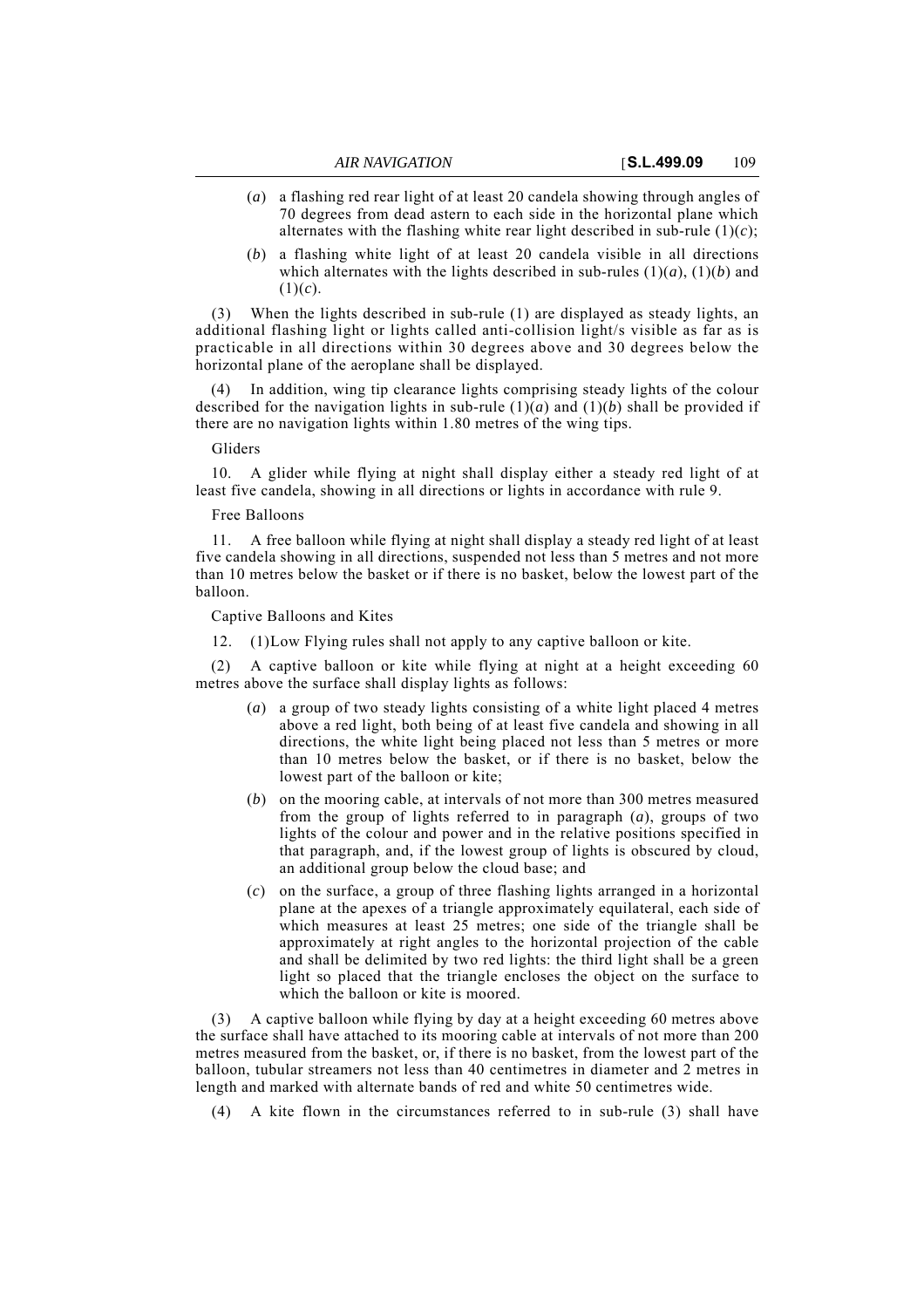attached to its mooring cable either:

- (*a*) tubular streamers as specified in sub-rule (3), or
- (*b*) at intervals of not more than 100 metres measured from the lowest part of the kite, streamers of not less than 80 centimetres long and 30 centimetres wide at their widest point and marked with alternate bands of red and white l0 centimetres wide.

Airships

13. (1) Except as provided in sub-rule (2), an airship while flying at night shall display the following steady lights:

- (*a*) a white light of at least five candela showing through angles of 110° from dead ahead to each side in the horizontal plane;
- (*b*) a green light of at least five candela showing to the starboard side through an angle of 110° from dead ahead in the horizontal plane;
- (*c*) a red light of at least five candela showing to the port side through an angle of 110° from dead ahead in the horizontal plane; and
- (*d*) a white light of at least five candela showing through angles of 70° from dead astern to each side in the horizontal plane.

(2) An airship while flying at night shall display, if it is not under command, nor has voluntarily stopped its engines, or is being towed, the following steady lights:

- (*a*) the white lights referred to in sub-rule (1)(*a*) and (*d*);
- (*b*) two red lights, each of at least five candela and showing in all directions suspended below the control car so that one is at least 4 metres above the other and at least 8 metres below the control car; and
- (*c*) if the airship is making way but not otherwise, the green and red light referred to in sub-rule  $(1)(b)$  and  $(c)$ :

Provided that an airship while picking up its moorings, notwithstanding that it is not under command, shall display only the lights specified in sub-rule (1).

(3) An airship, while moored within Malta by night, shall display the following lights:

- (*a*) when moored to a mooring mast, at or near the rear, a white light of at least five candela showing in all directions;
- (*b*) when moored otherwise than to a mooring mast:

(i) a white light of at least five candela showing through angles of 110° from dead ahead to each side in the horizontal plane;

(ii) a white light of at least five candela showing through angles of 70° from dead astern to each side in the horizontal plane.

(4) An airship while flying by day, if it is not under command, or has voluntarily stopped its engines, or is being towed, shall display two black balls suspended below the control car so that one is at least 4 metres above the other and at least 8 metres below the control car.

- (5) For the purposes of this rule:
	- (*a*) an airship shall be deemed not to be under command when it is unable to execute a manoeuvre which it may be required to execute by or under these Rules;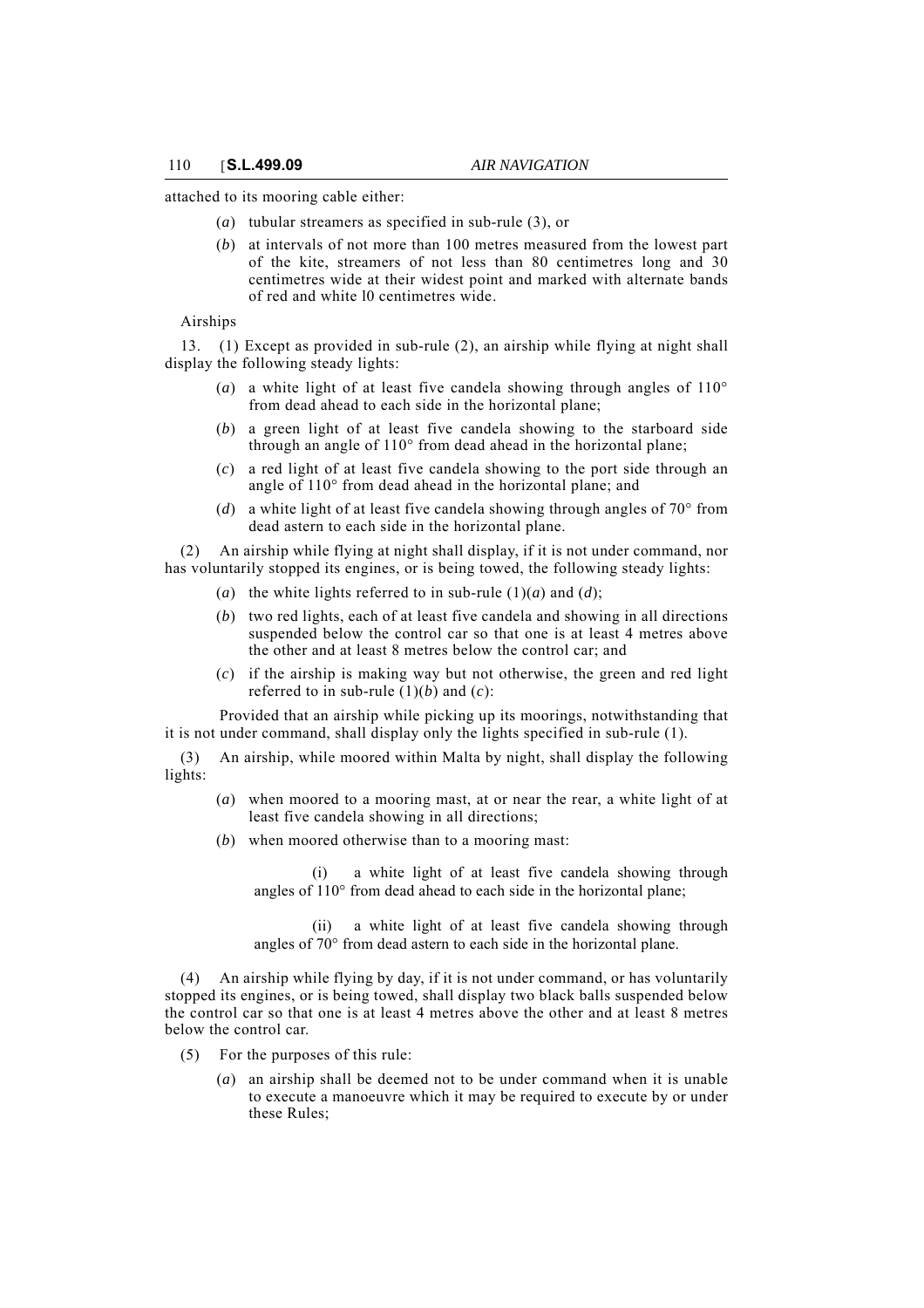(*b*) an airship shall be deemed to be making way when it is not moored and is in motion relative to the air.

# SECTION IV

### General Flight Rules

#### Rules for avoiding aerial collisions

## 14. (1) General

For the purposes of this rule a glider and a flying machine which is towing it shall be considered to be a single aircraft under the command of the commander of the towing flying machine.

# (2) Converging

Subject to the provisions of sub-rules  $(3)$  and  $(4)$ , an aircraft in the air shall give way to another converging aircraft as follows:

- (*a*) flying machines shall give way to airships, gliders and balloons;
- (*b*) airships shall give way to gliders and balloons;
- (*c*) gliders shall give way to balloons.
- (3) Approaching Head-on

When two aircraft are approaching head-on or approximately so in the air and there is danger of collision each shall alter its course to the right.

(4) Overtaking

An aircraft which is being overtaken in the air shall have the right of way and the overtaking aircraft, whether climbing, descending or in horizontal flight, shall keep out of the way of the other aircraft by altering course to the right, and shall not cease to keep out of the way of the other aircraft until that other aircraft has been passed and is clear, notwithstanding any change in the relative positions of the two aircraft:

Provided that a glider overtaking another glider in Malta may alter its course to the right or to the left.

Aerobatic Manoeuvres

- 15. An aircraft shall not carry out any aerobatic manoeuvres
	- (*a*) over the congested area of any city, town or settlement; or
	- (*b*) within controlled airspace except with the consent of the appropriate air traffic control unit.

Right-hand Traffic Rule

16. An aircraft which is flying within Malta in sight of the ground and following a road, coastline, or any other line of landmarks, shall keep such line or landmarks on its left.

Notification of Arrival

17. The commander of an aircraft who has caused notice of its intended arrival at any aerodrome to be given to the air traffic control unit or other authority at that aerodrome shall ensure that the air traffic control unit or other authority at that aerodrome is informed as quickly as possible of any change of intended destination and any estimated delay in arrival of 45 minutes or more.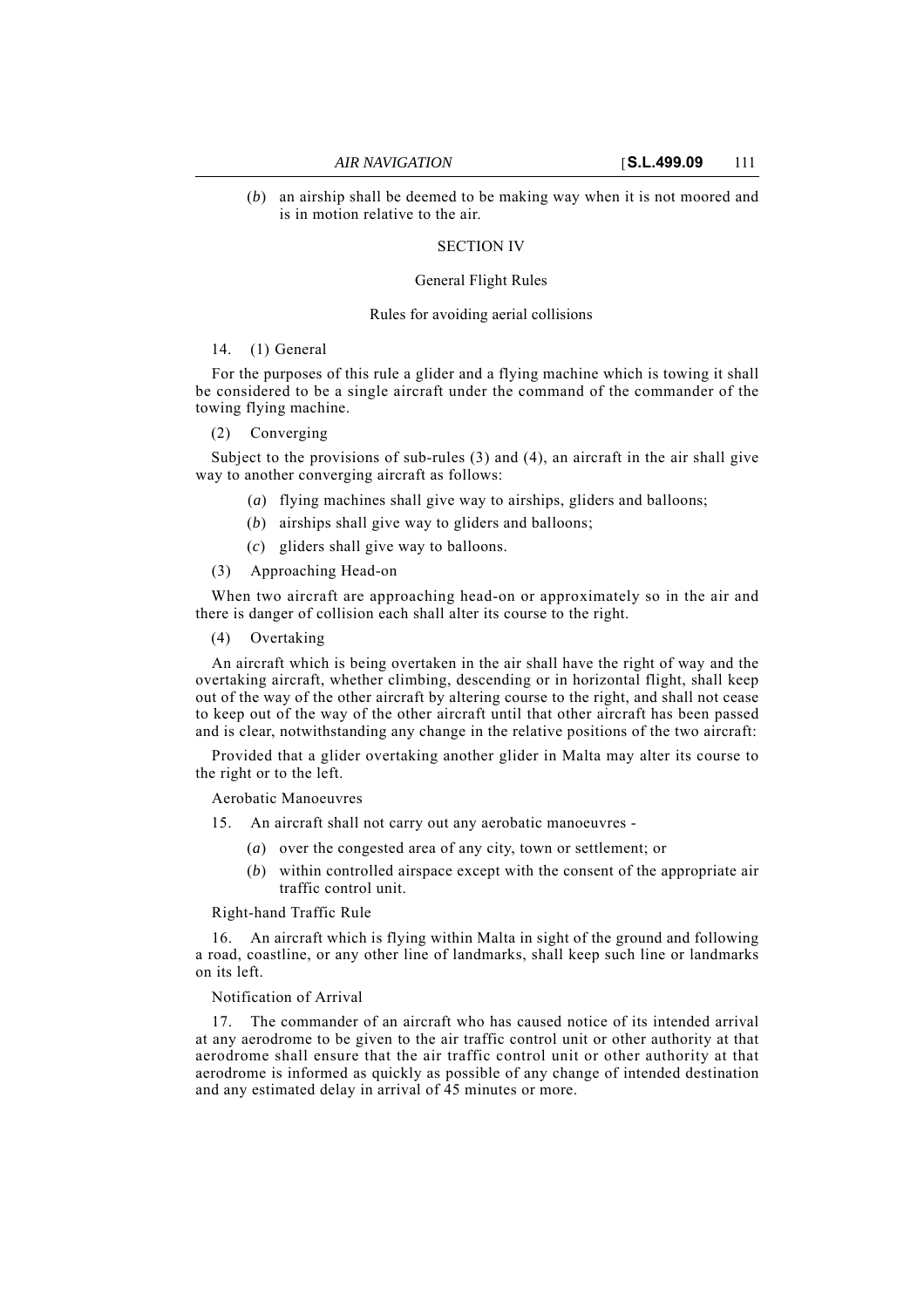#### SECTION V

### Cruising Levels

18. In order to comply with the Instrument Flight Rules an aircraft when in level flight above 3,000 feet above mean sea level outside controlled airspace shall be flown at a level appropriate to its magnetic track, in accordance with the appropriate table set forth in SERA Appendix 3 (Table of Cruising Levels). The level of flight shall be measured by an altimeter set according to the system notified, or in the case of the flight over a country other than Malta otherwise published by the competent authority in relation to the area in which the aircraft is flying:

Provided that an aircraft may be flown at a level other than the level required by this rule if it is flying in conformity with instructions given by an air traffic control unit or in accordance with notified en-route holding patterns or in accordance with holding procedures notified in relation to an aerodrome.

#### SECTION VI

Aerodrome Traffic Rules

Application of Aerodrome Traffic Rules

19. The rules in this Section which are expressed to apply to flying machines shall also be observed, so far as is practicable, in relation to all other aircraft.

#### Visual Signals

The commander of a flying machine on, or in, the traffic zone of an aerodrome shall observe such visual signals as may be displayed at or directed to him from the aerodrome by the authority or the person in charge of the aerodrome and shall obey any instructions which may be given to him by means of such signals:

Provided that he shall not be required to obey Marshalling signals if, in his opinion, it is inadvisable to do so in the interests of safety.

Access and movement on the Manoeuvring Area and other parts of the aerodrome used by aircraft

21. (1)A person or vehicle shall not go on to any part of an aerodrome provided for the use of aircraft and under the control of the person in charge of the aerodrome without the permission of the person in charge of the aerodrome, and except in accordance with any conditions subject to which that permission may have been granted.

(2) A vehicle or person shall not go or move on the manoeuvring area of an aerodrome having an air traffic control unit without the permission of that unit and except in accordance with any conditions subject to which that permission may have been granted.

(3) Any permission granted for the purposes of this rule may be granted either in respect of persons or vehicles generally, or in respect of any particular person or vehicle or any class of persons or vehicles.

Right of Way on the Ground

22. (1) This rule shall apply to -

- (*a*) flying machines; and
- (*b*) vehicles

on any part of land aerodrome provided for the use of aircraft and under the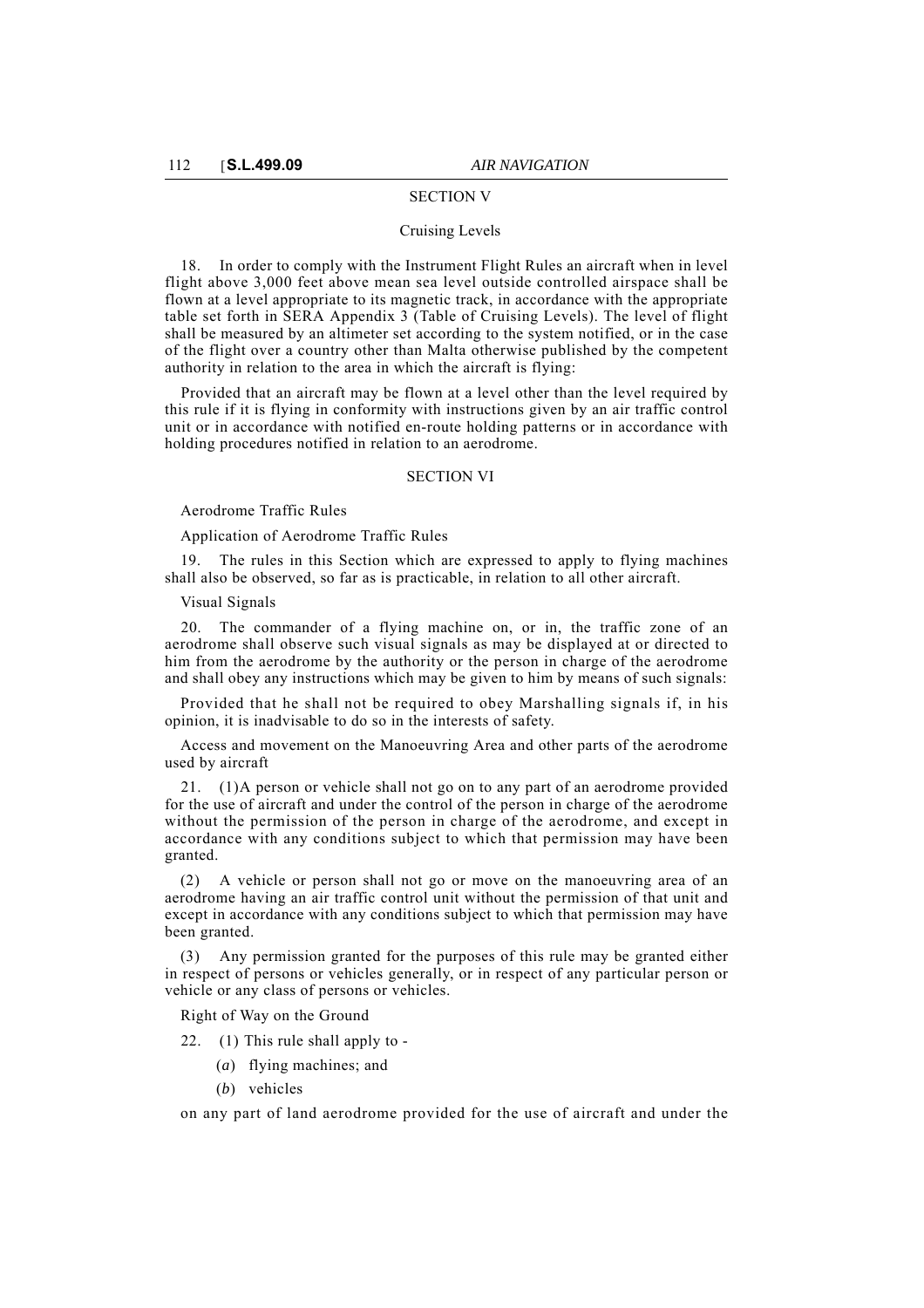control of the person in charge of the aerodrome.

(2) Notwithstanding any air traffic control clearance it shall remain the duty of the commander of an aircraft to take all possible measures to ensure that his aircraft does not collide with any other aircraft or with any vehicle.

(3) (*a*)Flying Machines and vehicles shall give way to aircraft which are taking off or landing.

> (*b*) Vehicles and flying machines which are not taking off or landing shall give way to vehicles towing aircraft.

(*c*) Vehicles which are not towing aircraft shall give way to aircraft.

(4) Subject to the provisions of sub-rule  $(3)$  and of rule  $24(3)(b)$ , in case of danger of collision between two flying machines:

- (*a*) when the two flying machines are approaching head-on or approximately so, each shall alter its course to the right;
- (*b*) when two flying machines are on converging courses, the one which has the other on its right shall give way to the other and shall avoid crossing ahead of the other unless passing well clear of it;
- (*c*) a flying machine which is being overtaken shall have the right-of-way, and the overtaking flying machine shall keep out of the way of the other flying machine by altering its course to the left until that other flying machine has been passed and is clear, notwithstanding any change in the relative positions of the two flying machines.
- (5) Subject to the provisions of sub-rule (3)(*b*), a vehicle shall:
	- (*a*) overtake another vehicle so that the other vehicle is on the left of the overtaking vehicle;
	- (*b*) keep to the left when passing another vehicle which is approaching head-on or approximately so.

Dropping of Tow Ropes, etc.

23. Tow ropes, banners or similar articles towed by aircraft shall not be dropped from aircraft except at an aerodrome and:

- (*a*) in accordance with arrangements made with an air traffic control unit at the aerodrome or, if there is no such unit, with the person in charge of the aerodrome, or
- (*b*) in the area designated by a yellow cross with two arms 6 metres long by 1 metre wide at right angles indicating that tow ropes and similar articles towed by aircraft shall only be dropped in the area in which the cross is placed; and the ropes, banners or similar articles shall be dropped when the aircraft is flying in the direction appropriate for landing.

#### Aerodromes not having Air Traffic Control Units

24.(1) (*a*) An aircraft shall not fly within a zone which the commander of the aircraft knows or ought reasonably to know to be the aerodrome traffic zone of an aerodrome where no air traffic control unit is for the time being notified as being on watch, except for the purpose of taking off or landing at that aerodrome or observing the signals in the signals area with a view to landing there, unless he has the permission of the person in charge of the aerodrome.

(*b*) An aircraft flying within such a zone for the purposes of observing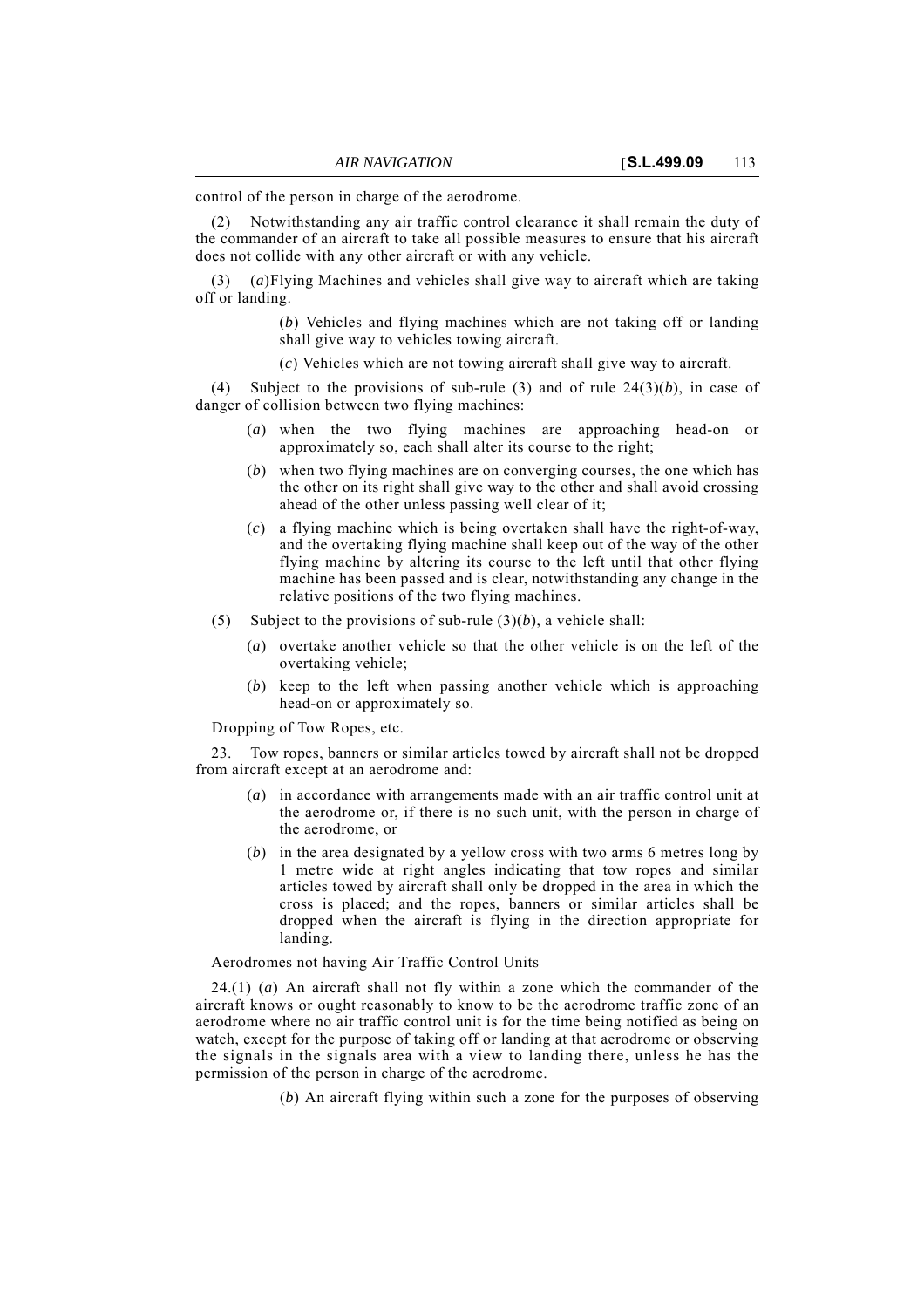the signals shall remain clear of cloud and at least 500 feet above the level of the aerodrome.

(2) The commander of an aircraft flying in such a zone or moving on such an aerodrome shall:

- (*a*) observe other aerodrome traffic for the purpose of avoiding collision and conform to the pattern of traffic formed by other aircraft, or keep clear of the airspace in which the pattern is formed;
- (*b*) make all turns to the left unless ground signals otherwise indicate; and
- (*c*) take off and land in the direction indicated by the ground signals or, if no such signals are displayed, into the wind, unless good aviation practice demands otherwise.

(3) (*a*) A glider shall not land on a runway at such an aerodrome unless the runway is clear of other aircraft.

(*b*) Where take-offs and landings are not confined to a runway -

- (i) a flying machine or glider when landing shall leave clear on its left any aircraft which has already landed or is already landing or is about to take off; and if such a flying machine or glider is obliged to turn, it shall turn to the left after the commander of the aircraft has satisfied himself that such action will not interfere with other traffic movements; and
- (ii) a flying machine about to take off shall take up position and manoeuvre in such a way as to leave clear on its left any aircraft which is already taking off or is about to take off.

(4) A flying machine after landing shall move clear of the landing area in use as soon as it is possible to do so.

#### Aerodrome having Air Traffic Control Units

25. (1)An aircraft shall not fly within a zone which the commander of the aircraft knows or ought reasonably to know to be the aerodrome traffic zone of an aerodrome where an air traffic control unit is for the time being notified as being on watch, except for the purpose of observing any signals at that aerodrome with a view to landing there, unless he has the permission of the appropriate air traffic control unit.

(2) The commander of an aircraft flying in the aerodrome traffic zone of an aerodrome where an air traffic control unit is for the time being notified as being on watch or moving on such an aerodrome shall:

- (*a*) cause a continuous watch to be maintained on the appropriate radio frequency notified for air traffic control communications at the aerodrome, or, if this is not possible, cause a watch to be kept for such instructions as may be issued by visual means;
- (*b*) not taxi on the apron or manoeuvring area or take off or land anywhere in the zone except with the permission of the air traffic control unit;
- (*c*) comply with the provisions of rule  $22(1)(b)$ , (2) and (3) as if the aerodrome did not have an air traffic control unit, unless he has the permission of the air traffic control unit at the aerodrome, or has been instructed by that unit, to do otherwise.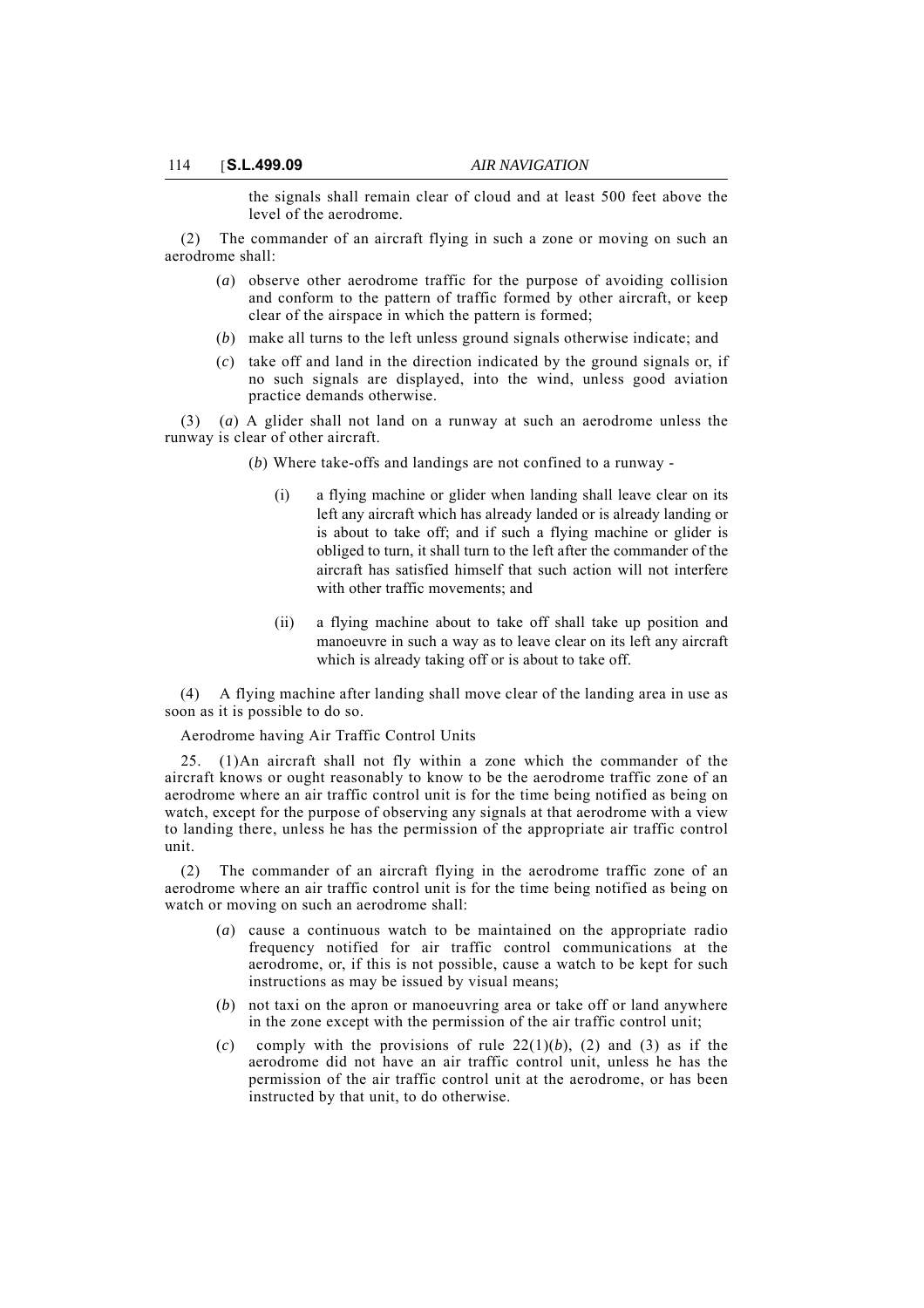(3) Without prejudice to Rules on weather reports and forecasts and the relevant SERA provisions, the commander of an aircraft shall, immediately upon arrival at, or prior to departure from, an aerodrome within Malta having an air traffic control unit, ensure that such unit is informed of the flight which he has just made or which he is about to undertake.

#### SECTION VII

# Air Traffic Control

## Provision of Air Traffic Control Services

26. (1)At every aerodrome (other than a Government aerodrome) which is provided with means of two-way radio communication with aircraft and is either situated in a control zone or is an aerodrome in respect of which the Director General has given a direction to the proprietor or person in charge of the aerodrome requiring air traffic control service to be provided there, the person in charge of the aerodrome shall cause air traffic control service to be provided at all times when the aerodrome is open for the take-off and landing of aircraft.

(2) At every aerodrome (other than a Government aerodrome) which is provided with means of two-way radio communication with aircraft and with equipment for providing holding aid, let-down aid or approach aid by radio or radar the person in charge of the aerodrome shall inform the Director General in advance of any period during which any of the said equipment will be in operation for the purpose of providing holding aid, let-down aid or approach aid and, without prejudice to subrule (1), cause air traffic control service to be provided at all times when the said equipment is notified as being in operation for any of those purposes.

# **FOURTEENTH SCHEDULE** (Articles 10(3), 26(1), 28(1), 75 and 81(1)) Air Navigation (General) Regulations

*L.N. 57 of 1991; L.N. 202 of 1998. Substituted by: L.N. 17 of 2006. Amended by: L.N. 462 of 2010.*

#### 1. Weight and Performance

Where the provisions of JAR OPS 1 and JAR OPS 3 are not applicable, the operator of an aircraft registered in Malta shall for the purpose of assessing the weight and related performance of the aircraft, use the performance regulations of the State of Manufacture if the Director General so approves.

Noise and Vibration caused by aircraft on aerodromes

With reference to article 75, the conditions under which noise and vibration may be caused by aircraft (including military aircraft) on Government aerodromes, licensed aerodromes or on aerodromes at which the manufacture, repair of maintenance of aircraft is carried out by persons carrying on business as manufacturers or repairers of aircraft, shall be as follows:

- (*a*) the aircraft is taking off or landing, or
- (*b*) the aircraft is moving on the ground or water, or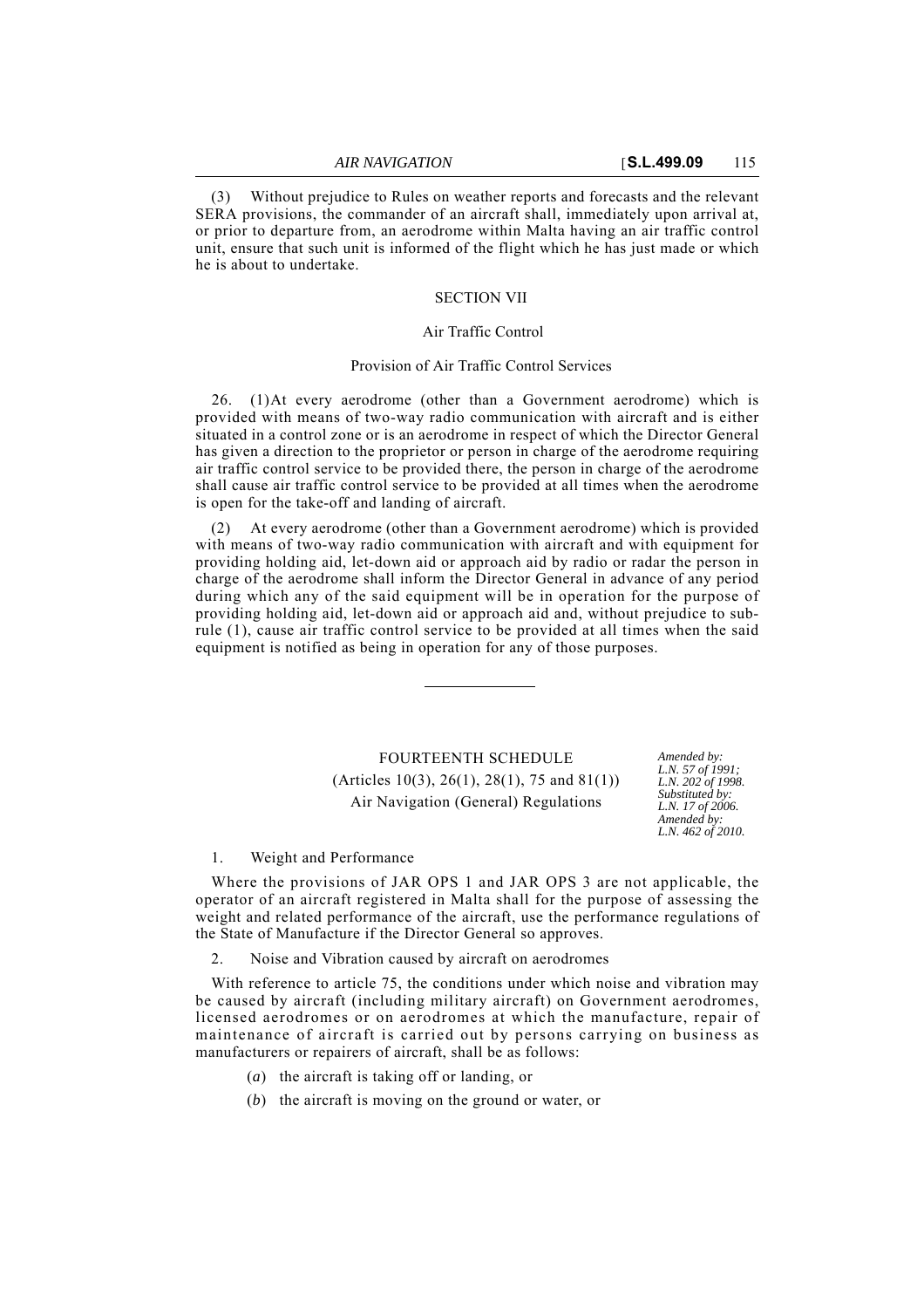- (*c*) the engines are being operated in the aircraft
	- (i) for the purpose of ensuring their satisfactory performance;
	- (ii) for the purpose of bringing them to a proper temperature in preparation for, or at the end of a flight; or
	- (iii) for the purpose of ensuring that the instruments, accessories or other components of the aircraft are in a satisfactory condition.

3. Pilot Maintenance - specified repairs or replacements

With reference to article  $10(3)$  the following repairs or replacements are hereby specified:

- (1) Replacement of landing gear tyres, landing skids or skid shoes.
- (2) Replacement of elastic shock absorber cord units on landing gear where special tools are not required.
- (3) Replacement of defective safety wiring or split pins excluding those in engine, transmission, flight control and rotor systems.
- (4) Patch-repairs to fabric not requiring rib stitching or the removal of structural parts or control services, if the repairs do not cover up structural damage and do not include repairs to rotor blades.
- (5) Repairs to upholstery and decorative furnishing of the cabin or cockpit interior when repair does not require dismantling of any structure or operating system or interfere with an operating system or effect the structure of the aircraft.
- (6) Repairs, not requiring welding, to fairings, non-structural cover plates and cowlings.
- (7) Replacements of side windows where that work does not interfere with the structure or with any operating system.
- (8) Replacement of safety belts or safety harness.
- (9) Replacement of seats or seat parts not involving dismantling of any structure or of any operating system.
- (10) Replacement of bulbs, reflectors, glasses, lenses or lights.
- (11) Replacement of any cowlings not requiring removal of the propeller, rotors or disconnection of engine or flight controls.
- (12) Replacement of unserviceable sparking plugs.
- (13) Replacement of batteries.
- (14) Replacement of wings and tail surfaces and controls, the attachments of which are designed to provide for assembly immediately before each flight and dismantling after each flight.
- (15) Replacement of main rotor blades that are designed for removal where special tools are not required.
- (16) Replacement of generator and fan belts designed for removal where special tools are not required.

4. Mandatory Reporting - specified occurrences time and manner of reporting and information to be reported.

(1) With reference to article 81(1), the following occurrences are specified, that is to say those:

(*a*) involving damage to an aircraft;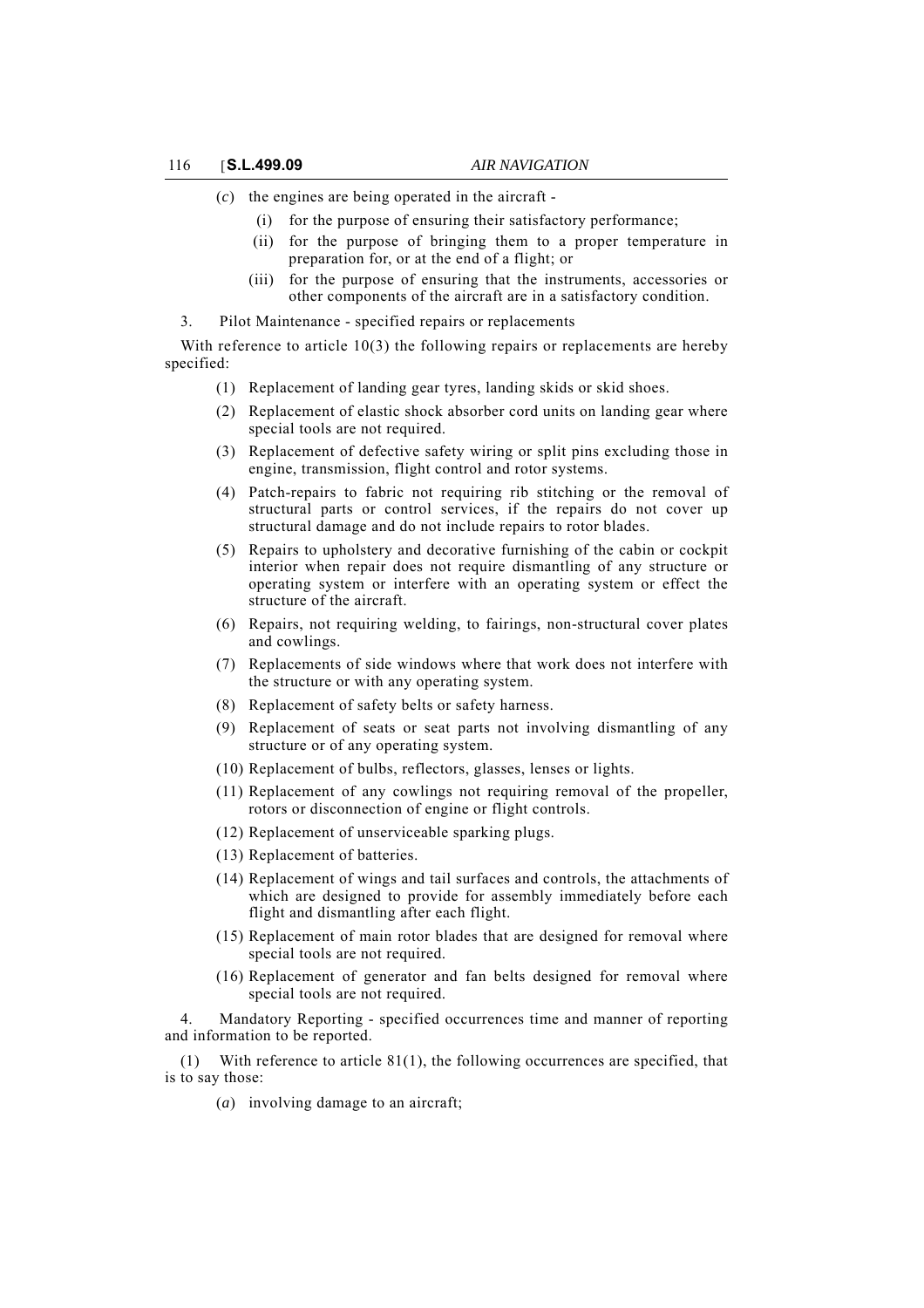- (*b*) involving injury to a person;
- (*c*) involving the impairment during a flight of the capacity of a number of the flight crew of an aircraft to undertake the functions to which his licence relates;
- (*d*) involving the use in flight-of any procedures taken for the purpose of overcoming an emergency;
- (*e*) involving the failure of an aircraft system or of any equipment of an aircraft;
- (*f*) arising from the control of an aircraft in flight by its flight crew;
- (*g*) arising from failure or inadequacy of facilities or service on the ground used or intended to be used for the purposes of or in connection with the operation of aircraft;
- (*h*) arising from the loading or the carriage of passengers, cargo (including mail) or fuel, and those that are not referred to in paragraphs (*a*) to (*h*) but which, in the opinion of a person referred to in article  $81(1)(a)$  to (*g*), constitute an occurrence endangering, or which if not corrected would endanger the safety of an aircraft, its occupants or any other person.

(2) For the purposes of this regulation an aircraft system includes the flight control, power plant, fuel, hydraulic, pneumatic, pressurisation, electrical, navigation and other system of the aircraft.

With reference to article  $81(1)$ , a report containing the information referred to in subarticle (4) shall be dispatched in writing and by the quickest available means to the Director General within 96 hours of the reportable occurrence coming to the knowledge of the person making the report:

Provided that if at that time any of the said information is not in the possession of that person, he shall despatch that information to the Director General in writing and by the quickest available means within 96 hours of its coming in his possession.

(4) With reference to article 81(1) a report shall, as far as possible, contain the following information:

- (*a*) the type, series and registration marks of the aircraft concerned;
- (*b*) the name of the operator of the aircraft;
- (*c*) the date of the reportable occurrence;
- (*d*) if the person making the report has instituted an investigation into reportable occurrences, whether or not this has been completed;
- (*e*) a description of the reportable occurrence, including its effects and any other relevant information;
- (*f*) in the case of a reportable occurrence which occurs during flight
	- (i) the Universal Co-ordinated Time of the occurrence;
	- (ii) the last point of departure and the next point of intended landing of the aircraft at that time;
	- (iii) the geographical position of the aircraft at that time;
- (*g*) in the case of a defect in or malfunctioning of an aircraft or any part or equipment of an aircraft, the name of the manufacturer of the aircraft, part or equipment, as the case may be, and, where appropriate, the part number and modification standard of the part or equipment and its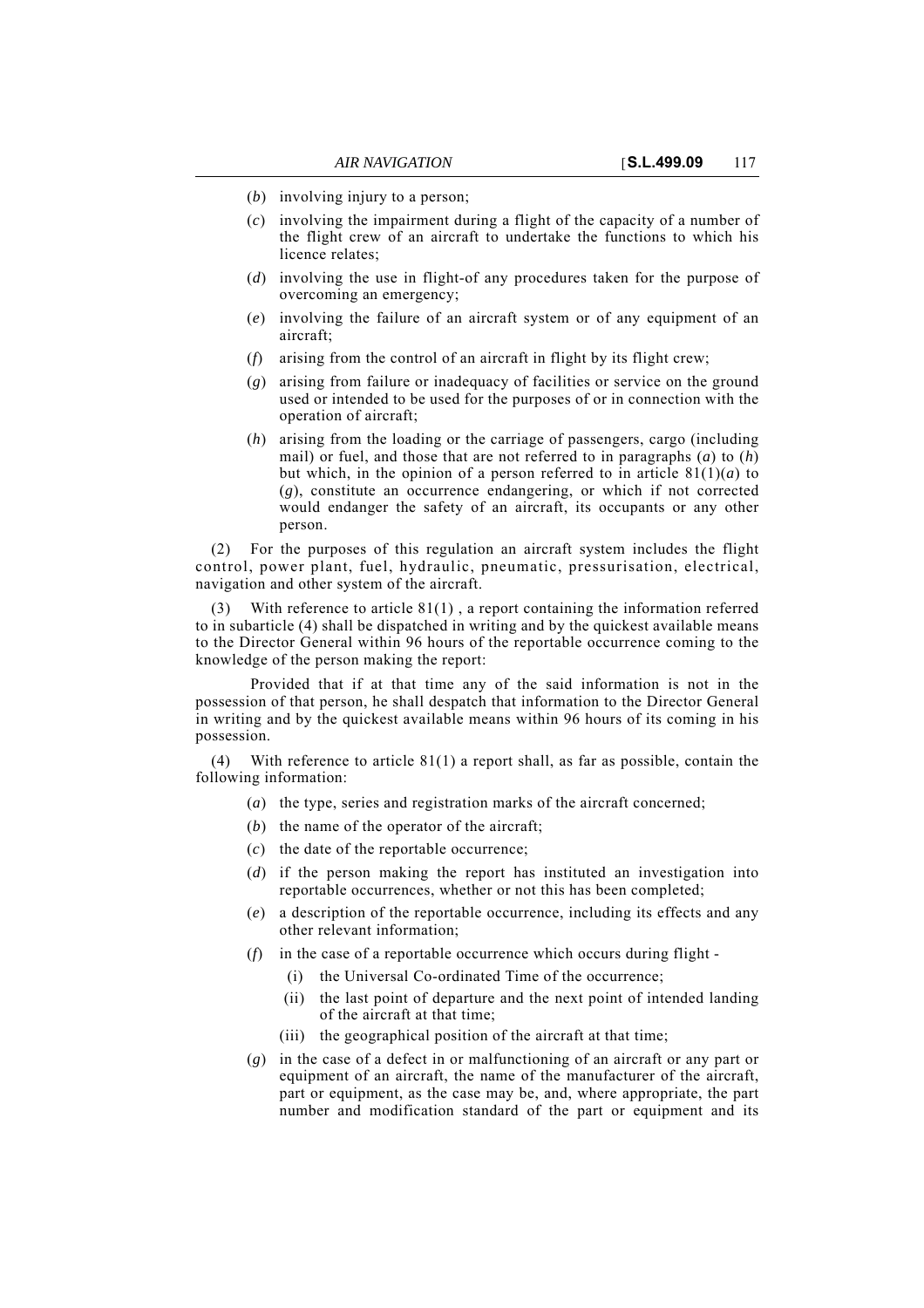location on the aircraft;

- (*h*) the signature and name in block capitals of the person making the report, the name of his employer and the capacity in which he acts for the employer;
- (*i*) in the case of a report made by the commander of an aircraft where a person referred to in article  $81(1)(c)$  or (*d*) the address or telephone number at which communications should be made to him if different from that of his place of employment.

*Substituted by: L.N. 34 of 1992.*

# FIFTEENTH SCHEDULE (Article 17(4))

Areas specified in connection with the Carriage of Flight Navigators as members of the Flight Crews or Approved Navigational Equipment on Public Transport Aircraft

The following areas are hereby specified for the purposes of article 17(4):

Area A - Arctic

All the area north of latitude 68° north, but excluding any part thereof within the area enclosed by rhumb lines joining successively the following points:

68° north latitude 00° east/west longitude

73° north latitude 15° east longitude

73° north latitude 30° east longitude

68° north latitude 45° east longitude

68° north latitude 00° east/west longitude

Area B - Antarctic

All that area south of latitude 55° south.

Area C - Sahara

All that area enclosed by rhumb lines joining successively the following points:

30° north latitude 05° west longitude 24° north latitude 11° west longitude 14° north latitude 11° west longitude 14° north latitude 28° east longitude 24° north latitude 28° east longitude 28° north latitude 23° east longitude 30° north latitude 15° east longitude 30° north latitude 05° west longitude

Area D - South America

All that area enclosed by rhumb lines joining successively the following points: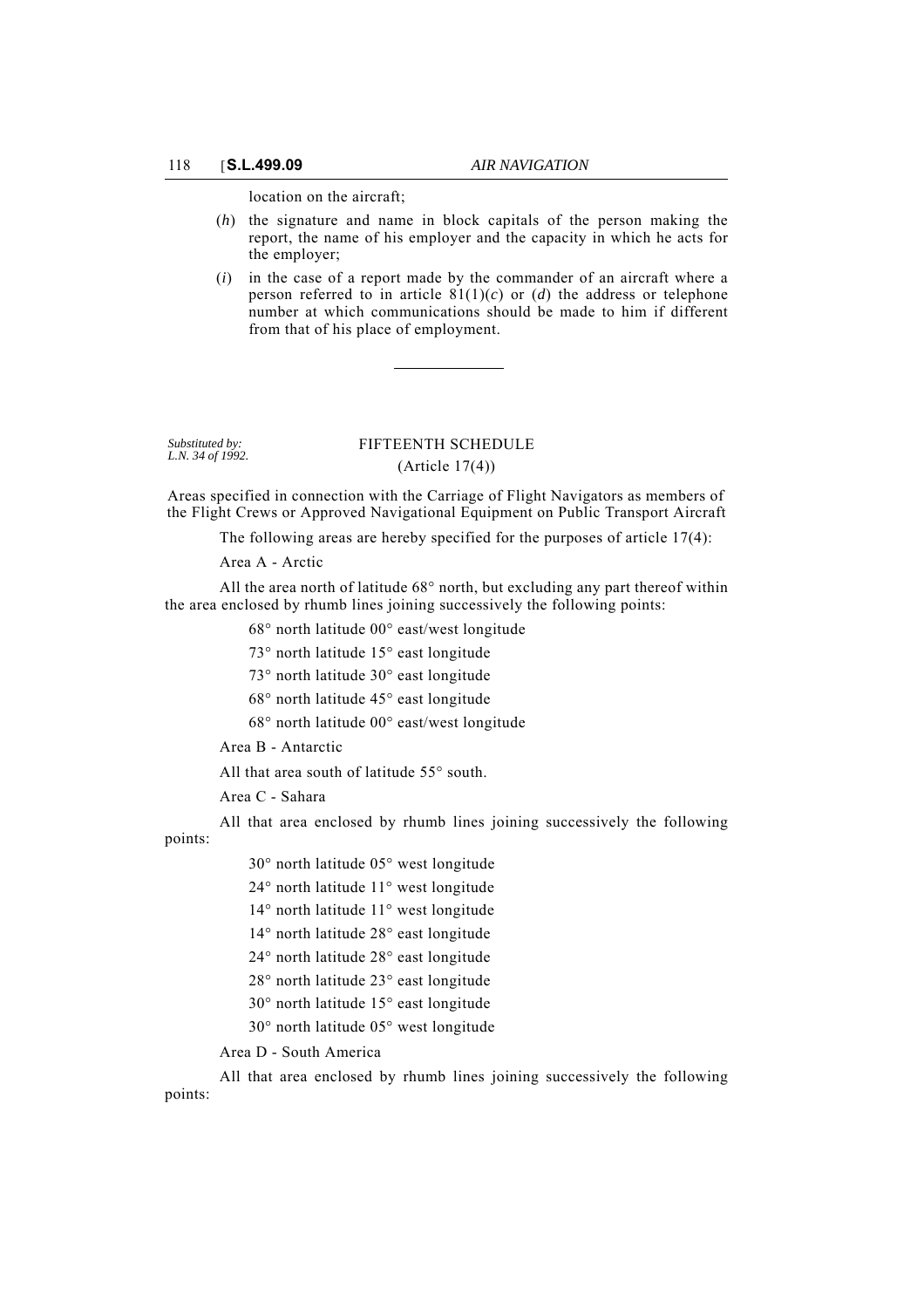04° north latitude 72° west longitude

04° north latitude 60° west longitude

08° south latitude 42° west longitude

18° south latitude 54° west longitude

18° south latitude 60° west longitude

14° south latitude 72° west longitude

05° south latitude 76° west longitude

04° north latitude 72° west longitude

# Area E - Pacific Ocean

All that area enclosed by rhumb lines joining successively the following points:

60° north latitude 180° east/west longitude

20° north latitude 128° east longitude

04° north latitude 128° east longitude 04° north latitude 180° east/west longitude

55° south latitude 180° east/west longitude

55° south latitude 82° west longitude

25° south latitude 82° west longitude

60° north latitude 155° west longitude

60° north latitude 180° east/west longitude

Area F - Australia

All that area enclosed by rhumb lines joining successively the following points:

> 18° south latitude 123° east longitude 30° south latitude 118° east longitude 30° south latitude 135° east longitude

> 18° south latitude 123° east longitude

Area G - Indian Ocean

All that area enclosed by rhumb lines joining successively the following points:

35° south latitude 110° east longitude

55° south latitude 180° east/west longitude

55° south latitude 10° east longitude

40° south latitude 10° east longitude

25° south latitude 60° east longitude

20° south latitude 60° east longitude

05° south latitude 43° east longitude

10° north latitude 55° east longitude

10° north latitude 73° east longitude

04° north latitude 77° east longitude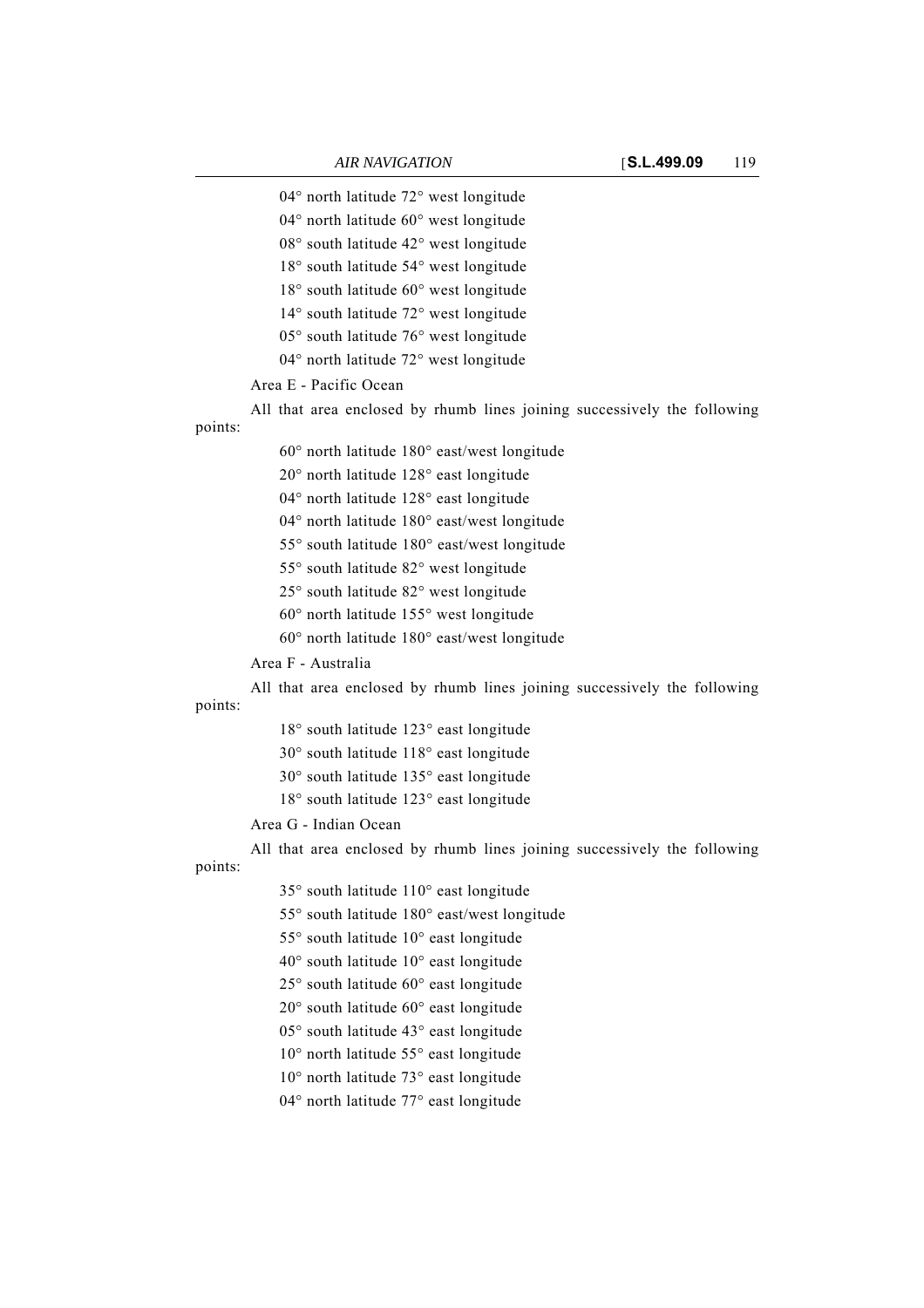04° north latitude 92° east longitude 10° south latitude 100° east longitude 10° south latitude 110° east longitude 35° south latitude 110° east longitude Area H - North Atlantic Ocean All that area enclosed by rhumb lines joining successively the following points: 55° north latitude 15° west longitude 68° north latitude 28° west longitude 68° north latitude 60° west longitude 45° north latitude 45° west longitude 40° north latitude 60° west longitude 40° north latitude 19° west longitude 55° north latitude 15° west longitude Area I - South Atlantic Ocean All that area enclosed by rhumb lines joining successively the following points: 40° north latitude 60° west longitude 18° north latitude 60° west longitude 05° south latitude 30° west longitude 55° south latitude 55° west longitude 55° south latitude 10° east longitude 40° south latitude 10° east longitude 02° north latitude 05° east longitude 02° north latitude 10° west longitude 15° north latitude 25° west longitude 40° north latitude 19° west longitude 40° north latitude 60° west longitude Area J - Northern Canada All that area enclosed by rhumb lines joining successively the following points: 68° north latitude 130° west longitude 55° north latitude 115° west longitude 55° north latitude 70° west longitude 68° north latitude 60° west longitude 68° north latitude 130° west longitude Area K - Northern Asia All that area enclosed by rhumb lines joining successively the following

points:

68° north latitude 56° east longitude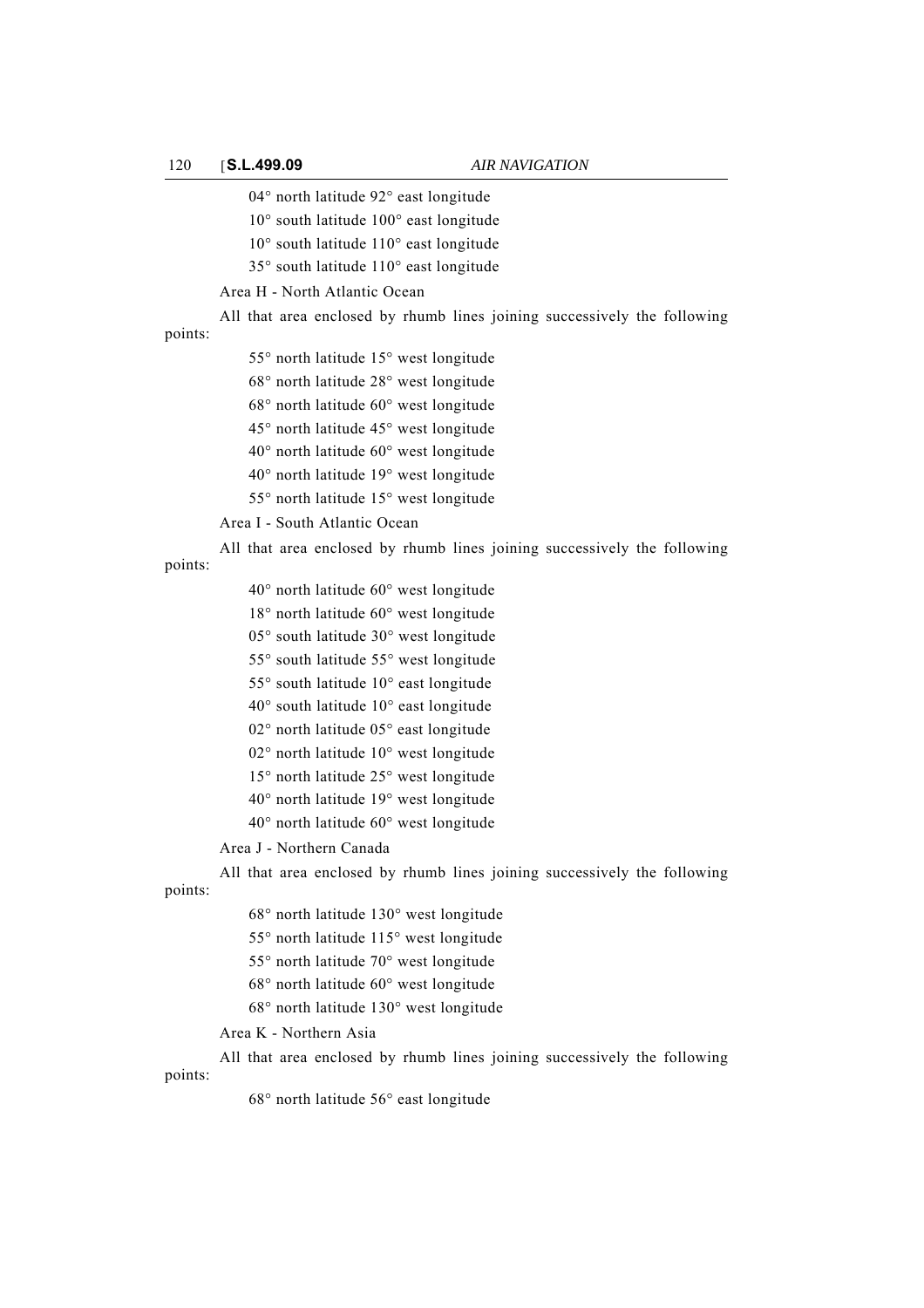68° north latitude 160° east longitude

- 50° north latitude 125° east longitude
- 50° north latitude 56° east longitude
- 68° north latitude 56° east longitude

Area L - Southern Asia

All that area enclosed by rhumb lines joining successively the following points:

50° north latitude 56° east longitude 50° north latitude 125° east longitude 40° north latitude 110° east longitude 30° north latitude 110° east longitude 30° north latitude 80° east longitude 35° north latitude 80° east longitude 35° north latitude 56° east longitude

50° north latitude 56° east longitude.

**SIXTEENTH SCHEDULE** (Article 6) Fees PART I

*L.N. 57 of 1991; L.N. 34 of 1992. Substituted by: L.N. 339 of 2002. Amended by: L.N. 130 of 2003; L.N. 124 of 2004; L.N. 157 of 2004; L.N. 385 of 2004; L.N. 445 of 2004; L.N. 58 of 2005; L.N. 287 of 2006; L.N. 183 of 2007. Substituted by: L.N. 411 of 2007. Amended by: L.N. 462 of 2010.*

### Aircraft Registration

The following charges are payable to the Director General by an applicant for the issue of a Certificate of Registration in respect of an aircraft:

| Aircraft in respect of which application is made:                                                                                                                                                                                                  | Charge Payable<br>€58.23 |  |
|----------------------------------------------------------------------------------------------------------------------------------------------------------------------------------------------------------------------------------------------------|--------------------------|--|
| Aeroplanes having an empty weight not exceeding<br>150 kg, a wing area of not less than 10 square<br>metres, and a wing loading not exceeding 10 kg per<br>square meter at empty weight and which are<br>designed to carry not more than 2 persons |                          |  |
| Any other aircraft whose maximum take-off mass:                                                                                                                                                                                                    |                          |  |
|                                                                                                                                                                                                                                                    | €69.88                   |  |
|                                                                                                                                                                                                                                                    | €139.76                  |  |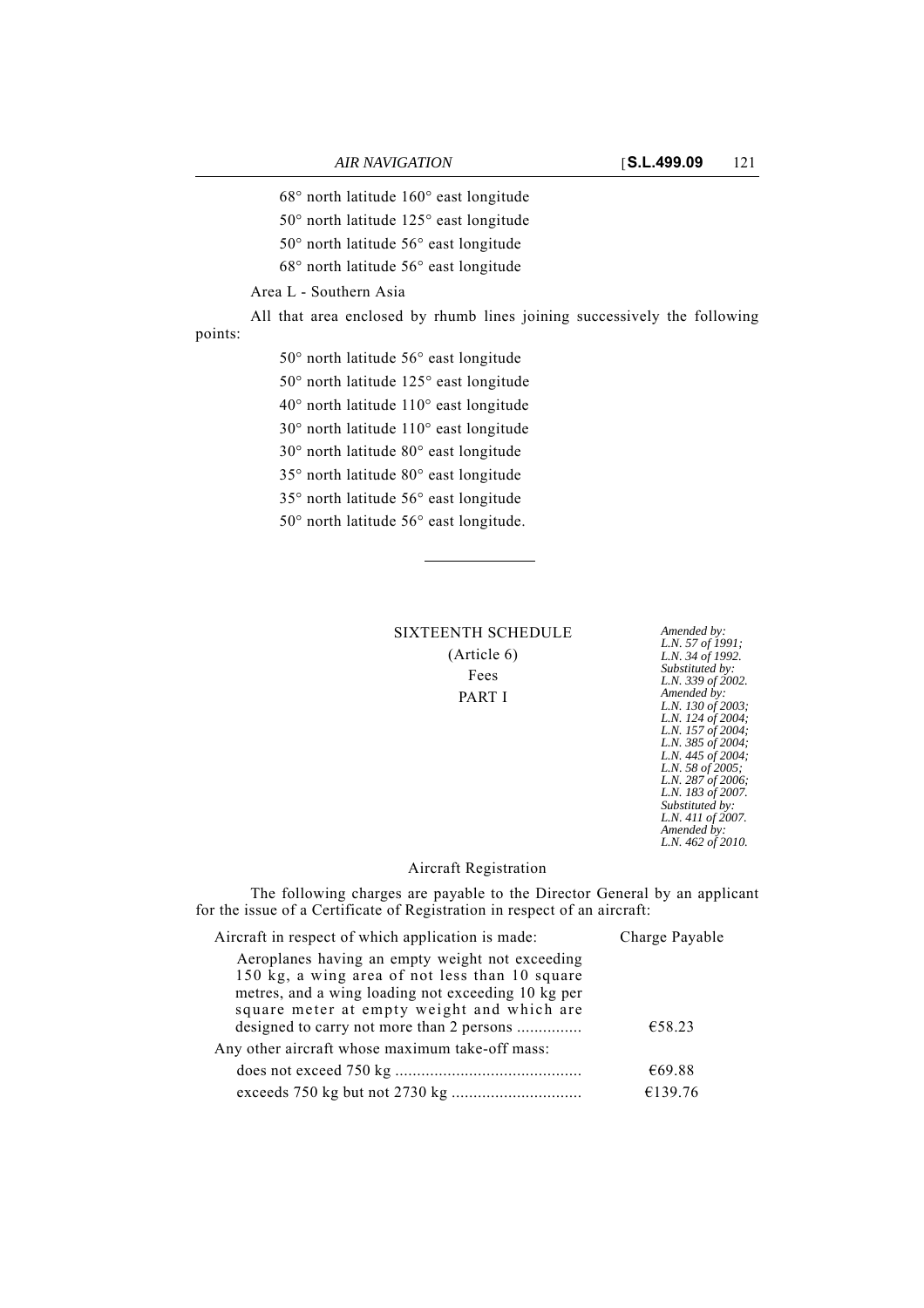122 [**S.L.499.09** *AIR NAVIGATION*

| €209.64 |
|---------|
| €279.52 |
| €41929  |
| €698.81 |

Upon making an application for a revised Certificate of Registration, the registered owner of the aircraft shall pay:

- (i) if the revised Certificate of Registration is applied for due to change of address, a fee of  $€46.59$ ;
- (ii) if the revised Certificate of Registration is applied for due to change of legal ownership, a charge equal to the 50% of the fee as would be payable for the initial of the certificate.

## PART II

Charges for Aircraft Airworthiness Certification, Aircraft Maintenance Organisation Approval and Aircraft Maintenance Engineers' Licences.

1. EASA Form 25 Certificate of Airworthiness - Issue

Upon making an application for the issue of a Certificate of Airworthiness together with the associated Airworthiness Review Certificate EASA Form 15a or 15b valid for one year of part thereof, the applicant shall pay:

- (i) in respect of an aeroplane or glider whose maximum take-off mass does not exceed 2,000 kg, a charge of €116.47 for each 500 kg or part thereof;
- (ii) in respect of an aeroplane or glider whose maximum take-off mass exceeds 2,000kg, but does not exceed 10,000 kg, a charge of  $\epsilon$ 465.87 plus  $\text{\textsterling}116.47$  for each 500kg or part thereof;
- (iii) in respect of an aeroplane or glider whose maximum take-off mass exceeds 10,000 kg, a charge of  $\epsilon$ 2,795.25 plus  $\epsilon$ 34.94 for each 500 kg or part thereof;
- (iv) in respect of a helicopter or gyroplane whose maximum take-off mass does not exceed 2,000 kg, a charge of  $\epsilon$ 116.47 for each 500 kg or part thereof;
- (v) in respect of a helicopter or gyroplane whose maximum take-off mass exceeds 2,000 kg but does not exceed 10,000 kg, a charge of  $\epsilon$ 465.87 plus  $£116.47$  for each 500kg or part thereof;
- (vi) in respect of a helicopter or gyroplane whose maximum take-off mass exceeds 10,000 kg, a charge or  $\epsilon$ 2,795.25 plus  $\epsilon$ 34.94 for each 500 kg or part thereof.
- 2. EASA Form 25 Certificate of Airworthiness Continuance

Upon making an application for the continuance of a Certificate of Airworthiness by the renewal of the associated Airworthiness Review Certificate EASA Form 15a or 15b valid for one year or part thereof, the applicant shall pay:

- (i) in respect of an aeroplane or glider whose maximum take-off mass does not exceed 2,000 kg, a charge of  $669.88$  for each 500 kg or part thereof;
- (ii) in respect of an aeroplane or glider whose maximum take-off mass exceeds 2,000 kg but does not exceed 10,000 kg, a charge of  $\epsilon$ 279.52 plus €58.23 for each 500 kg or part thereof;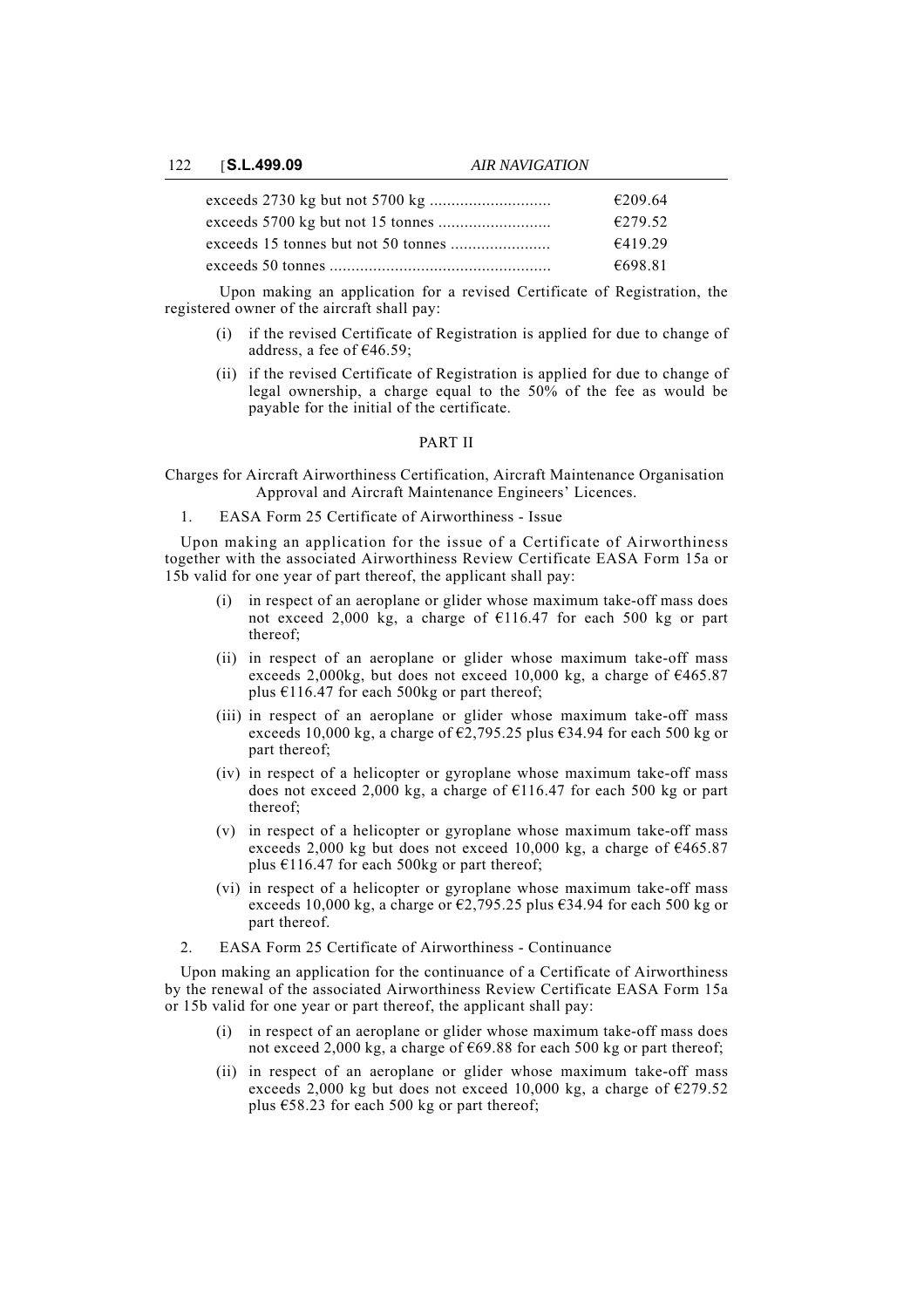- (iii) in respect of an aeroplane or glider whose maximum take-off mass exceeds 10,000kg, a charge of  $\epsilon$ 1,444.21 plus  $\epsilon$ 23.29 for each 500kg or part thereof;
- (iv) in respect of a helicopter or gyroplane whose maximum take-off mass does not exceed 2,000kg, a charge of  $\epsilon$ 69.88 for each 500kg or part thereof;
- (v) in respect of a helicopter or gyroplane whose maximum take-off mass exceeds 2,000kg but does not exceed 10,000 kg, a charge of  $\epsilon$ 279.52 plus  $\text{\textsterling}58.23$  for each 500 kg or part thereof;
- (vi) in respect of a helicopter or gyroplane whose maximum take-off mass exceeds 10,000kg, a charge of  $\epsilon$ 1,444.21 plus  $\epsilon$ 23.29 for each 500 kg or part thereof.
- 3. Permit to Fly Issue

In respect of an application for the grant of a permit to fly, valid for one year or part thereof, in the case of an aircraft without there being in force a Certificate of Airworthiness, the applicant shall pay:

- (*a*) in the case of an aircraft whose maximum take-off mass does not exceed 2,000kg, the sum of  $E116.47$  for each 500kg or part thereof, or, if the total cost of the investigations exceeds that amount, a charge of such amount as may be decided by the Director General; and
- (*b*) in the case of any other aircraft, a charge of  $\epsilon$ 465.87 plus the sum of  $€116.47$  for each 500kg or part thereof, or if the total cost of the investigations exceeds that amount a charge of such amount as may be decided by the Director General.
- 4. Permit to Fly Renewal

In respect of an application for the renewal of a permit to fly, valid for one year or part thereof, in the case of an aircraft without there being in force a Certificate of Airworthiness, the applicant shall pay the sum of  $658.23$  for each 500kg or part thereof.

5. Certificate of Radio Station Approval - Issue

In respect of an application for the issue of a Certificate of Radio Station Approval, an applicant shall pay a fee in accordance with the table below:

| For a radio installation in an aircraft whose maximum take-off | €69.88 |
|----------------------------------------------------------------|--------|
| For a radio installation in an aircraft whose maximum take-off |        |
| For a radio installation in an aircraft whose maximum take-off | £23294 |

6. Variation of a Certificate of Radio Station Approval

In respect of a variation to a Certificate of Radio Station Approval, the applicant shall pay a fee equal to 25% of the fee payable in accordance with paragraph 5 above for the issue of a Certificate of Radio Station Approval for the class of aircraft concerned.

7. Export Conformity Statement

In respect of an application for the issue of an Export Conformity Statement in respect of an aircraft, the applicant shall pay an amount equal to the charge that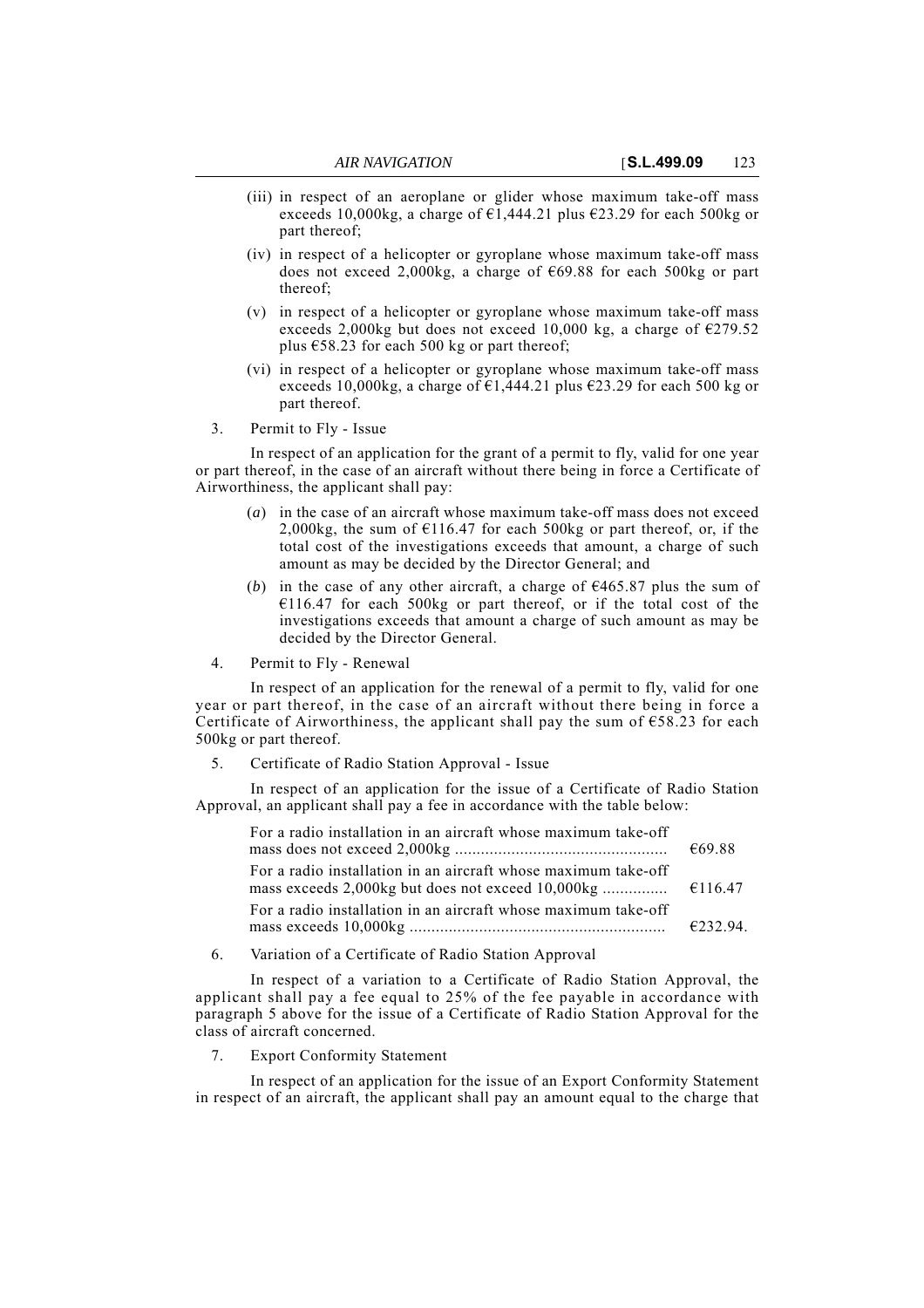would be applicable for the renewal of a certificate of airworthiness in respect of that aircraft.

8. Issue of Part-66 Aircraft Maintenance Licences and Validation of Part-66 Aircraft Maintenance Licences.

(i) Upon making an application for the issue, renewal, replacement or variation of a Part-66 Aircraft Maintenance Licence and type rating, the applicant shall pay:

- (*a*) for the grant or renewal of a basic licence valid for 5 years granted under Part-66, for each application, a charge of  $\epsilon$ 232.94. Where an application for a Category C basic rating is made concurrently with Category B1 or B2, no further charge is payable;
- (*b*) for inclusion of a type rating, a charge of  $\epsilon$ 69.88. Where an application for a category C basic rating is made concurrently with Category B1 or B2, no further charge is payable;
- (*c*) for the renewal of a licence for a further period of 5 years, a charge of €139.76;
- (*d*) for each application for the removal of one or more limitations, a charge of €23.29;
- (*e*) for the investigation and assessment for the exemption from any examination modules required to be completed for the issue of a Part-66 Aircraft Maintenance Licence, or for the acceptance of any academic degree in the technical discipline from a university, or other higher educational institute, a charge of  $\epsilon$ 58.23 or, if the cost of the assessment exceeds this amount, a charge will be considered relating to the expenses incurred, subject to a maximum of  $E$ 116.47;
- (*f*) for the investigations associated with the conversion reports of national certifying qualifications or Part-145 certifying authorisations into a Part-66 Aircraft Maintenance Licence a charge of €69.88;
- (*g*) for an interview associated with the granting of one or more type or group rating for aircraft of less than 5700 kg Maximum Take Off Mass a charge of  $€46.59$ ;
- (*h*) for a written or multiple choice Part-66 module examination a charge of  $€46.59$  per examination;
- (*i*) for the re-issue of a Part-66 Aircraft Maintenance Licence following change of address a charge of  $E$ 11.65;
- (*j*) for the re-issue of a Part-66 Aircraft Maintenance Licence following loss or theft of the licence document a charge of €69.88.

(ii) Upon making an application for the validation of a Part-66 Aircraft Maintenance Licence, the applicant shall pay a fee of  $646.59$  for each year or part thereof that makes up the period of validity of the validation or certificate.

9. Approval of Part-147 Aircraft Maintenance Training Organisation

(1) Upon making an application for the issue of a Certificate of Approval of an Aircraft Maintenance Training Organisation under Article 6, Annex IV, Part-147 of EC Regulation 2042/2003, the applicant shall pay, depending on the ratings included in the extent of approval contained in the certificate, 50% of the applicable fee from the list of fees below, and the remaining 50% on the issue of the certificate.

Basic Training (B1, B2, A Category)

Aeroplanes Turbine €3,494.06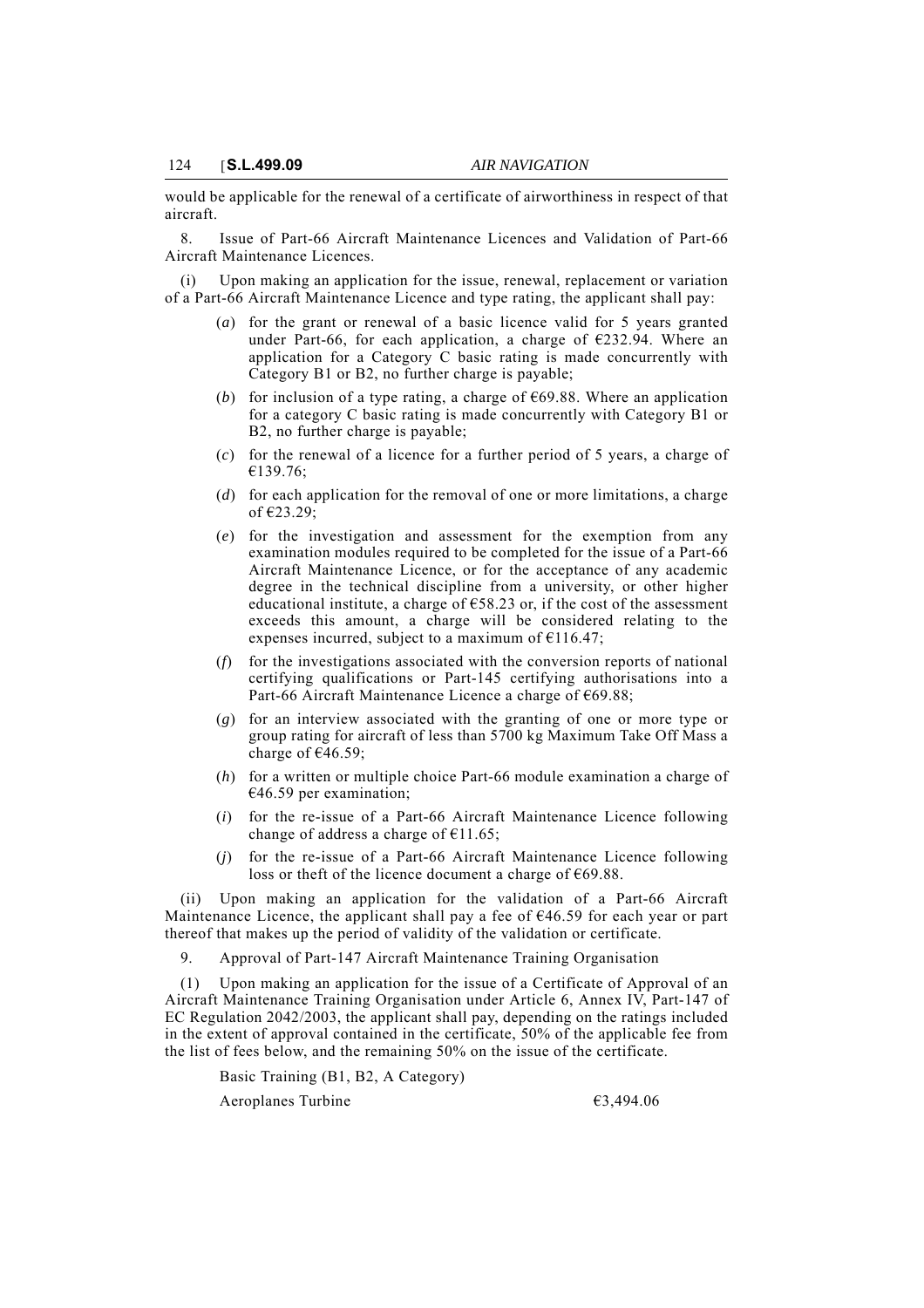| <b>AIR NAVIGATION</b>                                                     | S.L.499.09<br>125 |  |
|---------------------------------------------------------------------------|-------------------|--|
| Aeroplanes Piston                                                         | €2,795.25         |  |
| Helicopters Turbine                                                       | €3,494.06         |  |
| Helicopters Piston                                                        | €2,795.25         |  |
| Avionics                                                                  | €2,795.25         |  |
| Type/Tasks Training                                                       |                   |  |
| Aeroplanes with a maximum take-off mass<br>greater than $5700 \text{ kg}$ | €3,494.06         |  |
| Aeroplanes with a maximum take-off mass<br>less than $5700 \text{ kg}$    | €2,329.37         |  |
| Turbine Engine                                                            | €2,329.37         |  |
| Piston Engine                                                             | €2,329.37:        |  |

Provided that where the organisation has more than one aircraft category in either Basic Training or Type/Task Training rating, only the highest of the fees attracted by the ratings shall be payable.

(2) Subsequent to the initial issue of Part-147 approval of an Aircraft Maintenance Training Organisation, the holder of such certificate shall pay the applicable fee from the list of fees below in respect of the category rating of the certificate on completion of the two yearly review of the organisation:

Basic Training (B1, B2, A Category)

| Aeroplanes Turbine                                                     | €2,329.37  |
|------------------------------------------------------------------------|------------|
|                                                                        |            |
| Aeroplanes Piston                                                      | €1,164.69  |
| Helicopters Turbine                                                    | €2,329.37  |
| Helicopters Piston                                                     | €1,747.03  |
| Avionics                                                               | €2,329.37  |
| Type/Tasks Training                                                    |            |
| Aeroplanes with a maximum take-off mass<br>greater than 5700 kg        | €2,329.37  |
| Aeroplanes with a maximum take-off mass<br>less than $5700 \text{ kg}$ | €1,863.50  |
| Turbine Engine                                                         | €1,863.50  |
| Piston Engine                                                          | €1,863.50: |

Provided that where the organisation has more than one aircraft category in either Basic Training or Type/Task Training rating, only the highest of the fees attracted by the ratings shall be payable.

(3) When the holder of a Part-147 certificate of approval with Type/Task training capability requires the inclusion of a new type rating course, he shall pay a fee equal to half that payable on completion of the two yearly review in respect of type/task training concerned.

(4) When the holder of a Part-147 certificate of approval with basic training capability requires the inclusion of a type rating course, he shall pay a fee equal to that payable on completion of the two yearly review in respect of type/task training concerned.

(5) When the holder of a Part-147 certificate of approval with type/task training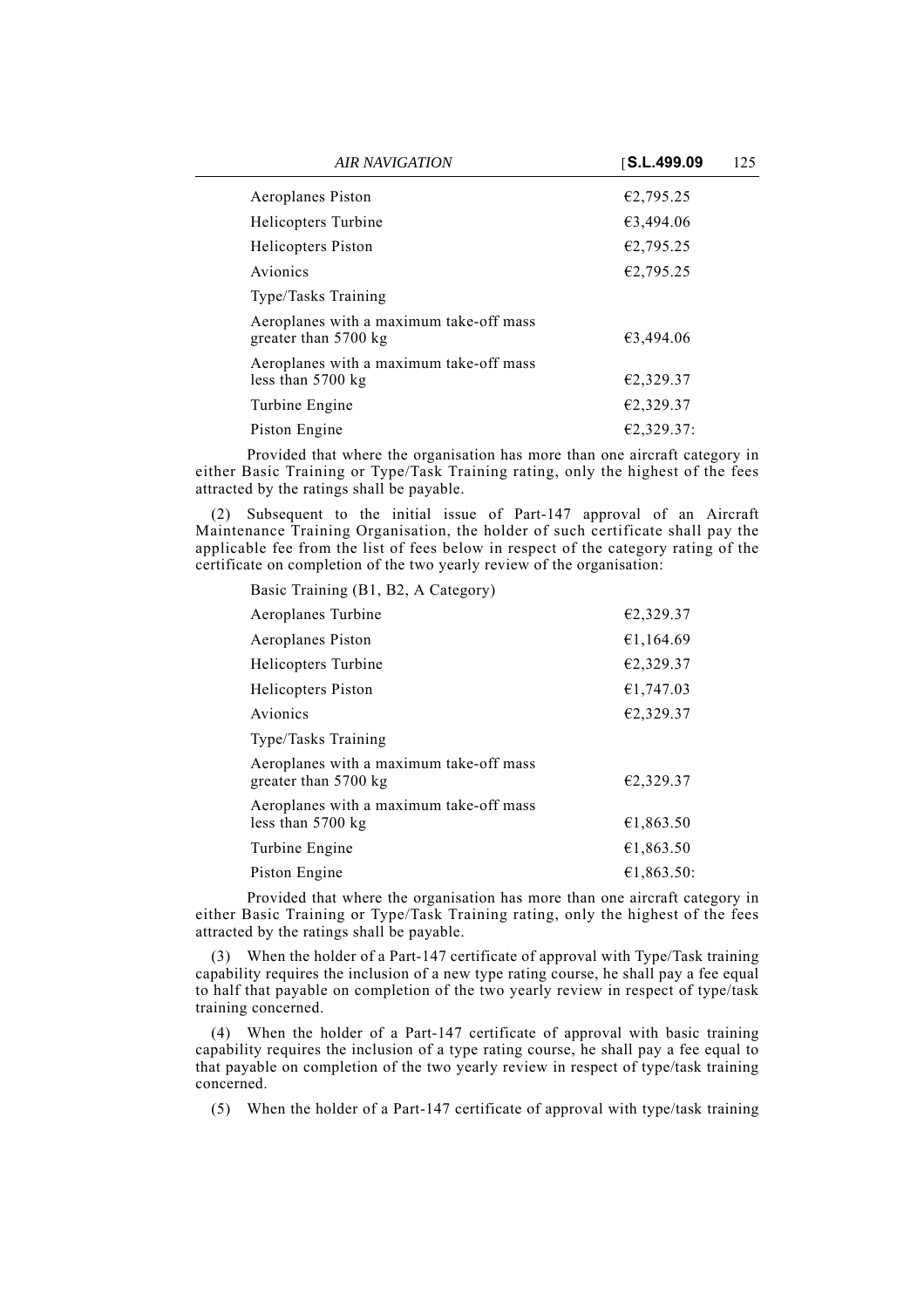capability requires the inclusion of a basic training capability, he shall pay a fee equal to that payable on completion of the two yearly review in respect of basic training concerned.

(6) When the holder of a Part 147 certificate of approval with basic training capabilities requires a variation of these approvals to include a new category, he shall pay a fee equal to half that payable on completion of the two yearly review in respect of the category concerned.

10. Approval of Part 145 Aircraft Maintenance Organisation

(1) Upon making an application for the issue of a Certificate of Approval of an Aircraft Maintenance Organisation under Article 4, Annex II, Part-145 of EC Regulation 2042/2003, the applicant shall pay, depending on the ratings included in the extent of approval contained in the certificate, 50% of the applicable fee from the list of fees below, and the remaining 50% on the issue of the certificate.

| Category Rating | Fee $(\epsilon)$ |
|-----------------|------------------|
| A1              | 23, 293. 73      |
| A <sub>2</sub>  | 11,646.87        |
| A <sub>3</sub>  | 18,634.99        |
| A <sub>4</sub>  | 6,988.12         |
| B               | 3,494.06         |
| C               | 3,494.06         |
| D               | 3,494.06         |

Provided that:

- (*a*) In the case of an A1 rating which covers base maintenance, only half of the fee is payable if more than 50% of the aircraft maintained on an annual basis have a maximum take-off mass of less than 10 tonnes;
- (*b*) Where the organisation has more than one category rating, only the highest of the fees attracted by the ratings shall be payable;
- (*c*) Where the organisation has remotely located secondary sites and facilities, there shall be paid an additional charge as provided for in paragraph 14 together with the cost of travel and accommodation for the investigating Airworthiness Inspectorate survey staff;
- (*d*) Where the actual costs of the Director General's investigations leading to the issue of a Certificate of Approval of an Aircraft Maintenance Organisation are higher than those specified above, the Director General may charge the actual costs incurred.

(2) Subsequent to the initial issue of a Part 145 Certificate of Approval of an Aircraft Maintenance Organisation, the holder of such certificate shall pay the applicable fee from the list of fees below in respect of the category rating of the certificate on completion of the two-yearly review of the organisation:

| Category Rating | Fee $(\epsilon)$ |
|-----------------|------------------|
| A 1             | 13,976.24        |
| A2              | 4,658.75         |
| A <sup>3</sup>  | 9,317.49         |
|                 |                  |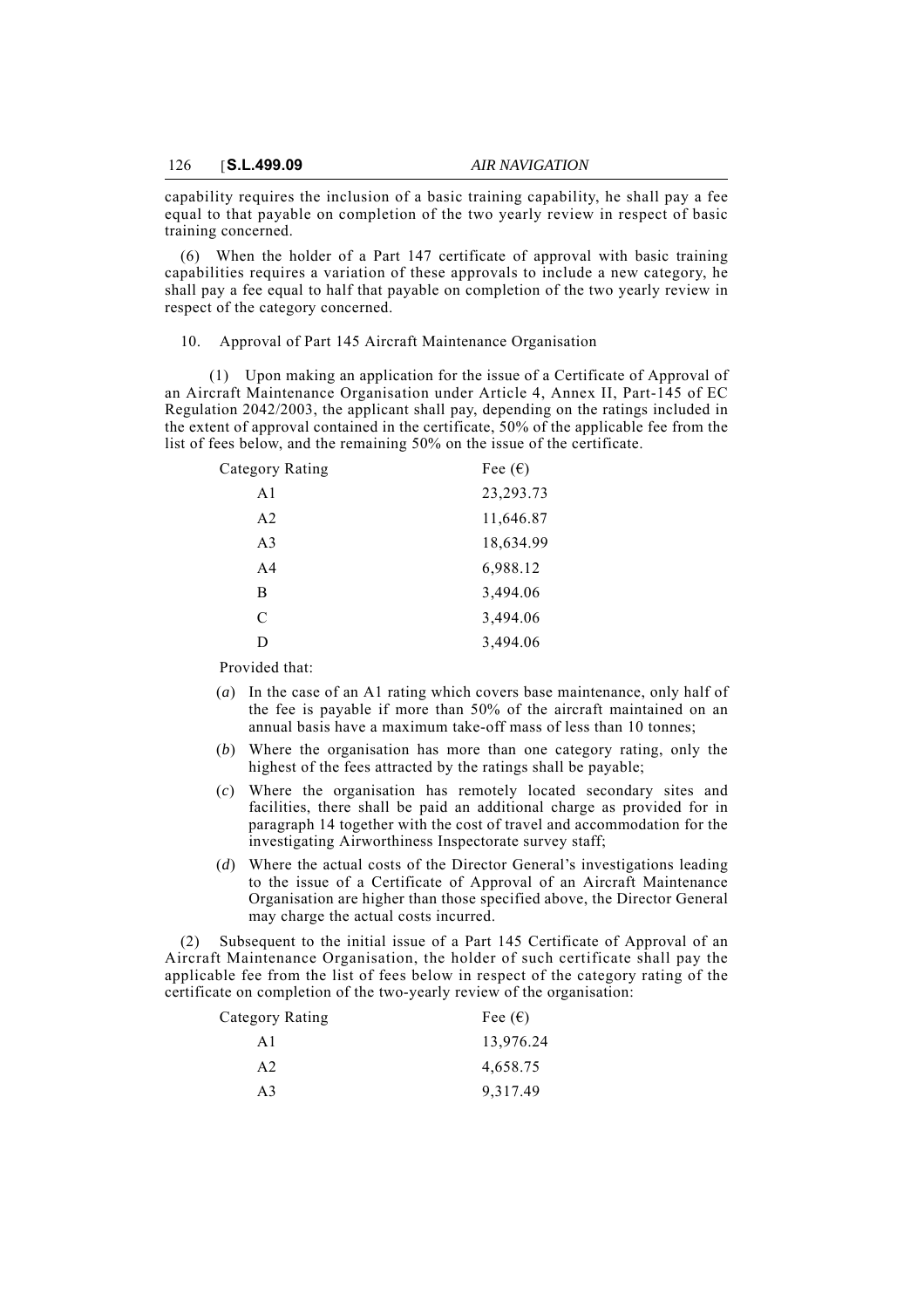| <b>AIR NAVIGATION</b> |                | S.L.499.09 | 127 |  |
|-----------------------|----------------|------------|-----|--|
|                       | A <sub>4</sub> | 3,494.06   |     |  |
|                       | B              | 2,329.37   |     |  |
|                       | C              | 2,329.37   |     |  |
|                       | Ð              | 2,329.37   |     |  |

(3) Where a maintenance organisation already holds a JAR 145 certificate, the fee to be paid for the conversion to a Part 145 certificate will be the same as that payable on completion of the two-yearly review of the organisation.

(4) When the holder of a Part 145 certificate of approval requires the inclusion of a new type of aircraft, engine or component that affects the approval ratings in the certificate, he shall pay a fee equal to 50% of that payable on completion of the twoyearly review in respect of the category rating concerned except that such fee is not payable if the application is processed not more than twelve months before the due date of the next two-yearly review.

11. Approval of Aircraft Maintenance Organisations

Upon making an application for the issue of a Certificate of Approval of an Aircraft Maintenance Organisation under the Air Navigation Order, not being a certification made under any JAA Code, an applicant shall pay, for every annual period or part thereof that the Approval Certificate is valid, a fee of  $\epsilon$ 2,329.37 for the first issue and  $\epsilon$ 1,747.03 for each subsequent issue.

12. Variation of a Certificate of Approval for an Aircraft Maintenance Organisation

Upon making an application for a variation to a Certificate of Approval for an Aircraft Maintenance Organisation which leads to an increase in the organisation capability list, the applicant shall pay a charge equal to 10% of the fee as would be payable for the first issue of the Approval Certificate as specified in paragraph 9 above or the actual costs of the Director General investigations whichever is the greater. Any variation to the certificate other than the one aforementioned shall attract a charge equal to 1% of the fee as would by payable for the first issue of the Approval Certificate as specified in paragraph 9 above.

13. Copies of Documents

Upon application being made for the issue of a copy or replacement document issued under Parts I and II of this Schedule, the applicant shall pay a fee of €46.59.

14. Additional charge where functions are performed abroad When an application is made for the Director General to perform a function in a country outside Malta in respect of which the Director General charges a fee, as a result of which the Director General deems it necessary for the work to be performed by one of his employees or by his contractor, the applicant shall, in addition to the appropriate fee, pay a charge equal to €582.34 per working day in the case of a Department employee or to the actual costs incurred in the case when the Department's contractor is used.

## PART III

Charges for Flight Crew Licences, Instructor and Examiner Ratings, Validation of Flight Crew Licences, Flight Tests, Air Traffic Control Licences, Approval of

Simulators, Flight Navigation Procedures Trainers, Type Rating Training Organisations, Operator's Conversion Courses and Multi-Crew Cooperation Courses

1. Flight Crew Licences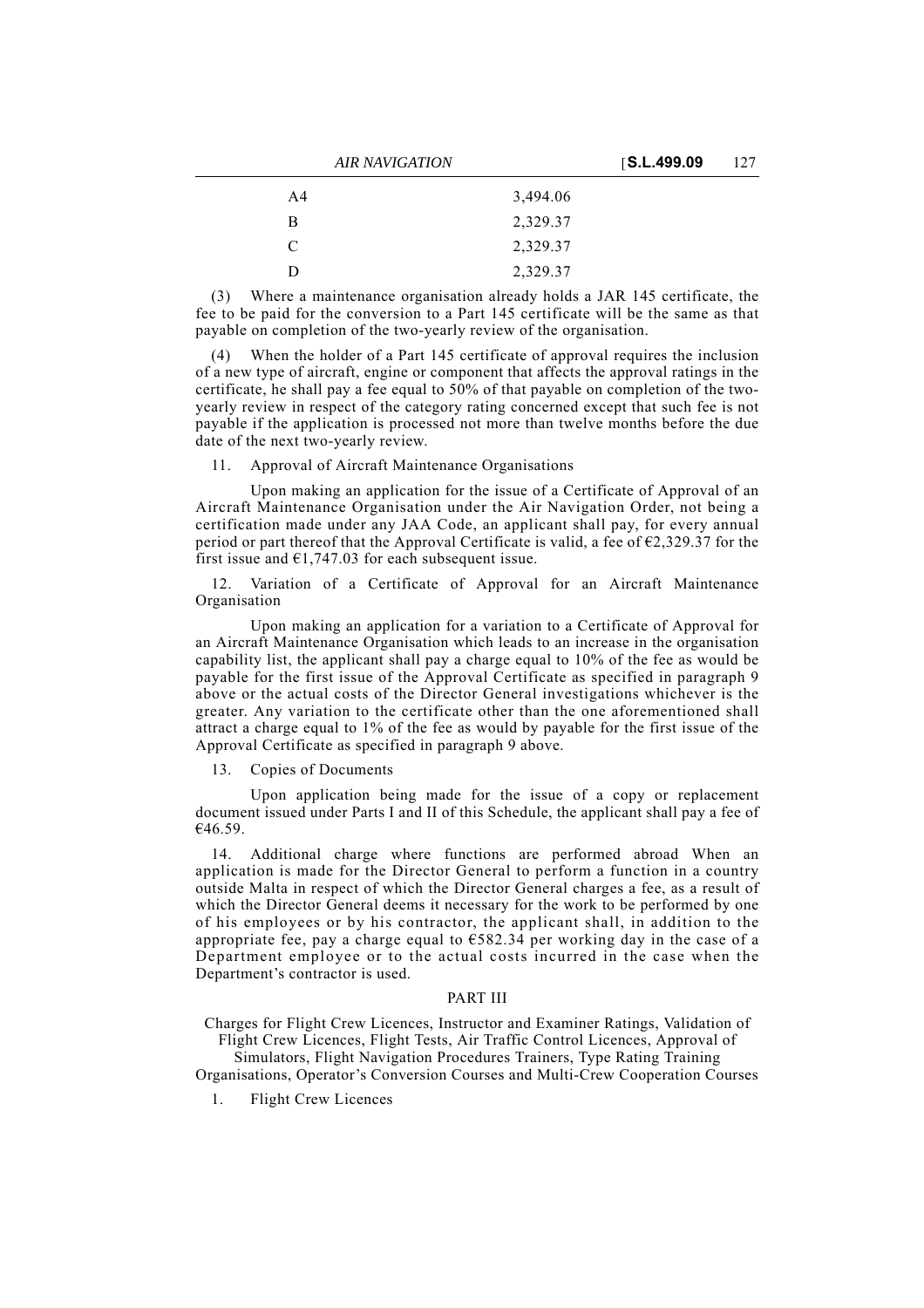#### 1.1 Non-JAR FCL Licences and Ratings

Upon making an application for the renewal or endorsement of a licence to act as a flight crew member, the applicant shall pay:

- (*a*) for the renewal of a professional pilot's licence, a charge of  $\epsilon$ 34.94;
- (*b*) for the addition of a type rating or class rating, a charge of  $\epsilon$ 116.47;
- (*c*) for the inclusion of an instrument rating, a charge of  $\epsilon$ 174.70;
- (*d*) for the variation of an instrument rating, a charge of  $\epsilon$ 46.59.
- 1.2 JAR FCL Licences and Ratings

Upon making an application for the issue, renewal or endorsement of a licence to act as a flight crew member, the applicant shall pay:

- (*a*) for the issue of a professional pilot licence including an instrument rating and initial type rating where these are included, a charge of €465.87;
- (*b*) for the issue of a flight engineer's licence, a charge of  $\epsilon$ 465.87;
- (*c*) for the issue of a private pilot licence, a charge of  $\epsilon$ 116.47;
- (*d*) for the addition of a type rating or class rating, a charge of  $E116.47$ ;
- (*e*) for the inclusion of an instrument rating, a charge of  $E$ 174.70;
- (*f*) for the variation of an instrument rating, a charge of  $\epsilon$ 46.59;
- (*g*) for the inclusion of a night qualification a charge of  $\epsilon$ 46.59.
- 1.3 Flight Radio Telephony Operator's Licence

Upon making an application for the issue of a Flight Radio Telephony Operator's Licence, not being a licence included in a pilot or flight engineer's licence issued under this Order, the applicant shall pay a charge of  $\epsilon$ 34.94.

2. Instructor Ratings and Examiner Authorisations

Upon making an application for the issue or renewal of the following ratings and authorisations, in respect of each rating and authorisation, the applicant shall pay:

- (*a*) for a flight instructor rating, a type rating instructor rating, a class rating instructor rating, an instrument rating instructor rating, a synthetic flight instructor authorisation, a multi crew cooperation instructor authorisation, a flight engineer instructor rating or a synthetic flight engineer instructor authorisation, a charge of  $£116.47;$
- (*b*) for a flight examiner authorisation, a flight instructor examiner authorisation, a type rating examiner authorisation, a class rating examiner authorisation, a synthetic flight examiner authorisation, an instrument rating examiner authorisation or a flight engineer examiner authorisation, a charge of  $£174.70$ .
- 3. Validation of Flight Crew Licences

Upon making an application for the validation of a flight crew licence, the applicant shall pay:

- (*a*) for the issue of a certificate of validation for a professional pilot or flight engineer's licence, a charge of  $\epsilon$ 93.17 for each year or part thereof of validity of the certificate;
- (*b*) for the issue of a certificate of validation of a private pilot licence for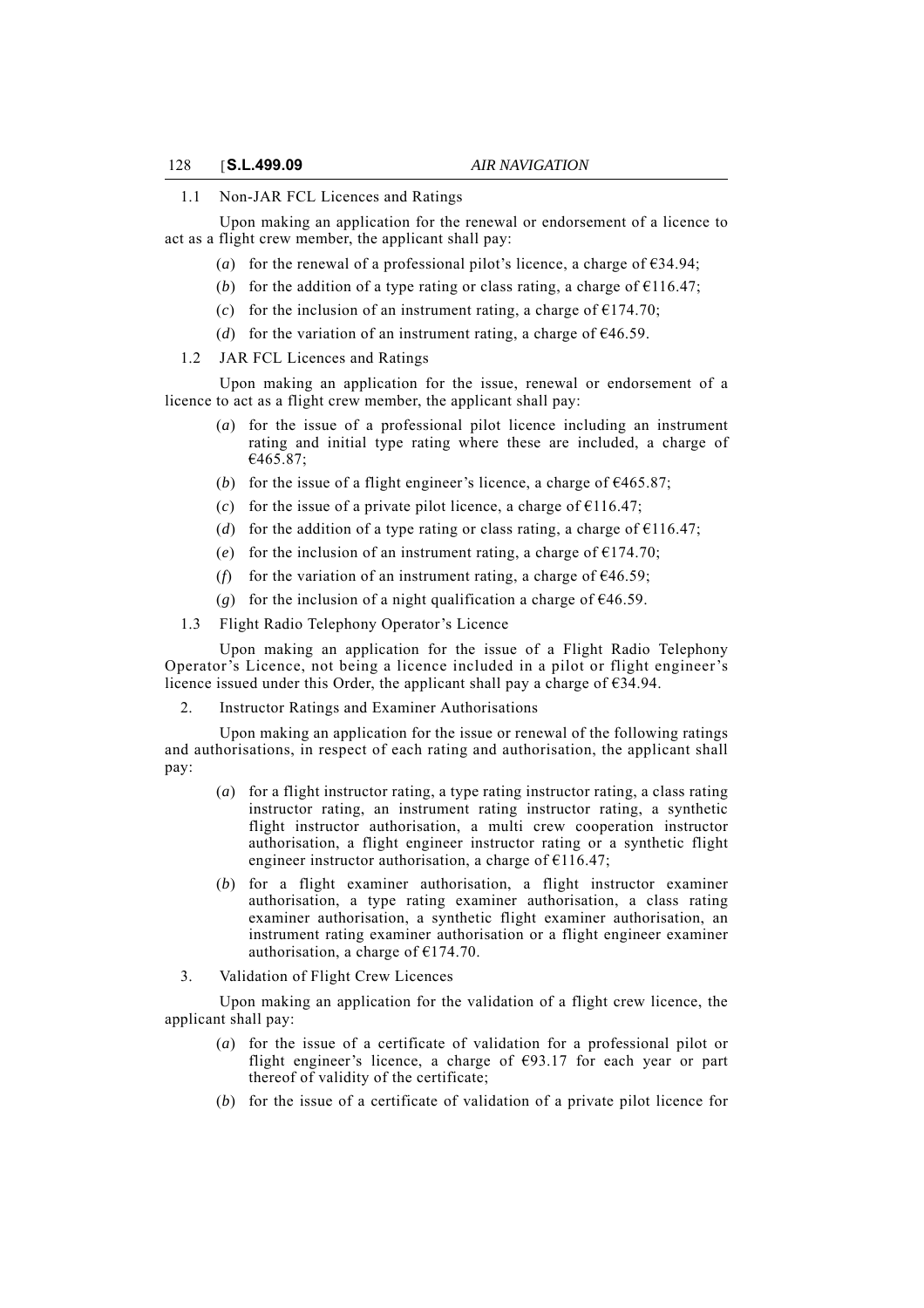the purpose of permitting the holder to exercise the privileges of an instrument rating or night qualification, a charge of  $\epsilon$ 46.59 for each year or part thereof of validity of the certificate;

- (*c*) for the issue of a certificate of validation of a microlight pilot licence, a charge of  $E46.59$  for each year or part thereof of validity of the certificate.
- 4. Flight Tests

Upon making an application for a flight test, the applicant shall pay:

- (*a*) for an instrument rating flight test, a charge of  $\epsilon$ 232.94;
- (*b*) for an examiner rating flight test, a charge of  $\epsilon$ 349.41;
- (*c*) for a night qualifications flight test, a charge of  $\epsilon$ 116.47.
- 5. Air Traffic Controller Licences
	- (*a*) Upon making an application for the issue of a licence to perform duties of an air traffic controller, the applicant shall pay a charge of  $\epsilon$ 232.94;
	- (*b*) for the inclusion of an additional air traffic control rating or rating endorsement to include the use of new or additional radar or other equipment in an existing licence, a charge of  $669.88$ ;
	- (*c*) for the renewal of an air traffic control rating, a charge of  $\epsilon$ 34.94 for each year or part thereof of validity of the rating;
	- (*d*) for the issue or renewal of a student air traffic controller's licence, a charge of  $E$ 23.29 for each year or part thereof of validity of the licence;
	- (*e*) for the issue or renewal of an apron controller's licence, a charge of  $\epsilon$ 23.29 for each year or part thereof of the validity of the licence;
	- (*f*) for the issue or renewal of a student apron controller's licence, a charge of  $E11.65$  for each year or part thereof of the validity of the licence;
	- (*g*) for a variation of an air traffic controller licence or a student air traffic controller licence except as specified as in (*a*) to (*f*) above a charge of €23.29.
- 6. Approval of Simulators

Upon making an application for the approval of an aircraft flight simulator and its use, the applicant shall pay a charge of  $\epsilon$ 1,397.62 for every consecutive period of 12 months.

7. Approval of Flight Navigation Procedures Trainers

Upon making an application for the approval of a flight navigation procedures trainer, the applicant shall pay:

- (*a*) for the issue of the first approval valid for 1 year, a charge of  $\epsilon$ 582.34;
- (*b*) for the renewal of the approval valid for 1 year, a charge of  $\epsilon$ 349.41.
- 8. Approval of Type Rating Training Organisations

Upon making an application for the approval of a type rating training organisation, the applicant shall pay:

- (*a*) for the issue of an approval valid for 1 year, a charge of  $\epsilon$ 3,494.06;
- (*b*) for the renewal of an approval valid for 3 years, a charge of  $\epsilon$ 3.494.06;
- (*c*) for the inclusion in the approval of another aircraft type, a charge of €1,164.69.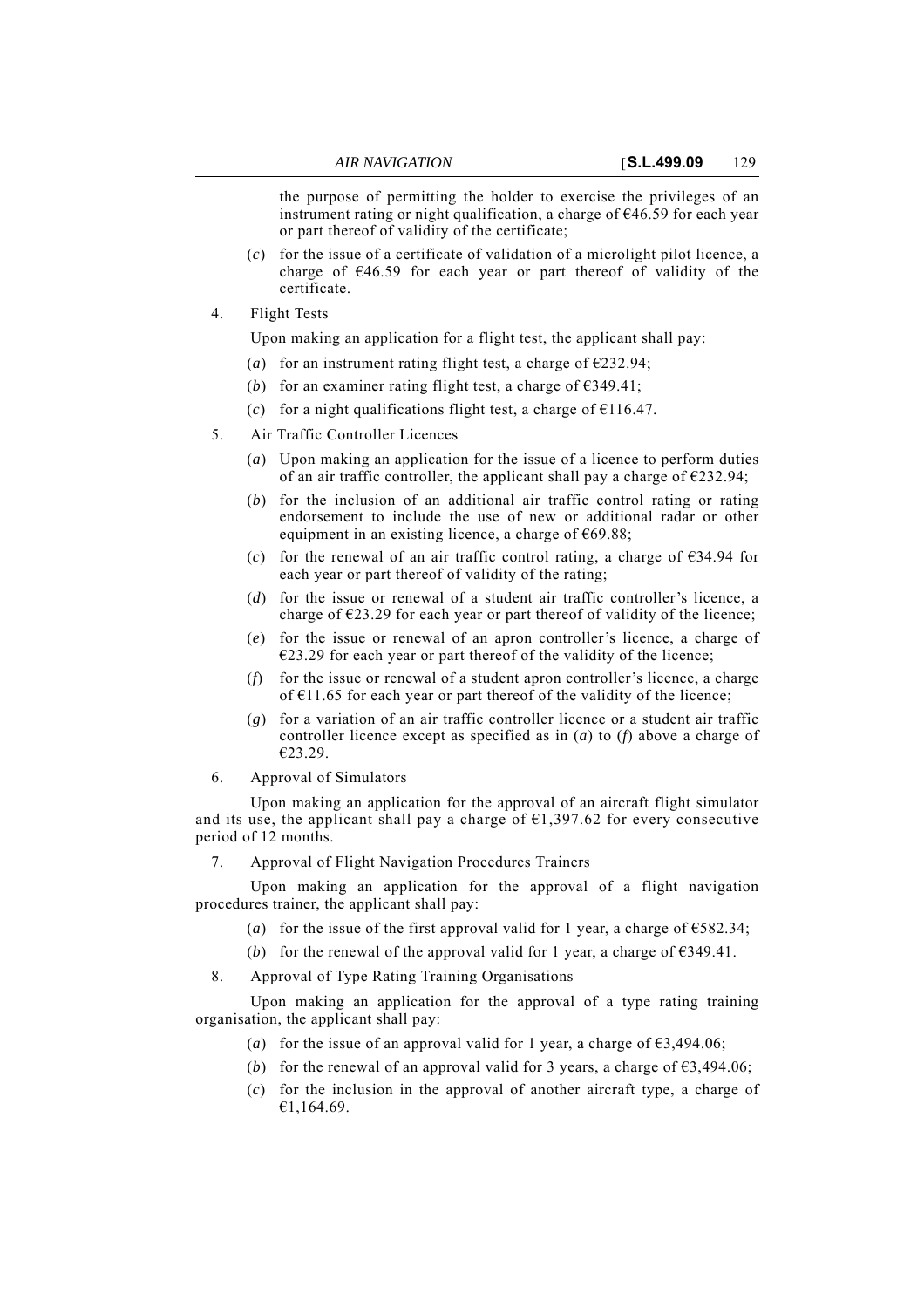9. Approval of Flight Training Organisations.

Upon making an application for the issue or renewal of an approval in respect of the modular courses of a flight training organisation, the applicants shall pay -

- (*a*) in the case of an approval to provide courses of flight training for a Commercial Pilot Licence (Aeroplane) a charge of  $\epsilon$ 1,164.69;
- (*b*) in the case of an approval to provide courses of flight training for the instrument rating a charge of  $\epsilon$ 1,164.69;
- (*c*) in the case of an approval to provide courses of simulated flight training for the instrument rating, a charge of  $€582.34$ ;
- (*d*) in the case of an approval to provide courses of theoretical knowledge for the issue of an airline transport pilot licence, a commercial pilot licence and instrument rating a charge of  $\epsilon$ 2,329.37;
- (*e*) in the case of an approval to provide a course of training of additional theoretical knowledge for high performance aircraft, a charge of €931.75;
- (*f*) for the inclusion in the approval to provide courses of training for single engine or multi-engine single pilot aeroplane class rating, for each class included a charge of  $€582.34$ ;
- (*g*) for the inclusion in the approval of each type rating course approval a charge of  $£1,164.69;$
- (*h*) in the case of an application to extend the approval to include an additional approved site a charge of  $E1,164.69$  for each additional site applied for;
- (*i*) in the case of an approval to provide courses of training for an instructor rating a charge of  $\widehat{E}$ 582.34.
- 10. Ground Examinations Charges for Flight Crew

Upon making an application for an examination to be conducted by the Director General in respect of theoretical knowledge for the Instrument Rating or the Commercial Pilot's Licence or Air Transport Pilot Licence, the applicant shall pay a charge of €58.23 per paper.

11. Approval of Operator's Aircraft Type Conversion Course

Upon making an application for the approval of an operator's aircraft type conversion course, the applicant shall pay a charge of  $\epsilon$ 349.41.

12. Approval of Multi-Crew Co-operation Course

Upon making an application for the approval of a multi-crew co-operation course, the applicant shall pay a charge of  $\epsilon$ 349.41.

13. Copies of Documents

Upon application being made for the issue of a copy or replacement document issued under Part III of this Schedule, the applicant shall pay a fee of  $€46.59.$ 

14. Additional charge where functions are performed abroad

When an application is made for the Director General to perform a function in a country outside Malta in respect of which the Director General charges a fee, as a result of which the Director General deems it necessary for the work to be performed by one of his employees or by his contractor, the applicant shall, in